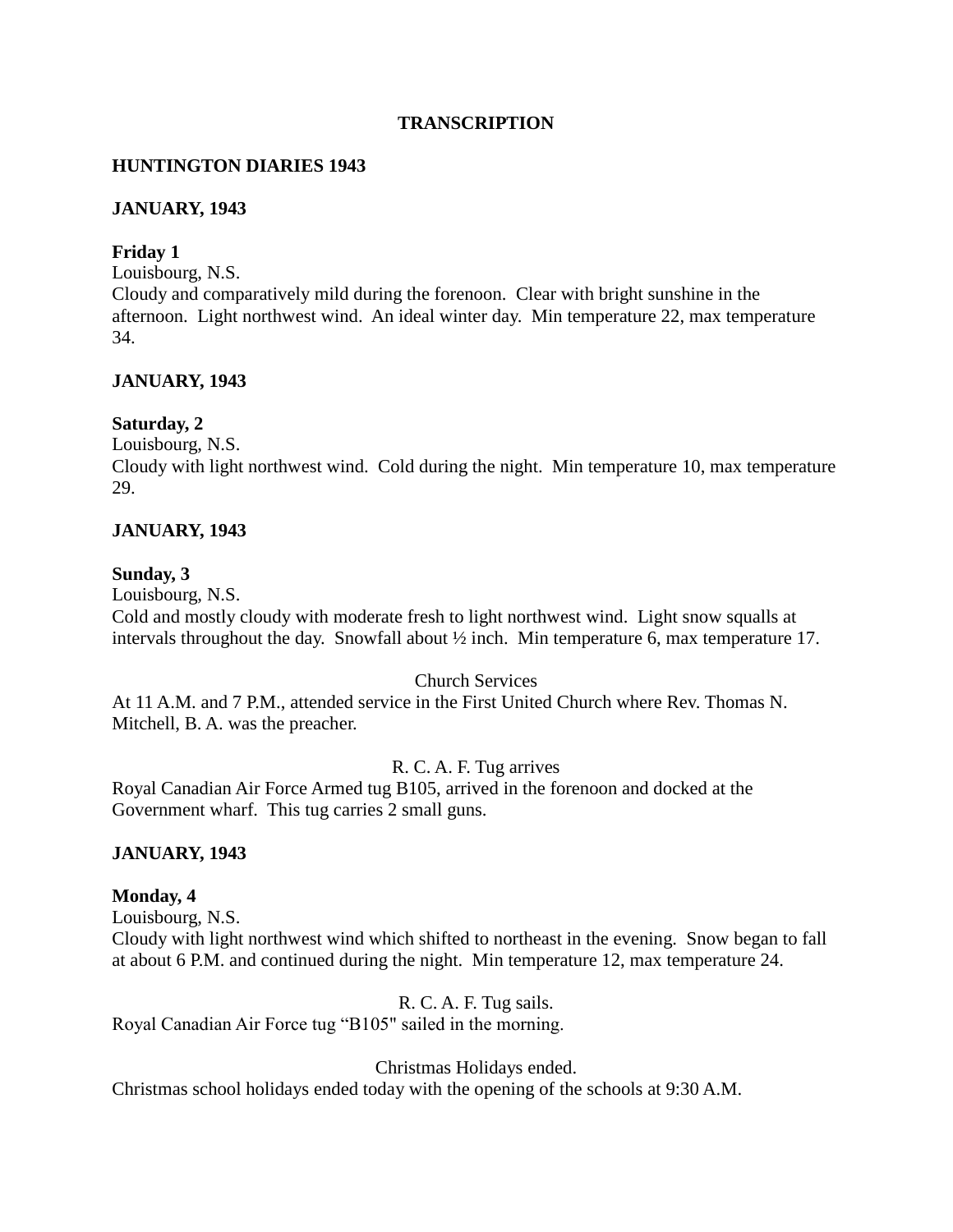## Stirling Blackboards Installed

On Thursday, Friday and Saturday of last week, we had installed in two of the school class rooms, 18 lineal feet of Sterling Blackboard in each room. The board came in sections 6 feet long and 4 feet wide as ordered from Mayer School Supplies Ltd. of Moncton, N.B.

# Week of Prayer

The first of the series of the annual "Week of Prayer" services was held in the First United church at 7:30 P.M. with the pastor Rev. Thomas N. Mitchell, B. A. in charge.

## **JANUARY 1943**

## **Tuesday, 5**

Louisbourg, N.S.

Cold and mostly cloudy with strong moderate to light northwest winds. Some snow in the early morning. Snowfall of last night and early this morning about 6 inches. Min temperature 10, max temperature 25.

## Bus Service Interrupted

Buses scheduled to leave here at 8 A.M. and 1 P.M. were held up by the highway between here and Sydney being blocked with snow as a result of last night's storm. Bus did not get away from here until about 6:30 P.M. No bus from Sydney today.

## Snow Plough Arrives

Snow plough of the Provincial Highway Department arrived here from Sydney at about 5 P.M. and ploughed Main and Wolfe streets as it passed through town and back on its way to and from West Louisbourg.

## S. S. ANNA T

Greek steamer "Anna T" arrived in the morning with a part cargo of iron ore and anchored in the stream, later docking on the east side of the Freight wharf where her cargo is to be discharged.

## **JANUARY 1943**

# **Wednesday, 6**

Louisbourg, N.S. Clear and cold with light to moderate northwest wind. Min temperature 5, max temperature 13.

# S. S. ASCUPART

British Empire Steel and Coal Company's tug "Ascupart" arrived at about 5 P.M. from Sydney with a barge in tow. I understand the barge is to be used in bunkering steamers in the stream at this port during the winter months.

## Week of Prayer

At 7:30 P.M., attended "Week of Prayer" services in the First United Church which was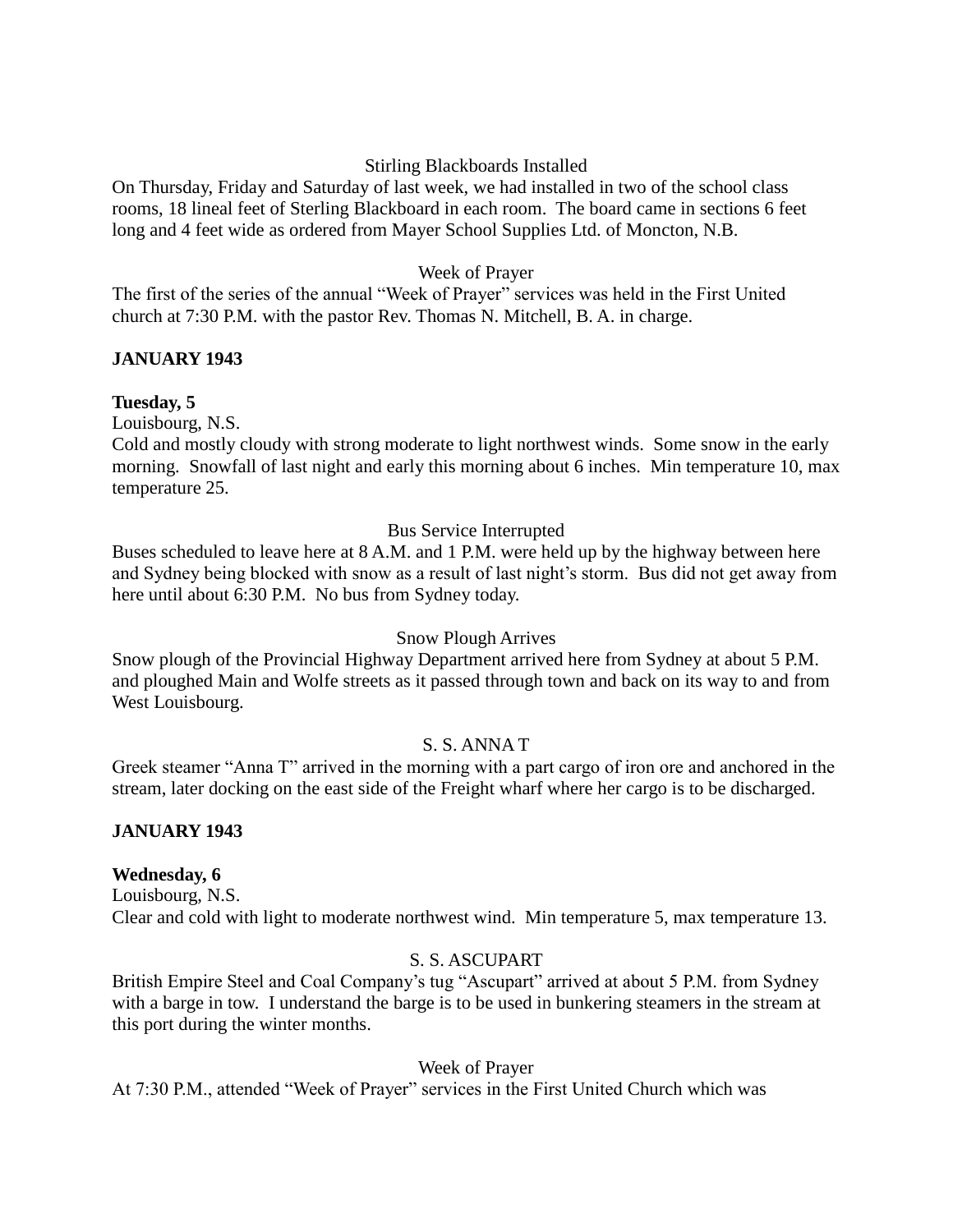conducted by the pastor, Rev. Thomas N. Mitchell, B. A. Also attended choir practice at the close of the service.

## **JANUARY 1943**

## **Thursday 7**

Louisbourg, N.S.

Cold and mostly clear with moderate to fresh northwest wind. Snow squalls in the early morning. Snowfall about 1 inch. Min temperature 9, max temperature 18.

## Bus Service Interrupted

Bus service between Louisbourg and Sydney was off schedule today owing to snow drifts on the highway. No bus from Sydney and no mail by bus until about 6 P.M.

## R. C. A. F. Tug B105

Armed R. C. A. F. Tug B105 arrived in the afternoon and docked at the Government wharf.

# **JANUARY 1943**

## **Friday 8**

Louisbourg, N.S. Cold and remarkably clear with light northwest wind. Min temperature 3, max temperature 17.

# R. C. A. F. Tug B105

Armed tug B105 sailed in the morning.

# S. S. LIVERPOOL ROVER

Canadian steamer "Liverpool Rover" arrived in the morning for a cargo of coal and docked on the western side of the coal pier.

## Minesweeper RED DEER

Canadian minesweeper "Red Deer" (J255) arrived at about 2 P.M. and docked at the Government wharf.

## Convoy Arrives

A convoy consisting of 5 steamers arrived in the afternoon and anchored in the stream with the exception of one that docked at the coal pier. Names as follows: Penhale, Drakepool, Fylingdale, Panos, all British and Yugoslavian steamer "Perast".

## S. S. MAKENA S. S. POLYATOR

Panamanian steamer "Makena" and Greek steamer "Polyator" sailed at about 5 P.M. with cargoes of coal.

## Death of James MacNeil

The death occurred last night at his home, York Street, Sydney, of James MacNeil, ex-clerk of the Municipality of the County of Cape Breton. Mr. MacNeil, who was 75 years of age, retired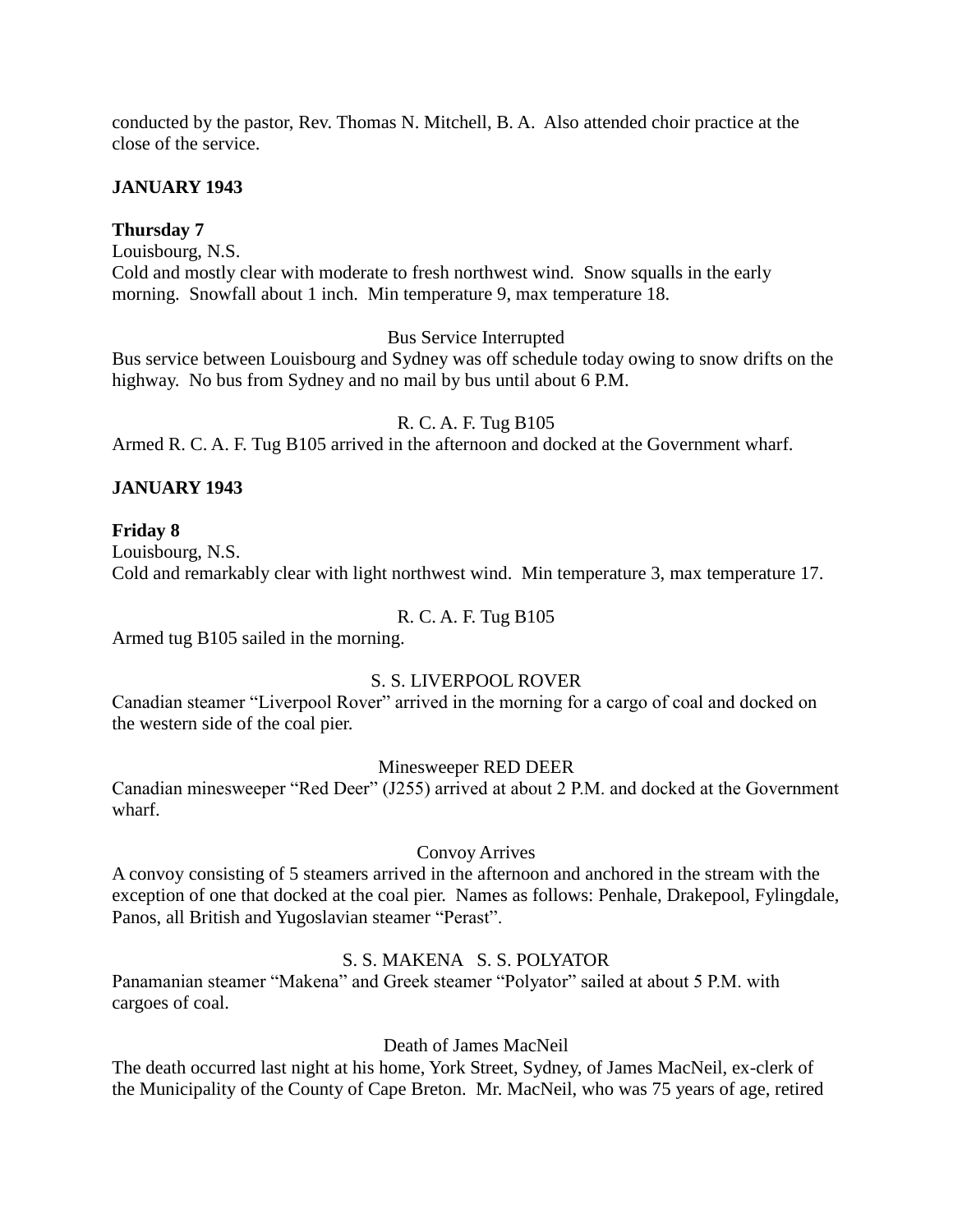from the clerkship about two years ago owing to ill health. He served for a number of years as Councillor for the District of East Bay of which he was a native. He also served as President of the Union of N.S. Municipalities some years ago.

# **JANUARY 1943**

## **Saturday, 9**

Louisbourg, N.S. Cold and partly clear with light northwest wind, later variable. Min temperature 3, max temperature 23.

# **JANUARY 1943**

## **Sunday 10**

Louisbourg, N.S.

Clear and moderately cold with light to moderate northwest wind. An ideal winter day. Min temperature 6, max temperature 23.

## Church Services

At 11 A.M. and 7 P.M., attended services in the First United Church where Rev. Thomas N. Mitchell, B. A. was the preacher. The Communion of the Lord's Supper was dispensed at the morning service. At the close of the evening service, attended a meeting of the Board of Stewards of the First United church. Officers elected: Edison Skinner, Chairman, William Stewart, Secretary. Also present were: Donald Beaver, Oscar Harris, J. N. MacDonald, D. J. MacIntyre, Edison Skinner, Edward Levy, Rev. Thomas N. Mitchell and M. S. Huntington.

## Arrivals by Sea

Minesweeper J256, Barquentine"Angelus", Tug "Helena", Steamer "J00", S. S. "Sarnialite", Derrick scow in tow of tug. Gear on board of scow and tug apparently having been used for antisubmarine net and gate. Naval patrol vessel S05 arrived in the morning.

# S. S. BURGEO

Newfoundland steamer "Burgeo" arrived during the night with passengers and freight from Nfld. (88 passengers).

## Sailed

Canadian Steamer "Liverpool Rover", Greek Steamer "Anna T" with cargoes of coal and Minesweeper "Red Deer" (J255).

## Visited Military Installation

In the afternoon, walked to Kennelly's and Lighthouse points. At Kennelly's Point, visited the newly established military post which is located on both sides of the road near where the old Kennelly house once stood. On the east side of the road there are 8 round topped corrugated steel huts and on the west side there are 4 or 5 similar ones. These huts are about 25 feet long and 10 feet wide. There are also on the west side two or three wood and tar paper shacks. Near the shore northwest of the old Kennelly house site, there are two wooden buildings erected for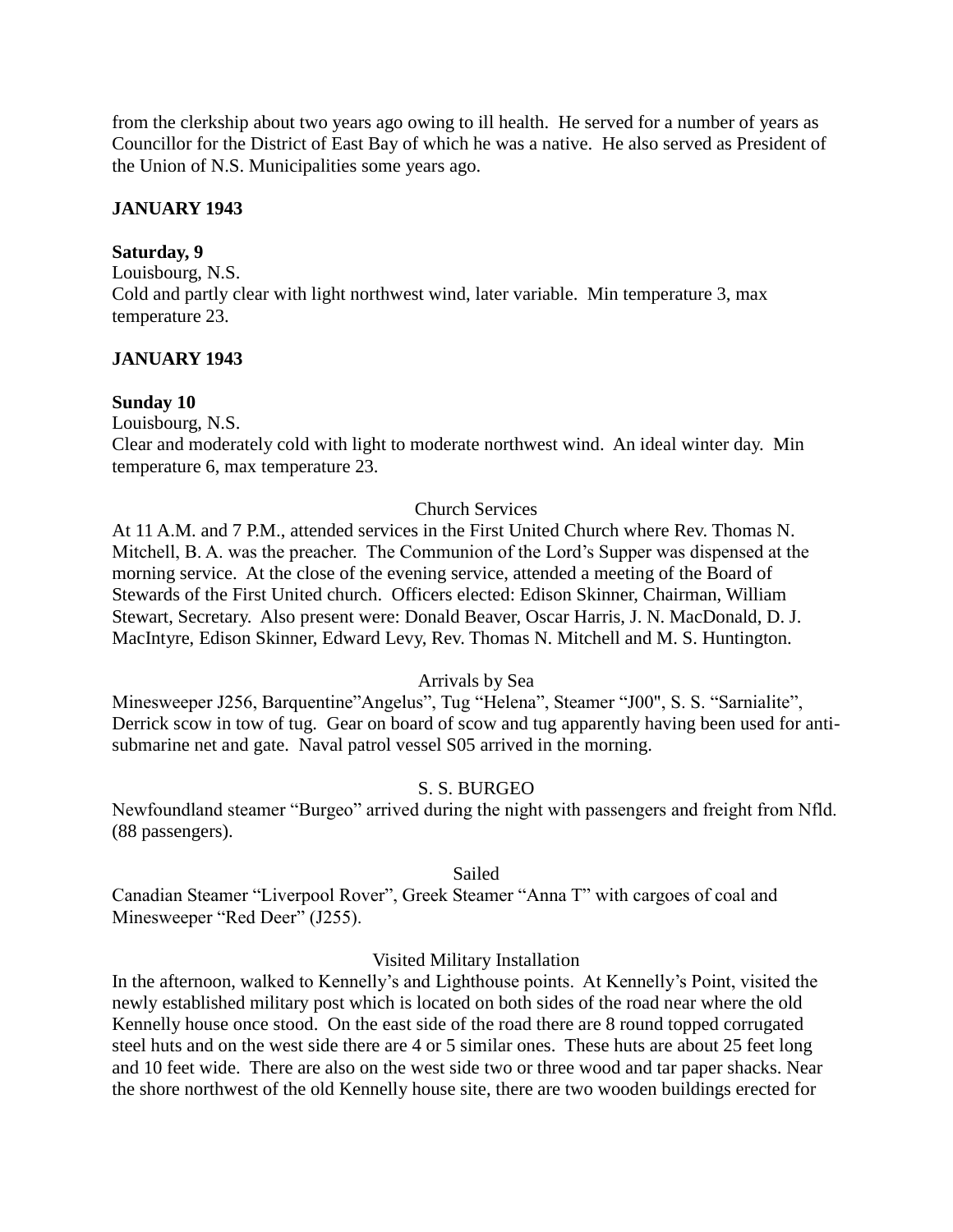the purpose of housing searchlights. One of the lights is in one of the buildings but is not yet in operation. The engines for generating the power for the lights are in a small wooden building in the edge of the woods and east of the searchlight buildings. Two concrete gun emplacements have also been constructed about 50 yards northwest of the Kennelly site and one gun on a rubber wheeled carriage has been mounted.

## **JANUARY 1943**

## **Monday 11**

Louisbourg, N.S. Moderately cold and remarkably clear with light northwest wind which shifted to southwest in the afternoon. An ideal winter day. Min temperature 3, max temperature 23.

## Arrivals by Sea

British Steamer "Empire Heath" and British Steamer "Campus" arrived last night or early this morning with cargoes of iron ore to be discharged at this port. 3 Minesweepers, "J259", Brockville" and "Red Deer" (J255). The Red Deer sailed yesterday afternoon but returned to port last night or early this morning. Another minesweeper arrived in the afternoon, making a total of 6 in port at one time, two or three of which sailed late in the afternoon. One of the above which I have listed as a Minesweeper, the S05, is an armed naval patrol boat and not rated as a sweeper.

## S. S. J04

The J04, a small steamer in the naval service arrived in the afternoon.

## 23 Ships in Port.

Exclusive of several small naval tenders, there are 23 ships in port today. These include 3 tugs and the Barquentine "Angelus".

# **JANUARY 1943**

## **Tuesday 12**

Louisbourg, N.S.

Clear and cold in the early morning but becoming cloudy shortly after daylight, moderating during the day. Light variable wind. Southeast at night. Snow began to fall at about 7 P.M. and continued until past midnight. Min temperature 2, max temperature 32.

## Motored to Sydney

Left here at 8 A.M. on one of the Cameron's buses (William Deering, driver). Met Mr. Simpson of the Provincial Treasury Department and discussed with him the matter of the amount of about \$2300.00 due from the Town of Louisburg to the Provincial Treasury for hospital bills. Visited B. M. Spencer, former Town Clerk, who is a patient in the City Hospital, Sydney. Found in good spirits and feeling fine. Expects to be home in about two or three weeks. Made several business calls. Had dinner at "Isle Royale" hotel. Attended a meeting of the recently organized County Board of Health, at 2:30 P.M. in the County Council Chamber. Those present were: R. A. MacKinnon, chairman, Dr. Bruce Wilson, representing the Rockefeller Institute, Mayor D. J.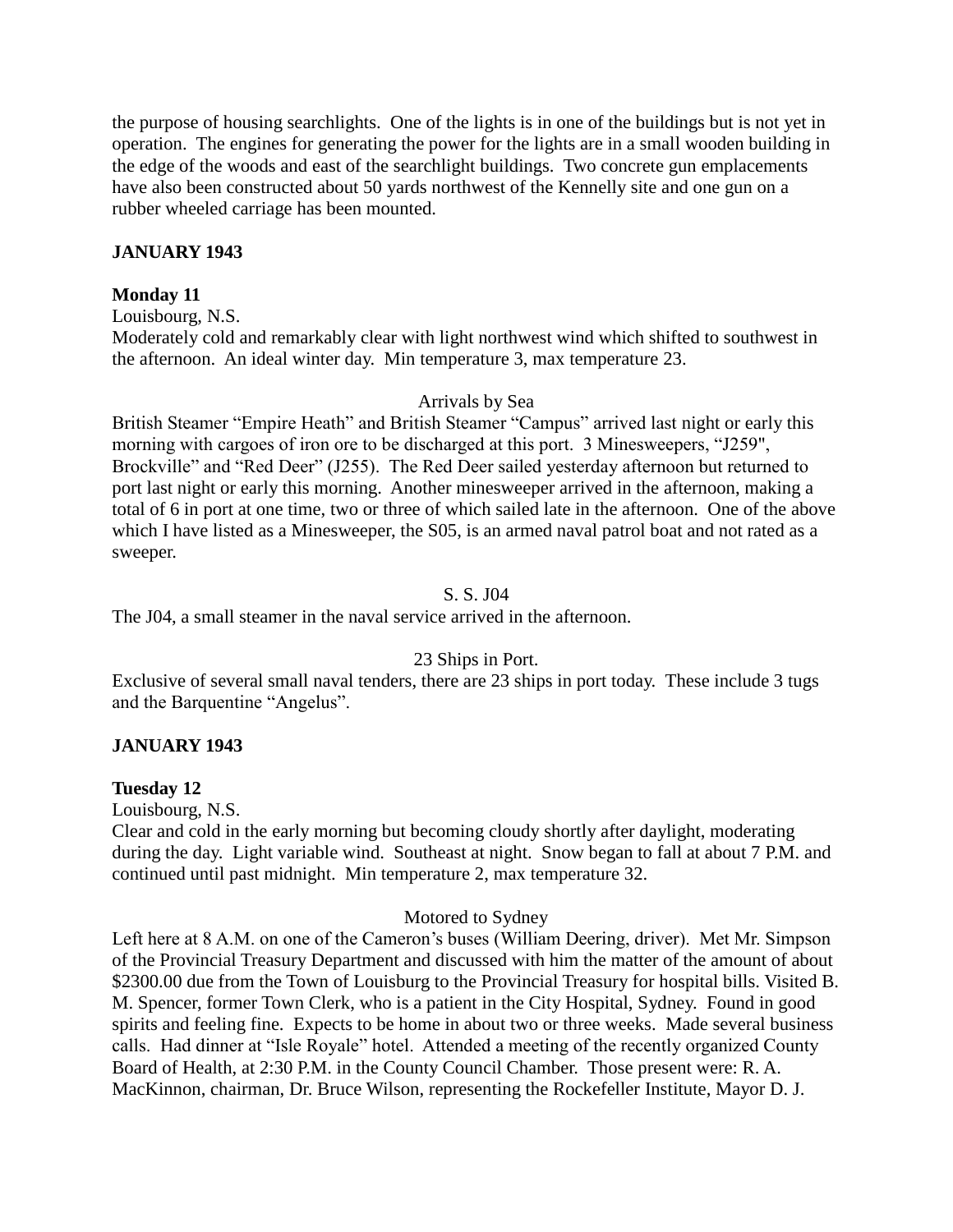MacLean, Sydney, Mayor F. L. Kelly, North Sydney, A C. MacCormick, Sydney Mines, D. W. Morrison, Glace Bay, William Hinchey, New Waterford, M. S. Huntington, Louisbourg, Dr. Chas. Beckwith, Regional Health Officer, Sydney, Dr. A W. Armiston, City Health Officer, Sydney, and Miss MacKinnon of the County Clerk's office, secretary. The scheme for the new health unit as outlined by Drs. Wilson and Beckwith, was adopted by the board and it is to be passed on to the Cape Breton Joint Expenditure Board for its approval when it meets on the 19<sup>th</sup> inst. Left for home on one of Cameron's buses (A. W. Cameron, driver) at 4:30 P.M., arriving at about 5:20 P.M.

## Sailings

British steamer "Penhale, Yugoslavian steamer "Perast" with cargoes of coal. Newfoundland steamer "Burgeo" with passengers and freight, S. S. "Sarnialite".

# **JANUARY 1943**

## **Wednesday 13**

Louisbourg, N.S.

Light drizzle of rain in the early morning. Comparatively mild during the day. A few snow squalls in the afternoon. Snowfall of last night about 4 inches. Min temperature 20, max temperature 34.

## Arrivals by Sea

Panamanian steamers "Panchito" and "Makena" arrived at about 4:30 P.M. for cargoes of coal. They were accompanied into port by the Canadian Minesweeper "Noranda" (J265).

## **JANUARY 1943**

## **Thursday 14**

Louisbourg, N.S. Clear and cold with light to moderate northwest wind. Min temperature 4, max temperature 21.

Arrivals by Sea

Foundation company tug "Security" arrived at about 9:30 A.M. with barge "Spruce Lake" in tow.

## **JANUARY 1943**

## **Friday 15**

Louisbourg, N.S.

Cloudy with light variable wind during the forenoon, southwest to southeast wind in the afternoon. Snow began to fall at about 2 P.M. and continued until about 6 P.M. followed by a few light showers or rain. Mild during the night. Min temperature 3, max temperature 33. Snowfall about 3 inches.

## Arrivals by Sea

Newfoundland steamer "Baccalieu" arrived in the morning and anchored in the stream. Minesweeper "Noranda" arrived in the forenoon. Canadian Government steamer "Brant".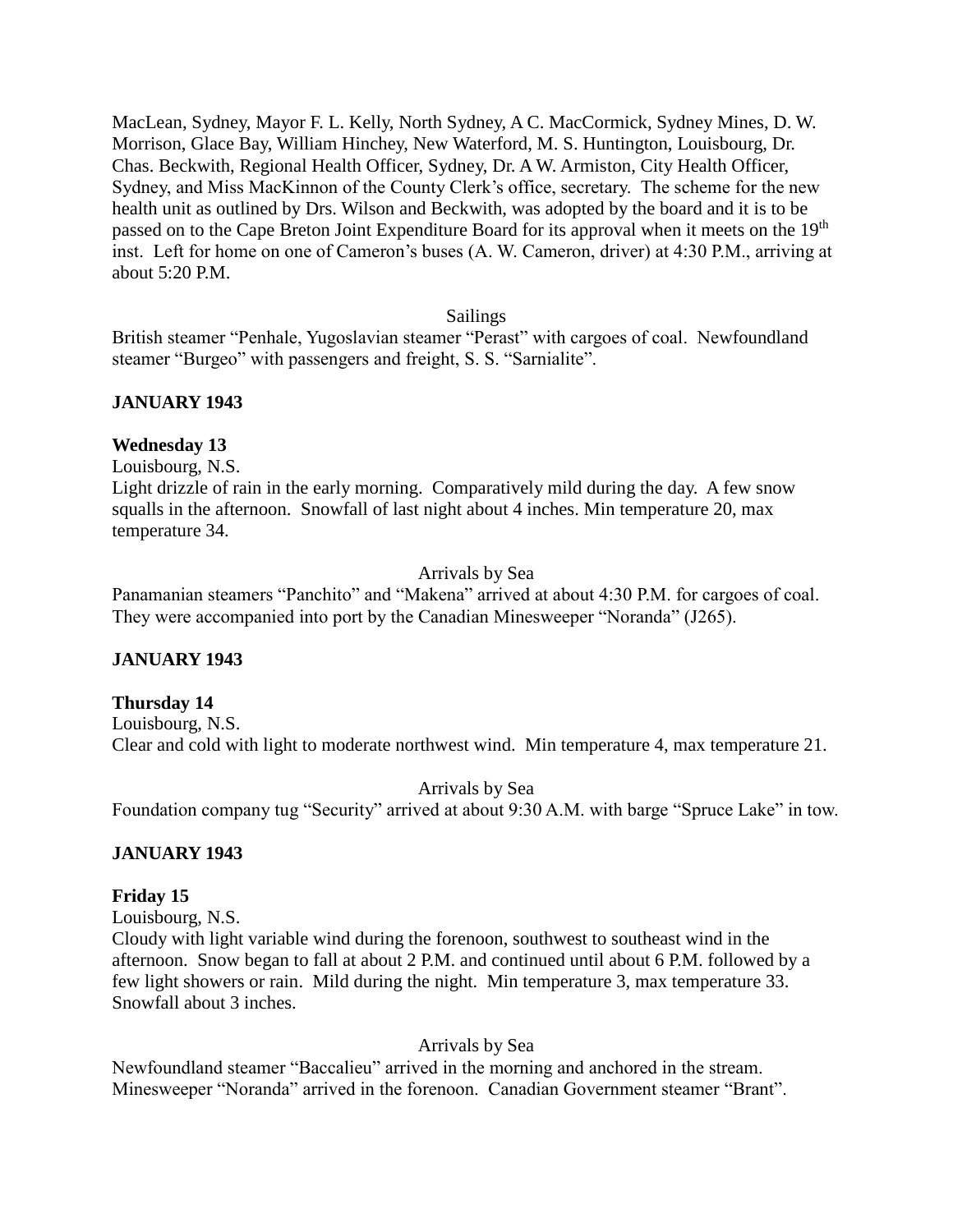## **JANUARY 1943**

## **Saturday 16**

Louisbourg, N.S.

Clear and comparatively mild with light to moderate northwest wind. An ideal winter day. Min temperature 18, max temperature 33.

#### Arrivals by Sea

Panamanian steamer "Trojan", Canadian Tug "Citadel", Canadian steamer "Liverpool Rover", British steamer "North Brook".

#### Sailings

Canadian Government steamer "Brant", Newfoundland steamer "Baccalieu", Naval service steamer "J0D, Foundation Company Ltd. Tug "Security", yesterday evening or early this morning. Minesweeper "Noranda" and "Brockville".

## Council Meeting

At 7:30 P.M., attended and presided at a meeting of the Town Council. Those present were Councillors: Edison Skinner, Guy M. Hiltz, James F. D. Townsend, Edward Levy and Enoch Townsend. Mayor M. S. Huntington, Police Officer, Donald Beaver. At this meeting, Daniel F. Nicholson, who has been Deputy Town Clerk for the last three years, was unanimously elected to the position of Town Clerk, succeeding B. M. Spencer, whose resignation took effect on Dec 31, 1942. Mr. Nicholson's salary was fixed at \$75.00 per month retroactive to the first of this month. He was appointed Deputy Town Clerk at a council meeting held on Sept 9, 1939 and entered on his duties two days later, Sept 11.

Death of Jeremiah Smith

The death of Jeremiah Smith took place at his home on Kent Street at about 5 A.M. Mr. Smith, who was 69 years of age, was born at Sydney Forks and came to Louisbourg in the autumn of 1894.

## **JANUARY 1943**

## **Sunday 17**

Louisbourg, N.S.

Clear and moderately cold with light to moderate northwest wind. Snowfall of about 1 inch in the early morning. Min temperature 10, max temperature 28.

Church Services

Services in the First United church at 11 A.M. and 7 P.M. where Rev. Thomas N. Mitchell, B. A. was the preacher. Owing to having a cold, I was not out to church today.

Ship Sailings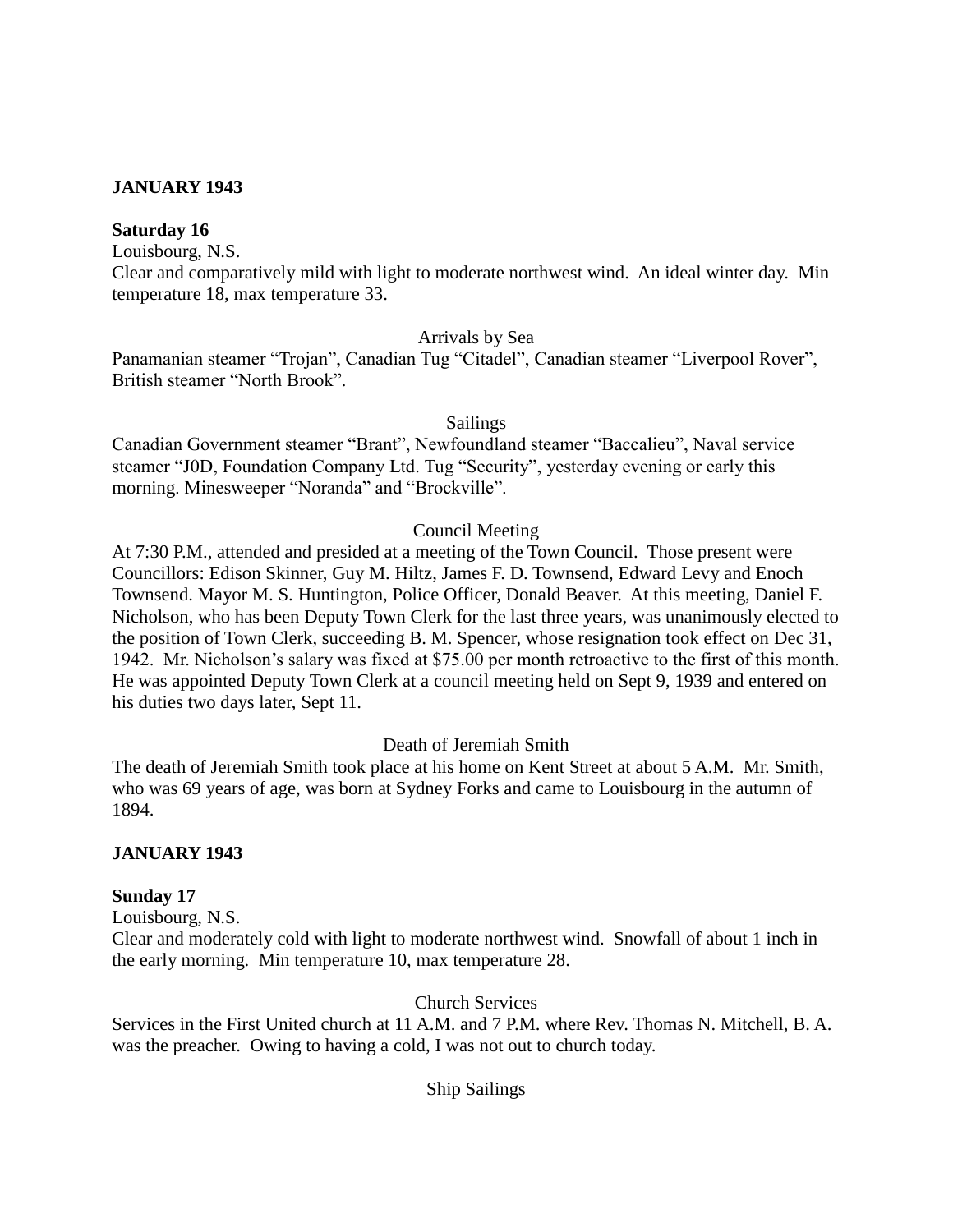Panamanian steamer "Makena", "Panchito" and "Trojan", the two former with cargoes of coal. Canadian steamer "Liverpool Rover" with a cargo of coal.

Arrival by Sea

Steamer "John Cabot".

# **JANUARY 1943**

## **Monday 18**

Louisbourg, N.S.

Clear and cold with light northwest wind. A perfect winter day. Min temperature 2 below, max temperature [blank].

Funeral

At 2 P.M., attended the funeral of the late Jeremiah Smith. Services at the house and grave conducted by Rev. Thomas N. Mitchell, B. A. Pall bearers: Duncan MacDonald, Edward MacDonald, Edgar Bate, John Holland, Russell Jewell and M. S. Huntington. Funeral in charge of D. M. Johnston, undertaker. Burial in United church cemetery on Clarke's Road.

Arrivals by Sea

Steamers "Random", "Livingston" and "Polarland".

# **JANUARY 1943**

# **Tuesday 19**

Louisbourg, N.S. Cloudy and cold, moderating during the day. Light rain in the early part of the night. Light northwest wind shifting to southeast.

Cape Breton Joint Expenditure Board

Left home at 8 A.M. on Cameron's bus (W. Deering, driver) enroute to Sydney for the purpose of representing the Town of Louisbourg on the Cape Breton County Joint Expenditure Board.

# Naval Office

A naval office has recently been opened in the town of Louisbourg. The office which I understand is to be used as naval headquarters in this town is the lower part of the building opposite the Royal Bank of Canada, which was formerly owned and occupied as an office by the late Alonzo A. Martell.

# **JANUARY 1943**

# **Wednesday 20**

Sydney, N.S.

Heavy gale of northwest wind which began in the early morning lasted all day accompanied by snow squalls at intervals. Very unpleasant for those who had to be in the open. Min temperature 3 below zero (at Louisbourg).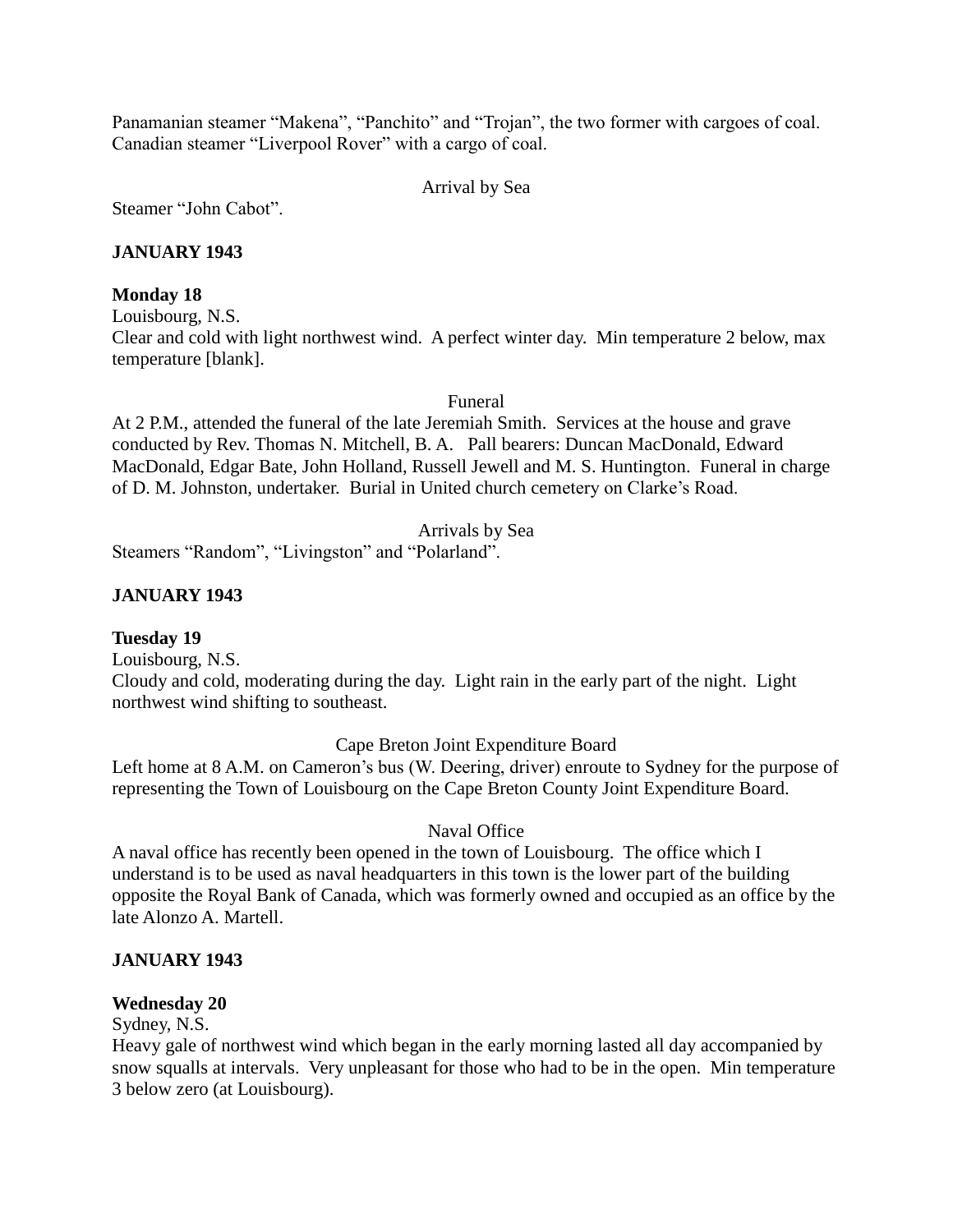## Death of John A MacDonald

John A. MacDonald died suddenly at about 5 o'clock this evening at his home on Warren Street. Mr. MacDonald, who had been in his usual health, had just returned from his day's work when he had a heart attack on entering his home and passed away within a few minutes. He had been employed with the Sydney and Louisburg Railway for about forty years and for many years had been the driver on the engine that runs between Louisbourg and Glace Bay with the accommodations train leaving here in the morning and returning in the evening.

# **JANUARY 1943**

## **Thursday 21**

Louisbourg, N.S.

Cloudy and very cold with northwest gale which moderated to some extent in the early part of the night. Light drizzle of snow at times during the day. One of the most unpleasant days a person could imagine. Min temperature 9 below, max temperature 2 above zero.

## Wrecked on Louisbourg Bar

United States submarine chaser "S.C. 709" ran aground on the harbour bar west of Battery Island while attempting to enter Louisbourg harbour. The grounding took place at about 11 A.M. at a point about one hundred and fifty yards southeast of the eastern extremity of Point Rochefort.

## **JANUARY 1943**

# **Friday 22**

Louisbourg, N.S. Cold and mostly clear with occasional light snow squalls. Fresh northwest wind. Min temperature 2, max temperature 16.

# **JANUARY 1943**

## **Saturday 23**

Louisbourg, N.S.

Clear and moderately cold with light to moderate northwest wind. Min temperature 6, max temperature 19.

## Funeral

At about 1:30 P.M., attended the funeral of the late John A. MacDonald. Services at the house and grave were conducted by Rev. Thomas N. Mitchell, B. A. Burial took place in Willow Grove cemetery on Clarke's Road. Funeral in charge of D. M. Johnston, Funeral Director, Louisbourg.

A special train arrived shortly before the funeral with a large number of friends and fellow employees of the deceased.

# **JANUARY 1943**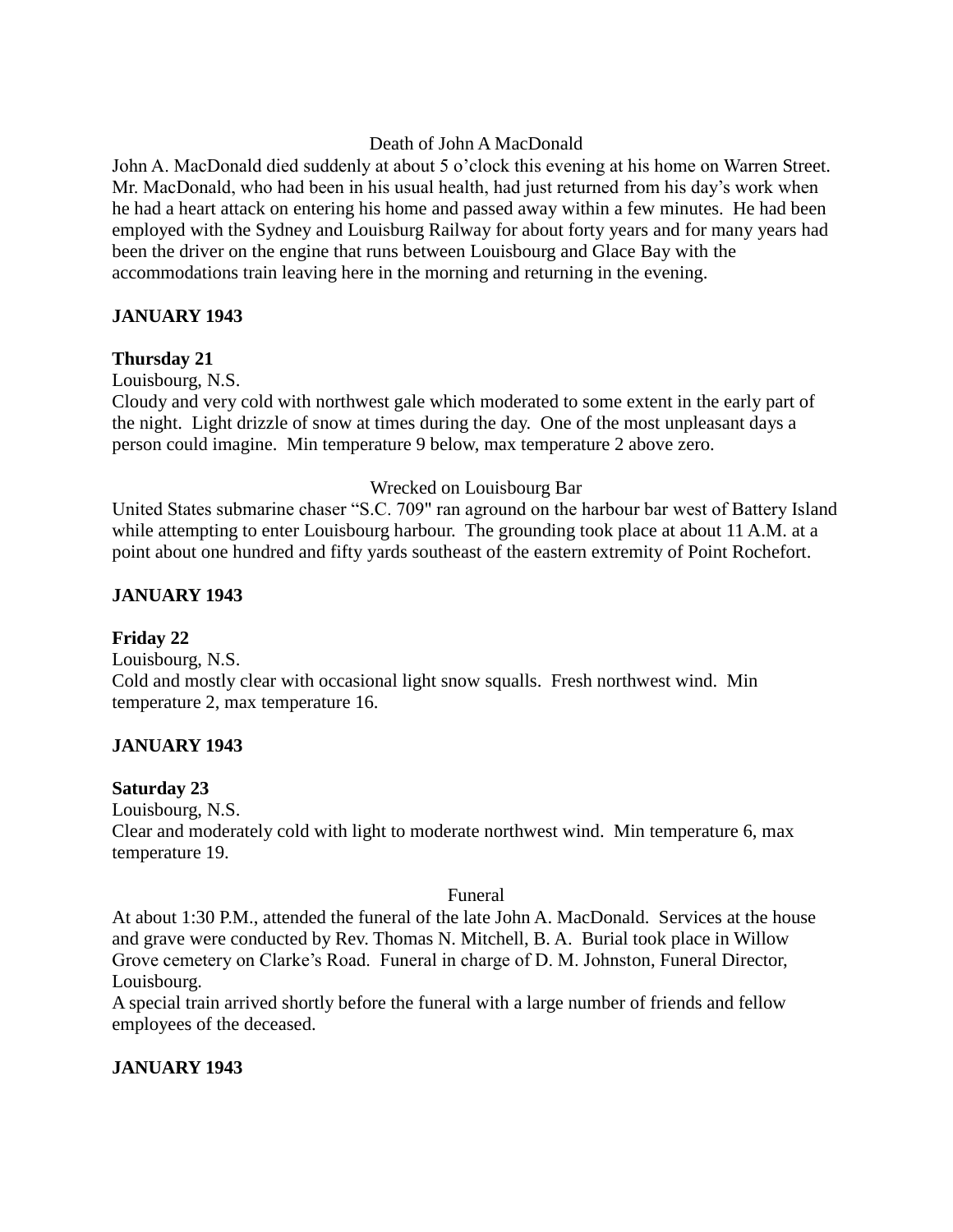#### **Sunday 24**

Louisbourg, N.S.

Moderately cold and mostly clear with light to moderate northwest wind. Light snow squalls in the early morning and afternoon. Snowfall about  $\frac{1}{2}$  inch. Min temperature 12, max temperature 23.

#### Church service.

At 11 A.M. and 7 P.M., attended services in the First United Church where Rev. Thomas N. Mitchell, B. A. was the preacher. Emeline accompanied me to church in the evening. Mrs. D. A. MacMillan acted as organist in the absence of Mrs. J. A. MacDonald who was not present owing to her recent bereavement.

Sailings.

British steamers "Livingston", "Fylingdale", "Panos", Newfoundland steamers "Meigle", "Empire Heath" and "John Cabot" (in convoy).

## **JANUARY 1943**

## **Monday 25**

Louisbourg, N.S.

Clear and moderately cold becoming cloudy in the afternoon. Light northwest wind shifting to southwest in the evening. Snow squalls in the early part of the night. One flash of lightening and a peal of thunder at about 6:45 P.M. Snowfall about ½ inch. Min temperature 7, max temperature 26.

## Arrivals by Sea

Canadian steamer "Watuka", Capt. Pope, Norwegian steamer "Gulhaug", Newfoundland steamer "Baccalieu" with passengers and freight from Newfoundland. "Liverpool Loyalist".

## Visited Barquentine "ANGELUS"

Visited Barquentine "Angelus", Capt. Jensen, at Leonard's wharf and obtained the names of the four crew members who took part in the rescue of the United States seamen on last Friday. They are as follows: Walter Boudreau 25, Batsford Sr., Moncton, N.B., Clarance Mullins, Belloram, Fortune Bay, Nfld, John Hillier, Belleoram, Fortune Bay, Nfld and Joseph Chaiasson, New Waterford, N.S.

## **JANUARY 1943**

#### **Tuesday 26**

Louisbourg, N.S.

Light drizzle of rain in the early morning. Comparatively mild with light variable wind. Min temperature [blank], max temperature [blank].

## United States Coastguards

Two United States armed Coastguard cutters arrived at about 11A.M. and docked on the west side of the Government wharf. Both of these ships carry guns and depth charges.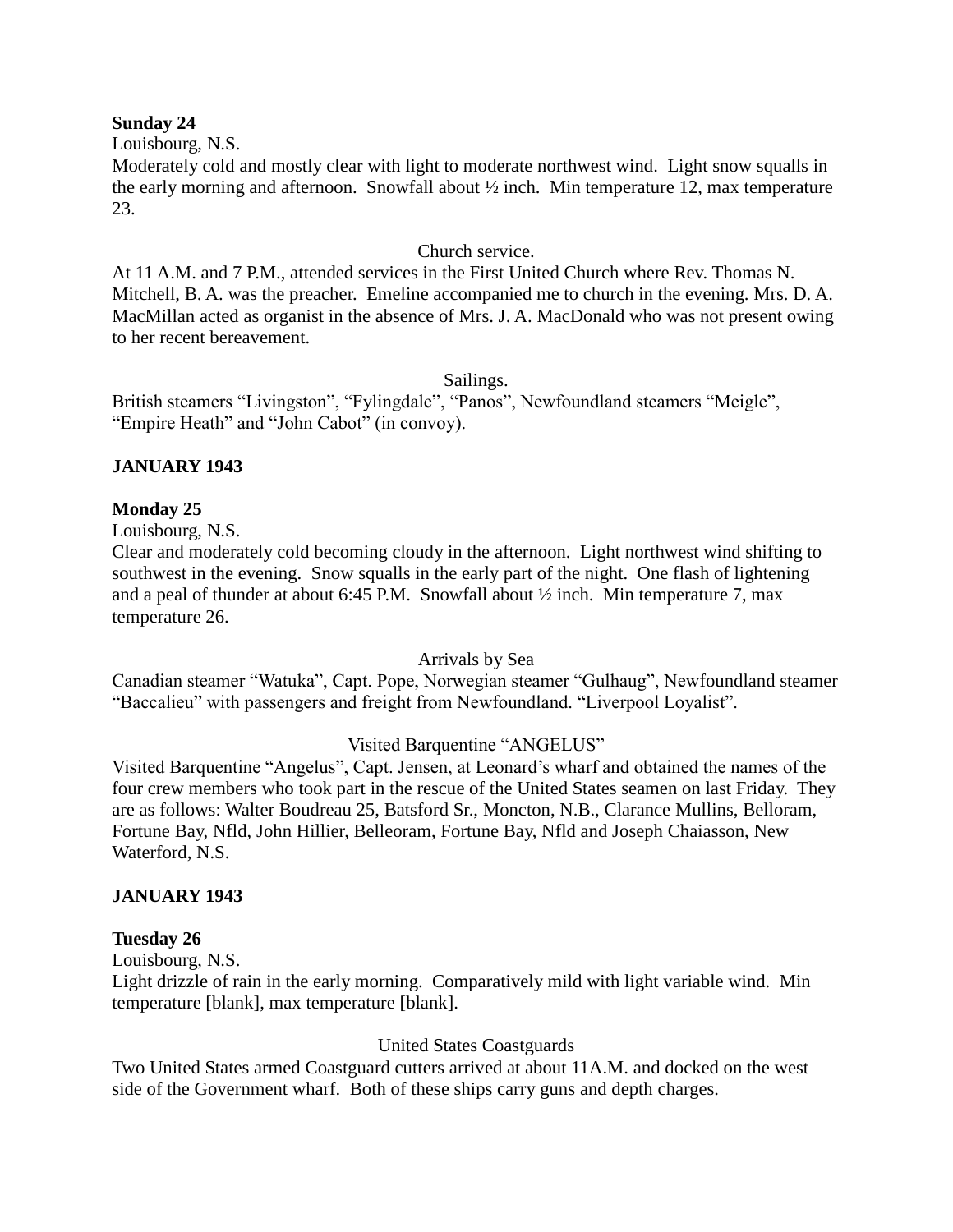## Nomination Day

Today is nomination day throughout the province for councillors for the various towns. At Louisbourg there were but 3 candidates nominated to fill 3 vacancies, consequently there shall be no contest in this town. The retiring councillors are: James F. D. Townsend, Enoch Townsend and Alex. C. MacDonald. The following persons filed their nomination papers with D. F. Nicholson, town clerk, James F. D. Townsend (re-offering), Harold MacQueen, and Lauchlin MacIntyre (new men in civic affairs). Retiring Councillor Alex C. MacDonald has served on the council board since February 4, 1936 and Enoch Townsend since March 11, 1941.

## **JANUARY 1943**

## **Wednesday 27**

Louisbourg, N.S.

Partly clear and moderately cold, clear and sunshiny during the afternoon. Light northwest wind. Min temperature 4, max temperature 28.

## United States Coastguard

The two United States Coastguard vessels that arrived here yesterday sailed at about 8:30 A.M. but returned to port in the evening.

## Sailings

The following steamers sailed in convoy: "North Brook", "Moyra", "Polarland", "Gulhaug", "Random", "Baccalileu" and "Alkaterini T".

## Arrivals

The following arrived this afternoon: Panamanian steamers "Makena" and "Panchito", Canadian steamer "Liverpool Rover" in convoy. All for cargoes of coal.

## **JANUARY 1943**

## **Thursday 28**

Louisbourg, N.S.

Cold and partly clear with light variable wind, mostly northerly. Min temperature 1 below, max temperature 16.

## United States Coastguard

Two United States Coastguard vessels sailed in the morning but returned to port early in the afternoon. I understand these vessels are enroute to Newfoundland. They probably met up with drift ice and came back to await more favourable ice conditions.

## S. S. Foundation Aranmore

Steamer "Foundation Aranmore" sailed.

Canadian Aid to Russia Fund

As local chairman of the "Canadian Aid to Russia Fund", I addressed a meeting of the local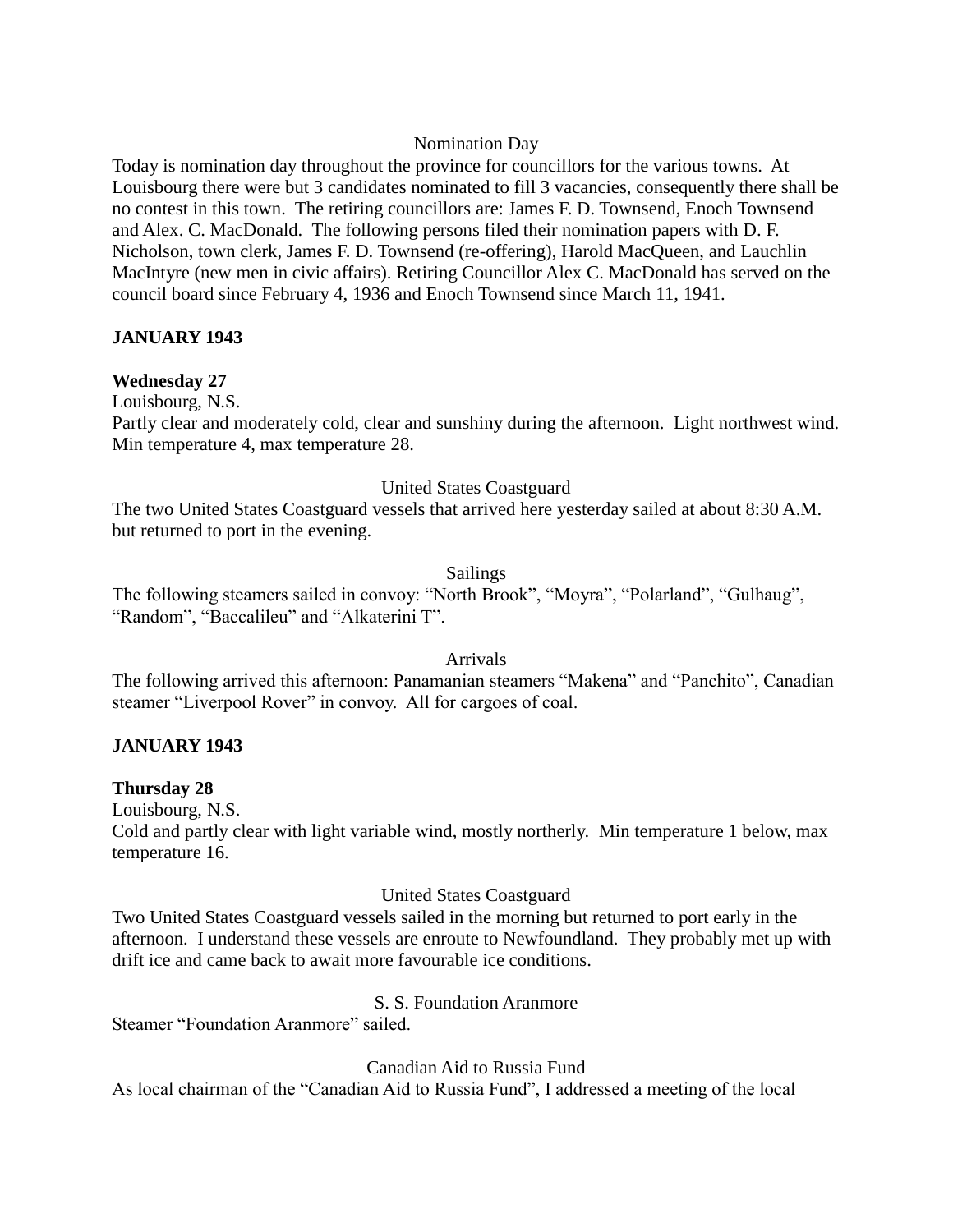branch of the Canadian Red Cross in the town hall at 3:30 P.M. I appealed to the branch to undertake a canvass of the town for the "Aid to Russia Fund". After hearing my story, the members decided to act on my request. They intend to begin the canvass tomorrow.

# **JANUARY 1943**

## **Friday 29**

Louisbourg, N.S. Cold and mostly cloudy during the forenoon. Clear in the afternoon. Moderate northeast wind. Min temperature [blank], max temperature [blank].

#### Arrivals

Canadian Government steamer "Lady Laurier", Canadian minesweeper "J264", Newfoundland steamer "Burgeo" with passengers and freight from Nfld, Canadian steamer "Jean Brillant".

## United States Coastguard

Two United States Coastguard vessels sailed in the morning and returned to port in the evening.

## **JANUARY 1943**

#### **Saturday 30**

Louisbourg, N.S.

Cold and remarkably clear with light north to northwest wind. An ideal winter day. Min temperature 2 below zero, max temperature 21.

## Council Meeting.

At 7:30 P.M, attended and presided at a regular meeting of the Town Council. Those present were, Councillors: Edison Skinner, Enoch Townsend, Guy M. Hiltz and Edward Levy, Clerk D. F. Nicholson, Mayor M. S. Huntington, Police Officer Donald Beaver. Auditor's report was presented to the council. A motion to reappoint the present police officer for another year was followed by an amendment to call for applications for the police job. Councillors Townsend and Hiltz for the motion, Skinner and Levy for the amendment. The Mayor gave his casting vote in favor of the amendment. Owing to Roy Sheppard, who was appointed at last meeting to the Board of Revisors being unable to act, Malcolm MacLeod was elected to fill his place.

## **JANUARY 1943**

## **Sunday 31**

Louisbourg, N.S.

Cold and partly clear with light variable winds, mostly easterly. Cloudy in the late afternoon and evening. Min temperature zero, max temperature 24.

## Church Services

Services at 11 A.M. and 7 P.M. were as usual conducted by Rev. Thomas N. Mitchell, B. A. in the First United Church. Owing to having a cold, I was not out to church today but Emeline and Evelyn were to church in the evening.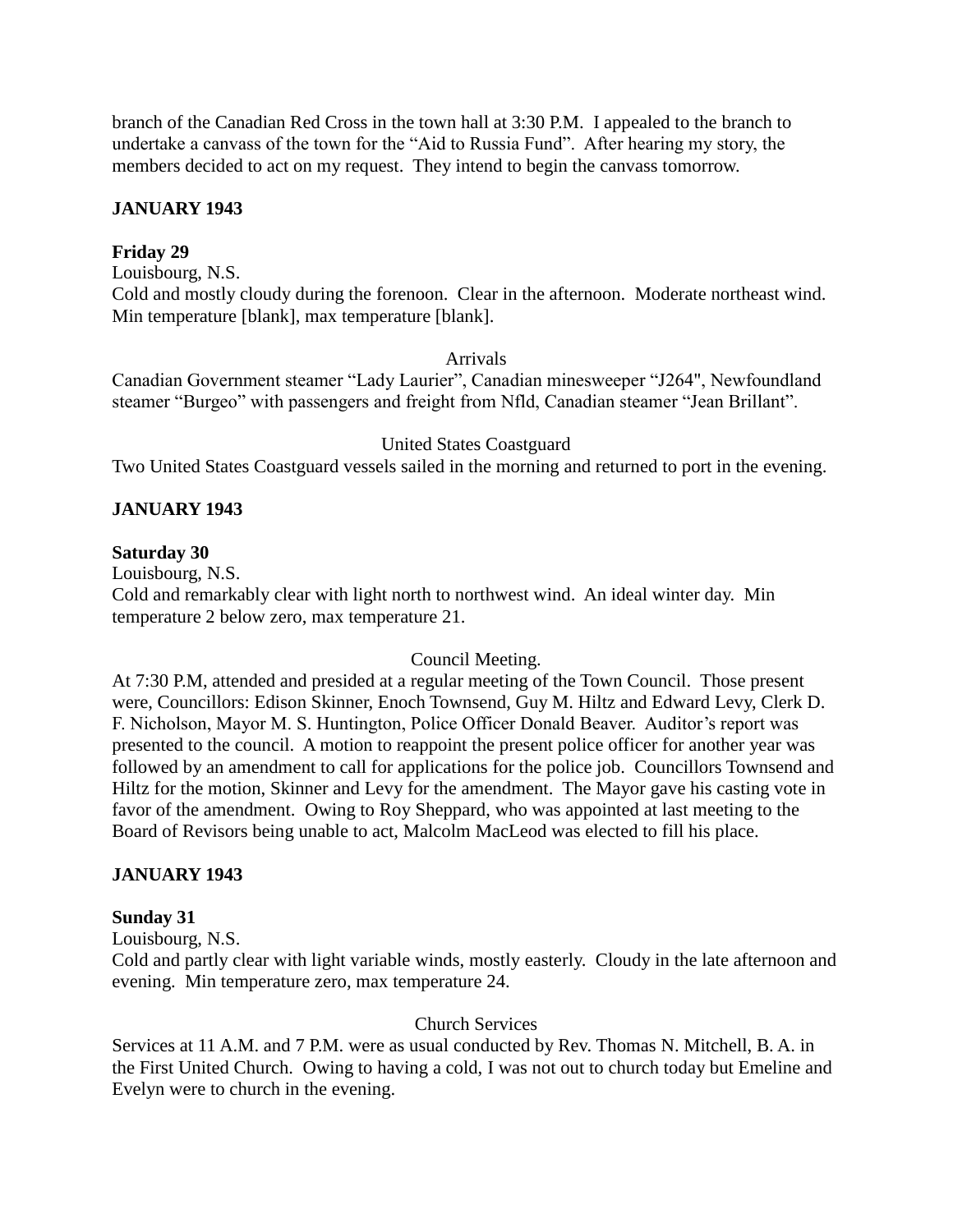# United States Coastguard

Two United States Coastguard vessels which have been in and out of this port several times since the  $26<sup>th</sup>$  of this month, sailed again this evening.

## Naval Craft T277

Naval craft no."T277" arrived in the afternoon and docked on the west side of the Government wharf.

## Minesweeper "MISCOU"

Minesweeper "Miscou" no. J264 is in port having arrived yesterday or early today.

## **FEBRUARY 1943**

## **Monday 1**

Louisbourg, N.S.

Cloudy and comparatively mild with light easterly wind shifting to southerly in the evening. Snow began to fall during the early part of the night. Min temperature 16, max temperature 32.

## S. S. BURGEO

Newfoundland steamer "Burgeo" sailed in the forenoon with passengers, mails and freight for Nfld.

## **FEBRUARY 1943**

## **Tuesday 2**

Louisbourg, N.S.

Snow in the early morning followed by mist or light rain. Cloudy and mild during the day with moderate to fresh westerly wind. Moderately cold at night. Snowfall of last night about 3 inches. Min temperature 22, max temperature 33.

Town Elections

The annual elections for councillors in the various towns throughout the province today. There was no contest in the Town of Louisbourg, there being but 3 candidates offering for 3 vacancies. At 9 A.M., the following candidates were declared elected by D. F. Nicholson, Town Clerk: James F. D. Townsend (re-elected), Harold MacQueen and Lauchlin MacIntyre. The new council shall consist of the following: Mayor, M. S. Huntington. Councillors: Edison Skinner, Edward Levy, Guy M. Hiltz, James F. D. Townsend, Harold MacQueen and Lauchlin MacIntyre.

# **FEBRUARY 1943**

## **Wednesday 3**

Louisbourg, N.S. Clear and moderately cold with light west and northwest winds. Min temperature 10, max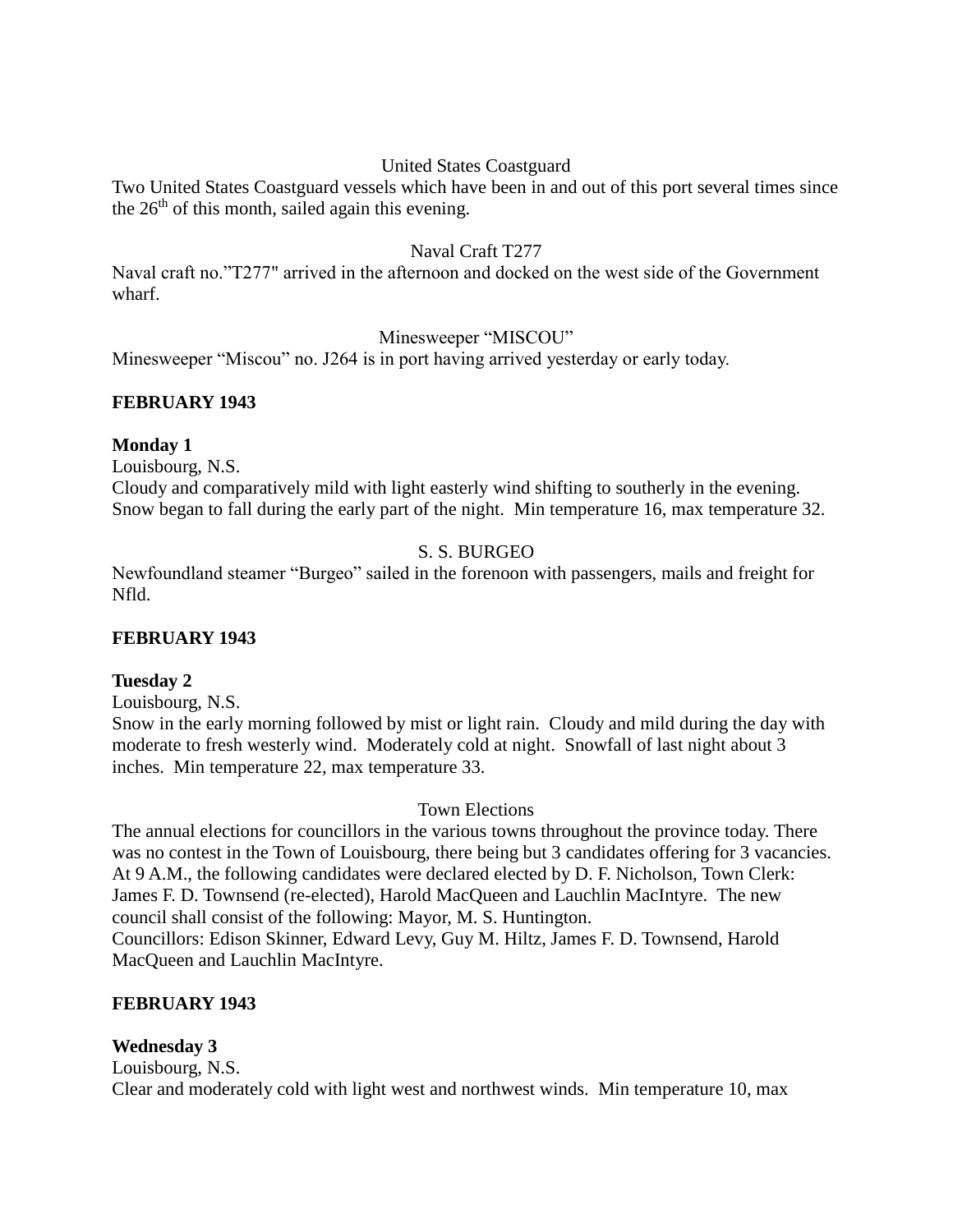temperature 28.

#### Sailings

The following steamers sailed under naval escort: Panamanian "Panchito", "Makena", Canadian "Watuka", "Liverpool Rover" with cargoes of coal, British "Panos", "Drakepool". These ships sailed yesterday but returned to port owing to unfavourable ice conditions.

## S. S. PHILIP T. DODGE

Canadian steamer "Philip T. Dodge" arrived for a cargo of coal.

## **FEBRUARY 1943**

## **Thursday 4**

Louisbourg, N.S.

Clear and moderately cold with light westerly wind shifting to southwest in the afternoon and to southeast at night. Min temperature [blank], max temperature [blank].

# S. S. BURGEO

Newfoundland steamer "Burgeo" arrived in the early part of the night with passengers and mails from Nfld.

## S. S. BACCALIEU

Newfoundland steamer "Baccalieu" sailed during the night for Nfld.

## Death of Mrs. Donald J. MacRury

The death of Mrs. Donald John MacRury took place at about 4:30 A.M. today at the home of her son, John, Brittanic Street. Mrs. MacRury, who was 75 years of age, formerly lived at Clarke's Road but moved to Louisbourg with her family after the death of her husband many years ago. She is survived by three sons and one daughter. The sons are James M., Neil and John, the daughter, Mrs. Angus MacLean, Glace Bay.

## **FEBRUARY 1943**

## **Friday 5**

Louisbourg, N.S.

Light fall of snow in the early morning followed by rain which continued until about 2 P.M. Snowfall about 1 inch. Fresh southwest wind shifting to westerly in the late afternoon. Light frost during the night. Min temperature [blank], max temperature[blank].

## Meeting of Rationing Board

At 7:30 P.M., attended and presided at a meeting of the local Rationing Board held in the Town office. Those present were: D. F. Nicholson (secretary), A. W. Stacey, Cecil Pearl, Mrs. Frank O'Keefe, Mrs. Charles Bagnell and M. S. Huntington (Chairman). Meeting was called for the purpose of arranging for the distribution of the new Ration books which is to take place between the 19<sup>th</sup> of this month and the first of March.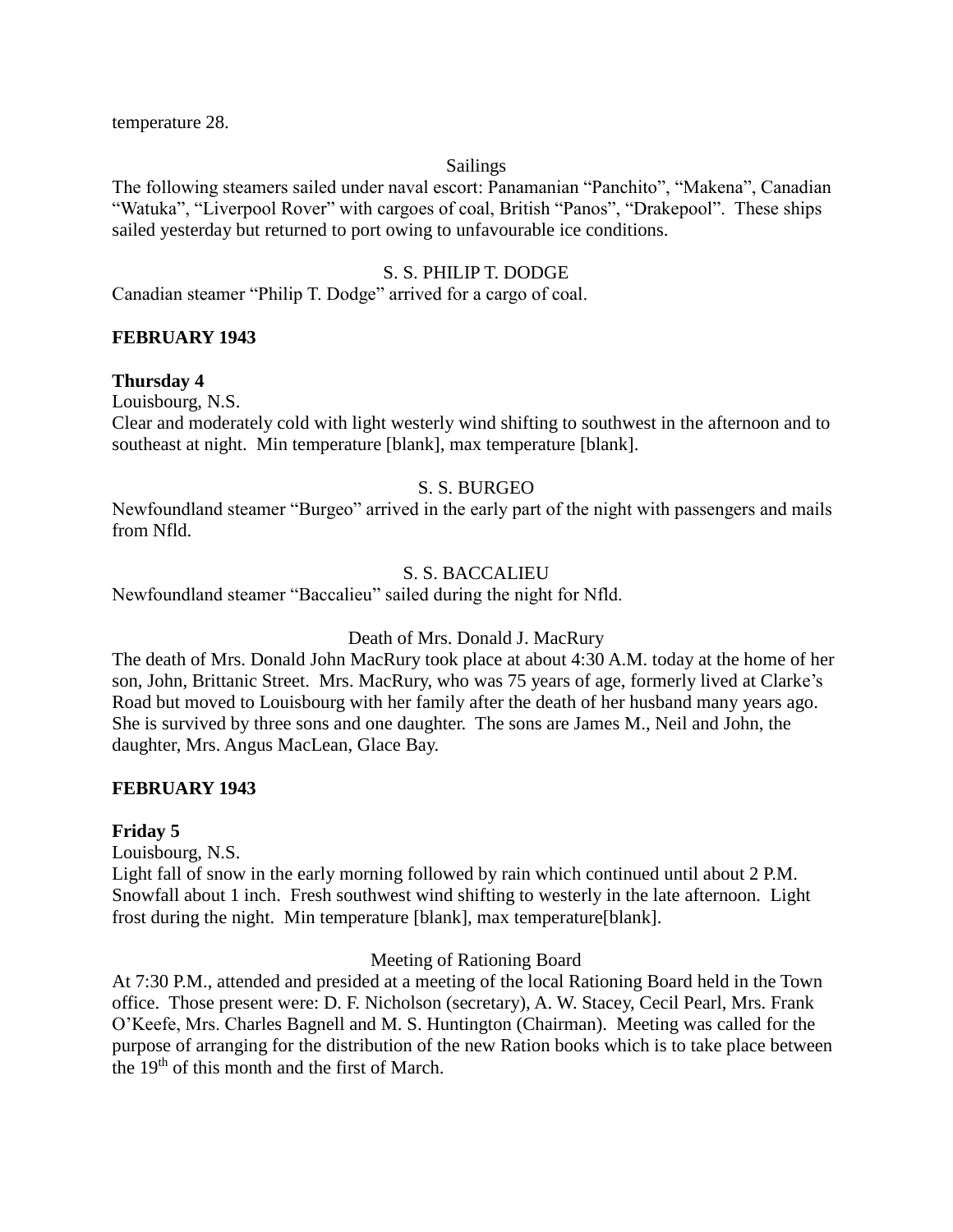## S. S. AIKATERINI T.

Greek steamer "Aikaterini T" arrived for a cargo of coal.

## **FEBRUARY 1943**

#### **Saturday 6**

Louisbourg, N.S.

Clear and mild with light westerly wind which shifted to southeast during the early part of the night. Cloudy in the evening. Min temperature [blank], max temperature[blank].

#### Arrivals by Sea

Tug "Ocean Eagle", Canadian steamer "Watuka" and Yugoslavian steamer "Perast". The Perast lost his rudder at or near the entrance of the harbour while on her way in.

#### Council Meeting

At 7:30 P.M., attended and presided at a meeting of the Town council. Those present were: Councillors Edison Skinner, Guy M. Hiltz, Edward Levy, Harold MacQueen and Lauchlin MacIntyre, Clerk D. F. Nicholson, Police Officer Donald Beaver. Others present were excouncillors Enoch Townsend, Angus Ferguson, Charles Peck, Alex Burke, John Williams, Edward Wilcox and Earl Lewis. Administered the Oaths of Office and Allegiance to the new councillors, Harold MacQueen and Lauchlin MacIntyre. By a unanimous vote, Dr. Arthur Ormiston of Sydney was elected Medical Health Officer for the Town of Louisbourg until we have a resident Doctor. By a majority vote of the council, D. M. Johnston was elected Chief of Police, Sanitary Inspector, School Attendance Officer, Jailor and Tax Collector. Mr. Johnston succeeds Donald Beaver whose term of office has expired.

Funeral

At 1:30 P.M., attended the funeral of the late Mrs. D. J. MacRury. Services at the house, First United Church and grave were conducted by Rev. Thomas N Mitchell, B. A.

## Death of Miss Mary MacLean

The death of Miss Mary MacLean took place at noon today at the home of Mrs. John A. MacDonald, Warren Street. She was about 90 years of age.

## **FEBRUARY 1943**

## **Sunday 7**

Louisbourg, N.S.

Rained nearly all day. Moderate southeast wind shifting to southwest in the afternoon. Foggy and mild. Min temperature 28, max temperature 40.

Church Services

At 11 A.M. and 7 P.M., attended services in the First Untied Church where Rev. Thomas N. Mitchell, B. A. was the preacher. Emeline accompanied me to church in the evening.

#### **FEBRUARY 1943**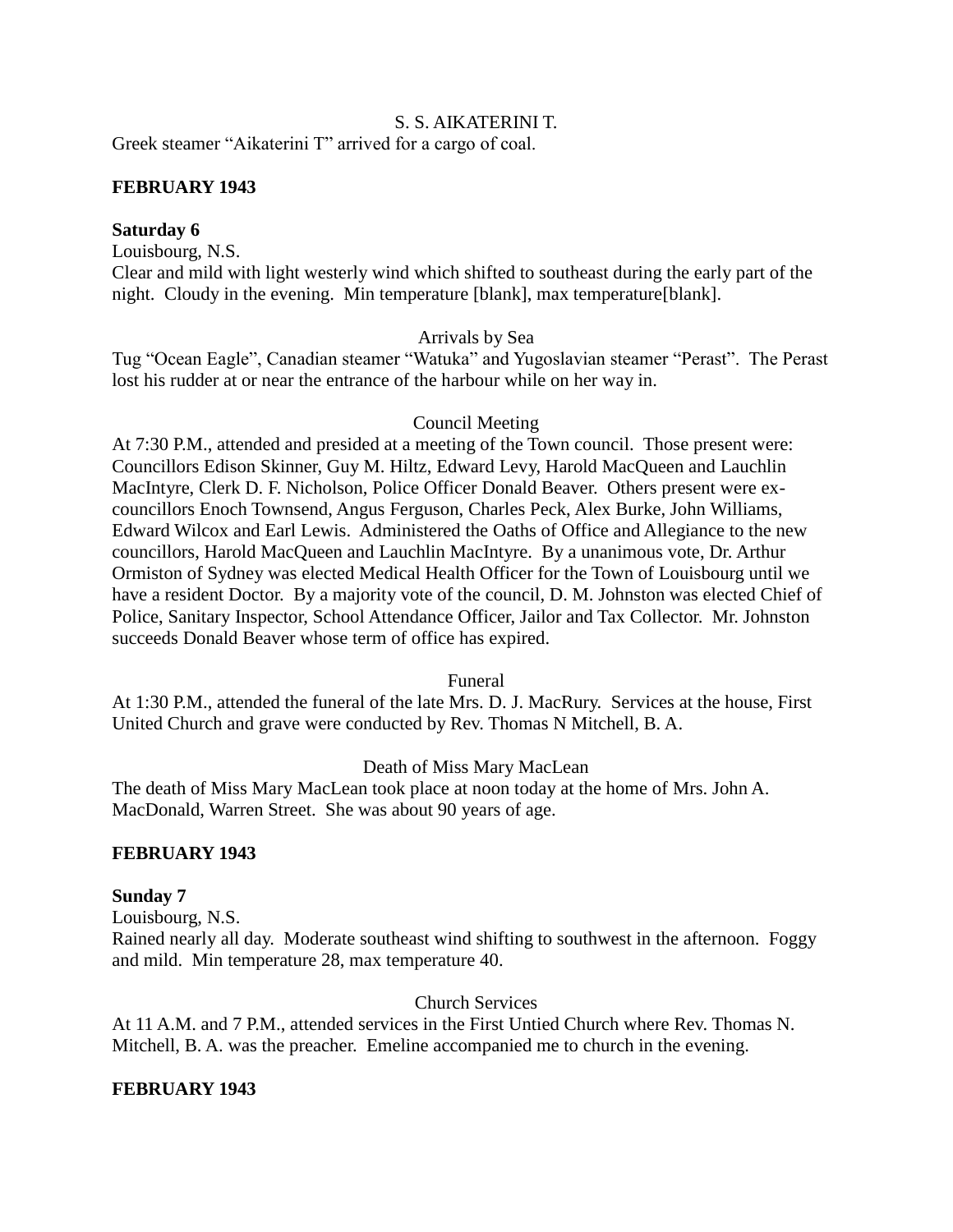## **Monday 8**

Louisbourg, N.S.

Cloudy and mild with considerable fog. Light southwest wind. Min temperature 28, max temperature 36.

#### S. S. WATUKA

Canadian steamer "Watuka" sailed in the afternoon with a cargo of coal.

#### MINESWEEPER

Armed Minesweeper or Trawler "Follow On" arrived in the morning.

#### Funeral

At 2 P.M., attended the funeral of the late Miss Mary MacLean. Services at the house and grave were conducted by Rev. Thomas N. Mitchell, B. A. Pall bearers were: Edward MacDonald, William Severance, Roderick J. MacLeod and M. S. Huntington. Burial took place in Catalone Cemetery. Funeral in charge of Funeral Director D. M. Johnston.

## Contributions, Aid to Russia Fund

The local "Aid to Russia Fund" campaign which began on January 29 in this town, has come to a close. The amount contributed by the citizens of Louisburg was \$404.50. The collecting was done by the members of the local branch of the Canadian Red Cross. William Stewart, Manager Royal Bank of Canada was treasurer and M. S. Huntington, Chairman.

#### **FEBRUARY 1943**

#### **Tuesday 9**

Louisbourg, N.S. Comparatively mild and partly clear with light to moderate southwest wind. Min temperature 22, max temperature 33.

#### Arrivals

Panamanian steamer "Makena" and Newfoundland steamer "Random" arrived for cargoes of coal. Newfoundland steamer "Kyle" arrived in the early part of the night with passengers, mails and freight from Nfld.

## S. S. PHILIP T. DODGE

Canadian steamer "Philip T. Dodge" sailed with a cargo of coal.

#### Meeting of School Board.

At 7:30 P.M., attended and presided at the annual meeting of the School Board. Those present were: Commissioners Edison Skinner, Frank O'Keefe and M. S. Huntington was elected Chairman of the Board. This makes the  $17<sup>th</sup>$  consecutive year that I have held the office of chairman. I also served on the Board for 6 consecutive years previous to my appointment as chairman, making a total of 23 years on the Board. At this meeting the following estimates for school purposes were passed: Teacher's salaries, \$3930.00, janitor, \$450.00, fuel and trucking,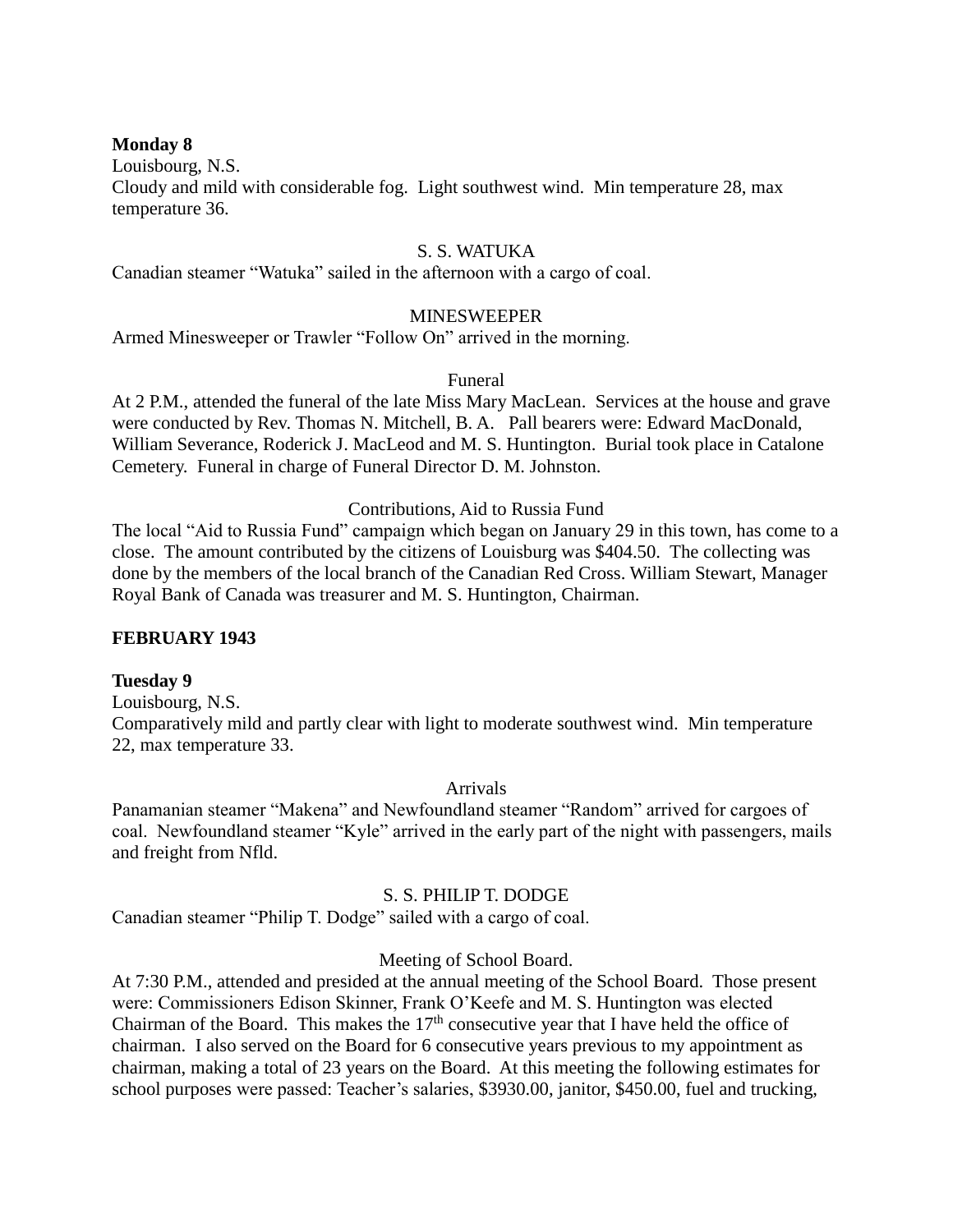\$350.00, cleaning, \$60.00, supplies \$80.00, water \$50.00, insurance \$45.00, light \$30.00. Total \$5695.00.

# A. R. P. Meeting

After the close of the School Board meeting (about 8:45 P.M.), attended and presided at a meeting of the Air Raid Precaution Committee held in the First-Aid Room in the school building. Among those present were: William Lewis (chief warden), Donald Wilson (secretary), R. A. Peters, Frank O'Keefe, Gervin MacLean, Donald Beaver, Edgar Bate, Ernest Dowling, John C. Johnson, D. M. Johnston.

## **FEBRUARY 1943**

## **Wednesday 10**

Louisbourg, N.S.

Mostly clear and comparatively mild with light to fresh north-northeast wind. Min temperature 20, max temperature 34.

## Arrivals by Sea

Newfoundland steamer "Burgeo" with passengers from Nfld, Norwegian steamer "Polarland", Newfoundland steamer "Meigle", British armed trawler "Liscomb".

## **FEBRUARY 1943**

**Thursday 11**

Louisbourg, N.S. Cloudy and mild with moderate to strong southwest wind. Misty for a short time during the afternoon. Min temperature [blank], max temperature [blank].

## S. S. HARTBRIDGE

British steamer "Hartbridge" arrived in the morning with a cargo of iron ore and docked on the east side of the freight wharf and began discharging in the afternoon.

## Meeting of Rationing Board

At 11 A.M., attended and presided at a meeting of the local Rationing Board in the Town office. Those present were: Mrs. Frank O'Keefe, Mrs. Charles Bagnall, Cecil Pearl, M. S. Huntington (Chairman), D. F. Nicholson (secretary), R. A. Peters and A. MacDougall (organizer). At this meeting it was decided to have the distribution of the new Rationing Books take place on the  $19<sup>th</sup>$ ,  $20<sup>th</sup>$  and  $22<sup>nd</sup>$  of this month.

## **FEBRUARY 1943**

## **Friday 12**

Louisbourg, N.S.

Southwest gale accompanied by heavy rain in the early morning. Light to moderate wind during the day. Cloudy and mild. Min temperature 23, max temperature 41.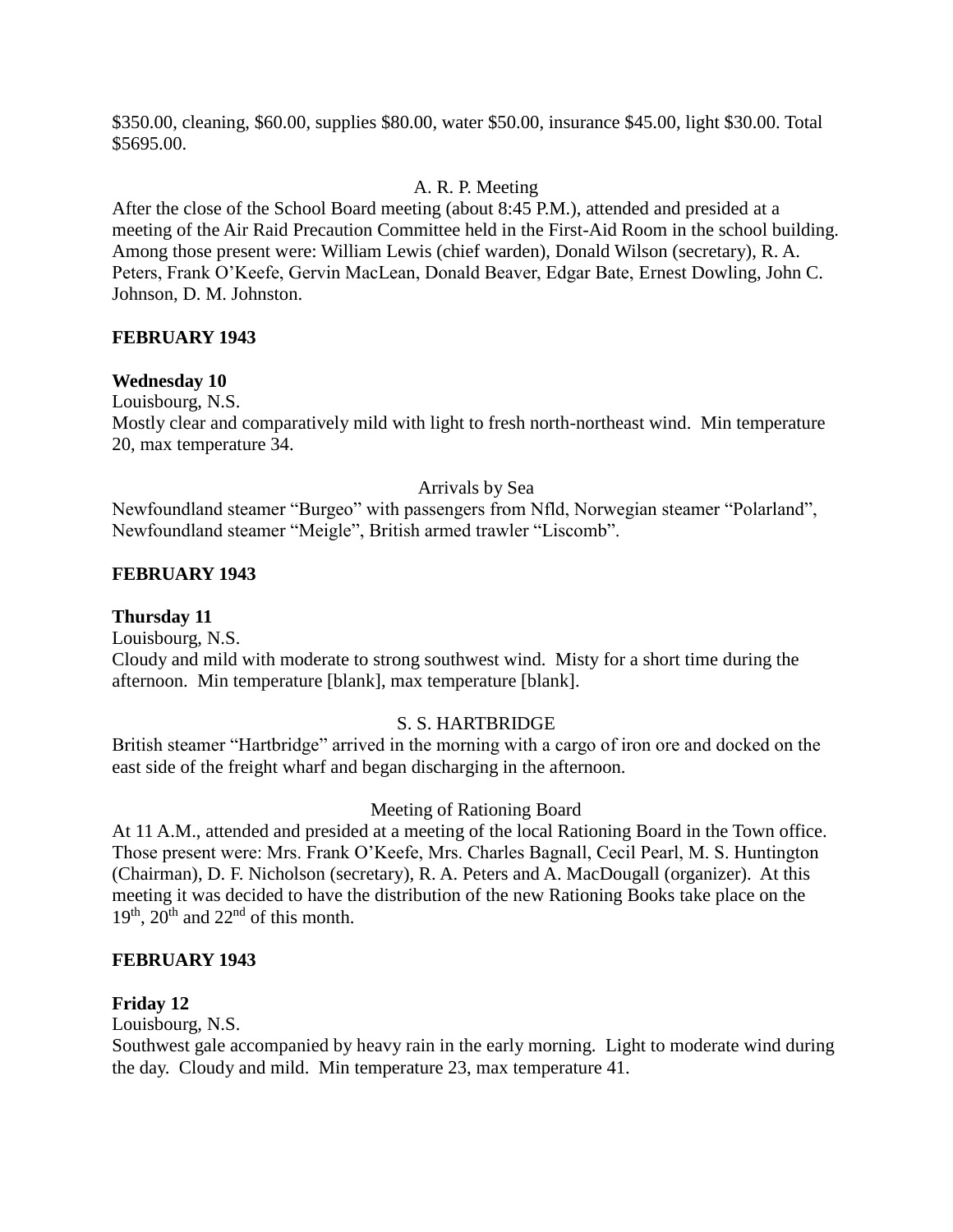#### Arrivals by Sea

Armed trawler "Liscomb" arrived during the afternoon, Canadian steamer "Watuka", Capt. Pope in the evening for a cargo of coal.

## **FEBRUARY 1943**

#### **Saturday 13**

Louisbourg, N.S.

Clear and moderately cold with light northwest wind. An ideal winter day. Min temperature 10, max temperature 25.

#### Sailings

Norwegian steamer "Polarland", Newfoundland steamers "Random" and "Meigle" all with cargoes of coal.

Arrived

Newfoundland steamers "Baccallieu" and "Northern Ranger". The former with passengers, mails and freight from Nfld.

# S. S. KYLE

Newfoundland steamer "Kyle" sailed during the night with passengers, mails and freight for Nfld.

#### Rationing Books

Went to the Town office in the afternoon and with the assistance of D. F. Nicholson, Town Clerk, checked the shipment of Rationing books which arrived yesterday, 3000 in all. Packed 600 for shipment to Gabarus. The 3000 books are for distribution in Louisbourg, Louisbourg District (No.6), Gabarus, Mainadieu, Catalone and Bateston.

## **FEBRUARY 1943**

#### **Sunday 14**

Louisbourg, N.S.

Snow storm in the early morning followed rain at about 8:30 A.M. which continued until shortly before noon. Mild with some fog during the afternoon. Partly clear in the evening. Fresh east to southeast winds shifting to southwest in the afternoon. Snowfall about 3 inches. Min temperature 18, max temperature 36.

Church Services

At 11 A.M. and 7 P.M., attended services in the First United church where Rev. Thomas N. Mitchell, B. A. was the preacher. Emeline accompanied me to church in the evening.

## Meeting of Choir

Immediately after the close of the evening service, attended and presided at a special meeting of the First United church choir. The following officers were elected. M. S. Huntington, Choir Director, succeeding the late John A. MacDonald, Edison Skinner, Chairman, succeeding M. S.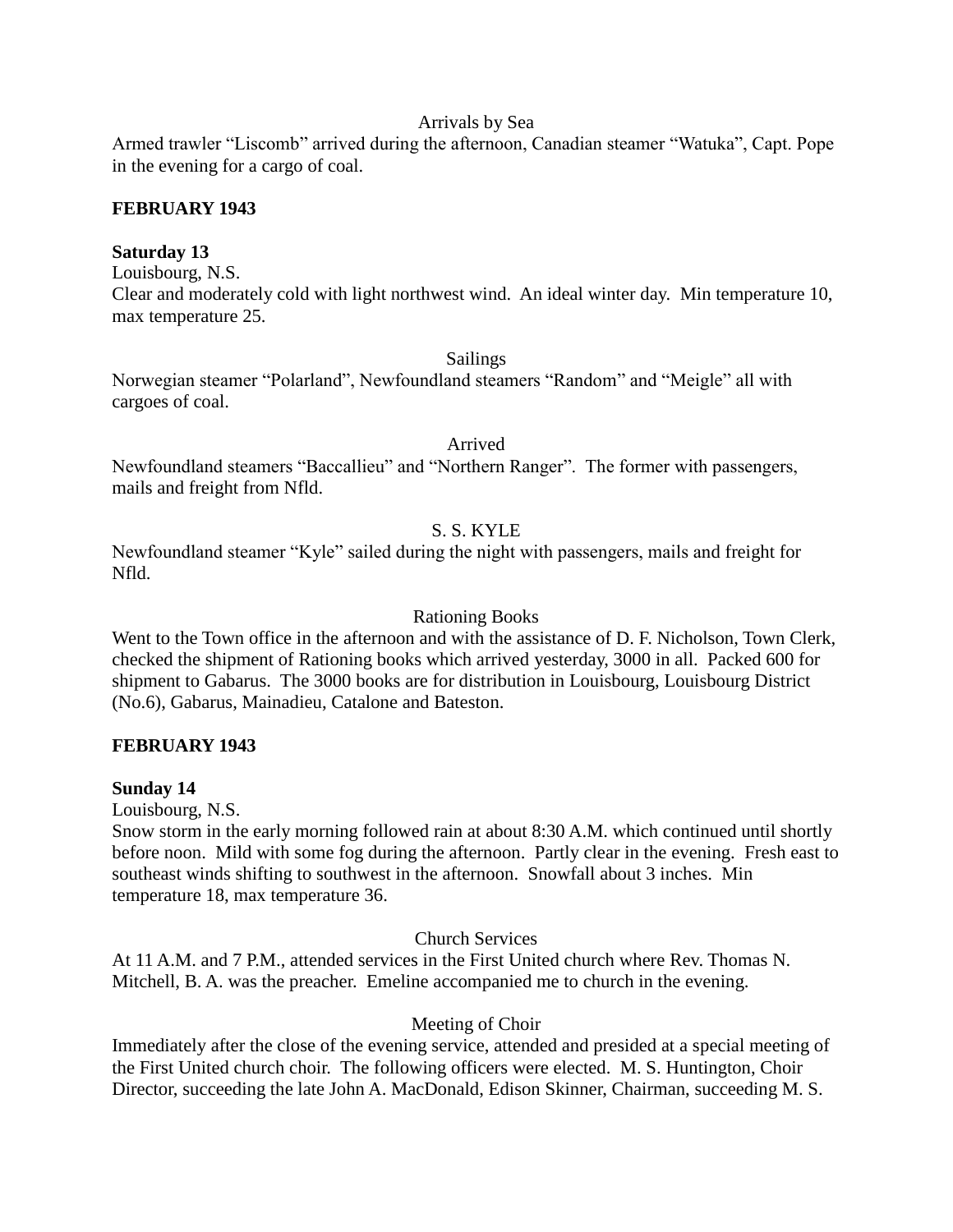Huntington, Elsie Bagnall, Secretary-Treasurer (re-elected), Mrs. John A. MacDonald, Organist (re-elected), Mrs. William Phalen, Choir Representative on Official Board (re-elected). Membership committee: Edison Skinner, Mrs. Willilam Phalen and M. S. Huntington. Those present were: A. W. Stacey, Edison Skinner, Mrs. Angus MacDonald, Miss Edith MacInnis, Mrs. Gervin MacLean, Mrs. M. S. Huntington, Mrs. William Phalen, Miss Marion Nicholson, Miss Elsie Bagnall, Mrs. D. J. MacIntyre and M. S. Huntington.

## S. S. WATUKA

Canadian steamer "Watuka', Capt. Ben Pope, sailed in the afternoon with a cargo of coal. Raymond Martell, 2<sup>nd</sup> Engineer, Charles Martell, 3<sup>rd</sup> Engineer and James Kehoe refused to sail on the Watuka owing it is said that the naval authorities refused to provide an armed escort for the ship, as a defence against enemy submarines.

## S. S. AIKATERINI T.

Greek steamer "Aikaterini T" arrived during the early part of the night for a cargo of coal.

## **FEBRUARY 1943**

## **Monday 15**

Louisbourg, N.S.

Snow squalls in the early morning mostly clear during the day. Very blustery with heavy snow squalls during the evening and early part of the night. Snowfall about 3 inches. Min temperature 10, max temperature 31.

## S. S. PANCHITO

Panamanian steamer "Panchito" arrived at about 9 A.M. for a cargo of coal.

# Rationing Books

Visited the Town Office with R. A Peters and with the assistance of D. F. Nicholson, Town Clerk, we boxed for shipment Rationing books for Mainadieu, Bateston and Catalone. The issuing of the new Rationing books is to take place from the  $19<sup>th</sup>$  of this month to March  $1<sup>st</sup>$ .

## **FEBRUARY 1943**

## **Tuesday 16**

Louisbourg, N.S.

Clear and cold with light northwest wind. A typical winter day. Min temperature 10 below, max temperature 12.

Sailed Newfoundland steamer "Northern Ranger" with a cargo of coal. Armed trawler "Liscomb".

#### Arrived

Canadian steamer "Liverpool Loyalist".

Canadian Corvette "Louisbourg" Lost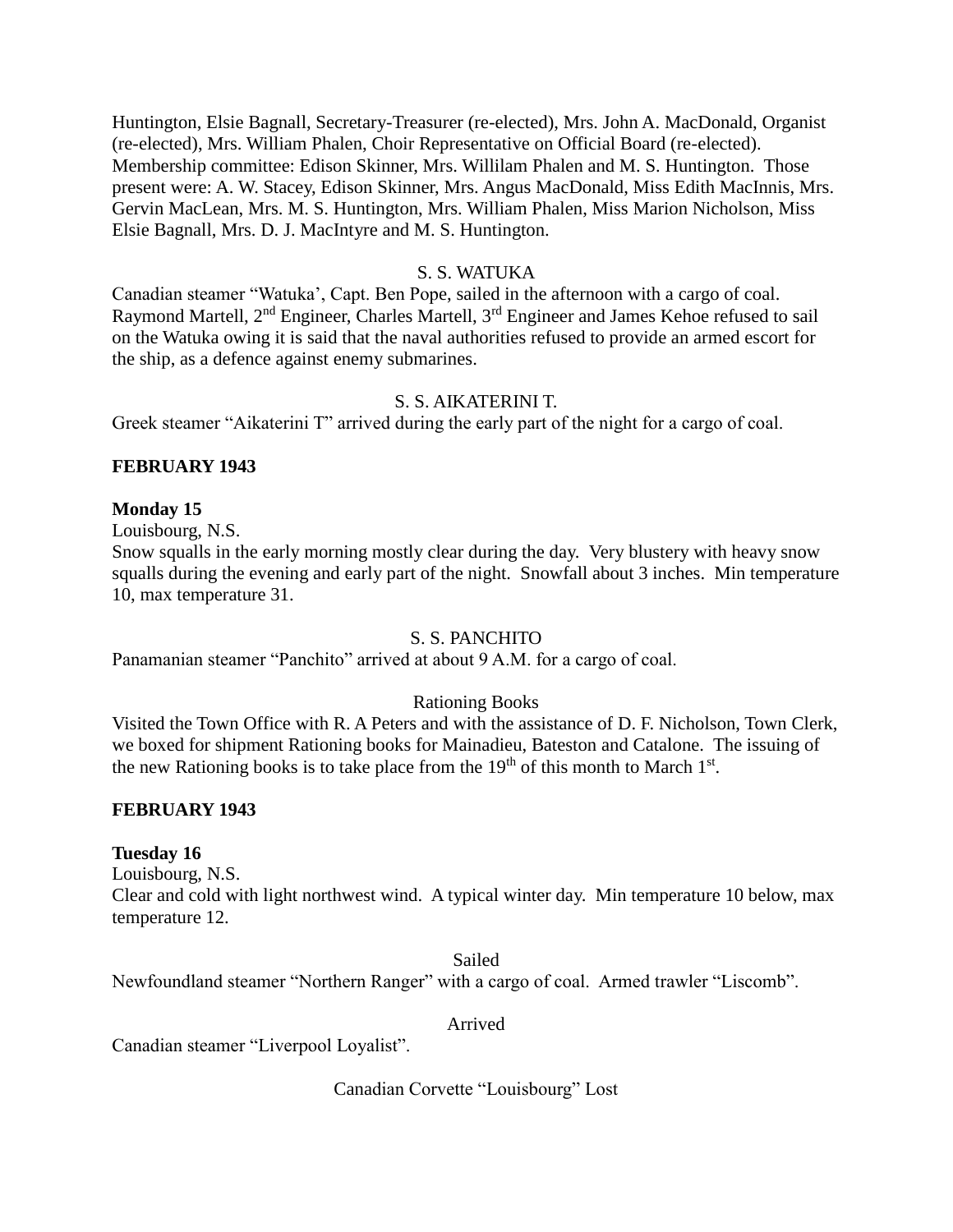It was announced over the radio at 1 P.M. today that the Canadian Corvette "Louisbourg" had been lost in an air attack in the Mediterranean. Of her crew of 85, including officers, 38 are missing and presumed to have been killed in action. The commanding officer, Lieut. Commander William Franklin Campbell, age 39 of Saskatoon, is among the missing. The Louisbourg was built at Quebec by the Morton Engineering and Dry Dock Company Ltd. and was launched on May 24, 1941. After being commissioned in the following autumn, she paid an official visit to Louisburg on December 23, 1941, arriving here at about 1 P.M. She remained in port until the following morning at 7:30 o'clock. At that time, as at the time of her destruction, she was in command of Lt. Commander William Francis Campbell, of Saskatoon, Canada.

## **FEBRUARY 1943**

## **Wednesday 17**

Louisbourg, N.S. Clear and very cold with light north-northeast wind. Min temperature 12 below, max temperature 10.

Arrived

Norwegian steamer "Gulhaug", Panamanian steamer "Makena", Greek steamer "Anna T".

## **FEBRUARY 1943**

#### **Thursday 18**

Louisbourg, N.S. Cloudy and very cold with light to moderate northeast wind. Min temperature 7 below, max temperature 14.

## Motored to Sydney

Left Louisbourg at about 8:20 A. M. on board of one of Cameron's buses (William Deering, driver) enroute to Sydney. At Sydney, made a number of business calls both in the morning and afternoon. Had lunch at "Isle Royale" hotel. Visited B. M. Spencer of Louisbourg and Councillor Alex R. MacDonald of Catalone, both patients in the City Hospital. Called at the National Selective Service Office, 337 Charlotte St in the forenoon for information regarding the hiring of persons for the various town services, as it effects Selective Service regulations. Left Sydney by bus at 4:30 P. M., enroute for home.

#### Arrivals by Sea

Newfoundland steamer "Burgeo" with passengers and freight from Nfld. Government Ice-Breaker "Saurel"

## **FEBRUARY 1943**

## **Friday 19** Louisbourg, N.S. Clear and cold with light westerly winds. Min temperature 7 below, max temperature 23.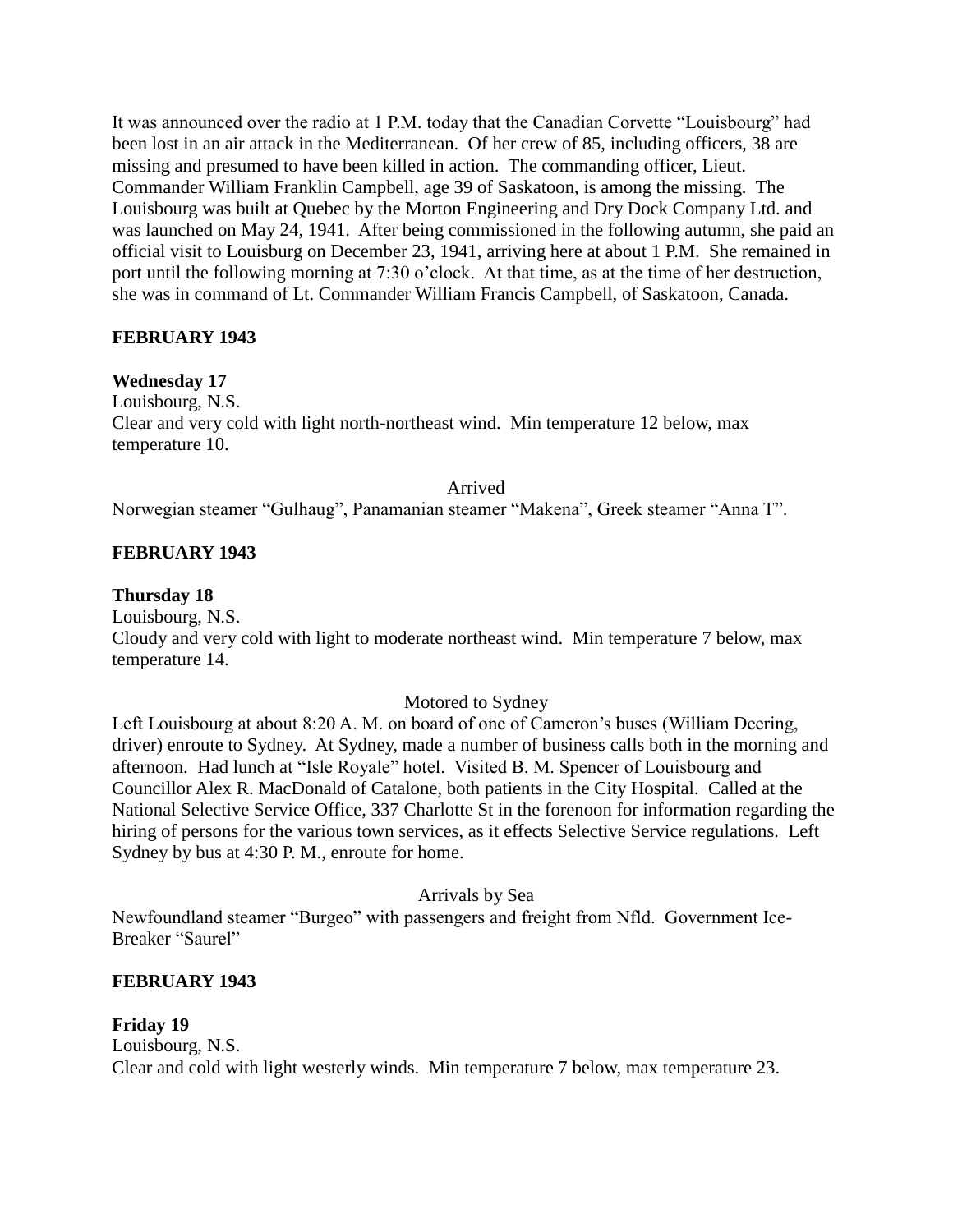## Arrivals by Sea

Canadian steamers "Liverpool Rover", "Watuka", Newfoundland steamer "Eagle", Yugoslavian steamer "Sloga".

#### Sailed

Panamanian steamer "Makena".

Distribution of Ration Books

The distribution of Ration Book no. 2, which is to take place throughout the Dominion, at some time between February 19 and March 1, began today in the Town of Louisbourg. The distribution centre for the Town and District no. 6 (West Louisbourg and Big Lorraine) is located in the Clinic room in the school building. Robert A. Peters is in charge of the office which is open from 10 A.M. until noon and from 1:30 until 5 P.M. Other volunteer workers besides Mr. Peters on duty today were: Mrs. Charles Bagnall, Mrs. Frank O'Keefe, Mrs. Ernest Matheson.

## **FEBRUARY 1943**

## **Saturday 20**

Louisbourg, NS

Cold in the morning but moderating during the day. Cloudy with moderate to fresh southwest wind. Min temperature 2, max temperature 31.

## Ration Book Distribution

The distribution of Ration Book no.2, which began yesterday in the Clinic room in the school building, was continued today. Volunteer workers assisting Mr. Peters today were as follows: William Hilchy, Principal of school, Mrs. George D. Lewis, Mrs. Charles Bagnall, Mrs. Angus MacDonald.

## Death of Allan J. MacDonald [blank]

## **FEBRUARY 1943**

## **Sunday 21**

Louisbourg, NS

Rain in the early morning with some thunder and lightening. Very mild during the day with light to moderate southwest to west wind. Partly clear. Min temperature 31, max temperature 44. Light frost during the night.

Sailed

Canadian steamer "Liverpool Rover", Nfld steamer "Eagle".

Arrived

Newfoundland steamer "Kyle" with passengers, mails and freight from Nfld. Armed trawler T277.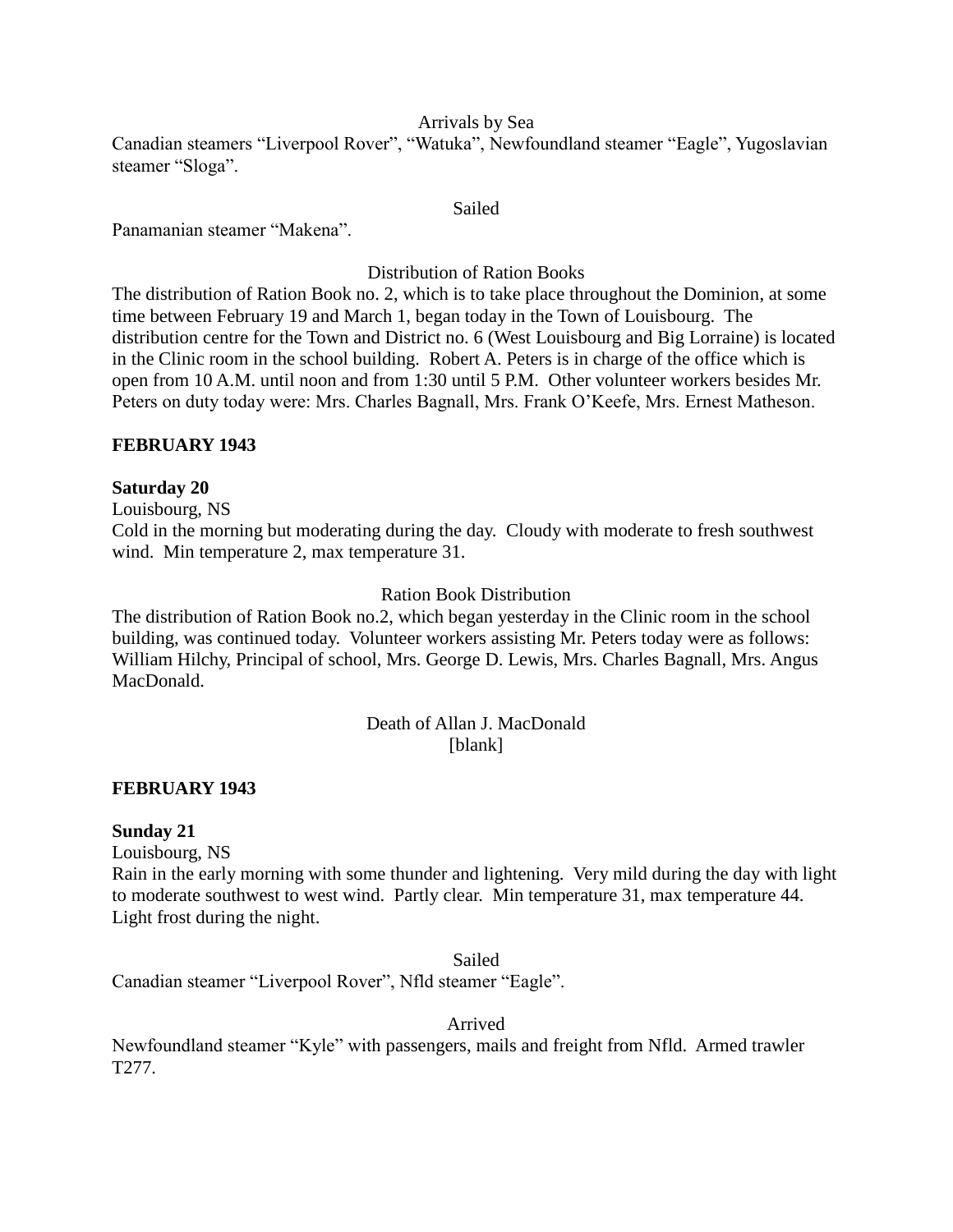## Church Services

At 11 A.M. and 7 P.M., attended services in the First United Church where Rev. Thomas N. Mitchell, B. A. was the preacher. Emeline accompanied me to church in the evening.

## **FEBRUARY 1943**

## **Monday 22**

Louisbourg, NS Clear and mild with light variable winds. Foggy at night. Min temperature 18, max temperature 44.

Sailed Nfld steamer "Kyle" sailed with passengers, mails and freight for Nfld.

#### Arrived

Steamer "Delwarnic" for a cargo of coal.

# **FEBRUARY 1943**

**Tuesday 23** Louisbourg, NS Clear and mild with light southwest to west winds. Min temperature 21, max temperature 40.

Sailed Yugoslavian steamer "Sloga", Canadian steamer "Watuka".

Arrived

Panamanian steamer "Makena" for cargo of coal.

# **FEBRUARY 1943**

## **Wednesday 24**

Louisbourg, NS Cloudy, mild and foggy with light southwest wind. Min temperature 26, max temperature 38.

Choir Practice At 8 P.M., in company with Emeline, attended choir practice in the First United Church.

## **FEBRUARY 1943**

## **Thursday 25**

Louisbourg, NS

Rain in the early morning. Showers during the forenoon freezing as they fell followed by light snow which continued nearly all day. Snowfall about 2 inches. Min temperature 12, max temperature 36.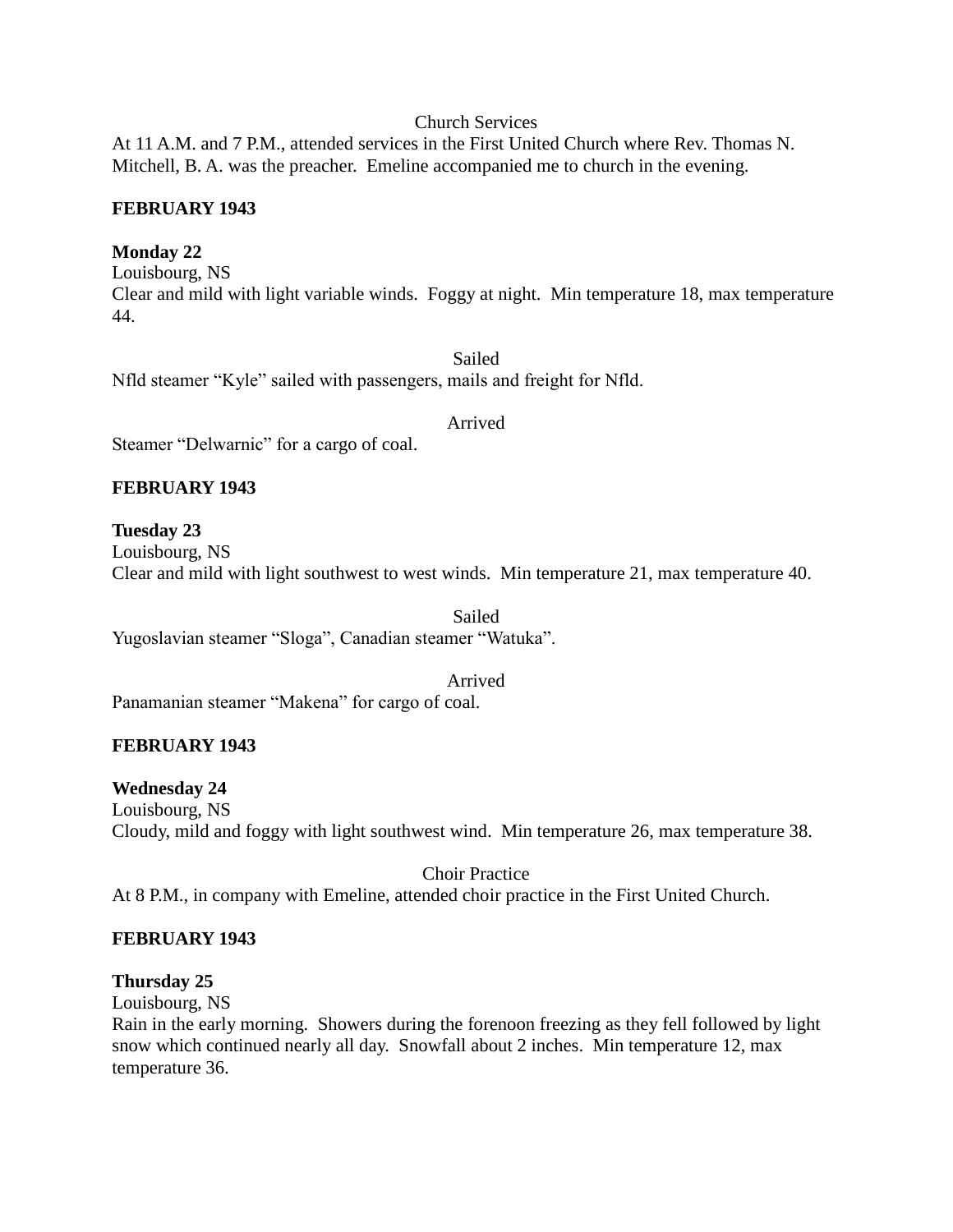#### Motored to Sydney

Accompanied Mrs. Fletcher to Sydney on Cameron's Bus for the purpose of assisting her in obtaining administration papers in connection with the estate of her late husband. Being a witness to the will of the late Fletcher Townsend, my presence was required at the probate court. Accompanied Mr. MacLeod, Barrister and Mrs. Townsend to the office of J. J. Smith, Registrar of Probate, where Mrs. Townsend received the necessary letters of administration. Called at the office of MacLellan and Nicholson, Barristers, and consulted R. S. MacLellan regarding section in assessment to the amount of \$400.00. Had lunch at Isle Royale Hotel. Called at National Selective Services Office, 337 Charlotte St and obtained an unemployment insurance book for Mrs. Evelyn Huntington, clerk in my shop. Called at Ration Board Office, corner Prince and George Streets and discussed rationing matters with A. MacDougall. Made several other business calls during the afternoon. Left for home on Cameron's Bus at 4:30 P. M.

## S. S. KYLE

Newfoundland steamer "Kyle" arrived during the early part of the night with passengers, mails and freight.

## **FEBRUARY 1943**

# **Friday 26** Louisbourg, NS Clear and moderately cold with light west and northwest winds. An ideal day.

#### S. S. DELWARNIC

Canadian steamer "Delwarnic" sailed with a cargo of coal.

#### S. S. WATUKA

Canadian steamer "Watuka" arrived for a cargo of coal.

#### **FEBRUARY 1943**

#### **Saturday 27**

Louisbourg, NS

Snow storm beginning in the early morning continued until about 1:30 P.M. and then was followed by a light drizzle of rain and snow until about 4 P.M. Cleared during the evening. Fresh east northeast wind which shifted to northwest in the late afternoon. Snowfall about 5 inches. Min temperature 10, max temperature 26.

#### Council Meeting

At 7:30 P.M., attended and presided at a regular meeting of the Town Council. Those present were Councillors: Edison Skinner, Lauchlin MacIntyre, Harold MacQueen, Edward Levy and Guy M. Hiltz, Mayor M. S. Huntington, Clerk D. F. Nicholson, Police Officer, D. M. Johnston. Amongst those in the audience were: Ex-councillors: Enoch Townsend and Alex. B. MacDonald, Angus Ferguson, John (Jake) MacDonald, William MacKinnon, Charles Peck, Earl Lewis, William Stewart, Malcolm MacLeod and ex-police chief Donald Beaver.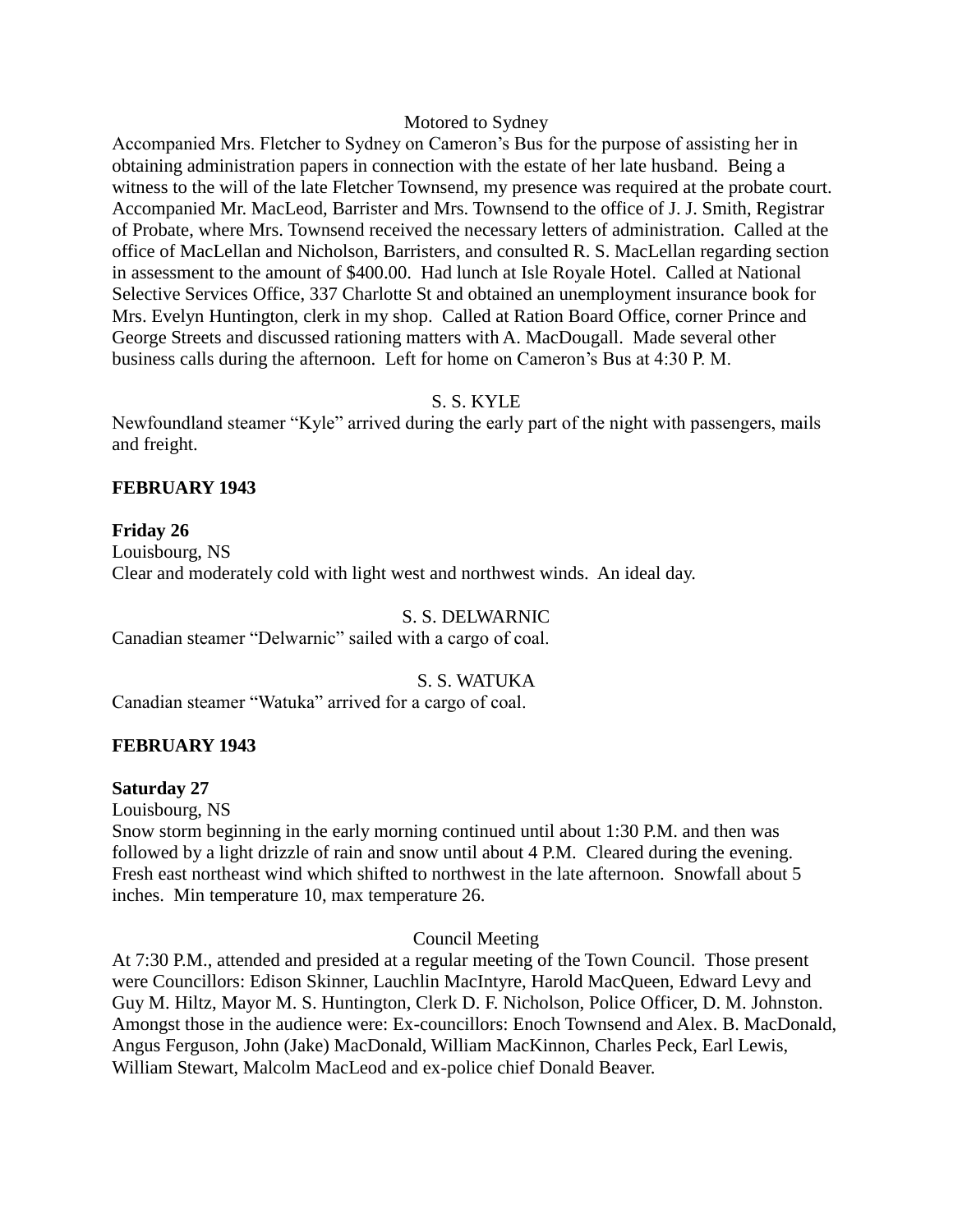## **FEBRUARY 1943**

#### **Sunday 28**

Louisbourg, NS Clear with moderate to fresh southwest wind. Min temperature 1 below, max temperature 28.

#### Church Services

At 11 A.M. and 7 P.M., attended services in the First United Church where Rev. Thomas N. Mitchell, B. A. was the preacher. Emeline accompanied me to church in the evening.

#### **MARCH 1943**

#### **Monday 1**

Louisbourg, NS

Moderate rain which began in the early morning, continued until late in the afternoon. Misty and foggy during the evening and night. Moderate to fresh southwest wind shifting to northeast during the night. Min temperature 28, max temperature 36.

#### Attended Show

At 8 P.M. in company with Emeline, attended show in Calvin hall which was staged by the MacMillan Club of the First United Church. Took part in the programme by singing solo entitled "Jack's the Boy". Tonight's show was a repeat performance. This show entitled "The Old Family Album" was held in Calvin hall, previously on Monday, February 22.

#### **MARCH 1943**

#### **Tuesday 2**

Louisbourg, NS

Cloudy in the morning but becoming clear and sun-shiny early in the day. Northeast wind in the morning becoming light and variable. An ideal day. Min temperature 23, max temperature 34.

Arrived

Greek steamer "Aikaterini T" arrived for a cargo of coal.

#### **MARCH 1943**

#### **Wednesday 3**

Louisbourg, NS

Cloudy and chilly. Snow began to fall at about 1P.M. and continued until about 4:30 P.M. when it was followed by light rain. Moderate northeast wind shifting to east and southeast and to southwest during the early part of the night increasing to a strong breeze. Snowfall about 4 inches. Min temperature 18, max temperature 36.

Arrivals by Sea Panamanian steamer "Makena", Canadian steamer "Watuka".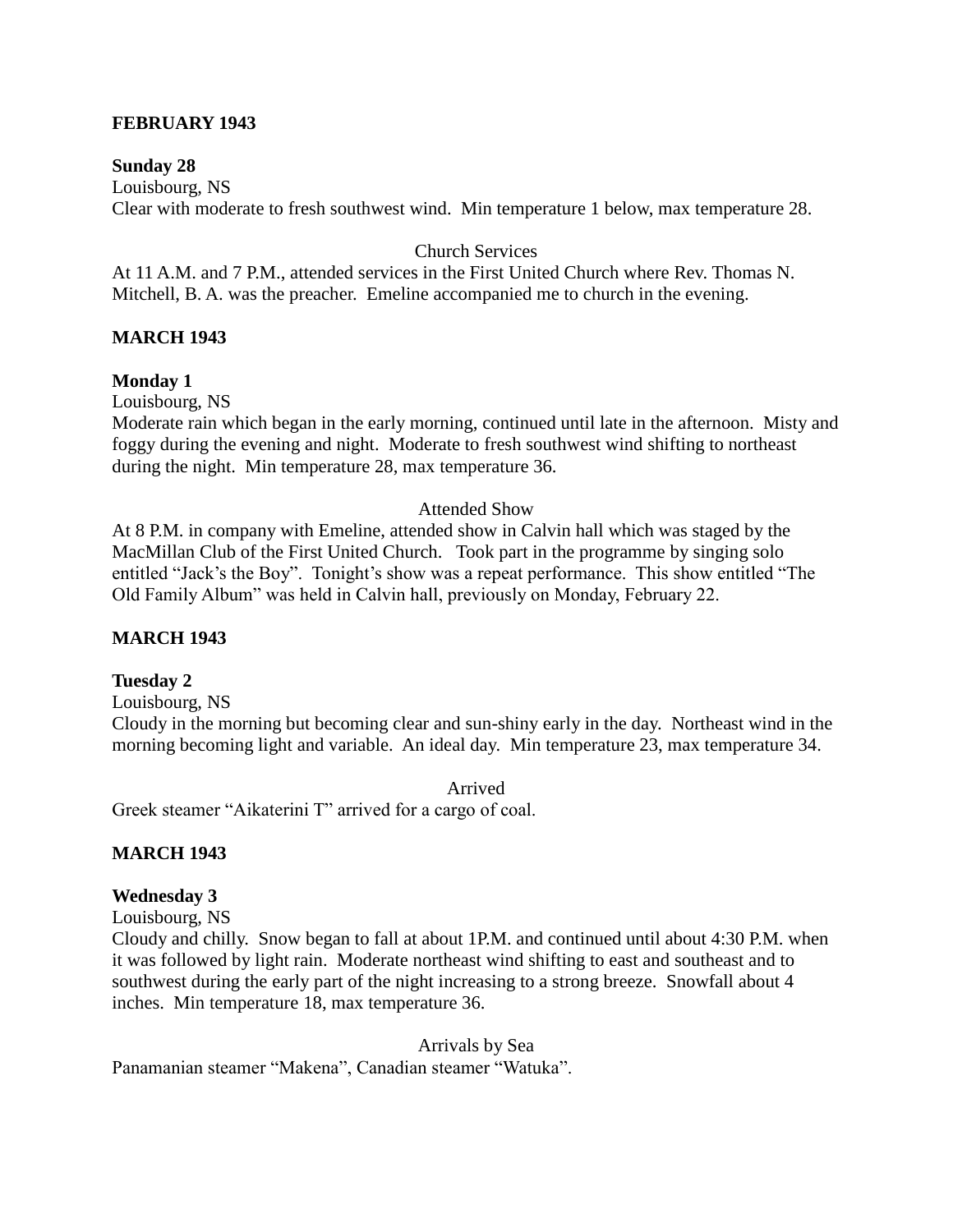## Choir Practice

In company with Emeline, attended choir practice in the First United Church at 8 P.M.

# **MARCH 1943**

## **Thursday 4**

Louisbourg, NS

Clear with fresh northwest wind. Mild in the morning becoming cold during the day. Min temperature 8, max temperature [blank].

# Sailed

Greek steamer "Aikaterini T", Canadian steamers "Philip T. Dodge" and "Watuka", Panamanian steamer "Makena", all with cargoes of coal.

Arrived

Newfoundland steamers "Baccalieu" and "Burgeo" with passengers, mails and freight from Nfld, Government Ice Breaker, "Saurel".

# **MARCH 1943**

## **Friday 5**

Louisbourg, NS

Clear and cold in the morning becoming cloudy in the forenoon. Light drizzle of snow during the afternoon and evening. Light variable wind during the early part of the day, southwest in the afternoon and evening increasing to strong breeze. Min temperature 2 below, max temperature 30.

Motored to Sydney

Left Louisburg at 8 A.M. via Cameron's Bus Service.

# **MARCH 1943**

## **Saturday 6**

Louisbourg, NS

Clear and moderately cold in the morning but becoming cloudy and threatening during the forenoon. Light variable wind, easterly during the afternoon and evening. Snow began to fall at about 11 P.M. Wind increasing. Min temperature 12, max temperature 32.

## **MARCH 1943**

## **Sunday 7**

Louisbourg, NS

Snow storm in the early morning followed by mist and by heavy showers during the forenoon. Foggy in the afternoon. Cleared during the night. Fresh southeast wind shifting to southwest in the evening. Snowfall about 3 inches. Min temperature 18, max temperature 39.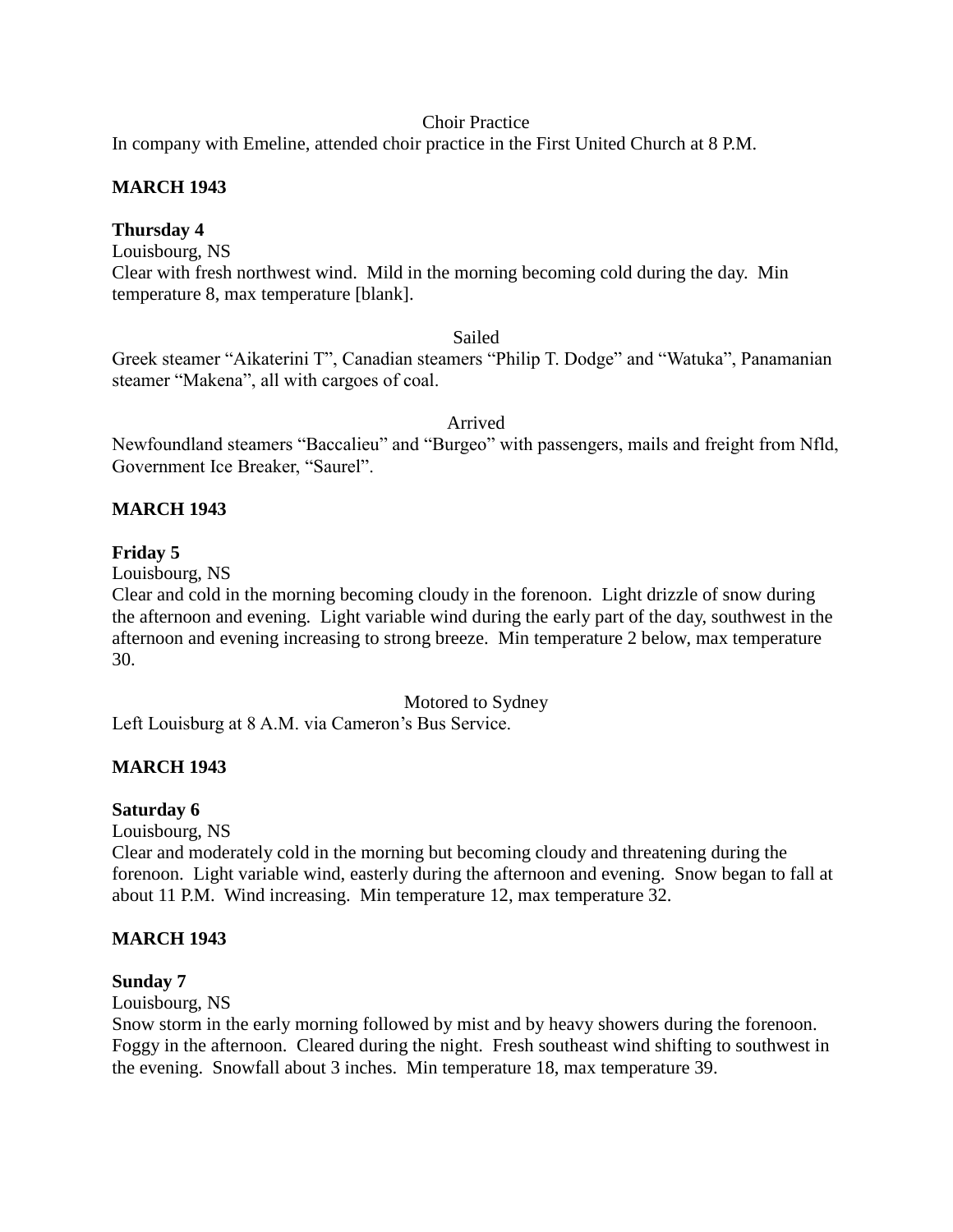## Church Services

At 11 A.M. and 7 P.M., attended services in the First United Church where Rev. Thomas N. Mitchell was the preacher. Emeline accompanied me to church in the evening.

## Song Service

Immediately after the evening service in the United Church, Emeline and I went to the Navy League hut where I led a sacred song service which was held under the auspices of the High School Junior Red Cross. The song service which lasted for about one hour, seemed to be greatly enjoyed by Sailors, Soldiers and Airmen who were present as well as a number of our local citizens.

## **MARCH 1943**

## **Monday 8**

Louisbourg, NS

Cloudy in the morning but clearing during the forenoon. Clear and sunshiny in the afternoon and evening. Min temperature 10, max temperature 32.

## S. S. RANDOM

Newfoundland steamer "Random" arrived in the morning for a cargo of coal.

## S. S. LIVERPOOL ROVER

Canadian steamer "Liverpool Rover' arrived for a cargo of coal.

## Corvette "WEYBURN" Lost

It was announced today from "Ottawa" through the press and over the radio that the Canadian Corvette "Weyburn" had been lost in the Mediterranean Sea. Of her crew of 70, 63 were rescued. The date of her sinking was not announced. The Weyburn was commanded by Lt. Commander Thomas M. W. Colby, reported missing, presumed killed in action. His home was at Cadboro Bay, B. C. Another officer presumed to have been killed was sub-Lieut. Wilfred Bark of Montreal. According to press reports, the "Weyburn" was the 12<sup>th</sup> Canadian war ship of all classes to be lost since the beginning of the war. Their names are as follows: Destroyers "Fraser", "Margaree" and "Ottawa", Corvettes "Louisbourg", "Levis", "Windflower", "Spikenard", "Charlottetown" and "Weyburn", Minesweeper "Bras d'Or", Patrol ships "Raccoon" and "Otter". Loss of naval personnel since the war began now stands at 840 dead and missing. The Weyburn is said to have been sunk by a torpedo from an enemy submarine.

## **MARCH 1943**

## **Tuesday 9**

Louisbourg, NS Clear and cold with light northwest wind. Min temperature 1, max temperature 14.

Sailed

Newfoundland steamers "Burgeo" and "Baccalieu" with passengers, mails and freight for Nfld, Canadian steamer "Liverpool Rover" with a cargo of coal.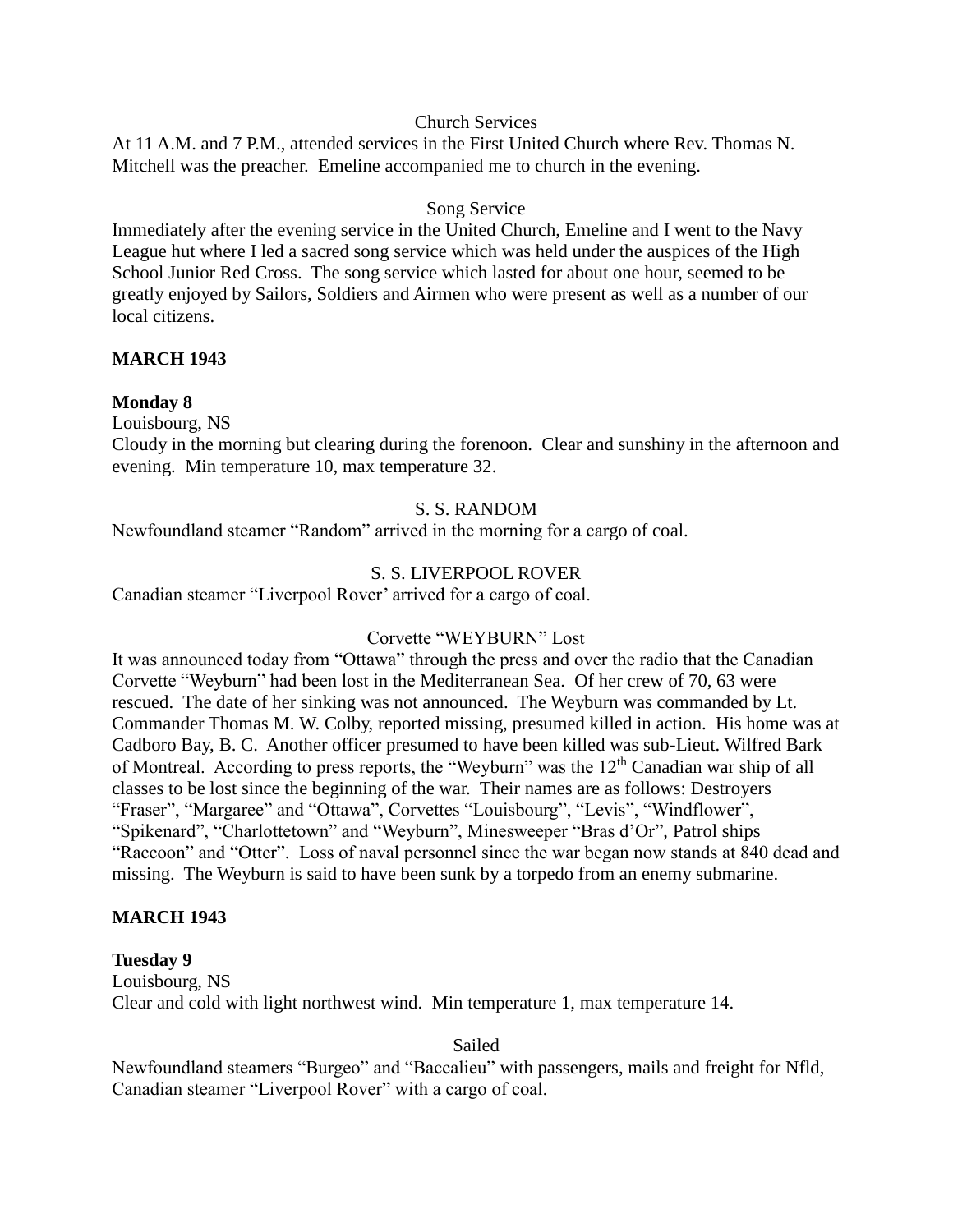#### Arrivals

Panamanian steamer "Makena" and Canadian steamer "Watuka" for cargoes of coal. Newfoundland steamer "Kyle" (during the night) with passengers, mails and freight from Nfld.

## **MARCH 1943**

## **Wednesday 10**

Louisbourg, NS Clear and cold with light variable winds, mostly southwest. Min temperature 4 below zero, max temperature 24.

## S. S. Makena

Panamanian Steamer "Makena" sailed with a cargo of coal.

S. S. Panchito

Panamanian Steamer "Panchito" arrived during the night for a cargo of coal.

## Choir Practice

At 8 P.M., in company with Emeline, attended choir practice in the First United Church.

# **MARCH 1943**

**Thursday 11**

Louisbourg, NS

Clear in the early morning but becoming cloudy during the forenoon. Mild with light to moderate southwest wind increasing during the early part of the night. Rain began to fall at about 9P.M. Min temperature 21, max temperature 41.

## S. S. Anna T.

Greek Steamer "Anna T." arrived for a cargo of coal.

Sailed

Canadian Steamer "Watuka", Capt Pope, sailed with a cargo of coal. Newfoundland Steamer "Kyle" with passengers, mails and freight for Nfld.

## **MARCH 1943**

## **Friday 12**

Louisbourg, NS

Heavy rain in the early morning followed by alternate light and heavy showers which continued all day and late into the night. Light southwest wind with thick fog. Min temperature 34, max temperature 43.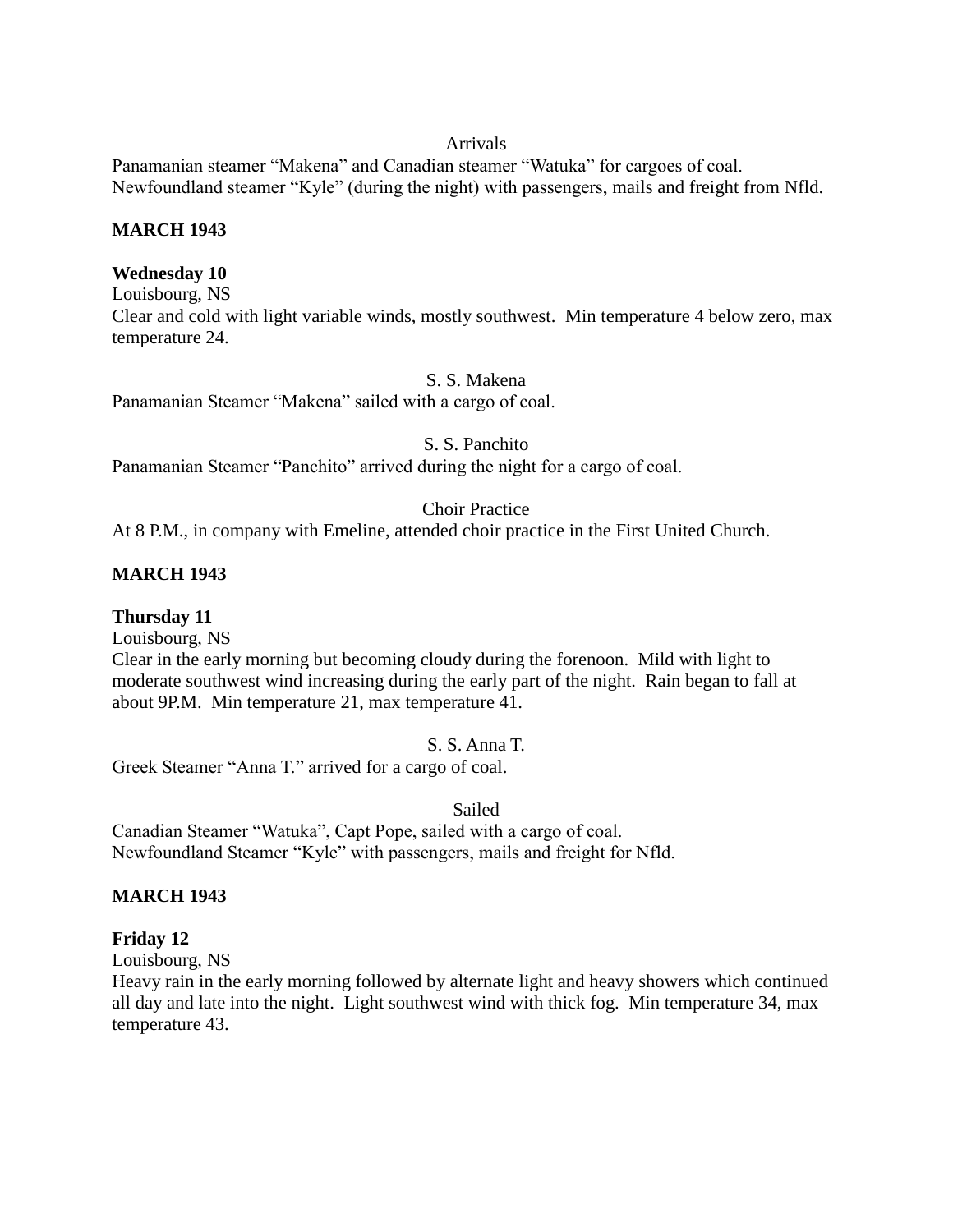## **MARCH 1943**

#### **Saturday 13**

Louisbourg, NS

Mild and partly clear with light variable winds, mostly northerly. Min temperature 30, max temperature 43.

Sailed

Panamanian Steamer "Panchito" and Greek Steamer "Anna T." both with cargoes of coal and British Trawler (armed) "Miscou" (T277).

Council Meeting

At 7:30 P.M., attended and presided at a special meeting of the Town Council. Those present were Councillors: Edison Skinner, Edward Levy, Guy M. Hiltz, James F. D. Townsend, Harold MacQueen and Lauchlin MacIntyre, Mayor M. S. Huntington, Police Officer, D. M. Johnston. At this meeting, the Rate Book for the current year was adopted. (Total assessment \$258,500.00) and estimates of receipts and expenditures were passed by the council.

## **MARCH 1943**

## **Sunday 14**

Louisbourg, NS Mild and partly clear with light variable winds. Min temperature 28, max temperature 39.

## Church Services

At 11 A.M. and 7 P.M., attended services in the First United Church where Rev. Thomas N. Mitchell, B. A. was the preacher. Emeline accompanied me to church in the evening. Also attended song service in the church immediately after the regular evening service. A large number of the congregation remained for the service of song.

Arrivals by Sea

Panamanian Steamer "Makena" and Canadian Steamer "Delwarnic", both for cargoes of coal.

## **MARCH 1943**

## **Monday 15**

Louisbourg, NS Clear and moderately cold with light north and northwest winds. Min temperature 16, max temperature 31.

Arrived by Sea

Canadian Steamer "Watuka" for a cargo of coal. Newfoundland steamers "Burgeo" and "Baccalieu" with passengers, mails and freight from Nfld. Minesweeper J164.

Fire

At about 9:30 P.M., the fire alarm sounded for a fire in the home of Mr. and Mrs. Fred Hunt on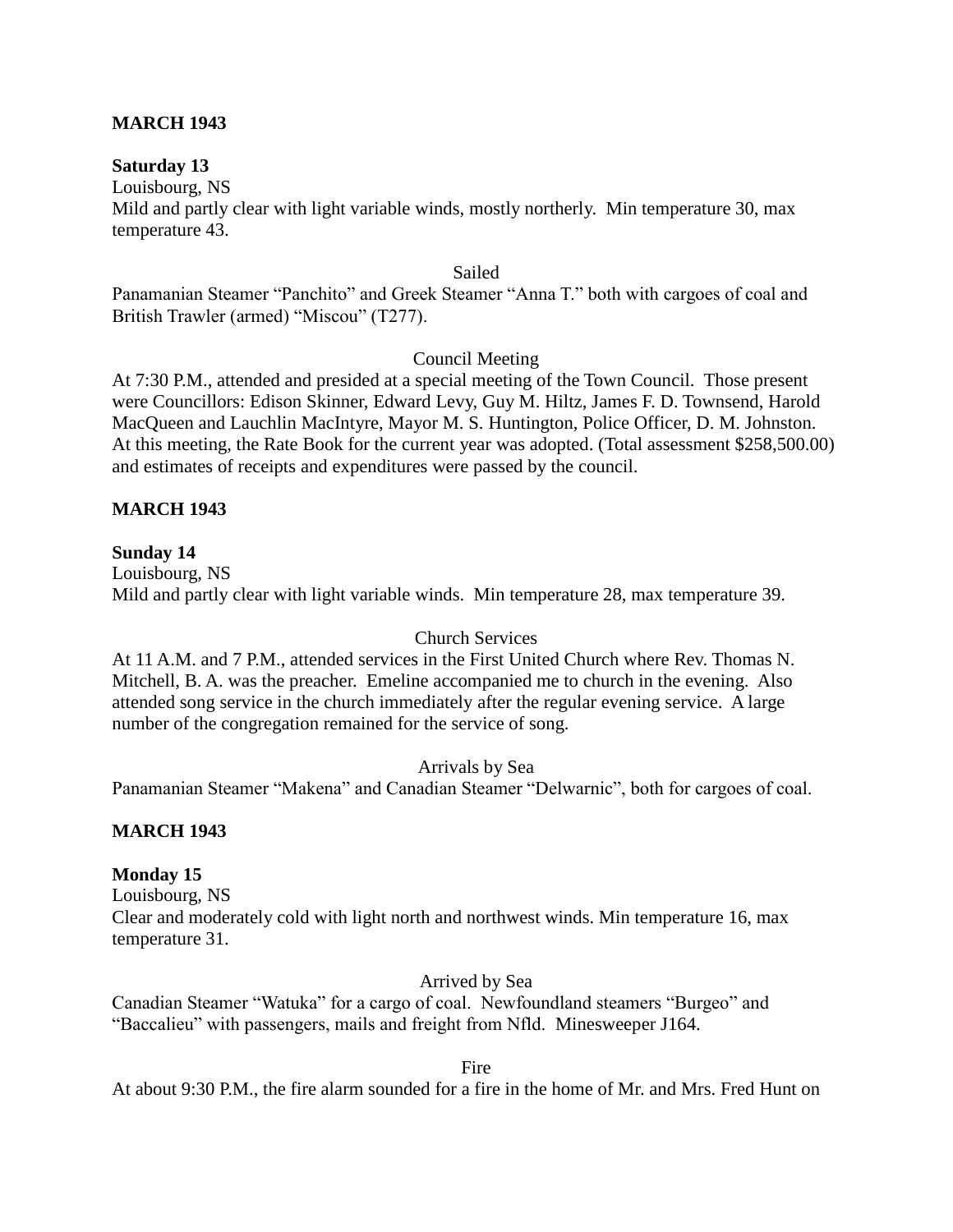Main Street. The fire was found smouldering in a trunk which contained some clothing in a room upstairs. Slight damage was done to the trunk and its contents, but no damage to the building.

## **MARCH 1943**

## **Tuesday 16**

Louisbourg, NS

Clear and moderately cold with light to moderate variable winds, mostly northeast. Min temperature 12, max temperature 29.

Sailed

Newfoundland steamers "Burgeo" and "Baccalieu" with mails, passengers and freight for Nfld. Panamanian steamer "Makena" with a cargo of coal.

## **MARCH 1943**

## **Wednesday 17**

Louisbourg, NS

Cloudy and chilling. Light snow squalls in the forenoon followed by mist and light drizzle of rain which continued all the afternoon. Light to moderate northeast wind shifting to east and southeast during the day. All out of doors coated with ice as a result of silver thaw. Min temperature 17, max temperature 32.

Sailed

Canadian Steamer "Watuka", Capt. Pope, with a cargo of coal.

## **MARCH 1943**

## **Thursday 18**

Louisbourg, NS

Clear and mild during the greater part of the day becoming cloudy in the evening. Light to moderate southwest wind. Min temperature 20, max temperature 40.

## Blackout

At about 8 P.M., a "Blackout" was held which covered the three Maritime Provinces. This is the first blackout to take in more than the province of Nova Scotia at one time. At Louisbourg, it was very successful being one of the best we have had.

## **MARCH 1943**

## **Friday 19**

Louisbourg, NS

Clear and moderately cold with moderate northerly wind. Min temperature 17, max temperature 38.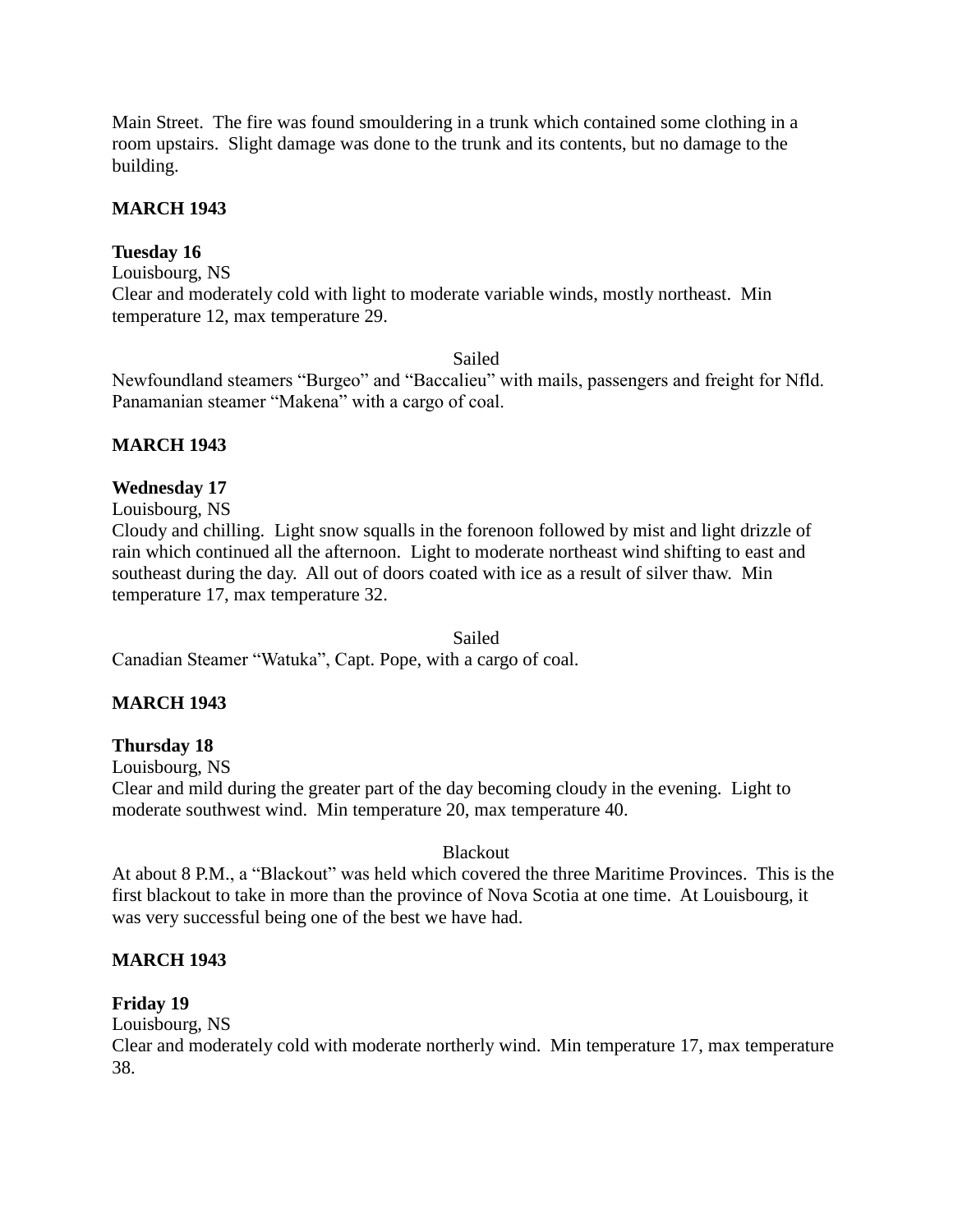# S. S. Sloga

Yugoslavian Steamer "Sloga" arrived in the forenoon for a cargo of coal.

# Concert

At 8 P.M., in company with Emeline, attended and presided at a concert in the Navy League hut sponsored by the Louisbourg Male Quartette, composed of Arthur MacQueen, Edison Skinner, Alex Nicholson and Daniel F. Nicholson.

# **MARCH 1943**

## **Saturday 20**

Louisbourg, NS

Cloudy and chilly. Light drizzle of snow beginning at about 11 A.M., continued until about 7 P.M. where it was followed by light mist. Snowfall about 1 inch. Min temperature 14, max temperature 30. Light to moderate northeast wind shifting to east and southeast.

## S. S. Aikaterini

Greek Steamer "Aikaterini T" arrived in the early morning for a cargo of coal.

# **MARCH 1943**

## **Sunday 21**

Louisbourg, NS Cloudy in the morning but clearing shortly before noon. Light to moderate northwest wind.

Sailed

Yugoslavian Steamer "Sloga", Greek Steamer "Aikaterina T." with cargoes of coal. British Trawler "Miscou" (T277).

Arrived

Newfoundland Steamers "Burgeo" and "Baccalieu" with passengers, mails and freight from Nfld. British Trawler "Miscou" (T277).

## Church Services

At 11 A.M. And 7 P.M., attended services in the First United Church where Rev. Thomas N. Mitchell, B. A. was the preacher. Emeline accompanied me to church in the evening.

Song Service

At 8:30 P.M., Emeline and I went to the Navy League hut where we attended and I directed a sacred song service.

# **MARCH 1943**

**Monday 22** Louisbourg, NS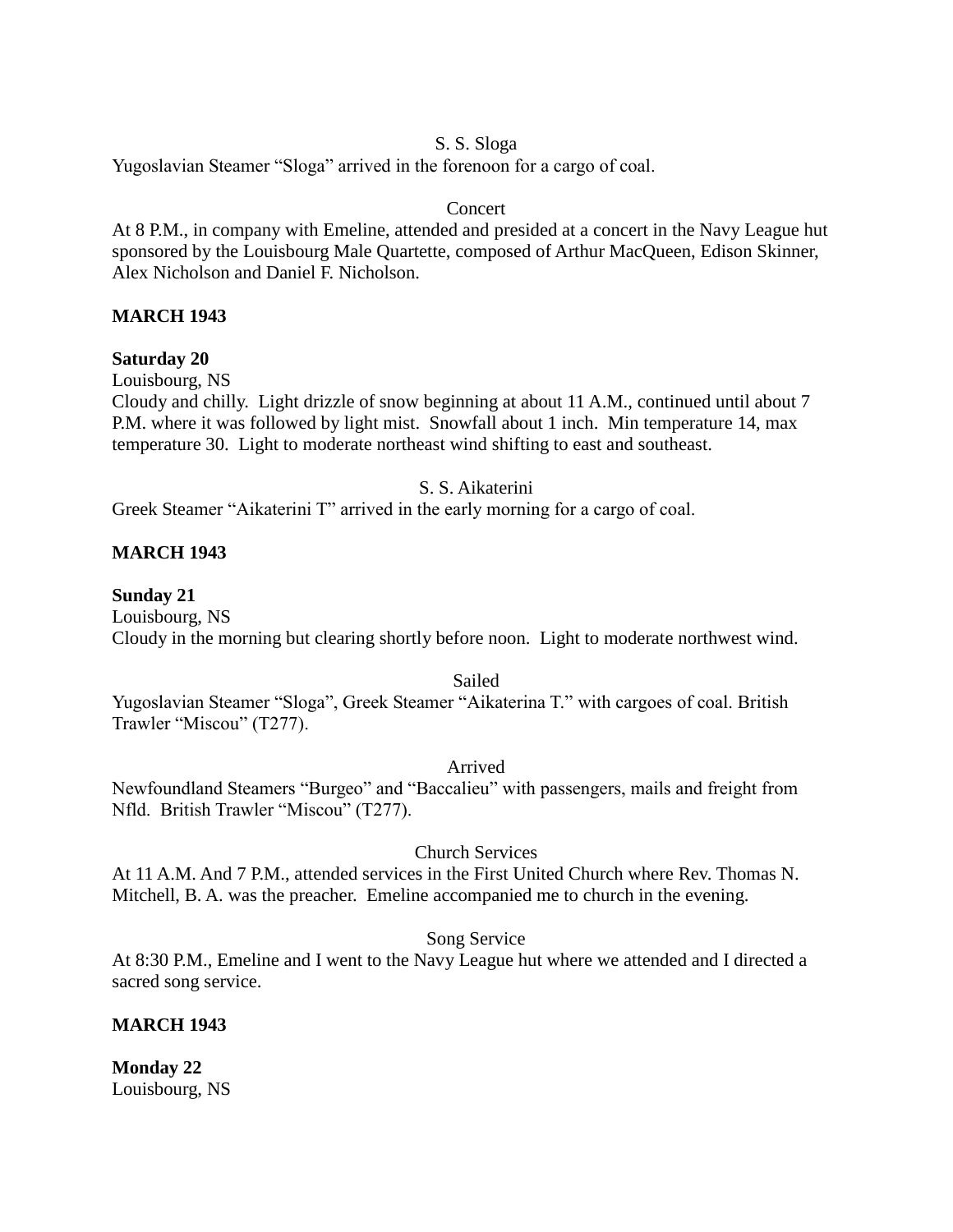Cloudy and chilly with light to moderate northeast to east winds. Min temperature 14, max temperature 36.

## Motored to Sydney (Victory Loan Campaign)

Left Louisbourg at 1 P.M. on Cameron's Bus enroute to Sydney for the purpose of attending an organization meeting in connection with the  $4<sup>th</sup>$  Victory Loan Campaign which is to begin on April 26, 1943. Made a number of business calls at Sydney during the afternoon. At 6:30 P.M., attended the Victory Loan meeting which was held in a private room upstairs in the "Isle Royale" hotel with H. J. Kelly, Vice President of the British Empire Steel and Coal Corporation presiding. After partaking of luncheon provided by Mr. Kelly, a general discussion took place regarding the coming loan campaign. Those present at the meeting were: H. J. Kelly, D. N. MacDonald, Richard Logue, Lou Moffatt and Joseph Findlay of Sydney, Lloyd Weatherbe and David Morrison, New Waterford, John Farr and John C. MacMillan, North Sydney, Angus MacPherson and W. H. McLaggan, Sydney Mines, Johnston Chew, Glace Bay, Earl Lewis and M. S. Huntington, Louisbourg.

Left for home at about 11:45 P.M. on one of Cameron's busses (William Deering, driver).

# S. S. Watuka

Canadian Steamer "Watuka", Capt. Ben Pope, arrived in the morning. The Watuka is scheduled to remain here for some time for the purpose of undergoing repairs.

# **MARCH 1943**

# **Tuesday 23**

Louisbourg, NS

Cloudy and chilly with moderate northeast to north winds. Snow began to fall at about 1:30 P.M. and continued all the afternoon and late into the night. Strong wind in the evening. Snowfall about 5 inches. Min temperature 20, max temperature 26.

Arrived

Newfoundland steamer "Random" for a cargo of coal.

# **MARCH 1943**

# **Wednesday 24**

Louisbourg, NS

Cloudy and chilly. Clearing shortly before noon. Light northwest wind. Min temperature 15, max temperature 38.

Sailed

Newfoundland Steamers "Burgeo" and "Baccalieu" with mails and freight for Nfld. British trawler "Miscou" (T277).

Arrived

Canadian Steamer "Philip T. Dodge" arrived in the morning for a cargo of coal. British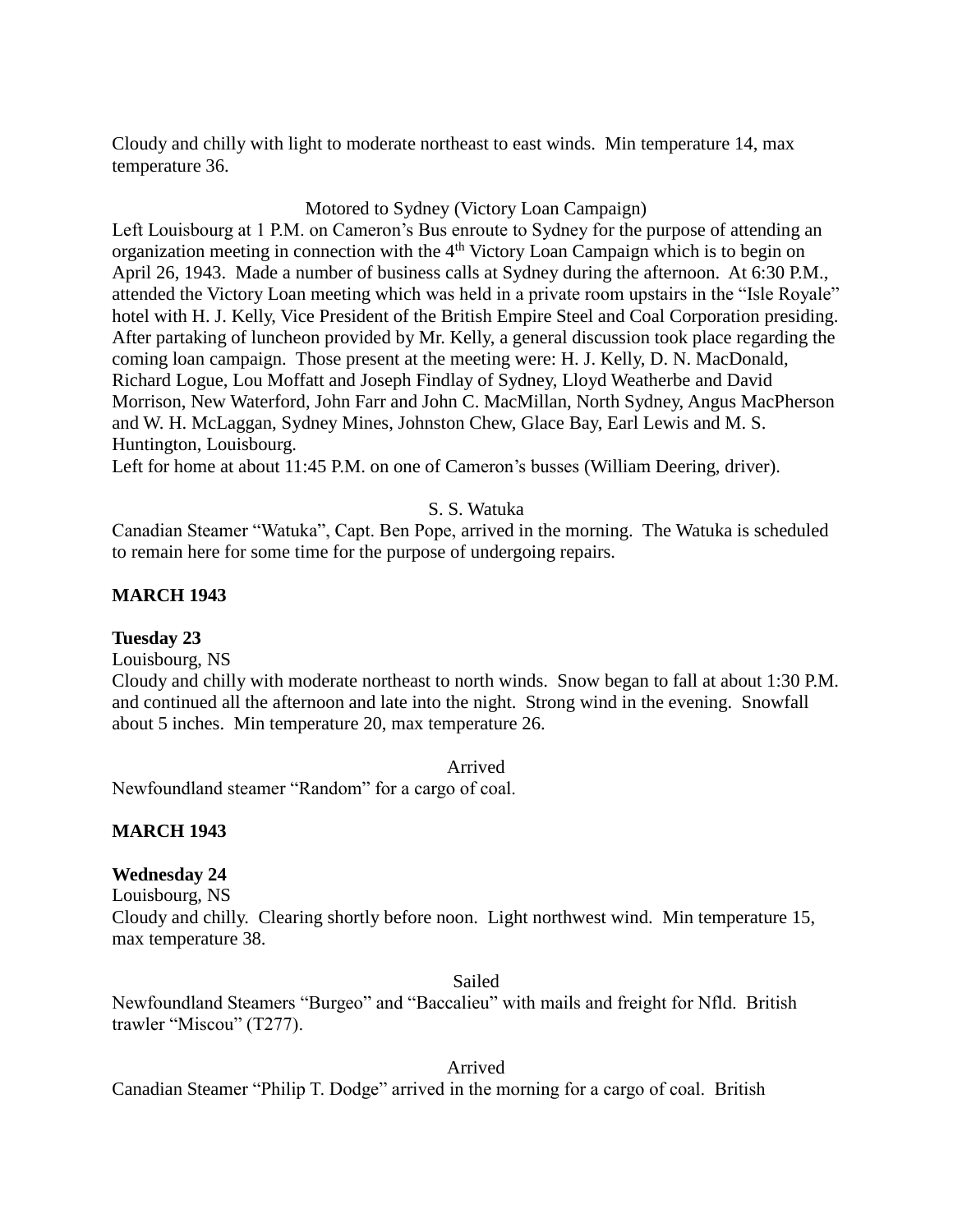minesweeper "Follow On".

# **MARCH 1943**

**Thursday 25**

Louisbourg, NS

Clear in the morning but becoming cloudy in the forenoon. Snow began to fall at noon and continued moderately until after nightfall. Light to moderate southwest wind. Snowfall about 3 inches. Min temperature 12, max temperature 38.

## **MARCH 1943**

## **Friday 26**

Louisbourg, NS Clear and mild with light to moderate northwest wind. Min temperature 24, max temperature 36.

Sailed

Newfoundland steamer "Random" with cargoes of coal and Minesweeper "Follow On".

## Arrived

Panamanian steamer "Panchito", Greek steamer "Anna T." for cargoes of coal. British minesweeper "Follow On".

## **MARCH 1943**

## **Saturday 27**

Louisbourg, NS Mild and mostly clear with light variable wind. Spring-like. Min temperature 27, max temperature 44.

## Council Meeting

AT 7:30 P.M., attended and presided at a regular meeting of the Town Council. Those present were: Councillors: Edison Skinner, James F. D. Townsend, Edward Levy, Harold MacQueen and Lauchlin MacIntyre, Clerk, D. F. Nicholson, Mayor M. S. Huntington, Police Officer, D. M. Johnston, Walter Jewell, Ex-councillors Alex C. MacDonald and Enoch Townsend. Enoch Townsend addressed the meeting on behalf of the local Orange Lodge in regard to a rebate on taxes, which, however, could not be granted. Mayor was authorized to purchase for the Town of Louisbourg, 100 feet of standard 21/2inch rubber fire hose. Council decided to have a curfew law drafted for the Town of Louisbourg, matter left in the hands of Police committee.

Sailed

Canadian steamer "Philip T. Dodge", Panamanian steamer "Panchito", with cargoes of coal and Minesweeper "Follow On".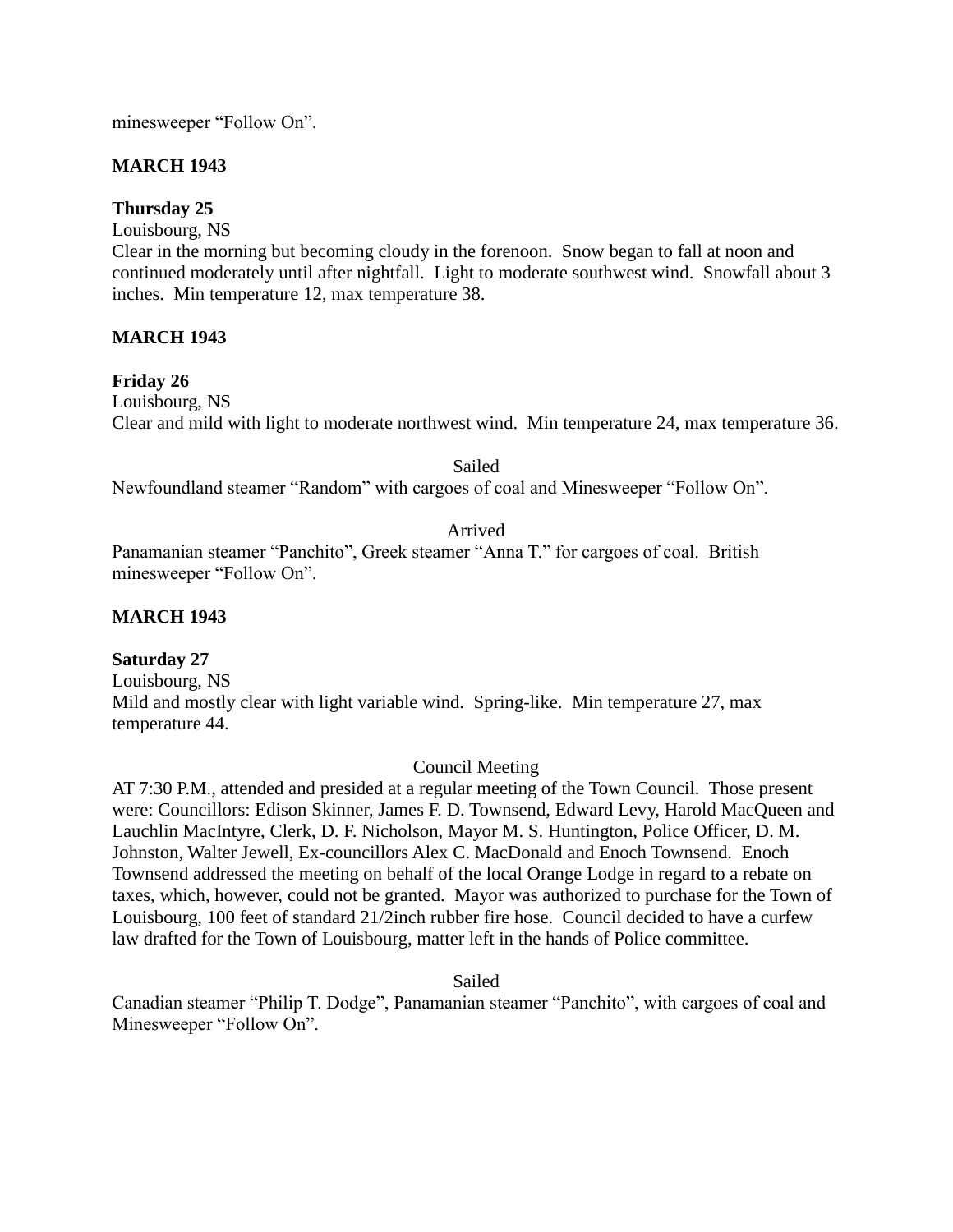## **MARCH 1943**

#### **Sunday 28**

Louisbourg, NS

Cloudy and chilly with light drizzle of snow which continued during the greater part of the day. Snowfall about 3 inches. Moderate to fresh northeast wind. Min temperature 24, max temperature 33.

## Church Services

At 11 A.M. and 7 P.M., attended services in the First United Church where Rev. Thomas N. Mitchell was the preacher. Emeline accompanied me to church in the evening.

## Organist Returns to Duties

Mrs. John A. MacDonald, organist of the First United church, who has been absent from the choir since the death of her husband on January 20, 1943, resumed her duties as organist today.

#### Arrived

Minesweeper "Follow On".

## **MARCH 1943**

#### **Monday 29**

Louisbourg, NS Clear and cold with moderate to fresh northeast wind. Min temperature 15, max temperature 27.

#### Arrived

Newfoundland steamer "Kyle" with passengers, mails and freight from Nfld. Canadian steamer "Liverpool Loyalist", Capt. Kaiser, for a cargo of coal.

## Man Lost Overboard

At about 12 o'clock last night, William Johnson, a gunner, was lost overboard from the steamer "Liverpool Loyalist". No one saw the accident, but Johnson is supposed to have slipped on the icy deck and to have gone over the side of the ship. He was about 18 years of age and belonged to Vancouver, B. C. The Liverpool Loyalist was enroute from St. John's, Newfoundland to Louisbourg at the time of the accident.

#### Sailed

Barge "Spruce Lake" sailed shortly after noon in tow of tug. The "Spruce Lake" arrived here on January 14, 1943 in tow of tug security and since that time has been undergoing repairs and ajusting (sic) her cargo of paper.

## **MARCH 1943**

**Tuesday 30** Louisbourg, NS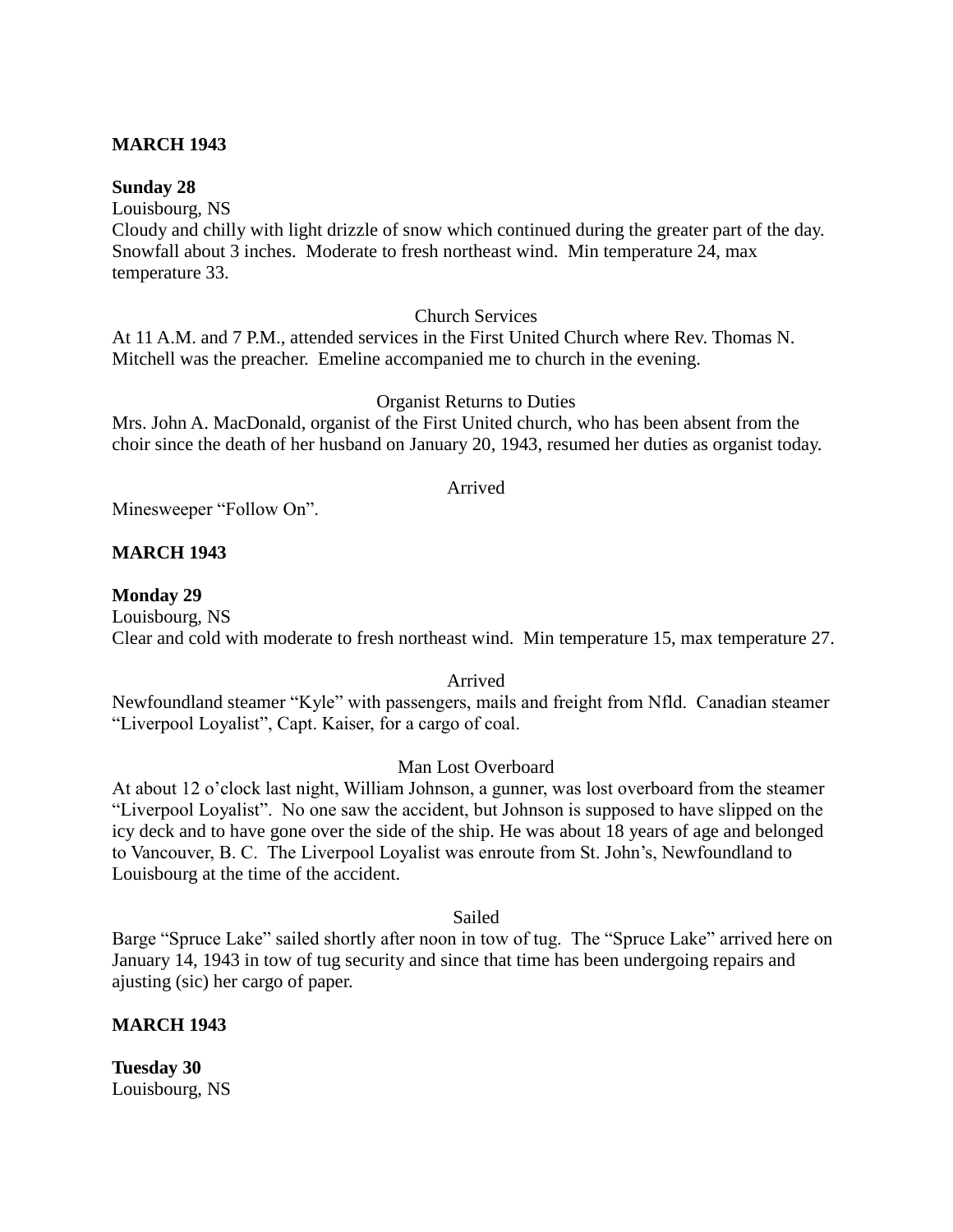Clear and cold with moderate to fresh northeast wind. Min temperature 12, max temperature 30.

Arrived

Newfoundland steamers "Burgeo" and "Baccalieu" with mails, passengers and freight, at about 10 P.M.

Sailed

Newfoundland steamer "Kyle" during the night with passengers, mails and freight from Nfld.

## **MARCH 1943**

## **Wednesday 31**

Louisbourg, NS

Light snow squalls in the morning but clearing early in the forenoon. Clear and cold during the remainder of the day. Fresh to strong northeast wind. Min temperature 16, max temperature 28.

Arrived

Panamanian steamer "Makena", Canadian steamer "Evelyn B", Capt. Guy for cargoes of coal.

Sailed Canadian steamer "Liverpool Loyalist" with a cargo of coal.

## **APRIL 1943**

## **Thursday 1**

Louisbourg, NS

Clear in the morning becoming cloudy in the forenoon. Variable winds, southeast at night. Min temperature 12, max temperature 34.

Arrived

Minesweeper "Westmount" (J318).

## **APRIL 1943**

## **Friday 2**

Louisbourg, NS

Light fall of snow and hail in the early morning followed by mist. Cloudy and comparatively mild during the day. Light winds. Snowfall about 1 inch. Min temperature 26, max temperature 39.

Sailed

Newfoundland steamers "Burgeo" and "Baccalieu" for Nfld, Panamanian steamer "Makena", Greek steamer "Anna T." both with cargoes of coal, Minesweepers "Follow On" and "Westmount" (J318).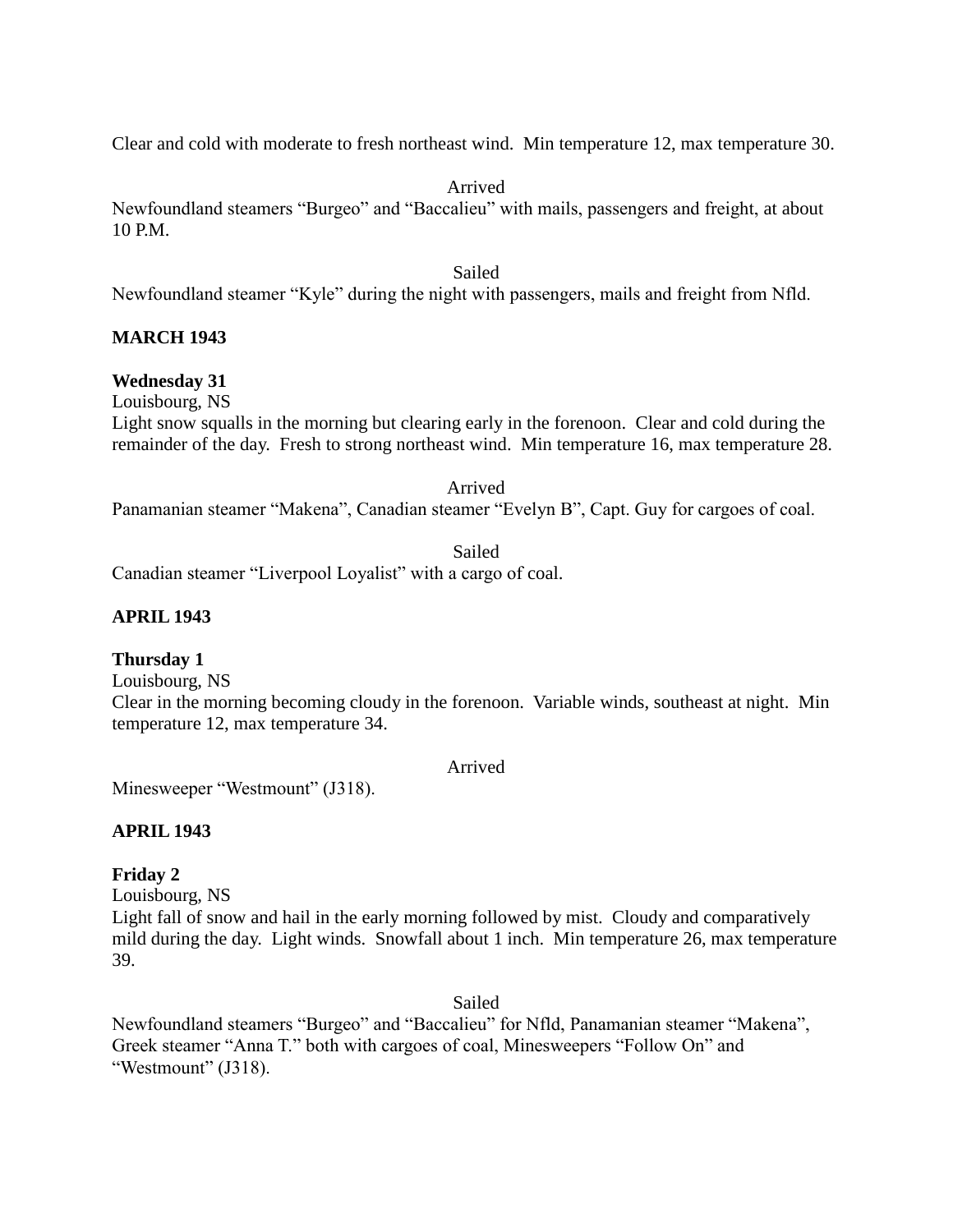#### Arrived

British trawler or minesweeper "Baffin".

# **APRIL 1943**

# **Saturday 3**

Louisbourg, NS Cloudy all day with light drizzle of rain during part of the forenoon. Light variable wind. Min temperature 29, max temperature 37.

Marriage

The marriage of John Troke to Miss Minnie Mosher, both of this town took place in the Presbyterian Church at 8 P.M. Rev. M. R. MacKay of Mira Ferry performed the ceremony.

# **APRIL 1943**

# **Sunday 4**

Louisbourg, NS Mild and mostly clear with light northwest wind. Min temperature 29, max temperature 42.

# S. S. Northton

Newfoundland steamer "Northton" arrived in the forenoon for a cargo of coal and docked on the east side of the freight wharf where it began discharging a small quantity of scrap.

# S. S. Kyle

Newfoundland steamer "Kyle" sailed in the evening with passengers, mails and freight for Nfld.

# Church services.

At 11 A. M. And 7 P.M., attended services in the First United Church where Rev. Thomas N. Mitchell, B. A. was the preacher. Emeline accompanied me to church in the evening.

# **APRIL 1943**

# **Monday 5**

Louisbourg, NS

Clear and comparatively mild with light to moderate southwest wind which shifted to southeast at night. Min temperature 26, max temperature 38.

## Arrived

Yugoslavian steamer "Sloga", Panamanian steamer "Makena", Greek steamer "Aikaterini T." all for cargoes of coal.

# A. R. P. Meeting

At 8 P.M., attended and presided at a meeting of the local Air Raid Precautions committee held in the First Aid room in the school building.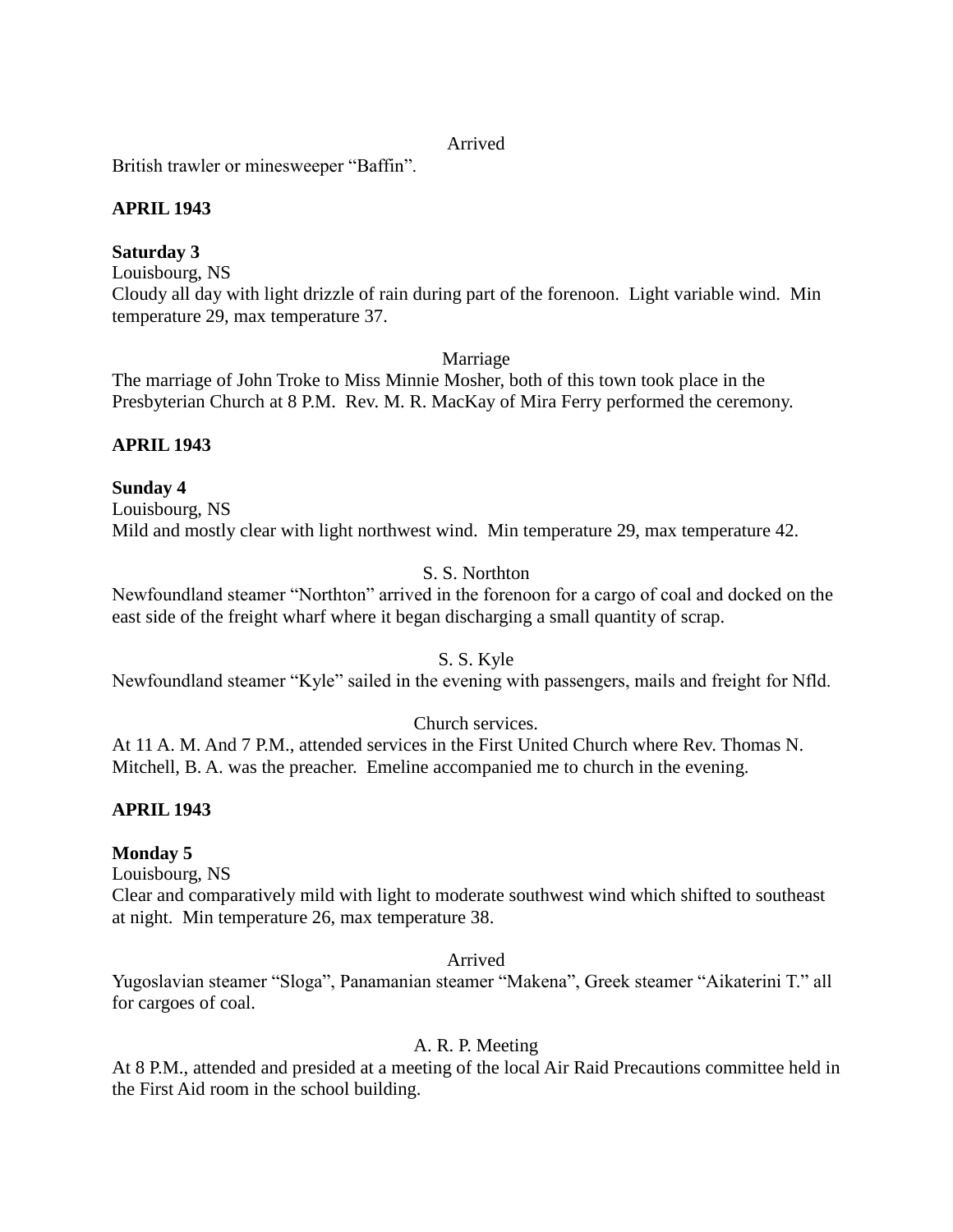# **APRIL 1943**

#### **Tuesday 6**

Louisbourg, NS

Snow storm in the early morning. Cloudy, foggy and mild during the day with light southwest wind. Snowfall about 3 inches which all disappeared during the day. Min temperature 28, max temperature 42.

APRIL 1943

Wednesday 7 Louisbourg, NS Mostly clear with light to moderate northwest wind. Min temperature 26, max temperature 39.

#### Arrived

Armed trawler "Miscou" (T277).

Choir Practice

At 8 P.M., in company with Emeline, attended choir practice in the First United Church.

## **APRIL 1943**

## **Thursday 8**

Louisbourg, NS

Mostly clear with moderate to fresh north to northeast winds. Very chilly. Min temperature 26, max temperature 39.

## **APRIL 1943**

## **Friday 9**

Louisbourg, NS

Cloudy and cold. Drizzle of snow all the afternoon and evening. Moderate to fresh north and northwest winds. Snowfall about 2 inches. Min temperature 25, max temperature 33.

# **APRIL 1943**

## **Saturday 10**

Louisbourg, NS

Light snow squalls in the forenoon. Cloudy and comparatively mild during the day with light to moderate northwest to north winds. Min temperature 27, max temperature 42.

S. S. Panchito

Panamanian steamer "Panchito" arrived in the late afternoon for a cargo of coal.

## S. S. Northton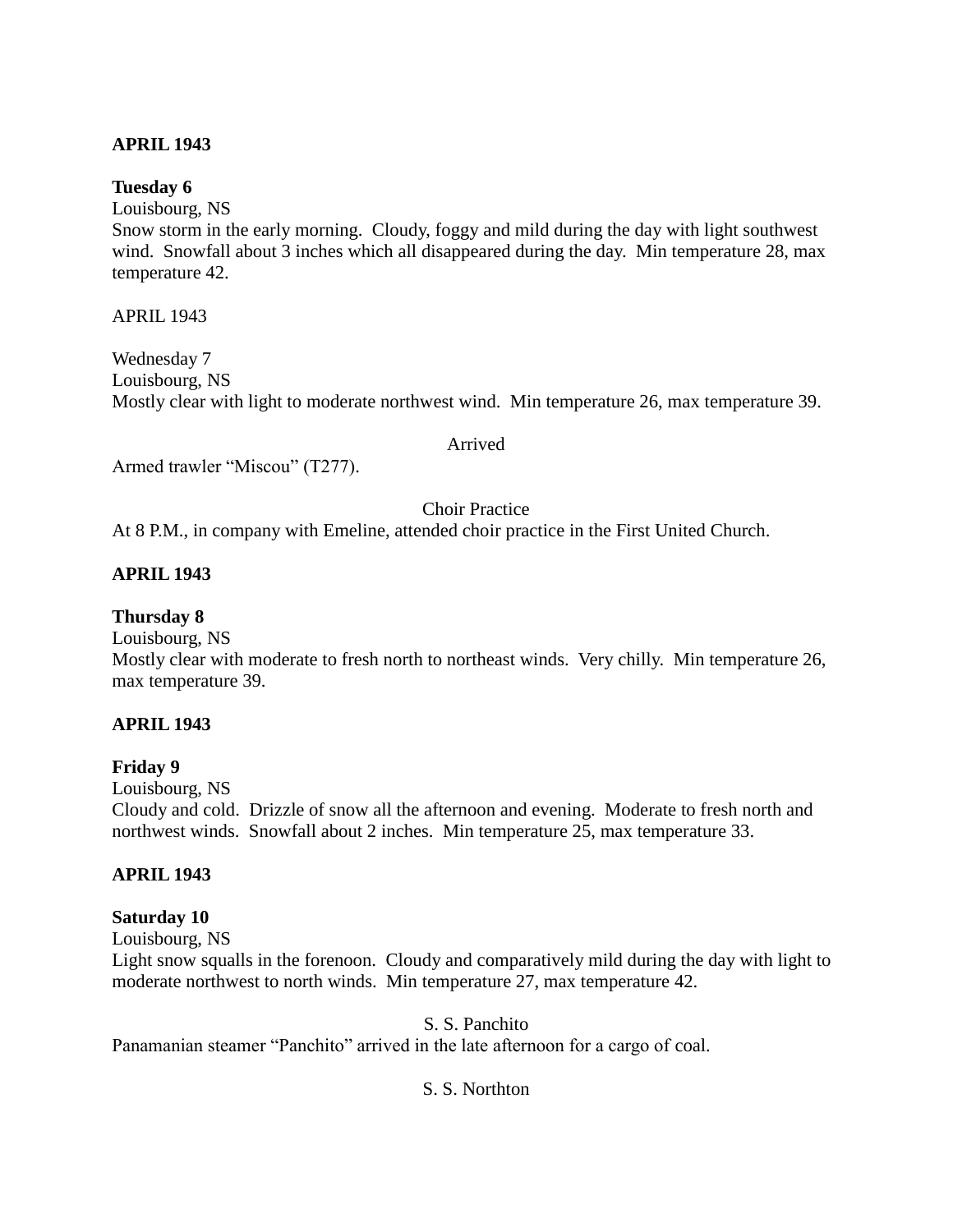Newfoundland steamer "Northton" sailed last night or early this morning with a cargo of coal.

# **APRIL 1943**

# **Sunday 11**

Louisbourg, NS

Cloudy and chilly with moderate to fresh northeast wind increasing to strong at night. Drizzle of snow began shortly after noon and continued all the afternoon and late into the night. Min temperature 28, max temperature 34.

# Church Services

At 11 A.M. and 7 P.M., attended services in the First United Church where Rev. Thomas N. Mitchell, B. A. was the preacher. Emeline accompanied me to church in the evening.

# **APRIL 1943**

# **Monday 12**

Louisbourg, NS

Snow in the early morning followed by a drizzle of rain and mist which continued until the afternoon. Fresh northeast wind. Very disagreeable. Snowfall of yesterday and last night about 4 inches. Min temperature 29, max temperature 32.

Sailed

Yugoslavian steamer "Sloga", Greek steamer "Aikaterini T", Panamanian steamers "Makena" and "Panchito" all with cargoes of coal. Armed trawler "Miscou" (T277).

# **APRIL 1943**

# **Tuesday 13**

Louisbourg, NS Cloudy and chilly with moderate to fresh southeast wind which shifted to southwest at night. Min temperature [blank] max temperature [blank].

# **APRIL 1943**

# **Wednesday 14**

Louisbourg, NS

Cloudy, foggy and showery during the forenoon. Cleared in the late afternoon. Moderate to fresh south to southwest wind. Min temperature 26, max temperature 42.

Drift Ice

Eastern end of the harbour full of light drift ice.

# **APRIL 1943**

**Thursday 15**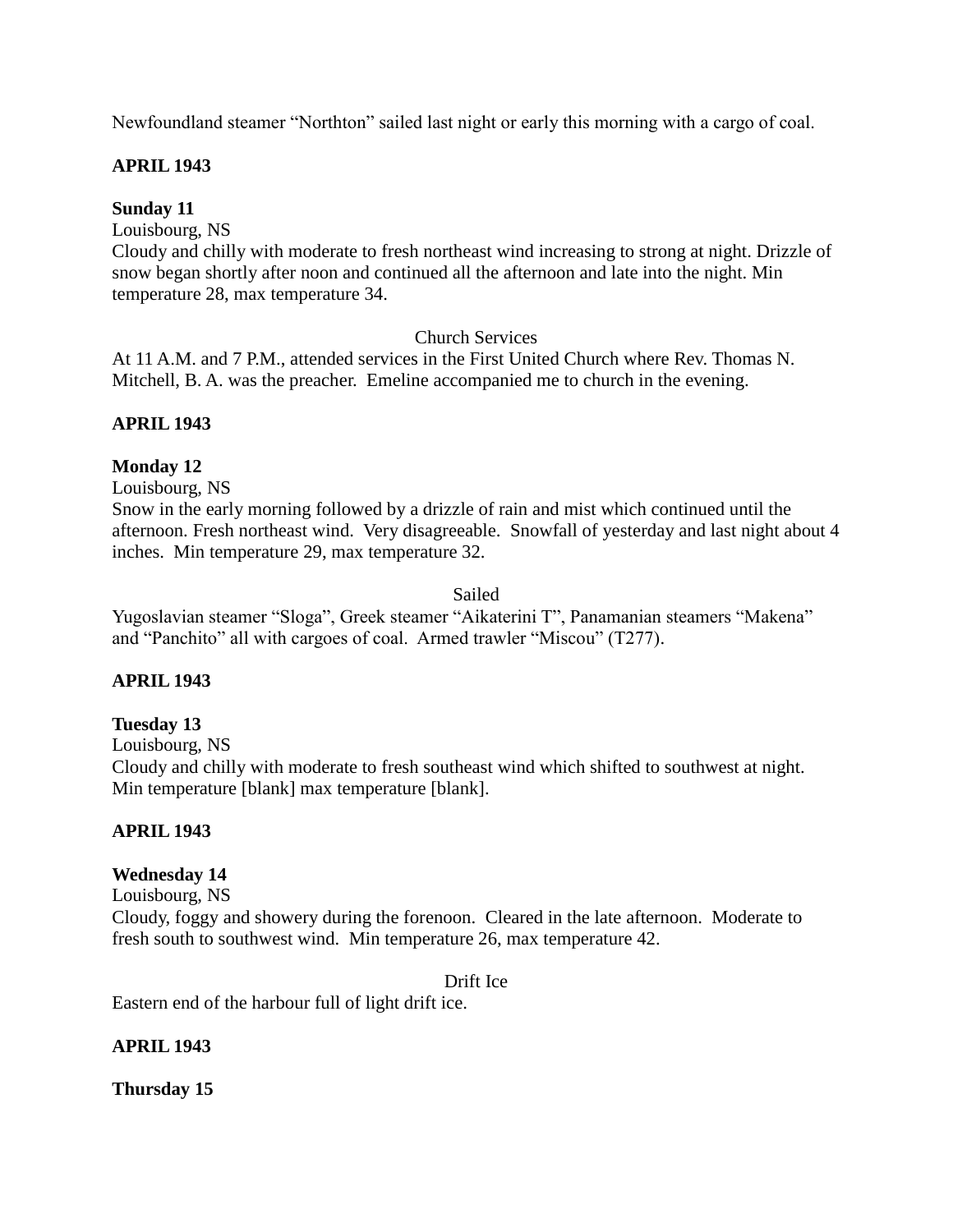Louisbourg, NS

Clear in the morning but becoming cloudy early in the day. Moderate southwest wind. Min temperature [blank] max temperature [blank].

#### Drift Ice

Eastern half of the harbour full of light drift ice.

# **APRIL 1943**

# **Friday 16**

Louisbourg, NS

Clear and comparatively mild with light southwest wind. Min temperature 26, max temperature 43.

Arrived

Newfoundland steamer "Dalwarnic", Panamanian steamer "Makena", Greek steamer "Santiago" and "Anna T", Canadian armed trawler "Nipigon".

# Meeting of Ration Board [Blank]

# **APRIL 1943**

**Saturday 17**

Louisbourg, NS

Clear in the morning but becoming cloudy early in the day. A few light showers in the afternoon and some rain during the night. Light to moderate southwest wind. Min temperature 24, max temperature 43.

Arrived.

Newfoundland steamers "Burgeo" and "Baccalieu" from Newfoundland via North Sydney for cargoes of mixed freight, Norwegian steamer "Haumoy" for a cargo of coal, British minesweeper H.M.S. "Baffin".

> Meeting of Board of Stewards [Blank]

# **APRIL 1943**

# **Sunday 18**

Louisbourg, NS

Heavy rain in the morning with some fog. Cleared during the forenoon. Clear and mild in the afternoon. Min temperature 29, max temperature 51. Light to moderate northwest wind in the afternoon. West end of harbour full of light drift ice.

# S. S. Saurel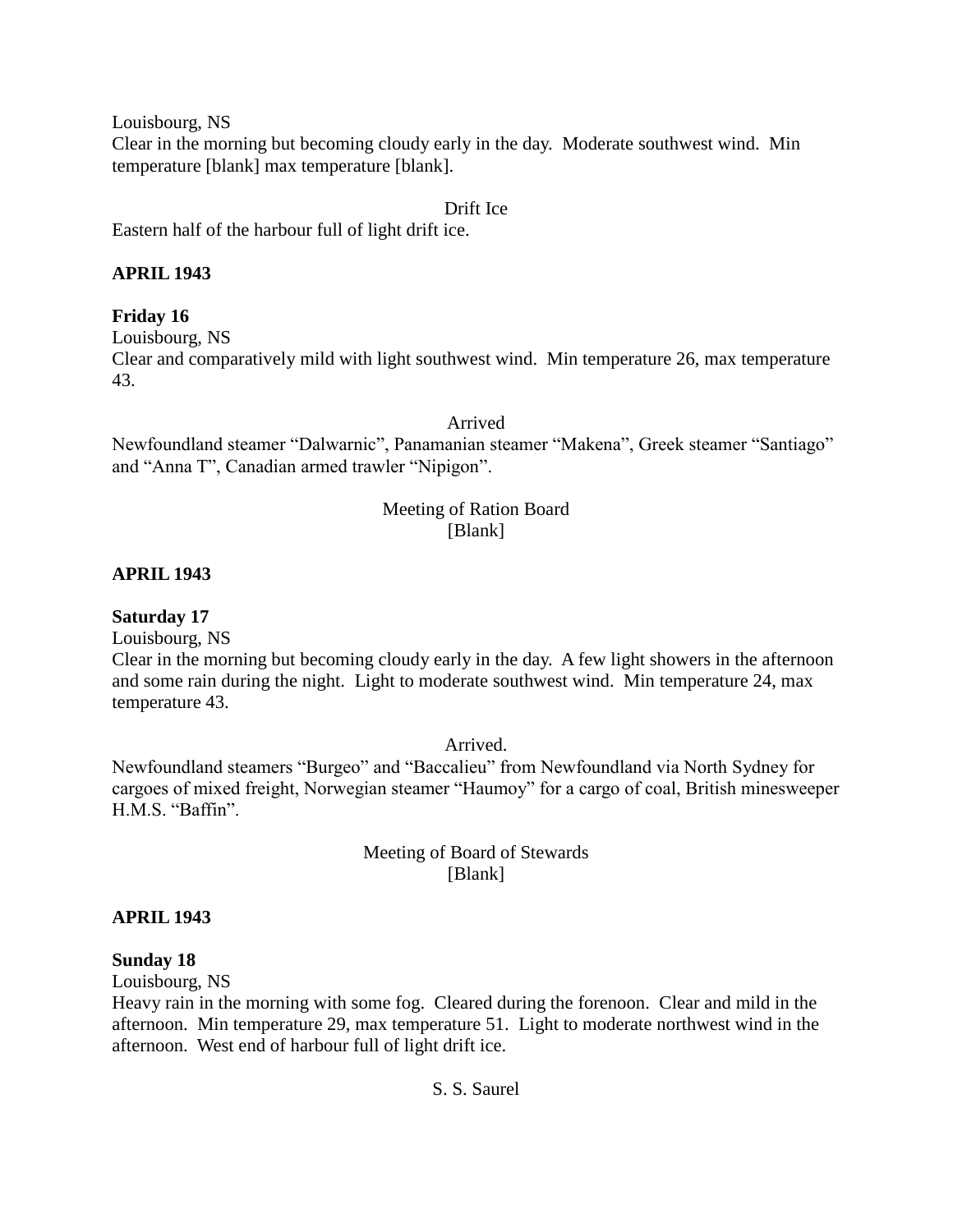Canadian Icebreaker Saurel, Capt. Poole, arrived in the late afternoon.

# H.M.S. Baffin

British minesweeper H.M.S. Baffin sailed last night or early this morning.

# Church Services

At 11 A.M. and 7 P.M., attended services in the First United Church where Rev. Thomas N. Mitchell, B. A. was the preacher. Emeline accompanied me to church in the evening. Held practice for Easter music after close of evening service.

# Visited Havenside

In the afternoon, walked to Havenside and went as far as Lighthouse Point. Both going and returning, passed through the military post at Kennelly's Point which is established on both sides of the road and which is officially known as "Fort Wolfe".

# **APRIL 1943**

# **Monday 19**

Louisbourg, NS Clear and mild with light to moderate west and northwest winds. Min temperature 26, max temperature 49.

# **APRIL 1943**

# **Tuesday 20**

Louisbourg, NS

Snow in the morning followed by mist and light drizzle of rain which continued nearly all day. Light to moderate easterly wind. Snowfall about 1 inch. Min temperature 29, max temperature 38.

# Sailed

Newfoundland steamer "Burgeo" (last night or early this morning) and "Baccalieu" for Nfld. Greek steamer "Santiago", Norwegian steamer "Haumoy", Newfoundland steamer "Dalwarnic". The four last named with cargoes of coal. Armed trawler "Nipigon", Canadian Government steamer "Saurel".

# Arrived

Armed patrol boat or trawler J154.

# **APRIL 1943**

# **Wednesday 21**

Louisbourg, NS Cloudy and chilly with moderate easterly wind. Min temperature [blank], max temperature [blank].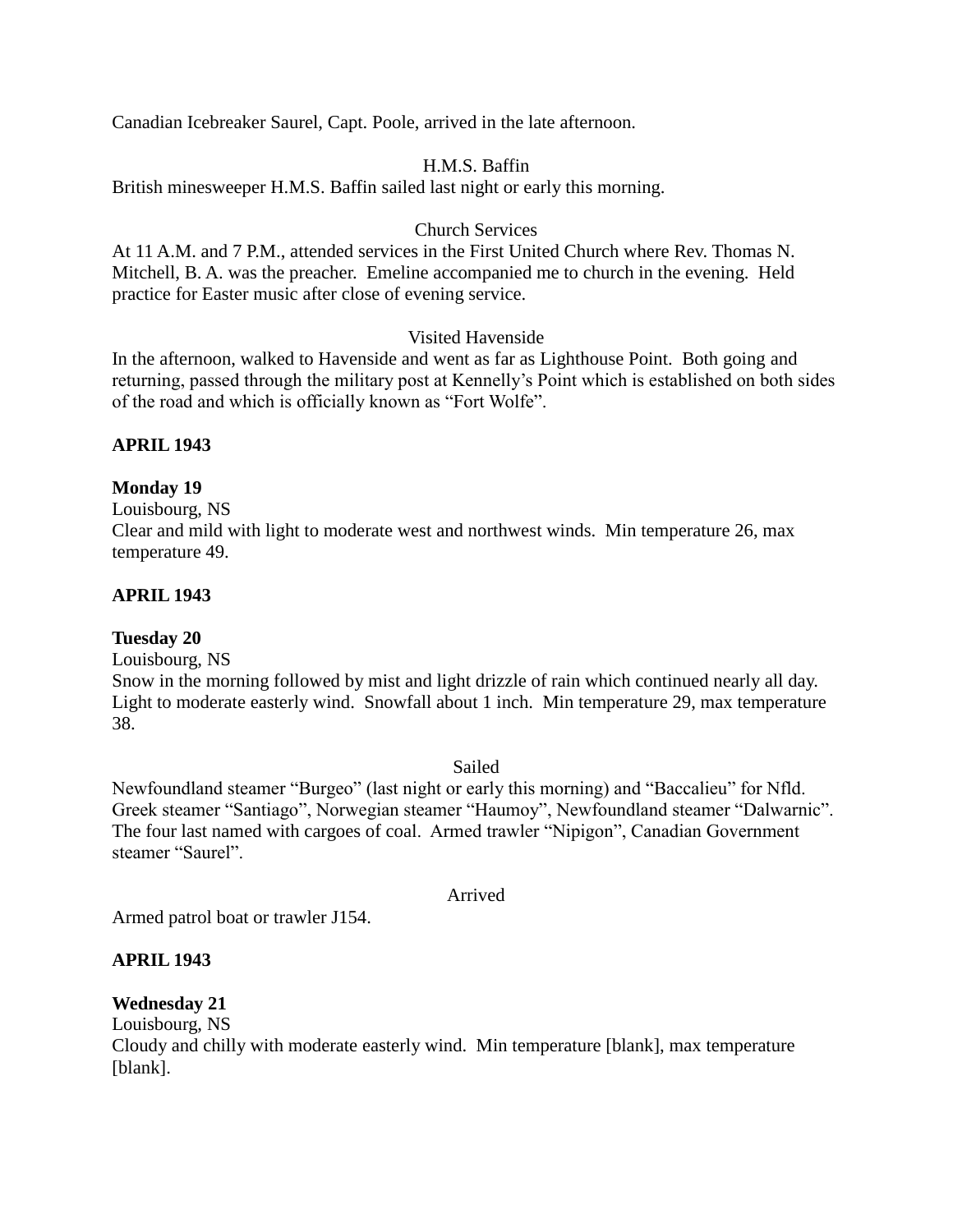# Minesweeper Vegreville

Canadian minesweeper "Vegreville" arrived in the forenoon and docked at the Government wharf where she is to undergo repairs and a general overhauling. She is the first of several of her class that are expected to come here for repairs. L. H. Cann's Marine Repair plant has the job of refitting and repairing the Vegreville.

#### Sailed

Greek steamer "Anna T.", Panamanian steamer "Makena" and Canadian steamer "Evelyn B" all with cargoes of coal.

# **APRIL 1943**

# **Thursday 22**

Louisbourg, NS

Cloudy and chilly but clearing during the forenoon. Light to moderate east and southeast winds. Min temperature 25, max temperature 39.

# Arrived

Canadian steamers "Liverpool Rover" and "Liverpool Loyalist" for cargoes of coal. Canadian Government Icebreaker "Saurel", two large armed trawlers.

# Sailed

British Empire Steel and Coal Corporation's tug "Helena" sailed for Sydney to resume her duties at that port. Sydney is now open to navigation. Several steamers having arrived. The Helena has been here for the last three months attending to the docking of ships. Two armed trawlers which arrived in the afternoon sailed in the evening.

# New Street Lights

Street lights which were being installed on Main and Wolfe Streets in the Town of Louisbourg during the last few days were turned on tonight for the first time. The lights, 20 in number, are on Main and Wolfe Streets only and extend from near the eastern end of Main Street to near the western end of Wolfe Street, a distance of about 2 miles. The work was done by and under the supervision of Walter E. Jewell Jr., who represents the Nova Scotia Power Commission in this district. The rate charged by the Commission is \$20.00 a light. Lights to be turned off at 1 o'clock A.M. by means of a time switch located on a pole near the Crowdis Hotel. No further extensions are to be made during this year.

# **APRIL 1943**

# **Friday 23**

Louisbourg, NS

Clear and cool with light northwest wind which shifted to southwest early in the forenoon and increased to a moderate breeze. Min temperature 21, max temperature 44.

Arrived

Armed Canadian trawler "Nipigon".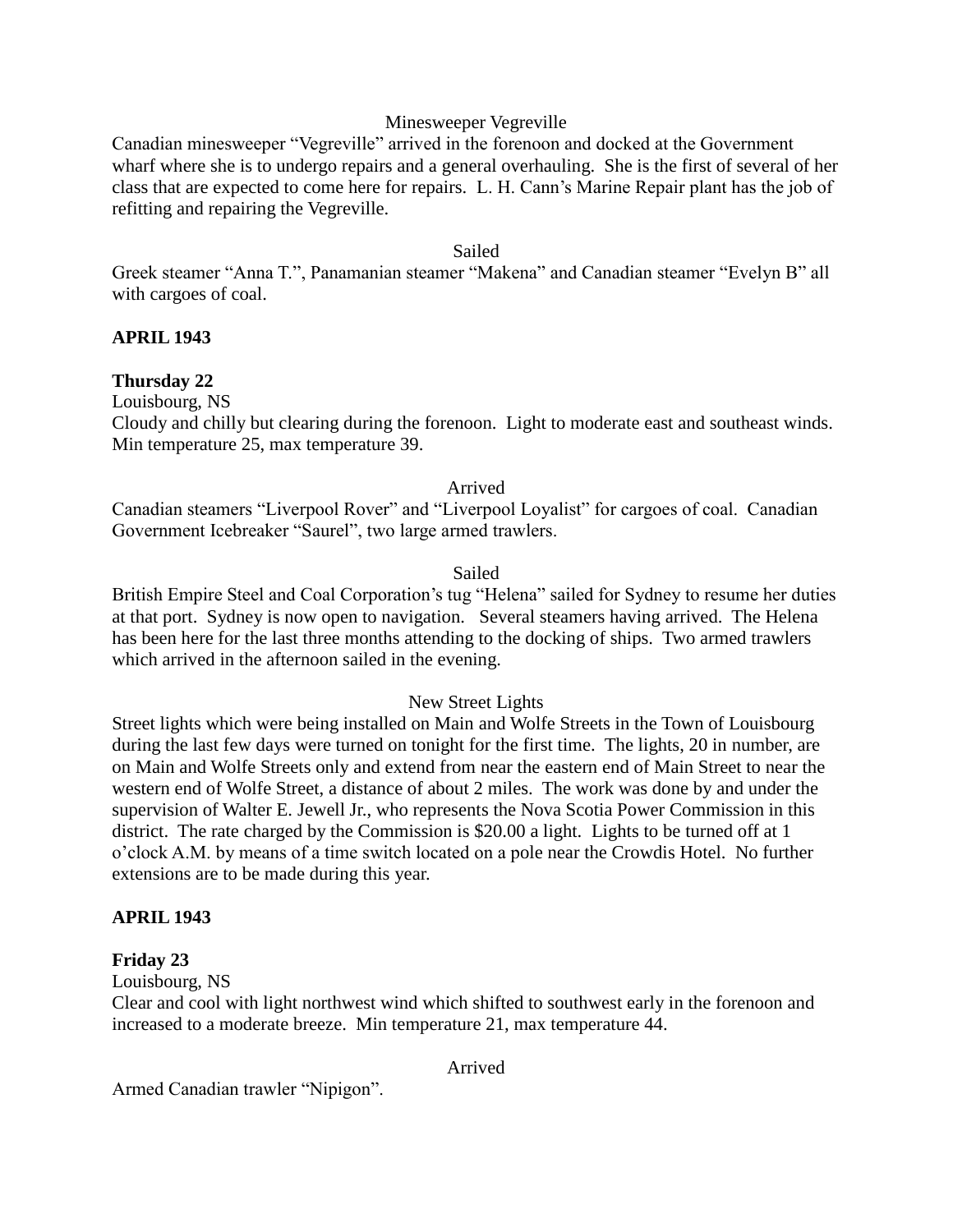Steamer "North Brook" enroute to Halifax.

# Church Service

At 7:30 P.M., attended the quarterly Preparatory service in the First United Church. Service conducted by Rev. Thomas N. Mitchell, B. A.

# **APRIL 1943**

#### **Saturday 24**

Louisbourg, NS Clear and cool with moderate southwest wind. Min temperature 27, max temperature 48.

#### Council Meeting

At 7:30 P.M., attended and presided at a regular meeting of the Town council. Those present were: Councillors James F. D. Townsend, Edward Levy and Guy M. Hiltz, Mayor M. S. Huntington, Chief of Police, D. M. Johnston and Town Clerk, D. F. Nicholson. The first reading of the proposed curfew law for the Town of Louisbourg took place at this meeting. It was left in the hands of the Public Property Committee consisting of Councillors Lauchlin MacIntyre, James F. D. Townsend and Mayor M. S. Huntington, the matter of selecting a permanent dump for the Town of Louisbourg.

#### **APRIL 1943**

**Sunday 25** Louisbourg, NS Clear and moderately cool with moderate southwest wind. Min temperature 30, max temperature 46.

#### Arrived

Panamanian steamer "Makena", Canadian steamer "Livingston", Greek steamer "Aikaterini T". British armed trawler "Miscou" (T277).

#### Sailed

Canadian steamer "Liverpool Rover" with cargo of coal, steamer "North Brook" and Canadian Armed Trawler "Nipigon".

#### Church Service

At 11 A.M. and 7 P.M., attended service in the First United Church where Rev. Thomas N. Mitchell, B. A. was the preacher. Special Easter music at both services. Emeline accompanied me to church in the evening.

#### S. S. Ascupart

British Empire Steel and Coal Company's tug "Ascupart", Capt. John Savoy sailed for Sydney with coal barge Allan No.2 in tow. The Ascupart and Allan No.2 have been here since January 6, 1943.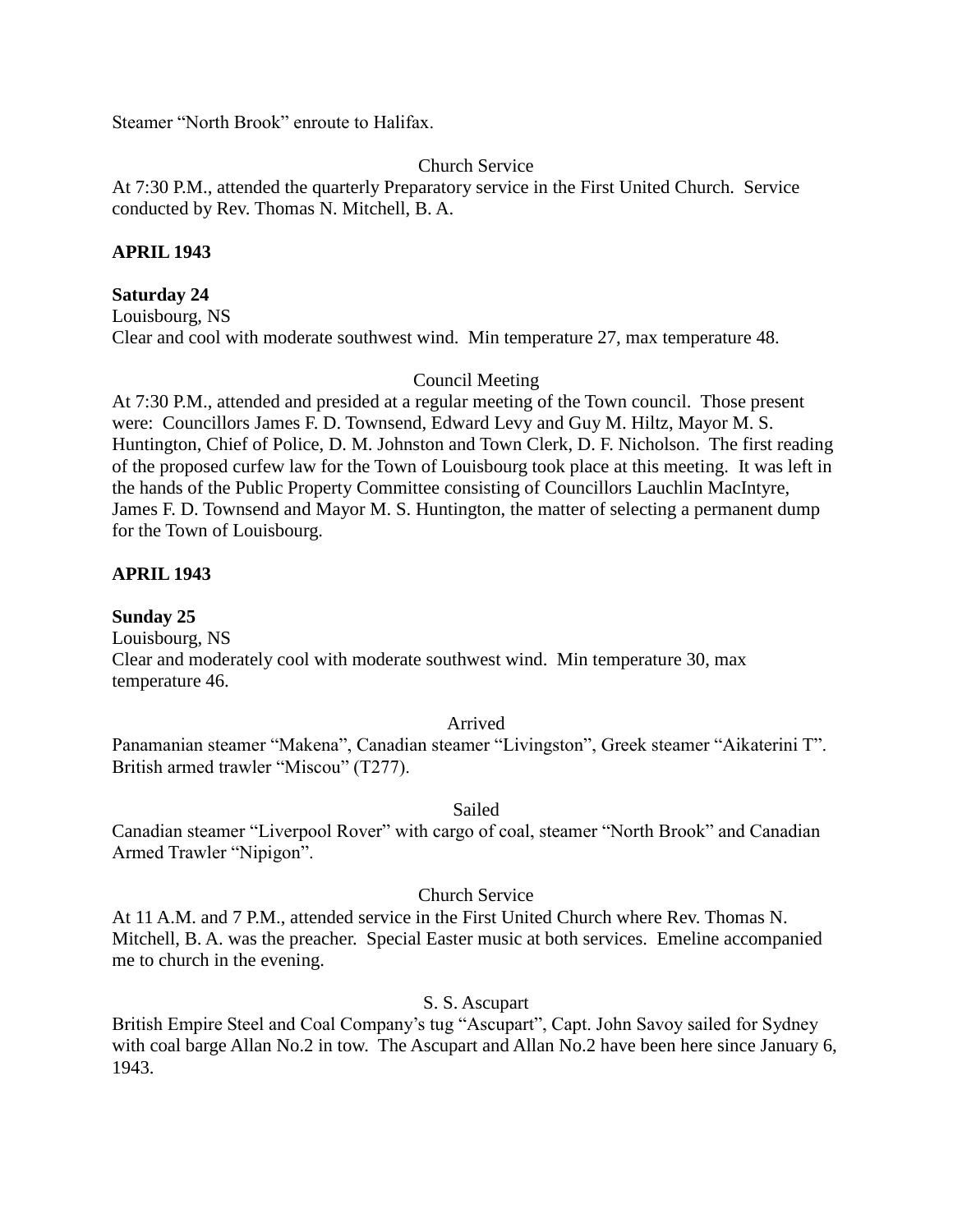# **APRIL 1943**

#### **Monday 26**

Louisbourg, NS

Light rain in the early morning. Cloudy during the day. Moderate southwest wind. Min temperature 34, max temperature 47.

#### S. S. Baccalieu

Newfoundland steamer Baccalieu arrived in the evening with passengers, mails and freight from Nfld.

Arrived

In the evening, Canadian steamer "Eveyln B", Capt. Guy, Panamanian steamer "Panchito", Newfoundland steamer "John Cabot" at about 10 P.M., Canadian minesweeper or armed trawler in the evening.

#### Fourth Victory Loan

The fourth Victory Loan campaign opened today throughout the Dominion of Canada. The quota set for the Dominion is \$1,100,000,000. For Nova Scotia, 33,000,000, for Cape Breton County, \$5,750,000.00, City of Sydney \$3,500,000, Glace Bay, 1,085,000, North Sydney, \$475,000, Sydney Mines, \$285,000, New Waterford \$375,000, Louisbourg \$75,000. Loan committee for Louisbourg and District which includes all south of the Mira River as far west as the eastern boundary of Fourchu, consists of M. S. Huntington, Chairman, Earl Lewis, secretary, George D. Lewis, Arthur D. Cann, William Stewart, Daniel F. Nicholson, Guy B. Hiltz and Hugh Lynk, all of Louisbourg.

Loan campaign is scheduled to close on the  $15<sup>th</sup>$  of next month. Canvassers in districts outside the Town of Louisbourg are as follows: Scatarie; Leslie Harris, Main a dieu and Little Lorraine; Rev. Father Porrior, Gabarus; Allan MacDonald and Mrs. M. D. MacLeod.

# **APRIL 1943**

#### **Tuesday 27**

Louisbourg, NS

Cloudy and very chilly with strong northwest winds which moderated in the evening. Cleared in the late afternoon. Min temperature 24, max temperature 40.

Sailed

In the early morning, Canadian steamer "Evelyn B", Capt Guy, Newfoundland steamer "Baccalieu", Panamanian steamer "Panchito" enroute for Sydney, Canadian minesweeper or armed trawler, Newfoundland steamer "John Cabot" at about 10 A.M.

#### Supper and Sale

At about 5 P.M., in company with Emeline, attended St. Bartholomew's church supper and fancy sale held in the parish hall.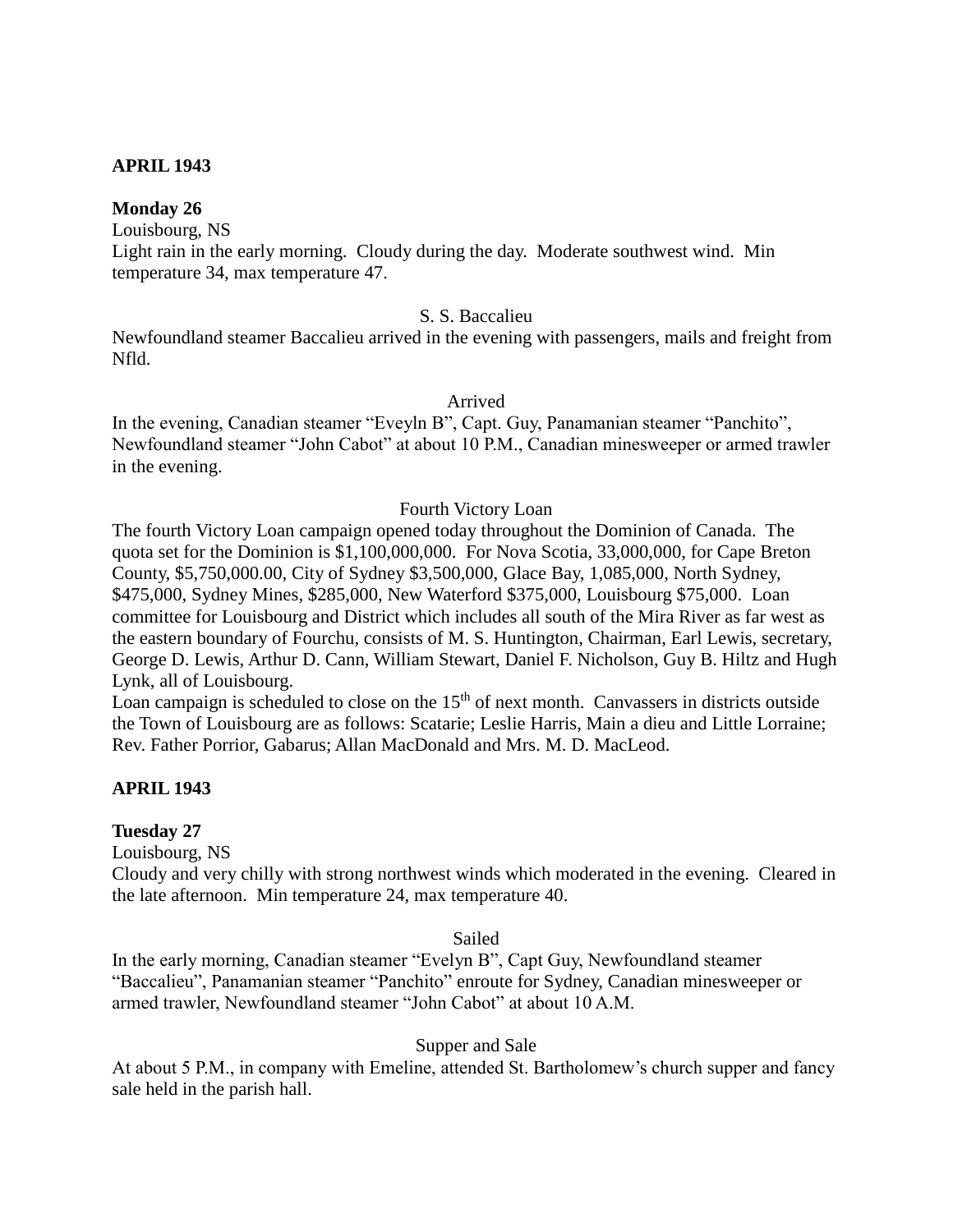# **APRIL 1943**

# **Wednesday 28**

Louisbourg, NS

Cloudy and chilly following a morning that was clear and sunshiny. Moderate southwest and south winds increasing to strong at night. Heavy showers in the evening following snow squalls in the afternoon. Min temperature 21, max temperature 40.

# Choir Practice

At 8 P.M., in company with Emeline attended choir practice in the First United Church.

# **APRIL 1943**

# **Thursday 29**

Louisbourg, NS Cool and partly clear with light west and northwest winds. Min temperature 28, max temperature 47.

# **APRIL 1943**

# **Friday 30**

Louisbourg, NS

Clear and cool with moderate northwest wind which shifted to southwest in the afternoon. Min temperature 26, max temperature 47.

Sailed

Canadian steamer "Livingston" with a cargo of coal.

# **MAY 1943**

# **Saturday 1**

Louisbourg, NS

Rain, mist and drizzle during the greater part of the day. Foggy and chilly. Fresh to strong southerly wind or moderate gale at noon. Wind shifted to southwest in the early afternoon and moderated. Min temperature 33, max temperature 41.

#### Rev. Joseph Abbott Arrives

Rev. Joseph Abbott accompanied by his wife and three children arrived here this afternoon. Mr. Abbott, who came here from Queensport, Guysborough County, NS, is taking charge of St. Bartholomew's Anglican Church of this town. St. Bartholomew's congregation has been without a minister since Rev. James Brodie, the former pastor left here on October 29, 1942.

# **MAY 1943**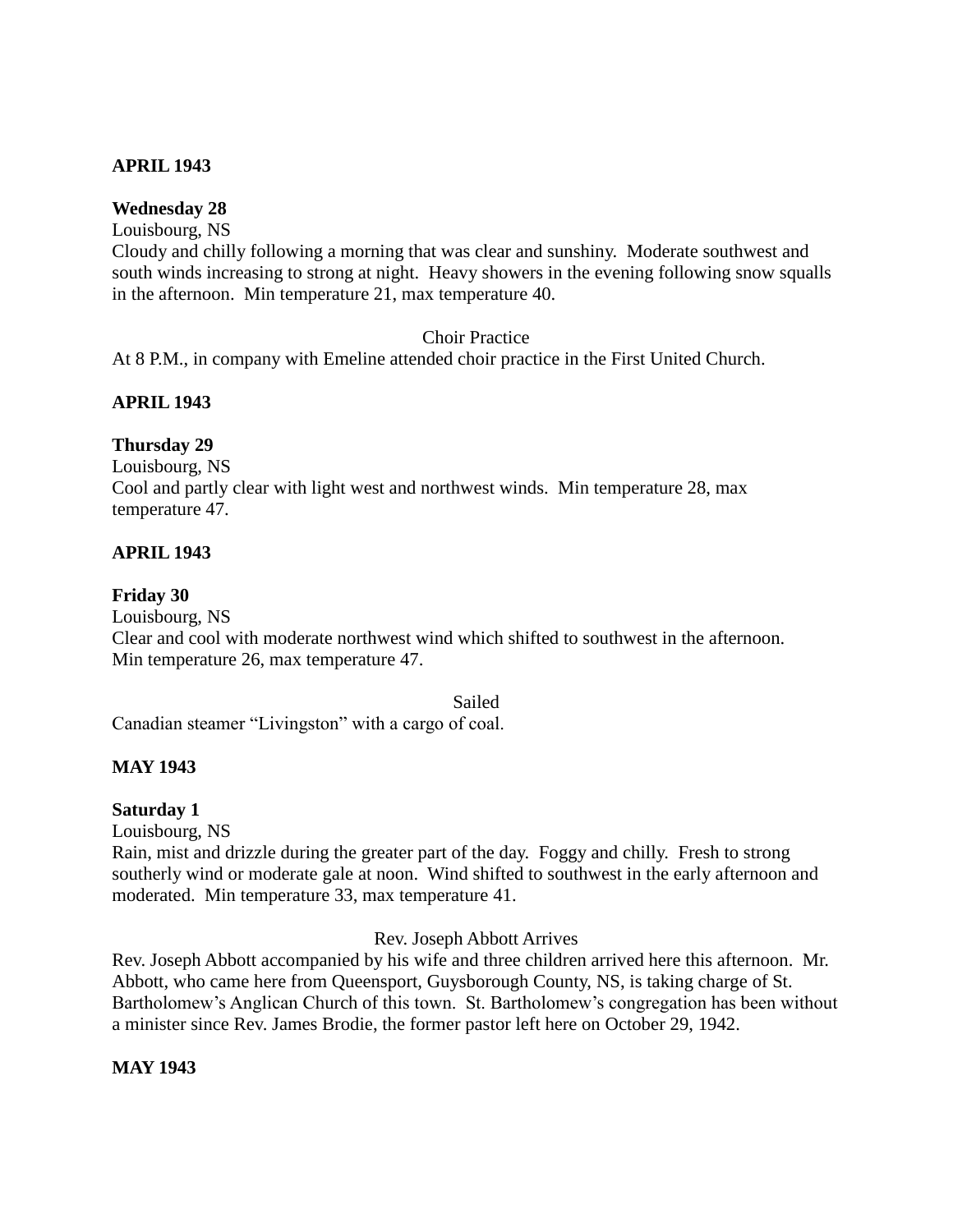#### **Sunday 2**

Louisbourg, NS

Light snow squalls in the forenoon, mostly cloudy during the day. Clearing in the late afternoon. Chilly and raw with fresh to strong northwest wind which moderated in the evening. Min temperature 28, max temperature 41.

#### Sailed

Greek steamer "Aikaterini", Panamanian steamer "Makena" both with cargoes of coal.

#### Arrived

Last night or early this morning, Canadian steamer "Liverpool Rover" for a cargo of coal.

# Church Services

At 11 A.M. and 7 P.M., attended services in the First United Church where Rev. Thomas N. Mitchell, B. A. was the preacher. Emeline accompanied me to church in the evening.

#### Visited Havenside

Walked to Havenside in the afternoon and went as far as Fort Wolfe military post at Kennelly's Point. Returned at about 3:30 P.M.

# **MAY 1943**

#### **Monday 3**

Louisbourg, NS

Cloudy and cool with moderate southwest wind. Clearing in the evening. Min temperature 23, max temperature 45.

# S. S. Saurel

Canadian Government steamer "Saurel", Capt. Poole, which has been making Louisbourg her headquarters for the last two and a half months, sailed last night or early this morning.

# Selecting a Dumping Ground

In the evening with Councillors Edward Levy, Edison Skinner and James F. D. Townsend, visited several properties for the purpose of selecting a suitable place for a permanent dumping ground for the Town of Louisbourg. We shall report our findings to the Town Council at its next meeting.

# Remains Arrived

The remains of the late Miss Catherine MacDonald, daughter of Mrs. Allan J. MacDonald, who died in a Montreal hospital last week, arrived here today by hearse from Sydney. Miss MacDonald was a daughter of the late Allan J. MacDonald and Mrs. MacDonald. She had been in New York for a number of years where she followed the nursing profession. Becoming ill, she went to Montreal for treatment.

# **MAY 1943**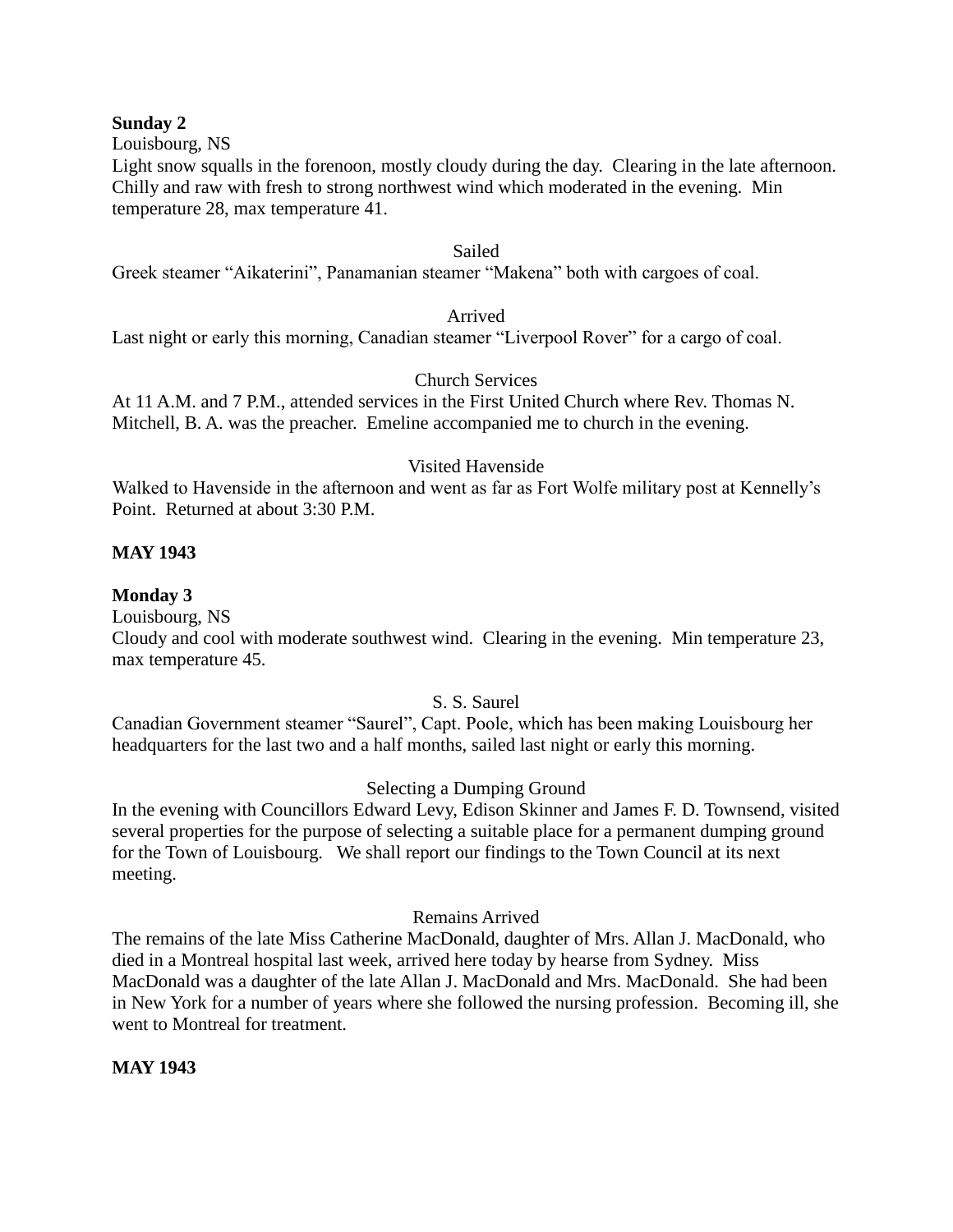# **Tuesday 4**

Louisbourg, NS

Cloudy and very chilly with moderate to fresh southwest wind. Light showers of rain during the afternoon and evening. Foggy at night. Min temperature 34, max temperature 42.

# Funeral

The funeral of the late Miss Catherine MacDonald took place this morning. Services at Stella Maris Roman Catholic Church and at the grave were conducted by Rev. Father D. H. Doyle. Burial took place in the Roman Catholic cemetery. Funeral in charge of D. M. Johnston, Funeral Director of this town.

# **MAY 1943**

# **Wednesday 5**

Louisbourg, NS

Cloudy and chilly. Showery and drizzily during the afternoon. Foggy with moderate east and southeast winds. Min temperature 33, max temperature 45.

# **MAY 1943**

# **Thursday 6**

Louisbourg, NS

Cloudy and cool with a few light showers and fog during the afternoon and evening. Light to moderate southwest wind. Min temperature [blank], max temperature [blank].

# S. S. Liverpool Rover

Canadian steamer "Liverpool Rover" sailed in the afternoon with a cargo of coal.

# **MAY 1943**

**Friday 7**

Louisbourg, NS

Cloudy and chilly with moderate southwest wind. A few light showers in the afternoon and evening. Some rain in the early morning. Min temperature [blank].

# Trawler Miscou

British armed trawler "Miscou" arrived in the evening.

# **MAY 1943**

# **Saturday 8**

Louisbourg, NS

Cloudy and foggy in the forenoon. Clearing shortly after noon. Warm and sunshiny during the afternoon. Min temperature about 34, max temperature 67.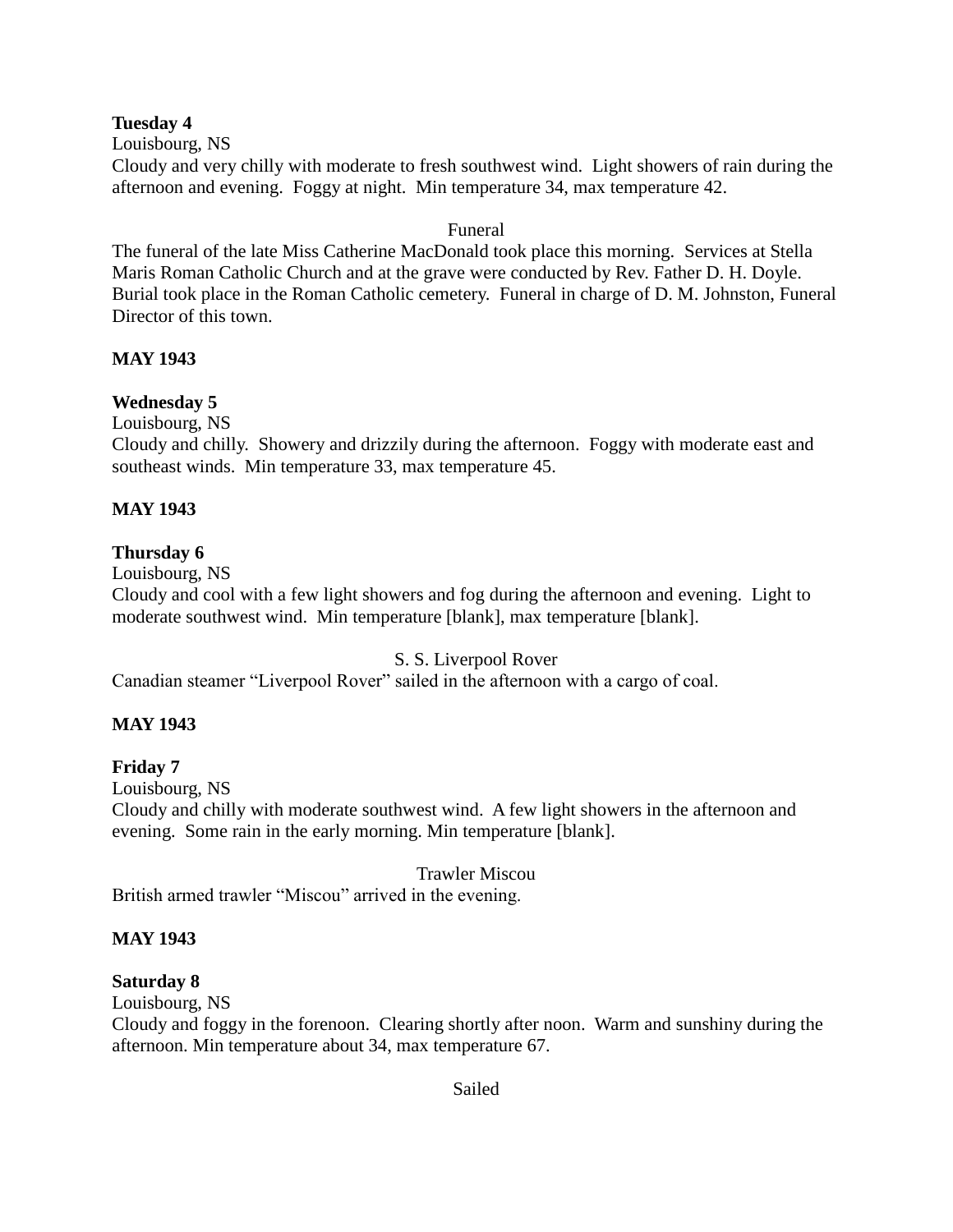Large naval Derrick Scow, steam Derrick Barge and two naval Harbour Patrol boats all of which have been stationed here since early in the past winter, and British armed trawler "Miscou" (T277).

# Council Meeting

At 7:30 P.M., attended and presided at a meeting of the Town Council held as usual in the Town office. Those present were Councillors: James F. D. Townsend, Edison Skinner, Harold MacQueen, Lauchlin MacIntyre and Guy M. Hiltz, Mayor, M. S. Huntington, Chief of Police D. M. Johnston, Town Clerk, D. F. Nicholson, visitors, Walter E. Jewell Jr. and Angus Ferguson. The Public Property Committee, which was authorized at the meeting held on April 24, to look into the matter of obtaining a permanent Town Dump, gave a verbal report on its findings. Owing to an objection being raised in connection with the site recommended, a special committee, consisting of Councillors Harold MacQueen, James F. D. Townsend and Edison Skinner, were appointed to carry on further investigations into the matter of procuring a suitable dumping ground. The proposed curfew law for the Town of Louisbourg received its second reading at this meeting.

# **MAY 1943**

# **Sunday 9**

Louisbourg, NS

Clear and moderately warm with light to moderate variable winds. An ideal spring day. Min temperature 35, max temperature 59.

# Church Services

At 11 A.M. and 7 P.M., attended services in the First United church where Rev. Thomas N. Mitchell, B. A. was the preacher. Emeline accompanied me to church in the evening.

# **MAY 1943**

# **Monday 10**

Louisbourg, NS

Clear and cool with moderate to strong westerly wind which moderated in the evening. Min temperature 32, max temperature 64.

# **MAY 1943**

# **Tuesday 11**

Louisbourg, NS

Clear and cool with moderate west and northwest winds. Min temperature 26, max temperature 50.

# **MAY 1943**

**Wednesday 12** Louisbourg, NS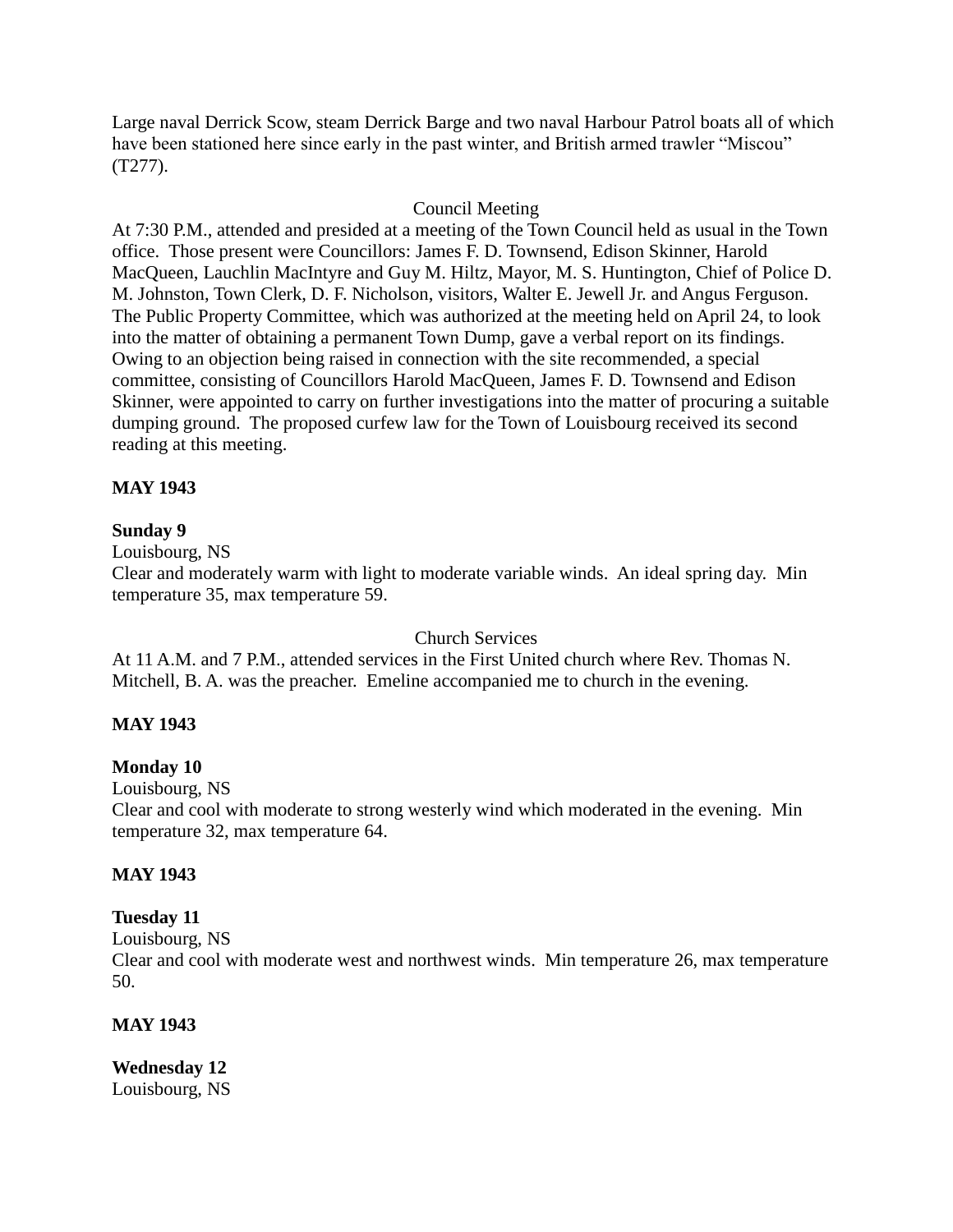Clear in the morning, but becoming cloudy in the forenoon. Hail, followed by rain in the late afternoon. Rain continued during the night. Light to fresh southwest wind. Min temperature 23, max temperature 50.

# Choir Practice

At 8 P.M., accompanied by Emeline, attended and conducted choir practice in the First United church.

# **MAY 1943**

# **Thursday 13**

Louisbourg, NS

Heavy rain in the early morning. Cloudy with some heavy rain during the afternoon. Light winds.

Meeting of Victory Loan Canvassers

At 7:30 P.M., attended and presided at a meeting of the 4<sup>th</sup> Victory Loan Canvassers in the Town office. Those present were: William Stewart, G. B. Hiltz, D. J. Nicholson, Arthur D. Cann, Earl Lewis (secretary), George Lewis and M. S. Huntington (chairman). Total subscriptions up to the present time amount to about \$60,000, leaving us still \$15,000 short of our quota of \$75,000. We have decided to make a special effort during the two remaining days of the campaign to try to reach our objective.

# **MAY 1943**

# **Friday 14**

Louisbourg, NS

Clear and moderately cool with light to moderate southwest to west winds. Min temperature [blank], max temperature [blank].

# **MAY 1943**

# **Saturday 15**

Louisbourg, NS

Clear and moderately cool with light southwest wind. Foggy at night. Min temperature 32, max temperature 56.

# R. C. A. Detachment Gone Away

Have been reliably informed today that the detachment of about 30 men of the Royal Canadian Artillery, which has been on garrison duty at "Fort Wolfe" at Kennelly's Point since early in the past winter, have all gone away with the exception of a small guard. This detachment was commanded by Lieut. G. F. Hatchett.

# **MAY 1943**

**Sunday 16**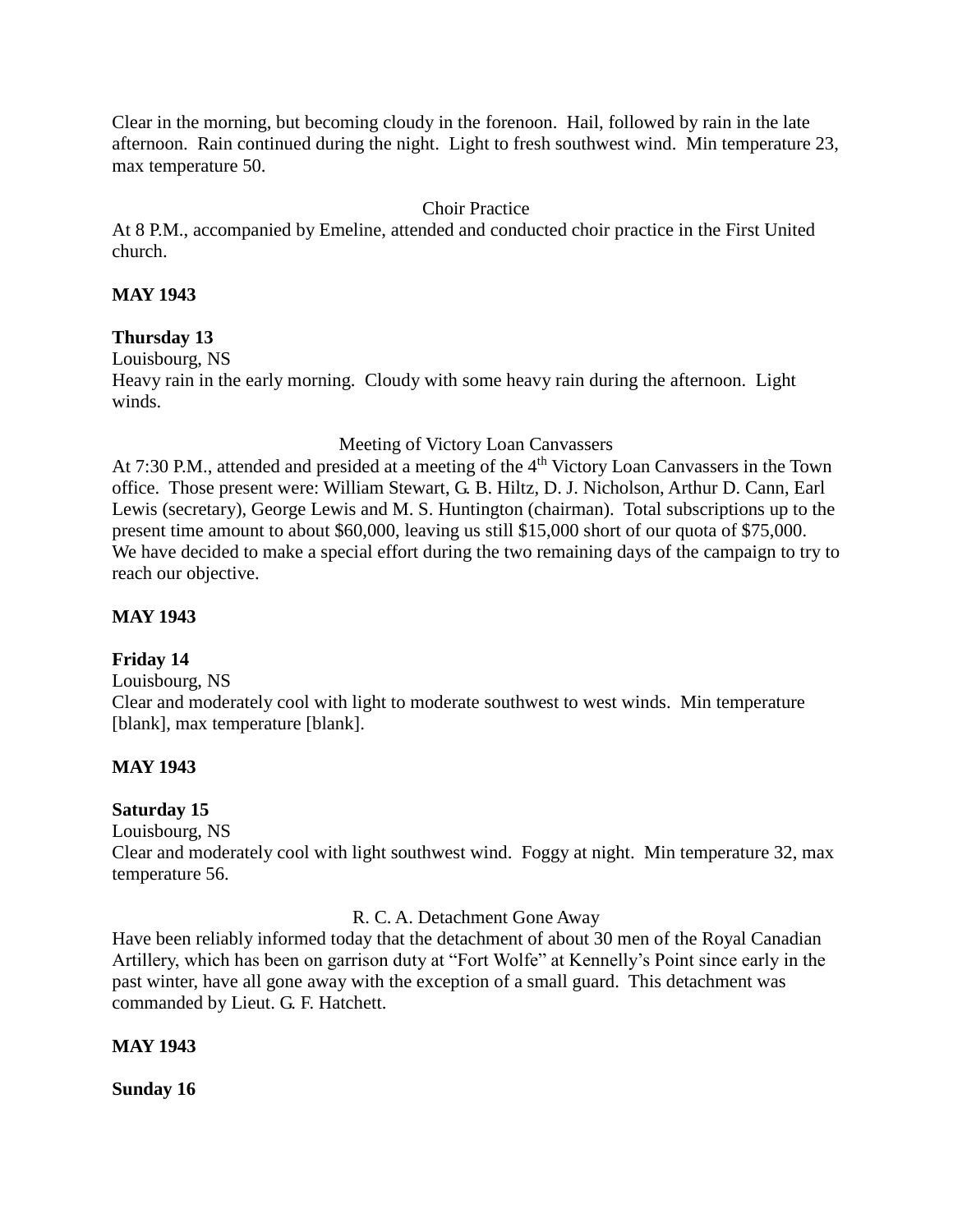Louisbourg, NS

Clear and moderately warm with light to moderate variable winds. Cloudy in the evening. Min temperature 30, max temperature 58.

# S. S. Liverpool Rover

Canadian steamer "Liverpool Rover" arrived in the afternoon.

# Church Services

At 11 A.M. and 7 P.M., attended services in the First United Church where Rev. Thomas N. Mitchell, B. A. was the preacher. Emeline accompanied me to church in the evening.

# Ends Pastorate

Rev. M. R. MacKay, who has been in charge of the Presbyterian congregations since June [blank] 1942, ended his pastorate today.

# **MAY 1943**

# **Monday 17**

Louisbourg, NS

Cloudy and chilly with a few light rain squalls and mist in the afternoon and evening. Light to moderate southwest wind. Min temperature 38, max temperature 52.

# **MAY 1943**

# **Tuesday 18**

Louisbourg, NS Mostly cloudy during the forenoon. Clear and moderately warm in the afternoon and evening. Light variable winds. Min temperature 43, max temperature 64.

# S. S. Sarnia City

Tug "Sarnia City" which has been at this port for nearly three months, sailed this morning for Newfoundland.

# S. S. Liverpool Rover

Canadian steamer "Liverpool Rover" sailed in the evening with a cargo of coal.

# Planted Dahlias

Planted 10 dahlia bulbs in the evening. First this season with the exception, one which I planted on last Thursday.

# S. S. Lady Laurier

Canadian Government steamer "Lady Laurier" arrived in the evening.

# **MAY 1943**

**Wednesday 19**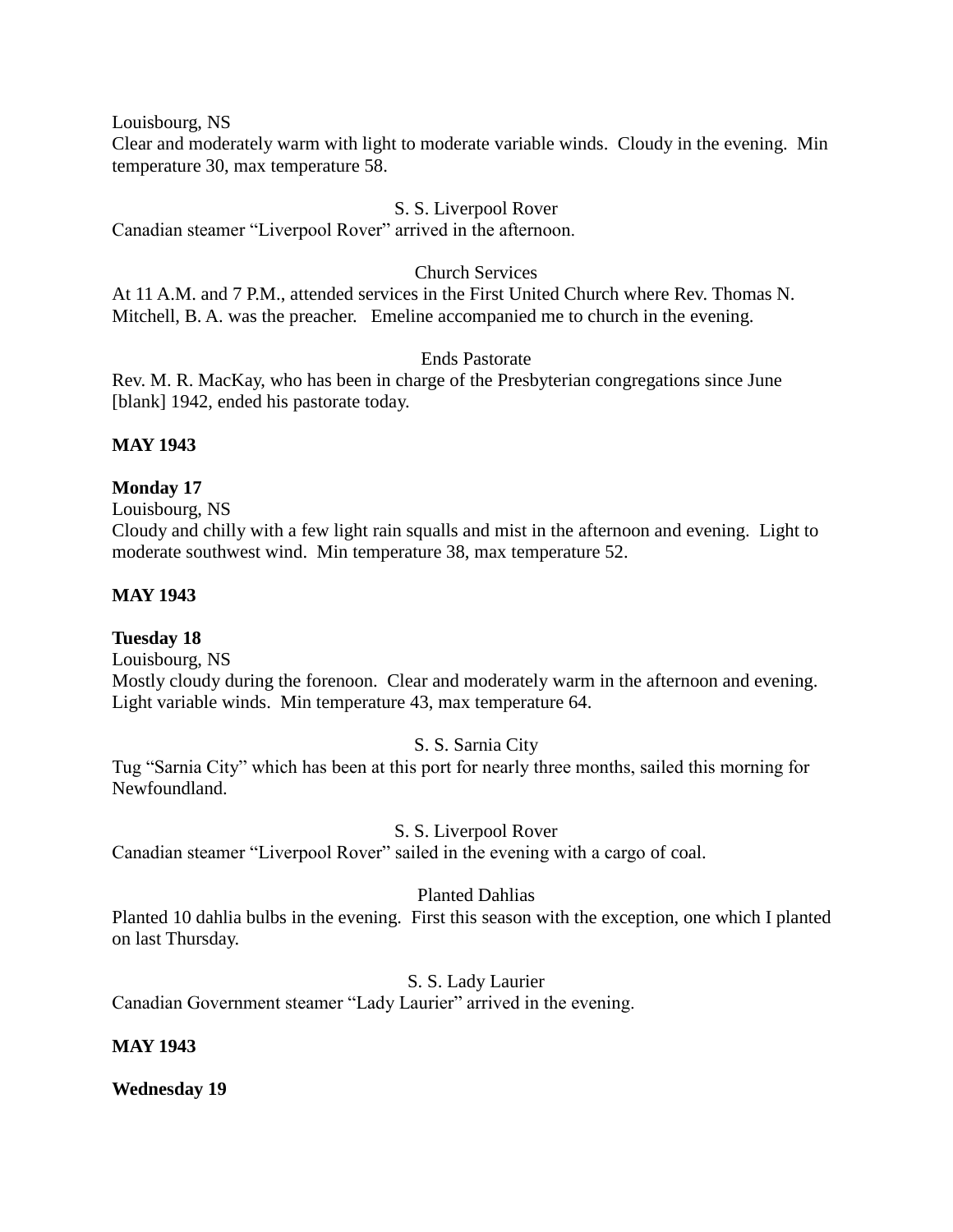Louisbourg, NS Cool and mostly cloudy with light northeast and east winds. Min temperature 31, max temperature 54.

#### S. S. Lady Laurier

Canadian Government steamer "Lady Laurier" sailed in the morning.

# Choir Practice

At 8 P.M., in company with Emeline, attended and conducted choir practice in the First United Church.

# **MAY 1943**

#### **Thursday 20**

Louisbourg, NS Clear and cool with light variable winds. Min temperature 29, max temperature 50.

#### Motored to Sydney

Went to Sydney on the 1 P.M. bus. Made a number of business calls during the afternoon. Had dinner at Isle Royale hotel at 6 P.M. At 7:30 P.M. attended a meeting of the Cape Breton County Board of Health held in the office of R. A. MacKinnon, Municipal Clerk, who presided at the meeting. Those present were: Alderman Arthur MacLellan and Dr. Charles Beckwith, Sydney, Mayor Fenwick Kelly and Councillor Leonard, North Sydney, Mayor A. C. MacCormick, Sydney Mines, Mayor D. W. Morrison, Glace Bay, Councillor Alphonse MacNeil, Dominion, Councillor MacNeil, New Waterford, Mayor M. S. Huntington, Louisbourg and Miss MacKinnon, Assistant County Clerk, who was secretary of the meeting. At this meeting, the suggested appointment of Alistair Grant of Glace Bay by the Provincial Department of Health as Food Inspector for the County of Cape Breton, was unanimously approved of by a vote of those present. Meeting ajourned (sic) at about 8:45 P.M. Returned home by the late bus, leaving Sydney at 11:30 P.M.

#### S. S. Foundation Aranmore

The Foundation Company's steamer "Foundation Aranmore", Capt Power, arrived in the morning.

#### **MAY 1943**

# **Friday 21**

Louisbourg, NS

Mostly clear and moderately warm with light variable winds. Min temperature [blank], max temperature [blank].

#### **MAY 1943**

**Saturday 22** Louisbourg, NS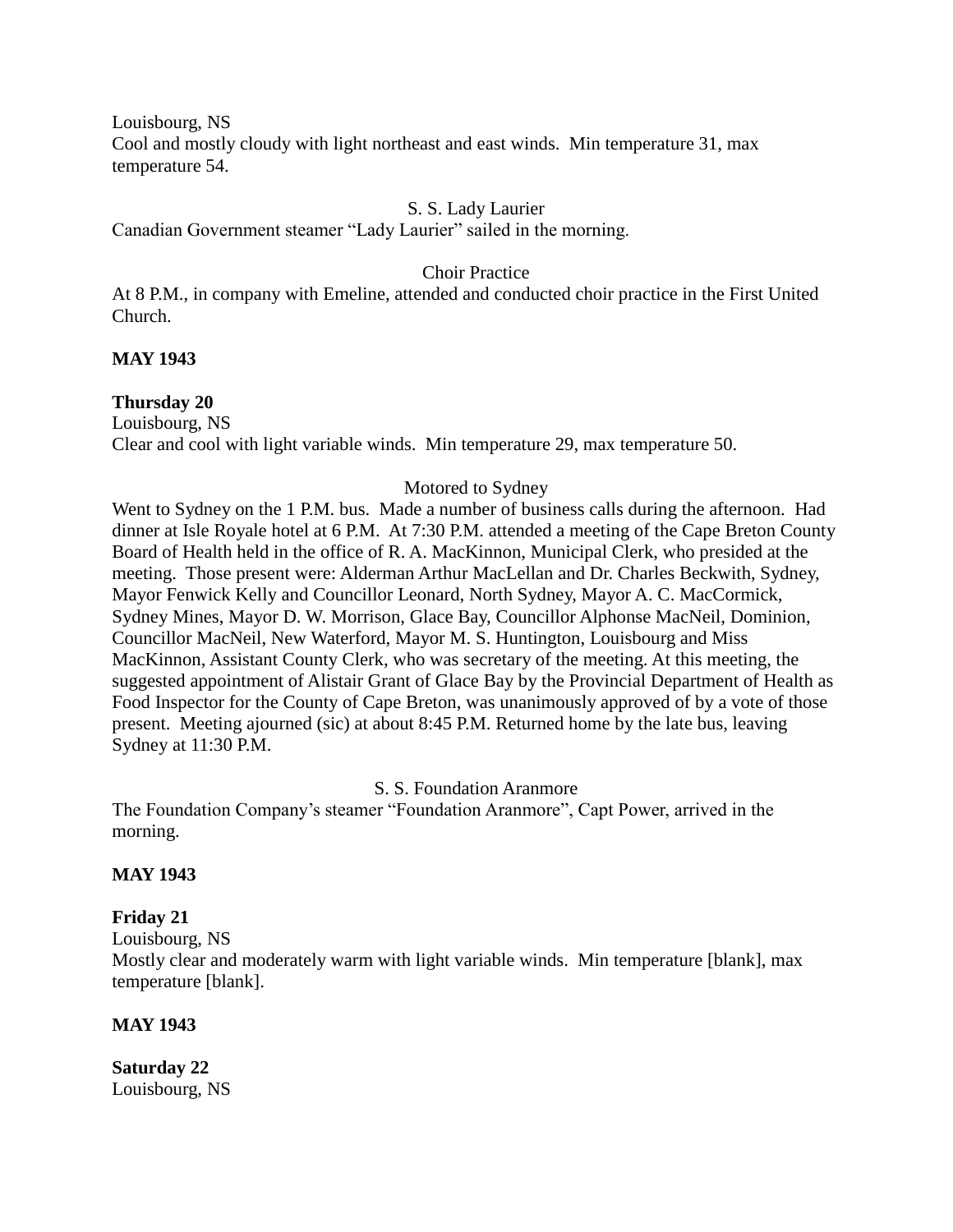Cloudy and cool with light to moderate northeast wind. Min temperature 37, max temperature 57.

# S. S. Watuka

Canadian steamer "Watuka", Capt Ben Pope, sailed in the evening with a cargo of coal. The Watuka has been here since March 22 undergoing general repairs. She was docked at the Freight wharf while at this port.

# **MAY 1943**

# **Sunday 23**

Louisbourg, NS Clear and cool with light to moderate southwest wind. Min temperature 34, max temperature 55.

# Church Services

At 11 A.M. and 7 P.M., attended services in the First United Church where Rev. Thomas N. Mitchell, B. A. was the preacher. Emeline accompanied me to church in the evening.

# Went for a Walk

In the afternoon, walked to Gerrard's Bridge and Riverdale as far as the town boundary. Returned at 3 P.M.

# Flowers in Church

Had first flowers in church this season, two vases of daffodils.

# **MAY 1943**

# **Monday 24**

Louisbourg, NS

Cloudy in the morning becoming clear and warm during the forenoon. Light northwest wind increasing to fresh in the afternoon and moderating in the evening. Min temperature 43, max temperature 79.

# **MAY 1943**

# **Tuesday 25**

Louisbourg, NS Cool and partly clear with light to moderate easterly winds. Min temperature 39, max temperature 67.

# S. S. Liverpool Rover

Canadian steamer "Liverpool Rover" arrived at 1 P.M. for a cargo of coal.

# Meeting of Rationing Board

At 7:30 P.M., attended and presided at a meeting of the Local Rationing Board held in the Town office and for the purpose of arranging for the distribution of "sugar for canning" coupons.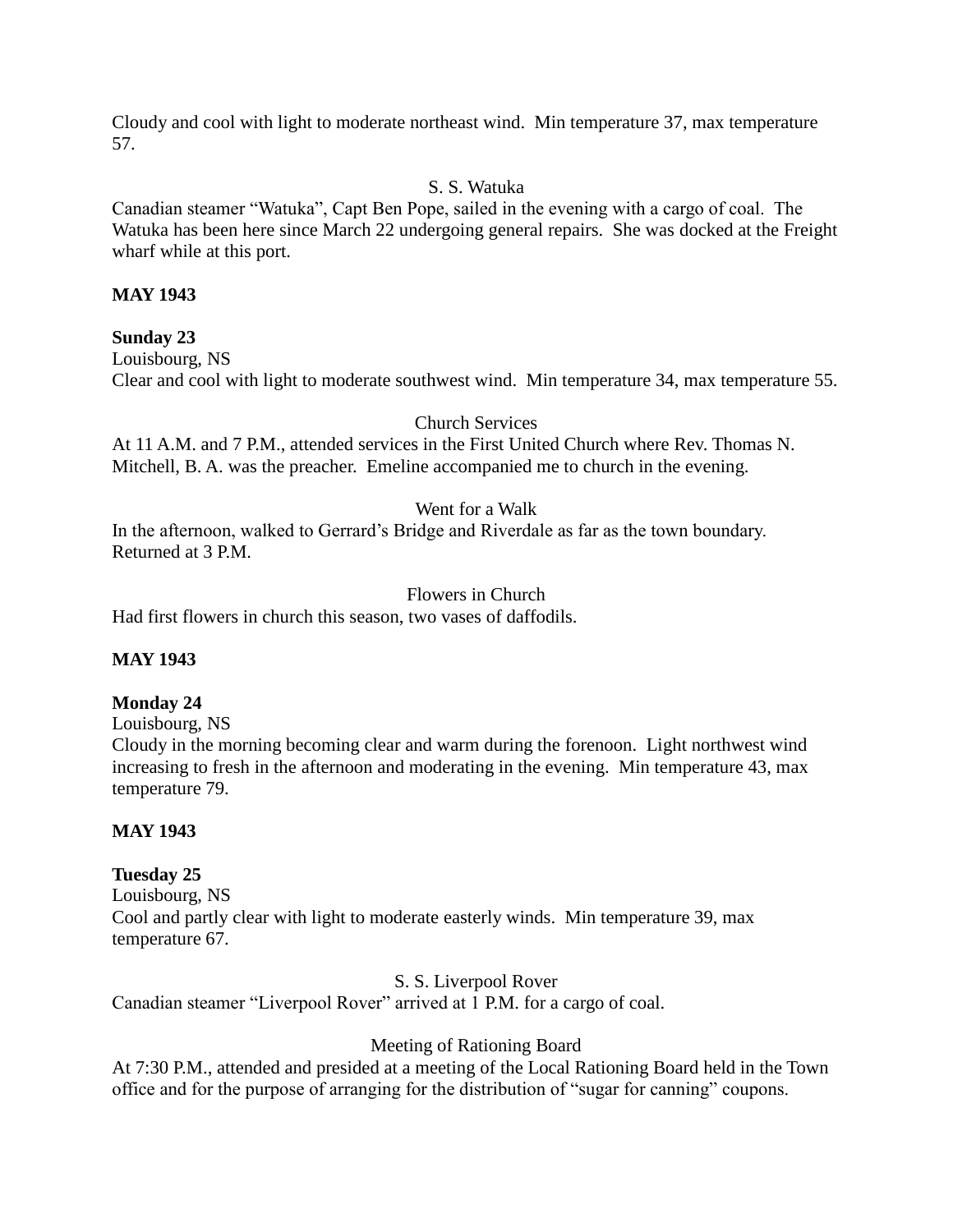Those present were: Mrs. Charles Bagnall, Mrs. Frank O'Keefe, A. W. Stacey, Ernest Bishop, Catalone Road, Councillor Alex. Ferguson, Mira Gut, D. F. Nicholson (secretary), R. A. Peters and M. S. Huntington (chairman).

# **May 1943**

# **Wednesday 26**

Louisbourg, NS Clear and cool with light easterly wind. Min temperature 35, max temperature 55.

# **MAY 1943**

# **Thursday 27**

Louisbourg, NS

Cloudy and cool with light easterly wind increasing to a strong breeze at night. Rain began to fall at about 4 P.M. and continued during the night. Min temperature 28, max temperature 45.

# Meeting of Rationing Board

At 7:30 P.M., attended and presided at a meeting of the Rationing Board held in the Town office. Those present were: Mrs. Charles Bagnall, Mrs. Frank O'Keefe, A. W. Stacey, R. A. Peters, D. F. Nicholson (secretary) and M. S. Huntington (chairman). At this meeting, we began the issuing of the "sugar for canning" coupons. Those persons who applied for 10lbs per person or under for each member of their household are being allotted the amount they applied for with the exception of those who applied for a number of pounds not divisible by 5 for instance, a person applying for 38lbs for to feed 4 persons will have the amount reduced to 35 and not increased to 40lbs. Persons applying for more than 10lbs per person will receive about 13lbs for each member of the family.

# Armed Trawler Arrives

Armed Trawler 190 arrived in the evening and anchored in the eastern end of the harbour.

# **MAY 1943**

# **Friday 28**

Louisbourg, NS

Rain in the early morning. Cloudy and cool until about 4 P.M. Partly clear in the evening. Light easterly wind shifting to northerly. Min temperature 38, max temperature 50. Rainfall of last night about 1 1/4 inches.

# Boy Scouts

At 7:30 P.M., attended the organization or reorganization of a Boy Scout group in St. Bartholomew's parish hall. Duncan MacKay is the scout master of the new group under the direction of Mr. Argent of the Royal Canadian Air Force. There were 37 boys present. In addition to the boys present were: Mr. Artz, who organized the group, Rev. Joseph Abbot, Pastor of St. Bartholomew's Church and Duncan MacKay. Gave the boys a short address during the organization.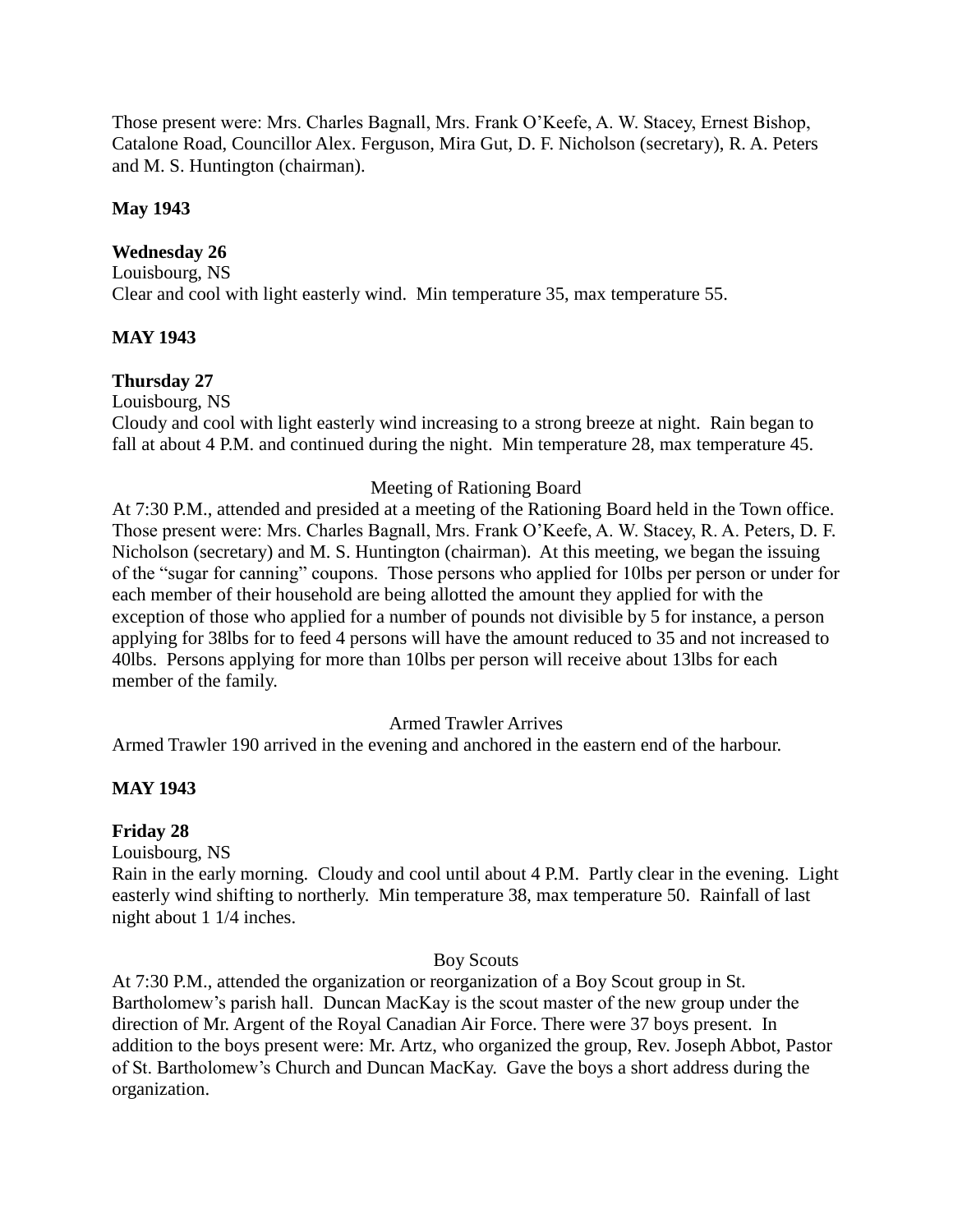# **MAY 1943**

#### **Saturday 29**

Louisbourg, NS

Cloudy and misty with heavy fog. Showery at night. Light to moderate southeast wind. Min temperature 37, max temperature 45.

# Council Meeting

At 7:30 P.M., attended and presided at a meeting of the Town Council. Those present were: Councillors Edison Skinner, Edward Levy, Guy M. Hiltz, Harold MacQueen and Lauchlin MacIntyre. Mayor M. S. Huntington, Clerk, D. H. Nicholson and Police Officer D. M. Johnston. At this meeting the curfew By-law received its third reading and was passed by the Council. A letter which I received from Hon. Angus L. MacDonald, Minister of National Defence for Naval Affairs was read announcing that a new Corvette to replace H. M. C. S. "Louisburg" which was sunk in the Mediterranean, the loss of which was announced February 16, 1943. The new Corvette is to bear the name "Louisbourg". It was suggested in the letter from the Minister that the Town Council or some other organization in the town should adopt the new Louisbourg which the Council did by a unanimous vote.

# **MAY 1943**

# **Sunday 30**

Louisbourg, NS

Cloudy, showery, misty, foggy and cool with moderate to fresh northeast wind. Min temperature 35, max temperature 40. Rainfall of last night and today about 1 inch.

# Church Services

At 11 A.M. and 7 P.M., attended services in the First United Church where Rev. Thomas N. Mitchell, B. A. was the preacher. Emeline accompanied me to church in the evening.

# S. S. Cyrus W. Field

Cable steamer "Cyrus W. Field" arrived in the afternoon and anchored in the stream.

# **MAY 1943**

# **Monday 31**

Louisbourg, NS

Cloudy, chilly and misty with light to moderate northeast wind. Sun showed through the clouds for a few minutes in the late afternoon. Min temperature 38, max temperature 43.

# **JUNE 1943**

# **Tuesday 1**

Louisbourg, NS Clear and cool with light northeast wind. Min temperature 33, max temperature 56.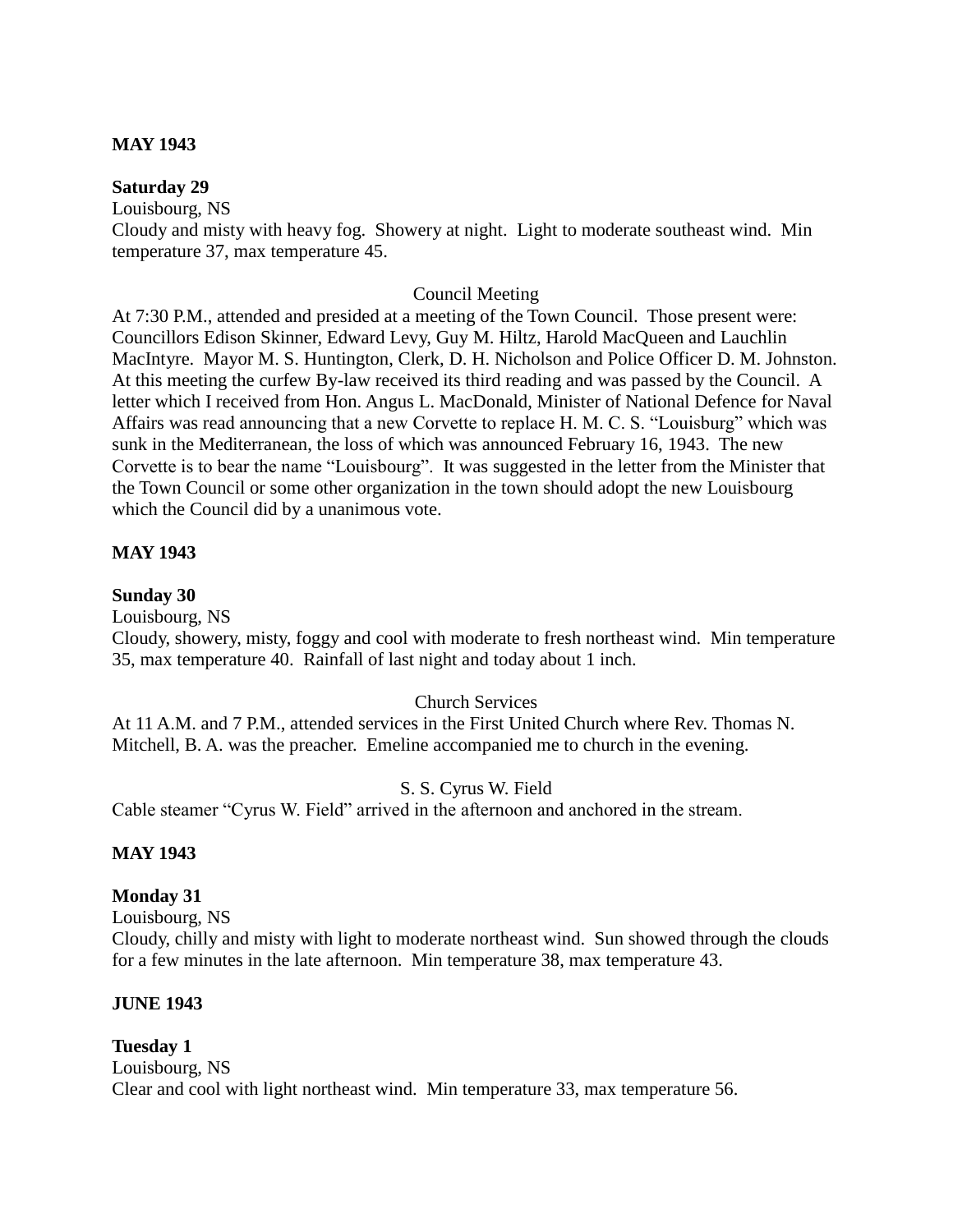# **JUNE 1943**

# **Wednesday 2**

Louisbourg, NS

Partly clear in the morning but becoming cloudy in the forenoon. Light rain during the afternoon and evening. Min temperature 36, max temperature 54.

# Choir Practice

At 8 P.M., in company with Emeline, attended and conducted choir practice in the First United Church.

# **JUNE 1943**

# **Thursday 3**

Louisbourg, NS

Cloudy and chilly with moderate northeast wind. Light showers in the forenoon. Min temperature 38, max temperature 51.

# Planted Gladiolas

Planted gladiolas in the garden during the afternoon.

# **JUNE 1943**

# **Friday 4**

Louisbourg, NS

Cloudy and cool during the forenoon, clearing at noon. Clear and sunshiny in the afternoon and evening. Min temperature [blank], max temperature [blank].

# Death of Joseph Ranson

The death of Joseph Ranson, 2 months old, son of Mr. and Mrs. Joseph Ranson Jr. took place last night or early this morning at the house of his parents.

# Blackout

At 9:45 P.M., the A. R. P. Sirens sounded for a province wide "Air Raid Precautions Blackout". The "all clear" was blown at 10:05 P.M. In this town, it was a decided success being about 99 per cent perfect and one of the best practice blackouts we have had.

# **JUNE 1943**

# **Saturday 5**

Louisbourg, NS

Cloudy, foggy and cool with moderate to fresh southwest wind. Heavy showers at noon. Min temperature 36, max temperature 53.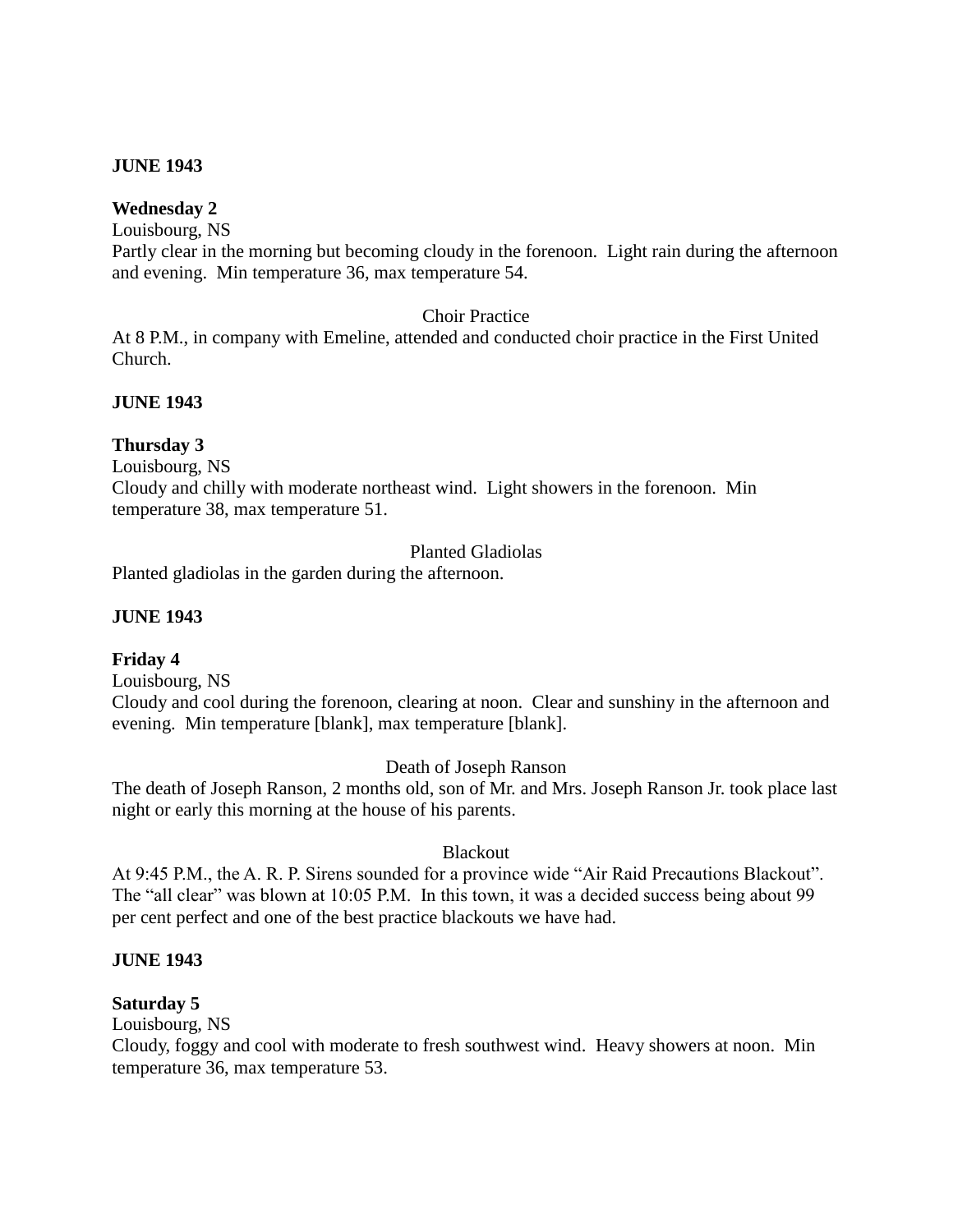Meeting of School Board

At 7:30 P.M., attended and presided at a meeting of the school Board. Those present were: Commissioners Edison Skinner, Guy M. Hiltz, Frank O'Keefe and M. S. Huntington. Clerk: D. F. Nicholson, Attendance Officer, D. M. Johnston.

# **JUNE 1943**

# **Sunday 6**

Louisbourg, NS

Clear and cool with moderate to strong northwest wind. Min temperature 40, max temperature 60.

# Church Services

At 11 A.M., attended service in St. Bartholomew's Anglican Church where Rev. Joseph Abbott was the preacher. No service in the First United Cchurch today owing to the pastor, Rev. Thomas N. Mitchell, B. A. being absent from town attending the Maritime Conference of the United Church at Sackville, N. B.

At 7 P.M., quite a number gathered in the First United Church for service but as through a slip on somebody's part, no arrangements had been made for a leader so the congregation was dismissed without a service being held.

# **JUNE 1943**

**Monday 7** Louisbourg, NS Clear and cool with moderate variable winds. Min temperature 34, max temperature 60.

# C. W. A. C. Platoon Visits Louisbourg

Precision Platoon, which is at present touring the Province on a recruiting campaign, arrived in town during the afternoon on board three military Lorries. After a visit to the Louisbourg National and Historic Park, where the party had lunch, a parade was staged starting from the school grounds and proceeding along Main Street as far as Alexandra Street. On returning to the school grounds at about 7 P.M., the platoon were put through various drill exercises for about 15 minutes which were witnessed by a large of citizens of all ages. Immediately following the drill, the party proceeded by motor lorries to the Parish hall of St. Bartholomew's Anglican Church, where at 8 P.M. a concert was held by the members of the platoon in the presence of a packed house.

Members of the platoon are as follows: Pte. M. L. J. Arsenault, Charlottetown, PEI Pte. J. Grant, Halifax, NS Pte. M. A. Burke, Joggins, NS Pte. Z. Hawley, Sydney, NS Pte. M. R. Burke, Joggins, NS Pte. J. Hazlette, Liverpool, NS Pte. M. Casey, Springhill, NS Cpl. S. Hernean, Yarmouth, NS Pte. W. Des Roche, Charlottetown, PEI Sgt. K. V. Halm, New Waterford, NS Pte. M. Dodge, Eureka, NS Pte. D. Kane, Armdale, Halifax, NS L. Cpl. D. G. Fraser, New Glasgow, NS Pte. J. C. Fraser, Pugwash, NS Pte. M. Lie, Toronto, Canada Pte. H. Fountain, Westchester, NS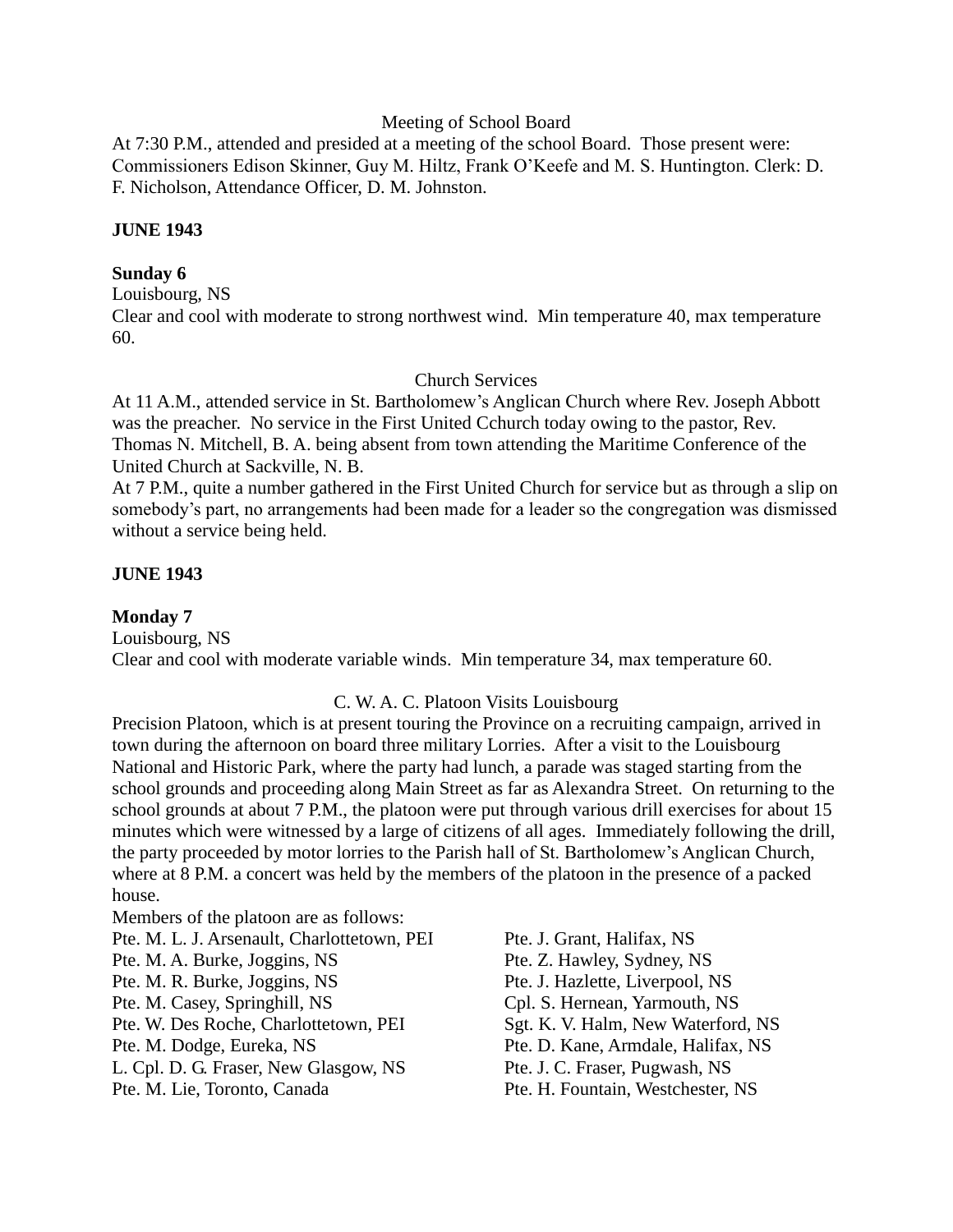Pte. L. MacInnis, Lornevalley, PE Pte. A MacInnis, Charlottetown, PEI Pte, F. MacInnis, Lorenvalley, PEI Pte. A Melnich, Glace Bay, NS Pte. A. MacInnis, Charlottetown, PEI Pte. C. Petrie, Dominion, NS

One male member of the party was Recruiting Corporal Haines of Calgary, Alberta who took part in the concert. Officers in charge of the party were: 2<sup>nd</sup> Lieut. Judy A. Giles, Parrsboro, NS and 2nd Lieut. Barbara H. Crosby, Yarmouth, NS.

# **JUNE 1943**

#### **Tuesday, 8**

Louisbourg, NS Clear and cool with light winds becoming cloudy in the evening. Min temperature 30, max temperature 57.

#### Steam Barge Arrives

Steam Barge, in the naval service, arrived in the afternoon and docked on the west side of the Government wharf. This barge was here during the winter months having left here on May 8 last. This craft is officially known as B. D. 3 (Boom Defence 3).

#### **JUNE 1943**

#### **Wednesday 9**

Louisbourg, NS

Cool and partly clear with light variable winds. Min temperature [blank], max temperature [blank].

#### Steam Barge Sails

Steam Derrick Barge, which arrived here yesterday, took on board a number of Anti-submarine net buoys, which have been on the water front since last winter and sailed shortly after noon.

# Choir Practice

At 8 P.M. in company with Emeline attended and conducted choir practice in the First United Church.

#### **JUNE 1943**

# **Thursday 10**

Louisbourg, NS

Clear and moderately warm with light variable winds. An ideal day! Min temperature [blank], max temperature [blank].

#### **JUNE 1943**

**Friday 11** Louisbourg, NS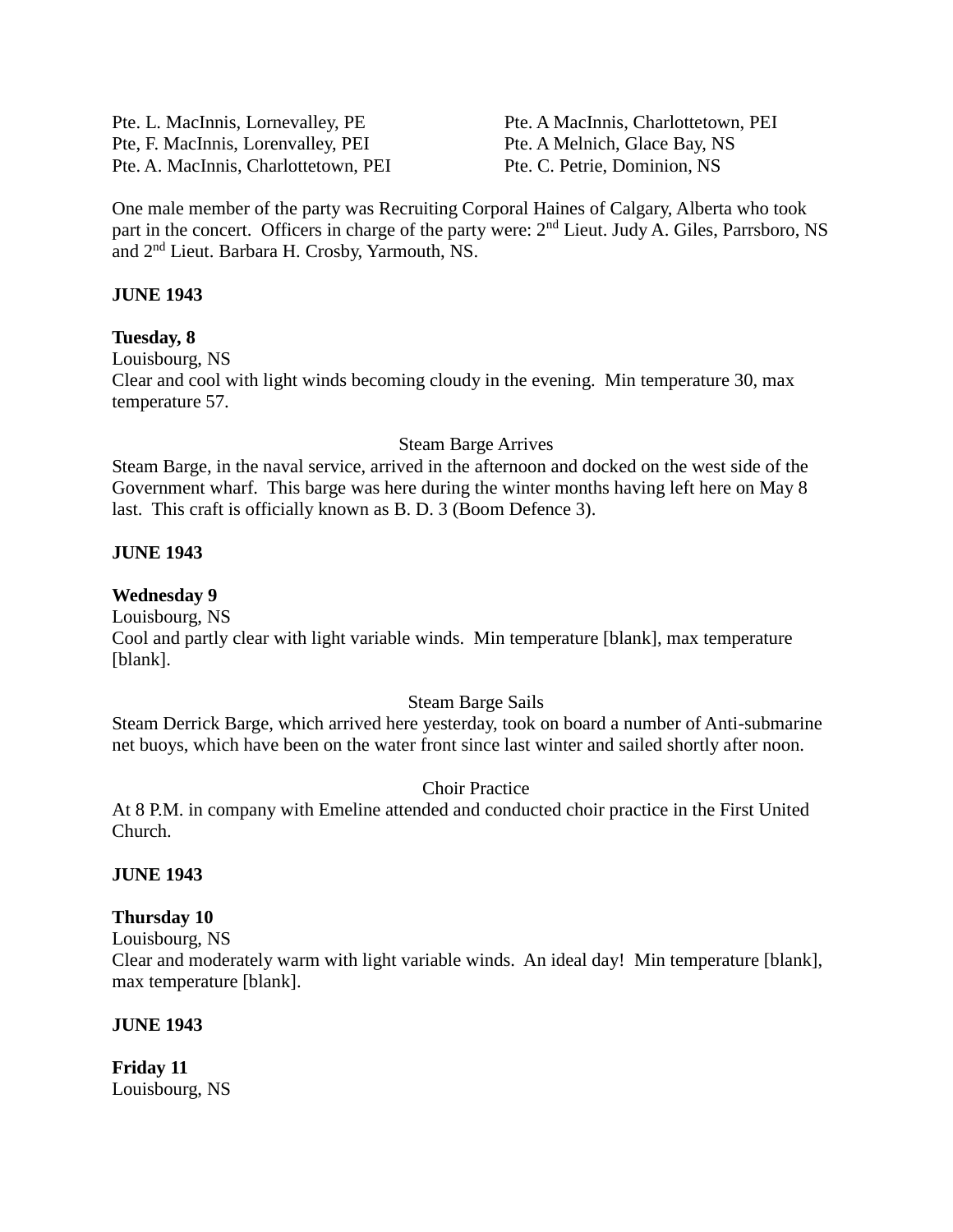Clear and moderately warm with light southwest wind. Min temperature 30, max temperature 61.

# **JUNE 1943**

# **Saturday 12**

# Louisbourg, NS

Clear and moderately warm with light to moderate southeast wind. Min temperature 39, max temperature 68.

# **JUNE 1943**

# **Sunday 13**

Louisbourg, NS

Mostly cloudy with light southeast to southwest wind. Clear in the early part of the day, but becoming cloudy at noon. Foggy along the coast. Light rain began to fall at about 8 P.M. Min temperature 46, max temperature 58.

# Church Services

At 11 A.M. and 7 P.M., attended services in the First United Church where Rev. Thomas N. Mitchell, B. A. was the preacher. Emeline accompanied me to church in the evening.

# Went for a Walk

Walked to Havenside in the afternoon and visited the Pilot Station and the Military area of Fort Wolfe. Returned at about 4:30 P.M.

# **JUNE 1943**

# **Monday 14**

Louisbourg, NS

Rain in the early morning followed mist during the forenoon. Partly clear during the afternoon. Cloudy and cool at night. Light southerly wind shifting to northeast and increasing to fresh. Rainfall of last night about ½ inch. Min temperature [blank], max temperature [blank].

# **JUNE 1943**

# **Tuesday 15**

Louisbourg, NS Cloudy and cool with light to moderate northeast wind. Min temperature about 40, max temperature 59.

# **JUNE 1943**

# **Wednesday 16**

Louisbourg, NS

Light rain in the morning, cloudy and cool during the greater part of the day. Clearing in the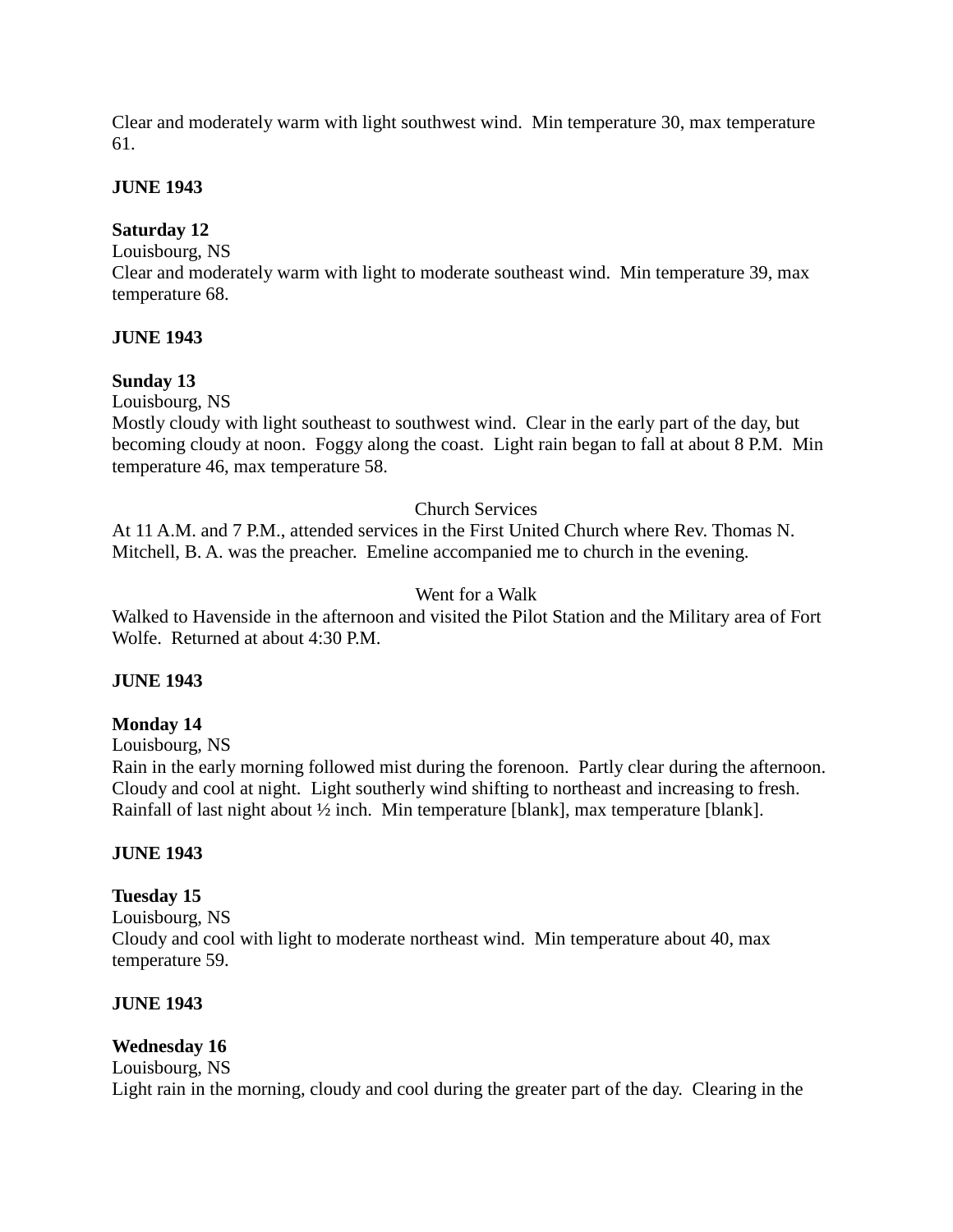evening. Light southwest wind shifting to northeast during the day. Min temperature 43, max temperature 58.

# Motored to Sydney

Went to Sydney on one of Cameron's Busses (William Deering, driver) leaving here at 8 o'clock. Made a number of business calls during the day. Visited the office of Mr. W. Graham, near Steel Company's General office and interviewed him regarding property of the Dominion Coal Company on the south side of Louisbourg harbour, the Right-of-way of the old Sydney and Louisbourg Railway. Mr. Graham did not have a plan of the property in question and was not aware of what amount of property the company owned at that place. Called to see Captain Grimm of the Provost Corps at the Provost Office at Victoria Park and got the plans of part of the Town of Louisbourg which I lent him last winter. Called at the office of R. S. MacLellan, Barrister and discussed with him the matter of leasing lands at Louisbourg to the citizens and the form of lease. Had lunch at "Isle Royale" hotel. Left for home at 4:30 P.M. on one of Cameron's Busses (William Deering, driver).

# **JUNE 1943**

# **Thursday 17**

Louisbourg, NS

Clear and moderately warm, cool at night. Light to moderate southwest wind. Min temperature about 48, max temperature 63.

S. S. Lady Laurier

Canadian Government steamer "Lady Laurier" arrived in the evening.

# **JUNE 1943**

# **Friday 18**

Louisbourg, NS

Cloudy and very cool. Showery and misty with some fog. Moderate to fresh southwest wind. Min temperature 44, max temperature 49.

# **JUNE 1943**

# **Saturday 19**

Louisbourg, NS

Partly clear with light to moderate northwest wind which shifted to north-northeast in the afternoon and increasing to a moderate gale which continued during the evening. Min temperature 42, max temperature 63.

# **JUNE 1943**

# **Sunday 20**

Louisbourg, NS Clear and cool with moderate to fresh southwest wind. Cloudy in the evening with showers at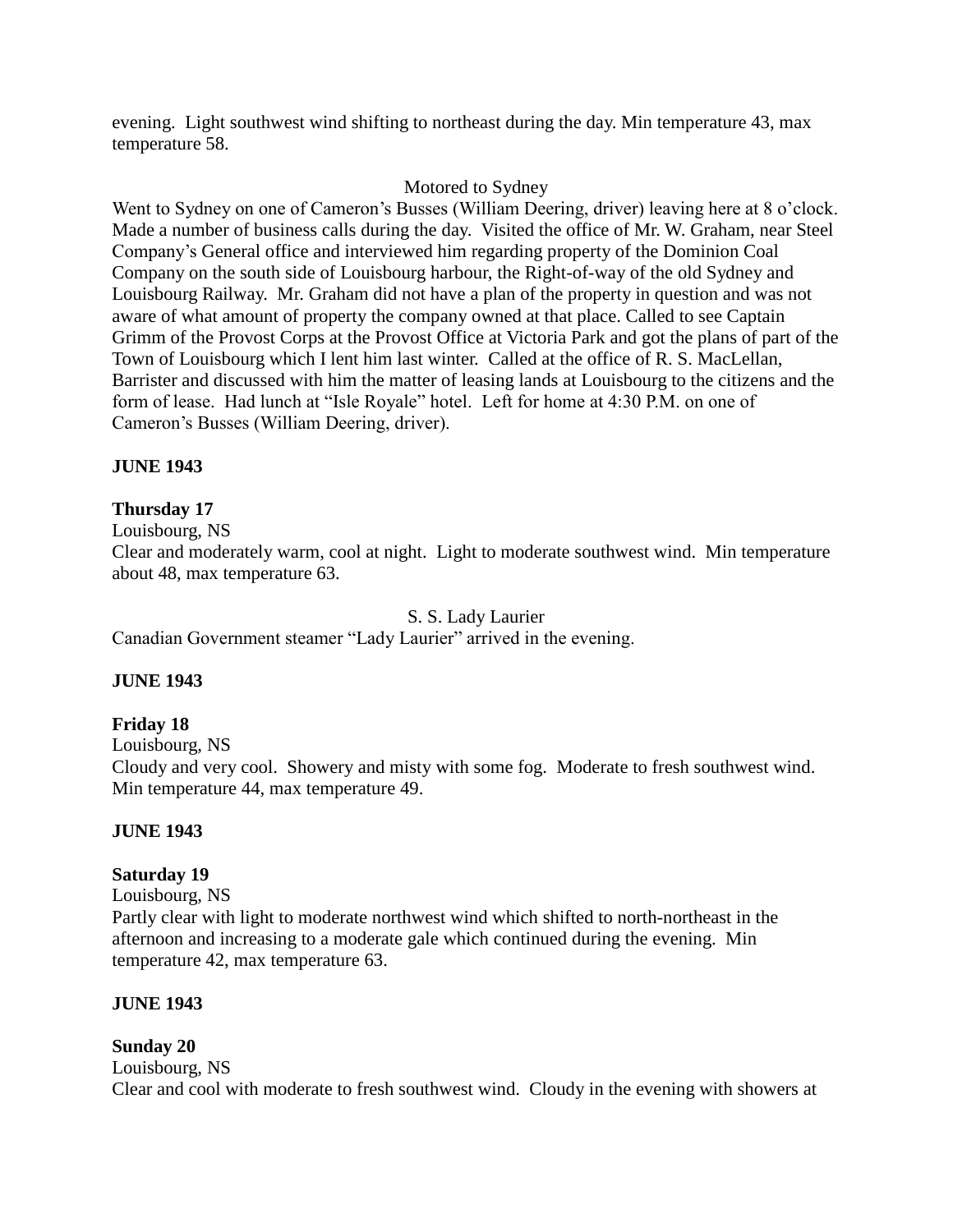about 7:30. Min temperature 37, max temperature 58. Heavy rain during the night.

# Church Services

At 11 A. M., 3 P.M. and 7 P.M., attended services in the First United Church where in the morning and evening Rev. Thomas N. Mitchell B. A. was the preacher. In the afternoon, the numbers of Mariners Lodge A. F. & A. M. attended in a body. At this service the preacher was Rev. John MacDonald of Knox United Church, Glace Bay. Emeline accompanied me to church in the evening.

# **JUNE 1943**

# **Monday 21**

# Louisbourg, NS

Heavy rain until about noon. Cleared at about 1P.M. Sunshiny and cool during the afternoon. Moderate to fresh northeast wind shifting to north in the afternoon. Rainfall of last night and today 1 ½ inches. Min temperature [blank], max temperature[blank].

# **JUNE 1943**

# **Tuesday 22**

Louisbourg, NS

Clear and cool becoming cloudy in the afternoon. Showers in the evening and during the night with some thunder and lightening. Moderate to strong southwest wind. Rainfall about  $1/4$  inch.

# Motored to Sydney

At 8 P.M. (sic), in company with Emeline, motored to Sydney on one of Cameron's Busses (William Deering, driver). Made a number of business calls during the day. Had lunch at "Isle Royale" hotel. Returned home by bus, leaving Sydney at 4:30 P.M.

# **JUNE 1943**

**Wednesday 23** Louisbourg, NS [Blamk]

# **JUNE 1943**

# **Thursday 24**

Louisbourg, NS

Clear and moderately warm with moderate to strong northwest wind which moderated in the evening.

# **JUNE 1943**

**Friday 25** Louisbourg, NS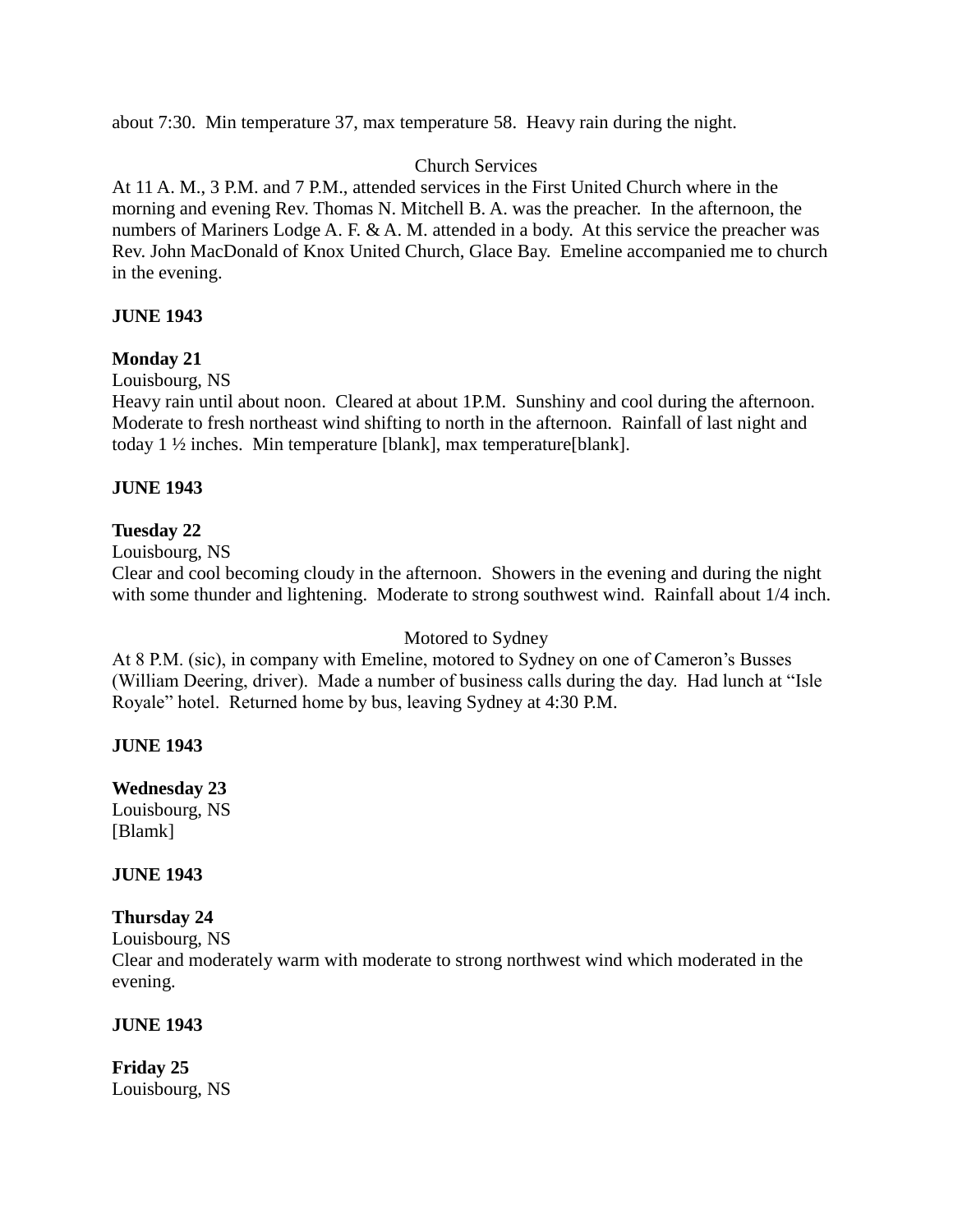Clear and moderately warm with northwest wind. Min temperature 48, max temperature 80. An ideal day.

# Death of Mrs. Sam Fiander [Blank]

#### **JUNE 1943**

#### **Saturday 26**

Louisbourg, NS Clear and moderately cool with light northwest winds. Min temperature 42, max temperature 65.

#### Provincial Fire Marshall Arrives

At about 11:30 A.M., Lt-Col. S. S. Wright, accompanied by Charles Lamb, Provincial A. R. P Co-ordinator and William [blank], representing Fire underwriters arrived by motor car. In the afternoon, they inspected the A. R. P. Fire pump and four of the fire hydrants and made tests of the water pressure of each one. The pressure tests were made with 50 feet of standard hose and were as follows: hydrant, corner Aberdeen and Commercial streets; 36 pounds, Warren Street; 26 pounds, Main Street, near Anglican Rectory; 38 pounds, Main Street, near Railway Crossing; 34 pounds. After the hydrant tests, they inspected the interior of the school building.

# **JUNE 1943**

**Sunday 27** Louisbourg, NS Cloudy and cool. Clearing in the afternoon. Light variable wind mostly southwest. Min temperature 40, max temperature 63.

# Anniversary Service

At 11 A.M., 3 P.M. and 7 P.M., attended the Anniversary services of the First United Church. Services in charge of Rev. Thomas N. Mitchell B. A. with Rev. Donald MacLeod, M. A. B. D. of Bloor Street United church, Toronto, as the guest preacher at the three services. Mrs. Horace Turner or Glace Bay assisted in the services of song and sang a solo at the afternoon and evening services.

#### **JUNE 1943**

# **Monday 28**

Louisbourg, NS

Cloudy, foggy, showery and very cool with light to moderate southwest wind. Min temperature 40, max temperature 53.

#### **JUNE 1943**

**Tuesday 29** Louisbourg, NS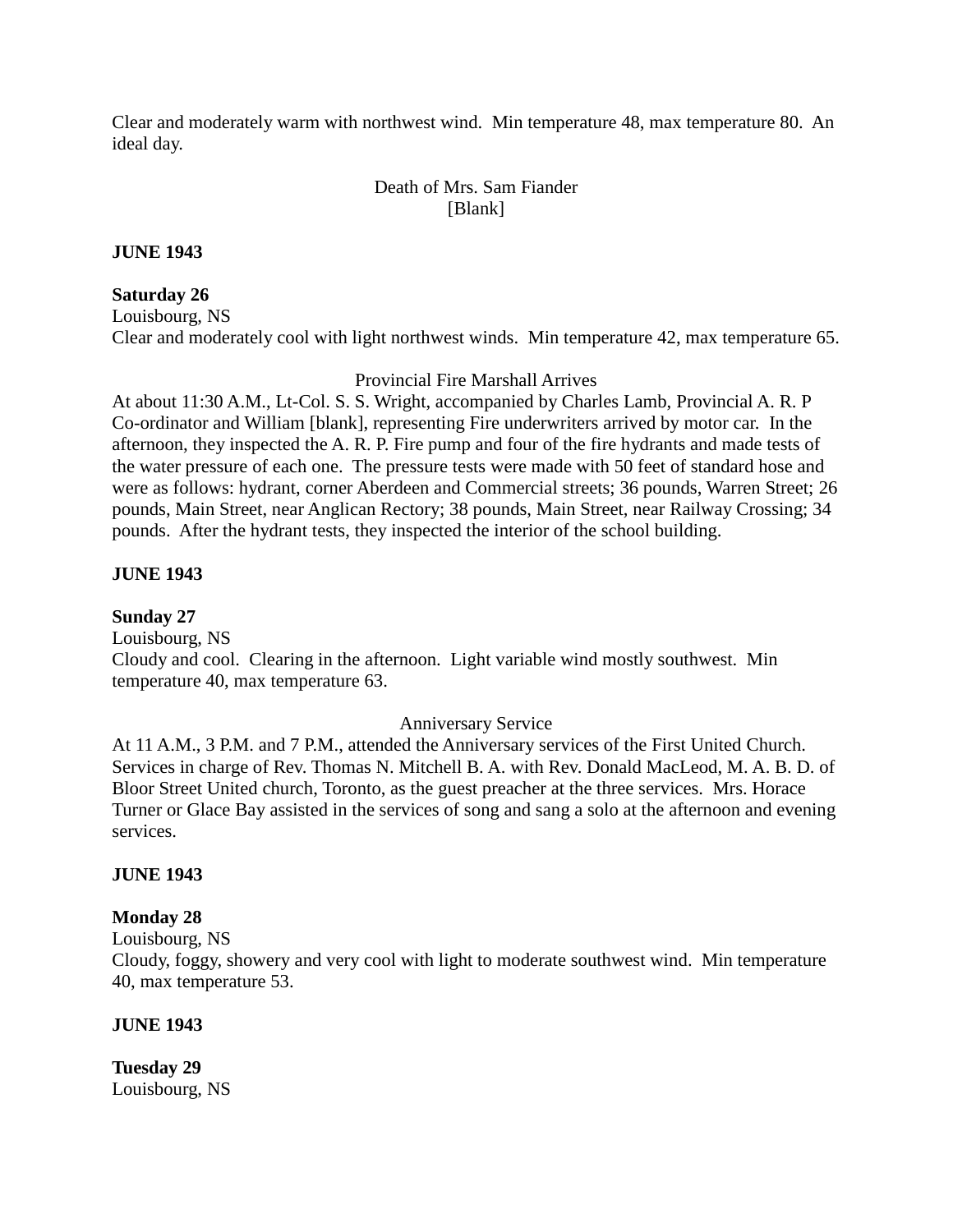Cloudy and cool with some light showers. Clearing at noon. Light variable winds, easterly during the afternoon. Min temperature 40, max temperature 63.

# Marriage

The marriage of Miss Loretta Campbell, daughter of the late Mr. & Mrs. Dougall A. Campbell of this town, and Mr. Bernard Kelly of Glace Bay took place here this morning. The ceremony was performed by Rev. Father D. H. Doyle in Stella Maris Church.

# **JUNE 1943**

# **Wednesday 30**

Louisbourg, NS Cloudy and cool with a few light showers. Light to moderate easterly wind. Min temperature 42, max temperature 57.

# School Closing

Public schools in town closed this afternoon for the summer holidays. Visited the schools at 2 P.M. and on behalf of the school Board distributed prizes to the pupils of the various departments amounting to fifty dollars in all. Mrs. D. A. MacMillan and Mrs. William Phalen were also present and distributed prizes on behalf of the local branch of the Women's Institute to the prize winners in each of the five departments.

# Choir Practice

At 8 P.M., in company with Emeline, attended and conducted choir practice in the First United Church.

# **JULY 1943**

# **Thursday 1**

Louisbourg, NS

Cloudy and cool with moderate southwest wind and some fog. Cleared during the afternoon, wind shifting to northwest in the evening. Min temperature [blank], max temperature [blank].

# **JULY 1943**

# **Friday 2**

Louisbourg, NS

Cloudy and cool. Clearing during the afternoon. Light to moderate southwest wind. Min temperature [blank], max temperature [blank].

# Concert

At 8 P.M., accompanied by Emeline, attended a concert in Calvin hall given by Mrs. Ernest Baines and the pupils of her music class. At the conclusion of the concert at the request of Mrs. Baines, I presented the certificates and prizes to the members of the class.

# **JULY 1943**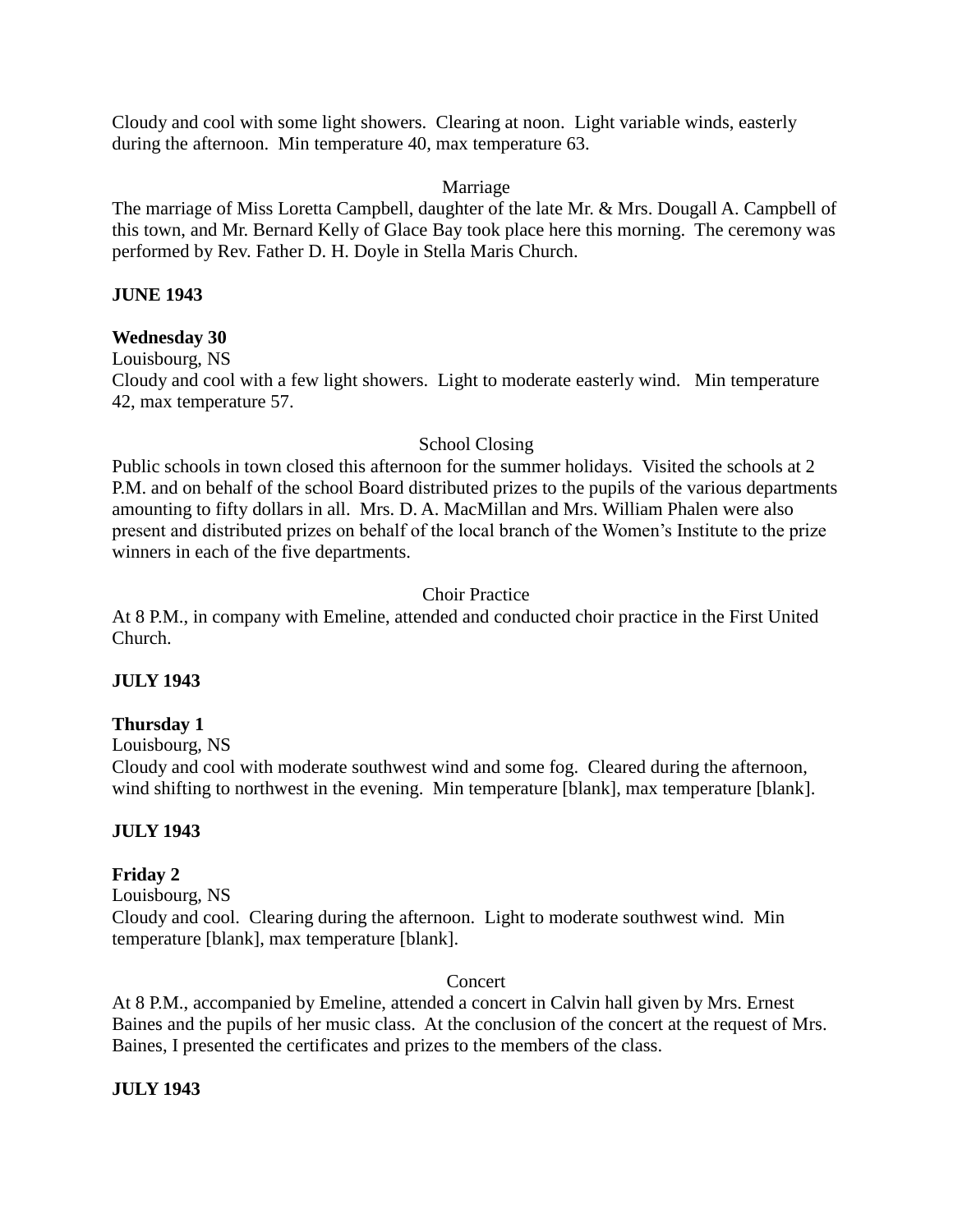**Saturday 3** Louisbourg, NS Clear and moderately warm with light to moderate winds.

# Motored to Salmon River

At about 3:40 P.M., I got Mr. Charles Stacey to drive me to Salmon River for a short visit. I was accompanied on the trip by Emeline, Jane and Mrs. J. N. Spencer, all of whom returned with Mr. Stacey on his return, Mrs. Spencer going only as far as Marion Bridge. We arrived at Mr. and Mrs. Clifford Huntington's at about 5 P.M. where I am making my home while visiting in this vicinity.

# **JULY 1943**

**Sunday 4** Salmon River Clear and moderately warm with light to moderate southwest wind.

In the afternoon, accompanied by my sister (Maria), walked up to the former home of my late brother (Heber) which is now not occupied. After spending a short time there, we visited Caleb and Arthur Huntington's. Had supper at Arthur's after which we went to service in the Baptist Church. Mr. [blank] MacLellan, Baptist student minister, conducted the service, it being the first service he held in this church since his recent arrival. About 40 present. After service, returned to Clifford's.

Church Service at Louisbourg At Louisbourg today in the First United Church [Blank]

# **JULY 1943**

# **Monday 5**

Louisbourg Cloudy and moderately warm.

Minesweeper Grandmere

Canadian Minesweeper "Grandmere" arrived at Louisbourg today for the purpose of being refitted and repaired. The work will be carried out by the machine shop staff of the L. H. Cann Marine Repair Plant on the corner of Commercial and Warren Streets.

# **JULY 1943**

# **Tuesday 6**

Louisbourg, NS

Cloudy. Rain began to fall at about 9 A.M. and continued until about 2:30 P.M. when the rain was followed by a clear, warm and sunshiny evening. Rainfall about ½ inch.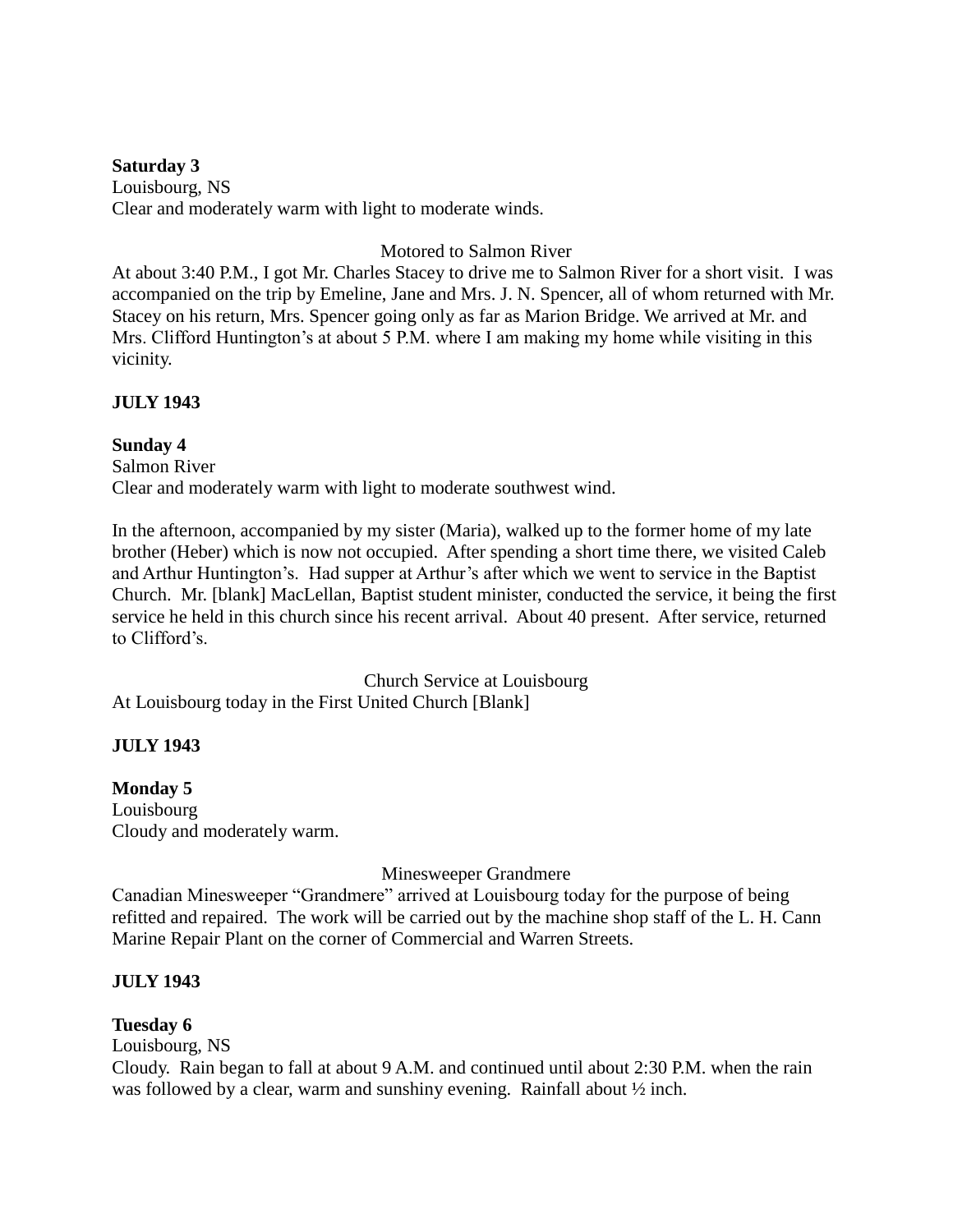# Tug "Erg" Sunk

Halifax Shipyards Tug "Erg" was rammed and sunk today by a Norwegian steamer in Bedford Basin, Halifax. Of 28 men on board at the time, 19 are missing and presumed to have been drowned.

# **JULY 1943**

# **Wednesday 7**

Louisbourg, NS Clear and moderately warm with light to moderate variable winds.

# **JULY 1943**

# **Thursday 8**

Salmon River.

Rain began to fall at about 6 A.M. and continued without any break until about 7 P.M. Rained heavily all day but poured in torrents from 4:30 to 7 P.M. Rainfall at least 2 inches. Light variable winds, almost dead calm.

# Motored to Sydney and Louisbourg

Accompanied by my sister, motored to Sydney in the morning in R. MacKinnon's milk delivery truck. Owing to the heavy downpour of rain, spent the day at the home of Mr. and Mrs. Hedley Hopkins. Motored to Louisbourg on Cameron's Bus (D. J. Kennedy, driver) at 4:30 P.M. Arrived home at about 5:45 P.M.

# **JULY 1943**

# **Friday 9**

Louisbourg, NS

Cloudy in the morning but clearing early in the day. Light to moderate southwest wind. Min temperature [blank], max temperature [[blank].

# **JULY 1943**

# **Saturday 10**

Louisbourg, NS

Cloudy in the morning with a light shower at about 8 A.M. Cleared early in the forenoon. Thunder with a light shower at about 4:30 P.M. Clear during the evening. Light variable wind. Min temperature 50, max temperature 74.

# **JULY 1943**

**Sunday 11** Louisbourg, NS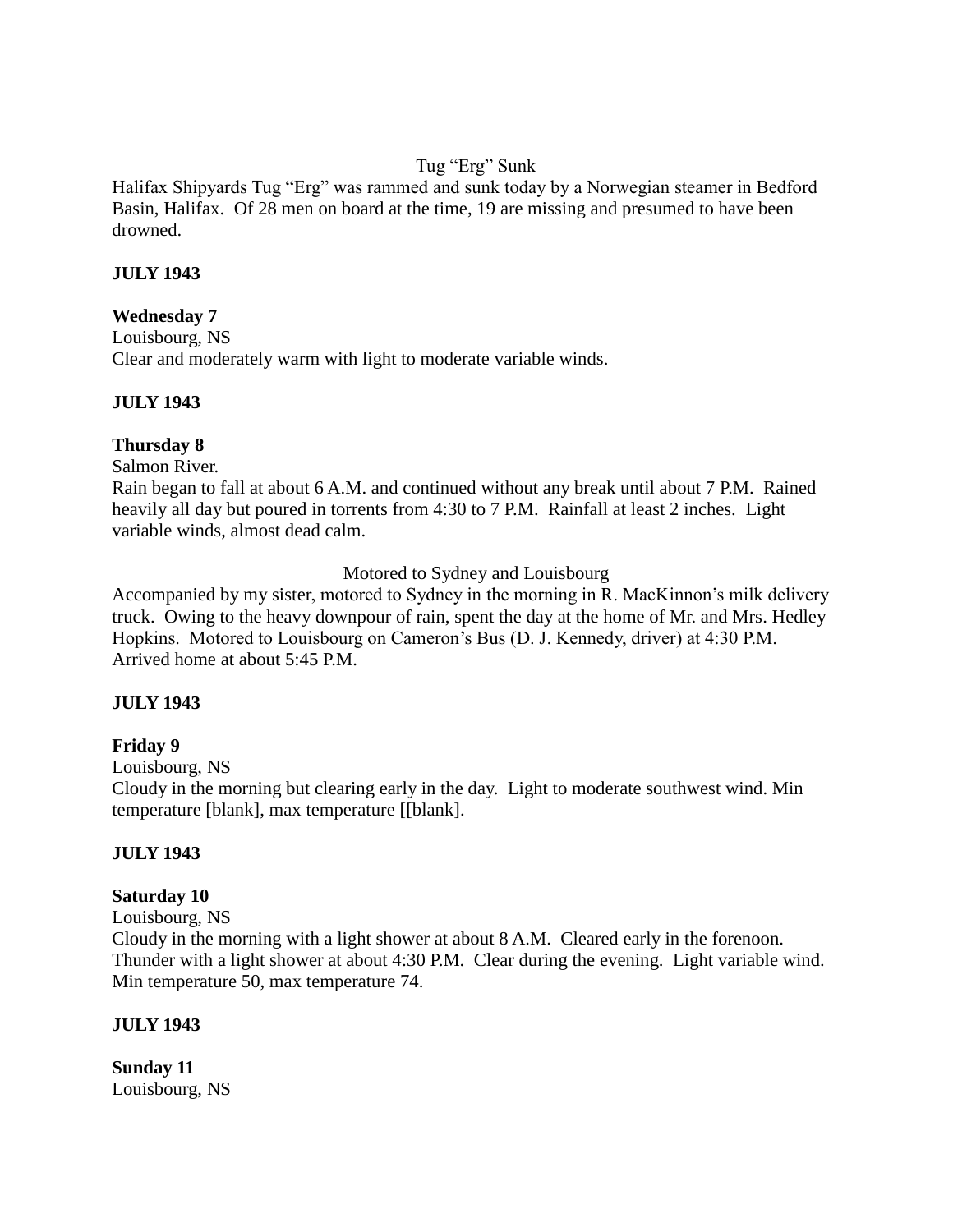Clear and moderately warm with light southwest and southeast winds. Cloudy in the evening. Min temperature 46, max temperature 69.

# Church Services

At 11 A.M. and 7 P.M., attended services in the First United Church where Rev. Thomas N. Mitchell B. A. was the preacher. Emeline accompanied me to church in the evening.

# **JULY 1943**

# **Monday 12**

Louisbourg, NS

Showers in the morning, partly clear during the forenoon. Clear and warm in the afternoon and evening. Light variable winds. Summerlike. Min temperature 55, max temperature 78.

# Goes on Summer Holidays

Mrs. Evelyn Huntington, my clerk, left for Salmon River this evening by motor on her summer holidays.

# **JULY 1943**

# **Tuesday 13**

Louisbourg, NS Warm and mostly clear with light southwest wind. Min temperature 55, max temperature 73.

# On Trial Trip

The Canadian Minesweeper "Vegreville" (No. J257), which arrived here on April 21, 1943 for the purpose of undergoing repairs and being refitted, is about ready to take her departure. At 2:30 P.M. today she left the wharf for a trial spin returning at about 5 P.M.

# **JULY 1943**

# **Wednesday 14**

Louisbourg, NS

Clear and warm with light variable wind. Min temperature 57, max temperature 80. An ideal summer day.

# Motored to Kennington Cove

Shortly after 1 P.M., motored to Kennington Cove with Thomas H. Raddall of Liverpool, NS and William MacKinnon, Caretaker of the Museum at Louisbourg National and Historic Park. On arriving at the Cove, Mr. MacKinnon brought the car back to the park while Mr. Raddall and I, after spending a short time at the Cove, walked easterly along the shore until we arrived back at the museum, visiting a number of historic spots enroute. After arriving at the museum, Mr. Raddall brought me home in his car arriving at about 6 P.M. Mr. Raddall, who is the author of "His Majesty's Yankees" published in 1942, is now engaged in writing another Historical novel, this time with Louisbourg as the background. His visit here is for the purpose of obtaining firsthand information regarding the old city.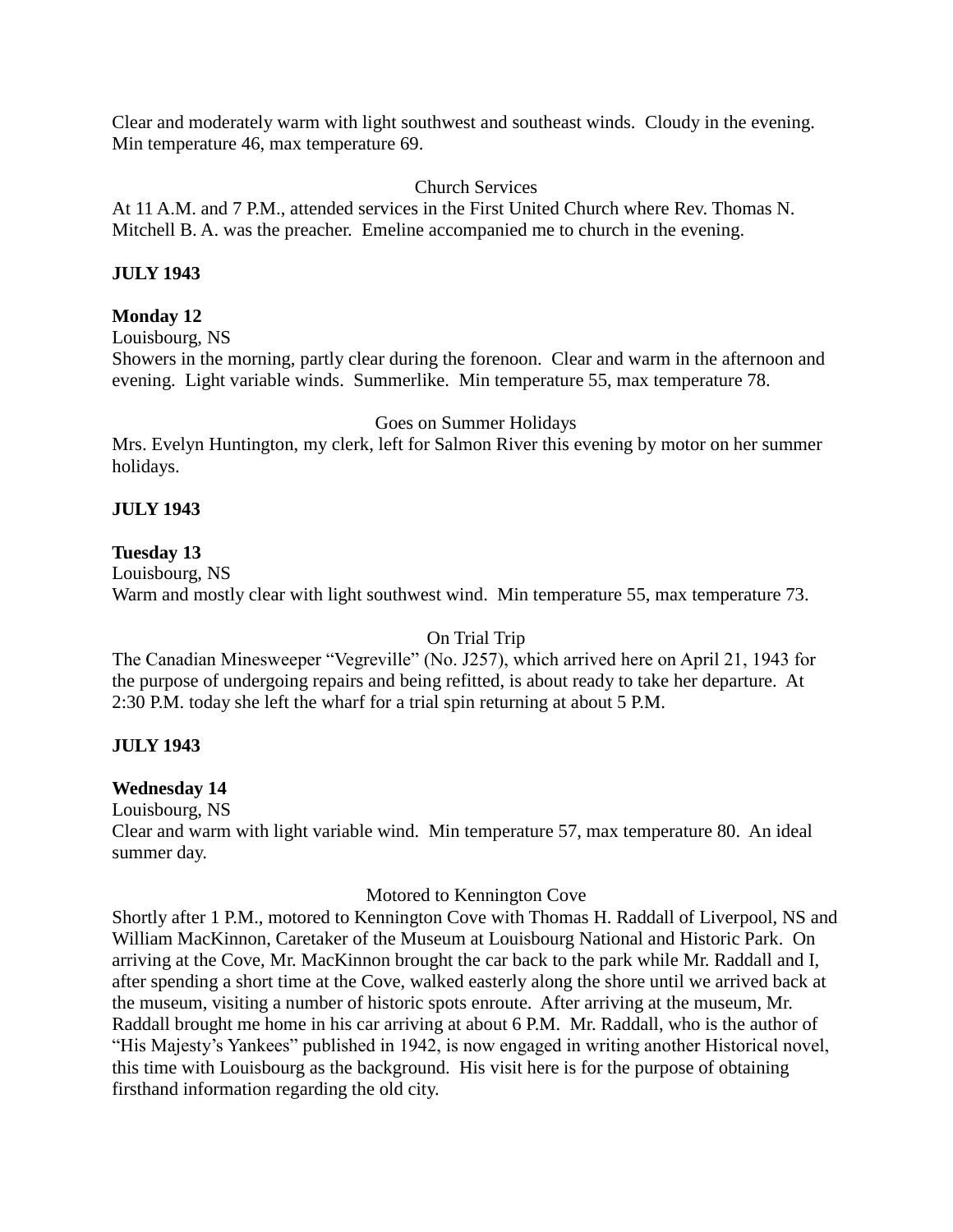# Blood Donor's Clinic. [Blank]

# Choir Practice

At 8 P.M., in company with Emeline, attended and conducted choir practice in the First United Church.

# **JULY 1943**

# **Thursday 15**

Louisbourg, NS

Partly clear and moderately warm with light to moderate southwest wind. Considerable fog during the afternoon and evening. Min temperature 56, max temperature 74.

# **JULY 1943**

# **Friday 16**

Louisbourg, NS Cloudy and very foggy all day. Light to moderate southwest wind. Min temperature 58, max temperature 68.

> Death of George Hickman [Blank]

# **JULY 1943**

# **Saturday 17**

Louisbourg, NS

Partly clear and moderately warm with light to moderate variable winds. Min temperature 52, max temperature 76.

# **JULY 1943**

# **Sunday 18**

Louisbourg, NS

Mostly cloudy with light variable winds, mostly south and southwest. Shower of rain at about 6 P.M. Min temperature 49, max temperature 71.

# Church Services

At 11 A.M., attended service in the First United church. In the absence of Rev. Thomas N. Mitchell B. A., the regular pastor, Rev. Donald MacIntosh of the United Church at Milford, N.S. was the preacher. No service in the United Church in the evening owing the arrangements for a song service having fallen through.

R. C. M. Police St. Roch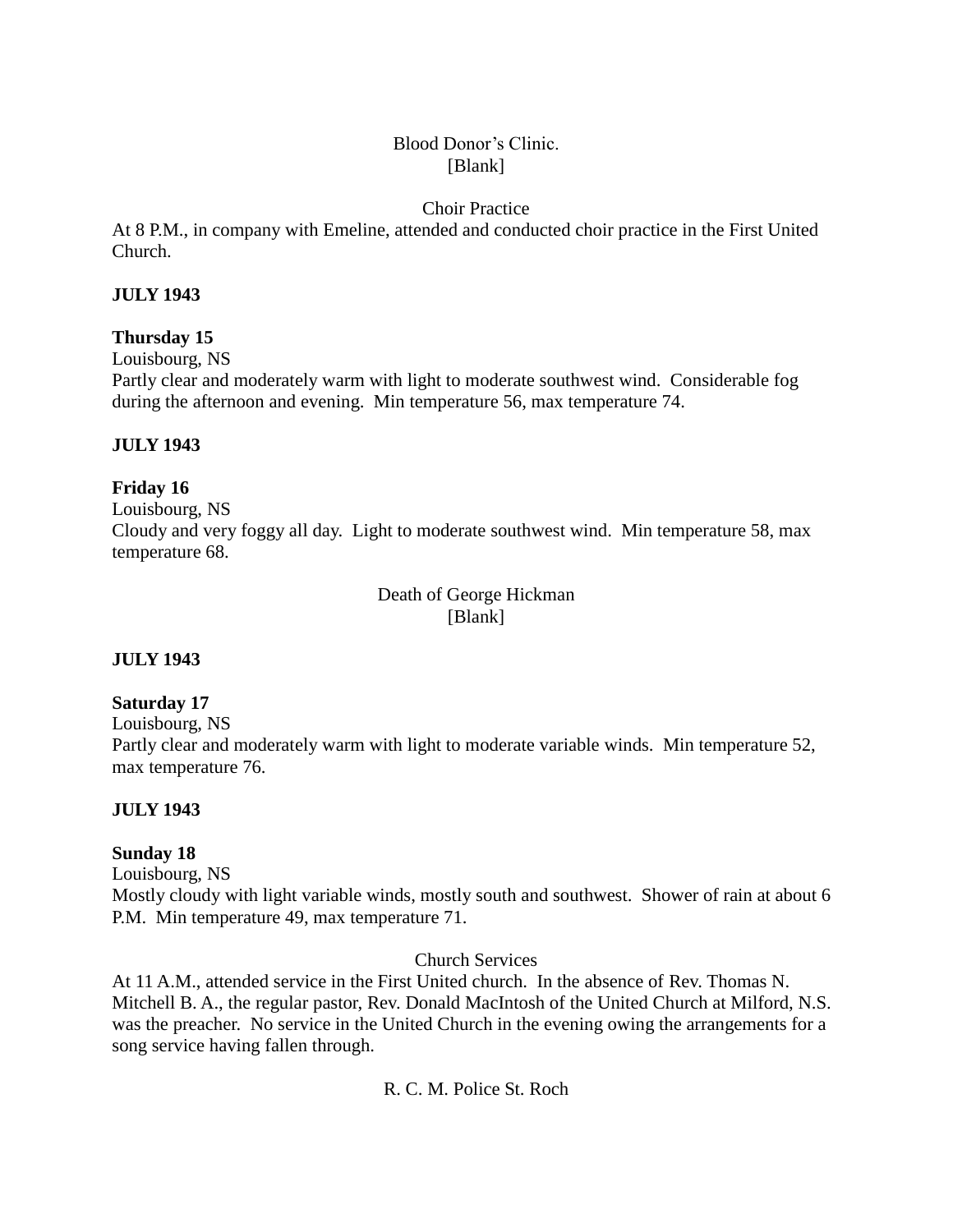Canadian Government motor vessel "R. C. M. Police St. Roch" "Ottawa", arrived at about 8:30 P.M. and docked at the Freight wharf. She had a schooner in tow when she arrived here which I understand she picked up disabled off Guion Island. The schooner was the "Archie MacKenzie with a cargo of cattle enroute to Newfoundland.

# H. M. C. S. Vegreville.

Canadian Minesweeper H. M. C. S. "Vegreville" which has been here since April 21, 1943 undergoing repairs and refitting, sailed at 7am today, the work which was carried out by the staff of L. H. Cann's Marine repair shop having been completed.

# **JULY 1943**

# **Monday 19**

Louisbourg, NS

Foggy and cloudy in the morning but cleared early in the forenoon. Warm with light to moderate southwest to northwest wind. Min temperature 55, max temperature 78.

# R. C. M. Police St. Roch

Canadian Government auxilliary vessel "R. C. M. Police St. Roch" which arrived here yesterday evening with schooner "Archie MacKenzie" in tow, sailed this morning.

# Visited National Park

At about 1 P.M., motored to Louisbourg National and Historic Park with Thomas H. Raddall and spent the afternoon in showing him points of historic interest in and around the park. Returned at about 5:45 P.M. Mr. Raddall is here for the purpose of obtaining material for a book he is writing at present with a historic background the scene of which is to be laid at Louisbourg.

# First Swordfish

Two first swordfish to be landed here this season arrived here at about 10 P.M. They were caught off Port Bickerton by Mr. Henneberry while he was enroute to Louisbourg.

# **JULY 1943**

# **Tuesday 20**

Louisbourg, NS

Clear and moderately warm with light to moderate variable winds, mostly west and northwest. Min temperature 58, max temperature 75.

#### Large Derrick Scow Arrives [Blank]

# **JULY 1943**

**Wednesday 21** Louisbourg, NS Showers during the forenoon. Cloudy with some fog in the afternoon and evening. Light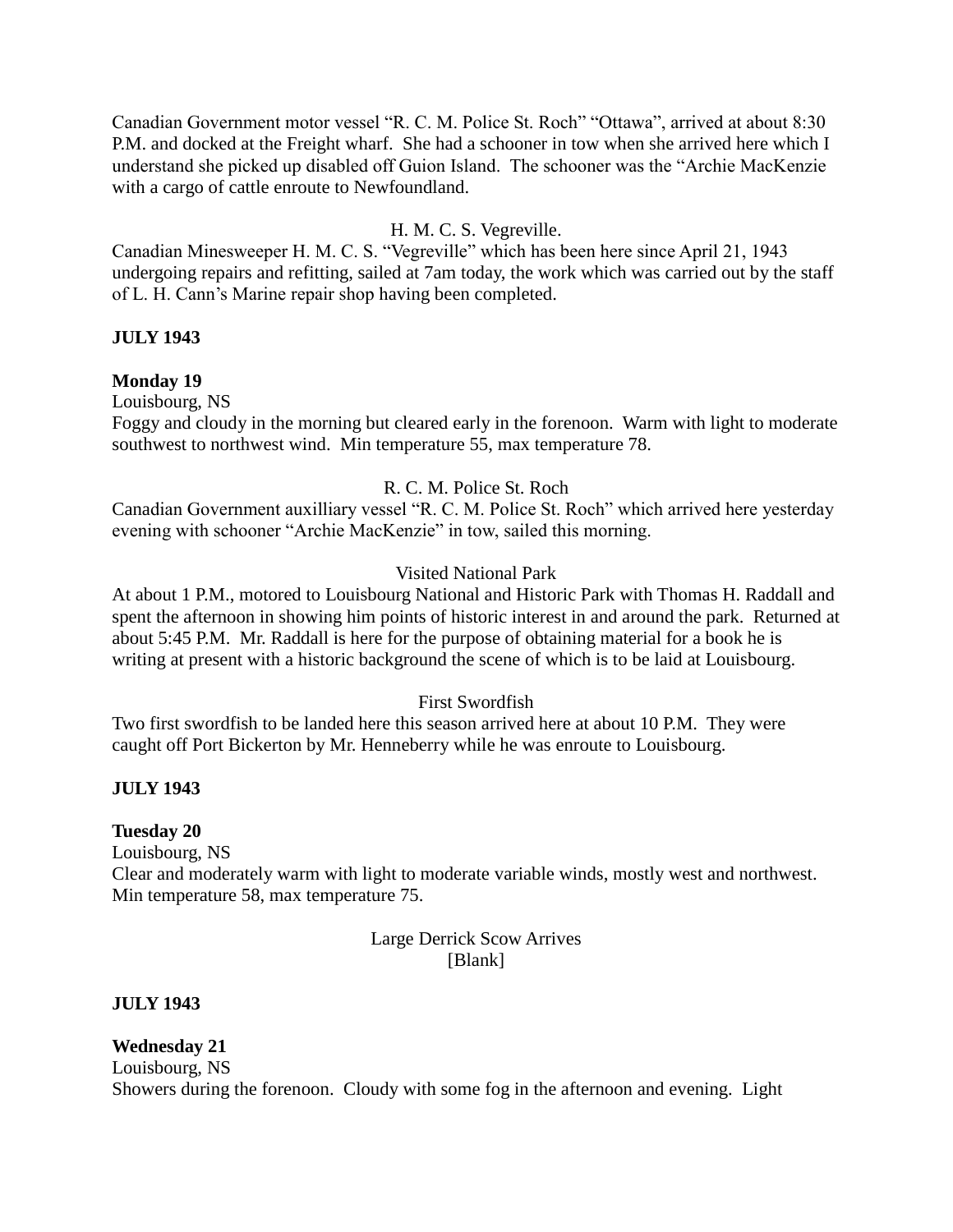southwest wind. Min temperature 50, max temperature 68.

# **JULY 1943**

# **Thursday 22**

Louisbourg, NS Cloudy and moderately warm with light to moderate southwest wind. Min temperature 58, max temperature 74.

# **JULY 1943**

# **Friday 23**

Louisbourg, NS

Cloudy and foggy with some heavy showers. Light southwest wind. Min temperature 59, max temperature 70.

# Placing Anti-Submarine Net [Blank]

# **JULY 1943**

# **Saturday 24**

Louisbourg, NS Cloudy and foggy with light variable winds. Min temperature 59, max temperature 68.

Death of Malcolm MacDonald

The death of Malcolm MacDonald [Blank]

# **JULY 1943**

# **Sunday 25**

Louisbourg, NS

Mostly clear and moderately warm with light to moderate southwest wind. Min temperature 56, max temperature 79.

# Church Services

At 11 A.M. and 7 P.M., attended services in the First United Church where Rev. Thomas N. Mitchell B. A. was the preacher. Emeline accompanied me to church in the evening.

# **JULY 1943**

# **Monday 26**

Louisbourg, NS

Clear and warm with light variable winds. Partly cloudy in the late afternoon. Min temperature [blank], max temperature [blank].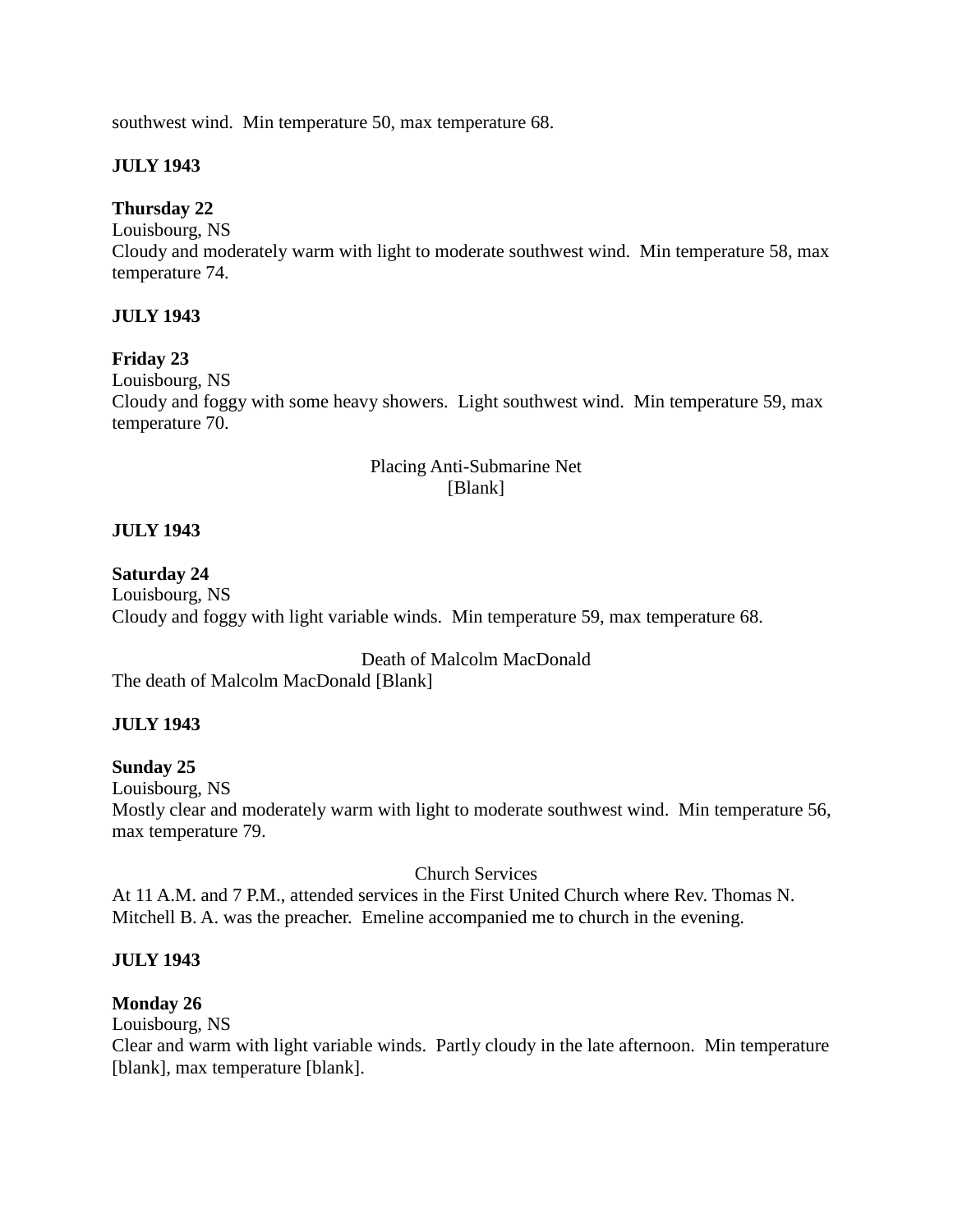#### Funeral

At 2 P.M., attended the funeral of the late Malcolm MacDonald which took place from his late home on East Main Street. Services at the house and grave were conducted by Rev. Thomas N. Mitchell B. A. Burial at Catalone cemetery. Funeral in charge of D. M. Johnston, Funeral Director.

# Death of Mrs. MacVicar

The death of Mrs. Donald MacVicar took place this morning at the home of her nephew Enoch Townsend, Main Street. Mrs. MacVicar, who before her marriage was Miss Sarah Jane Townsend, was in the  $90<sup>th</sup>$  year of her age.

# First Swordfish off Louisbourg

First to be caught off Louisbourg this season were landed here today, four or five in all. One of the successful fishermen was Sherman O'Hara of this town who caught a fish near the entrance of the harbour. The first swordfish to be landed here this season arrived here on the 19<sup>th</sup> but they were caught off Port Bickerton by a Mr. Henneberry, while enroute to Louisbourg.

# **JULY 1943**

# **Tuesday 27**

Louisbourg, NS

Clear and moderately warm with light to moderate variable winds, mostly easterly. Thick fog at night. Min temperature 47, max temperature 71.

# **JULY 1943**

# **Wednesday 28**

Louisbourg, NS

Cloudy with considerable fog. Heavy showers in the evening. Light to moderate southwest wind. Min temperature 57, max temperature 68.

# Funeral

At 2 P.M., attended the funeral of the late Mrs. Donald MacVicar (Sarah Jane Townsend) which took place from the home of Mr. and Mrs. Enoch Townsend, Main Street. Services at the house and grave were conducted by Rev. Thomas N. Mitchell B. A., Pastor of the First United Church. The funeral procession proceeded to Dominion No 6, C. B. where burial took place. Funeral in charge of D. M. Johnston, Funeral Director.

# **JULY 1943**

# **Thursday 29**

Louisbourg, NS

Cloudy and moderately warm with light to moderate variable winds. Some fog off the coast. Min temperature 60, max temperature 73.

# **JULY 1943**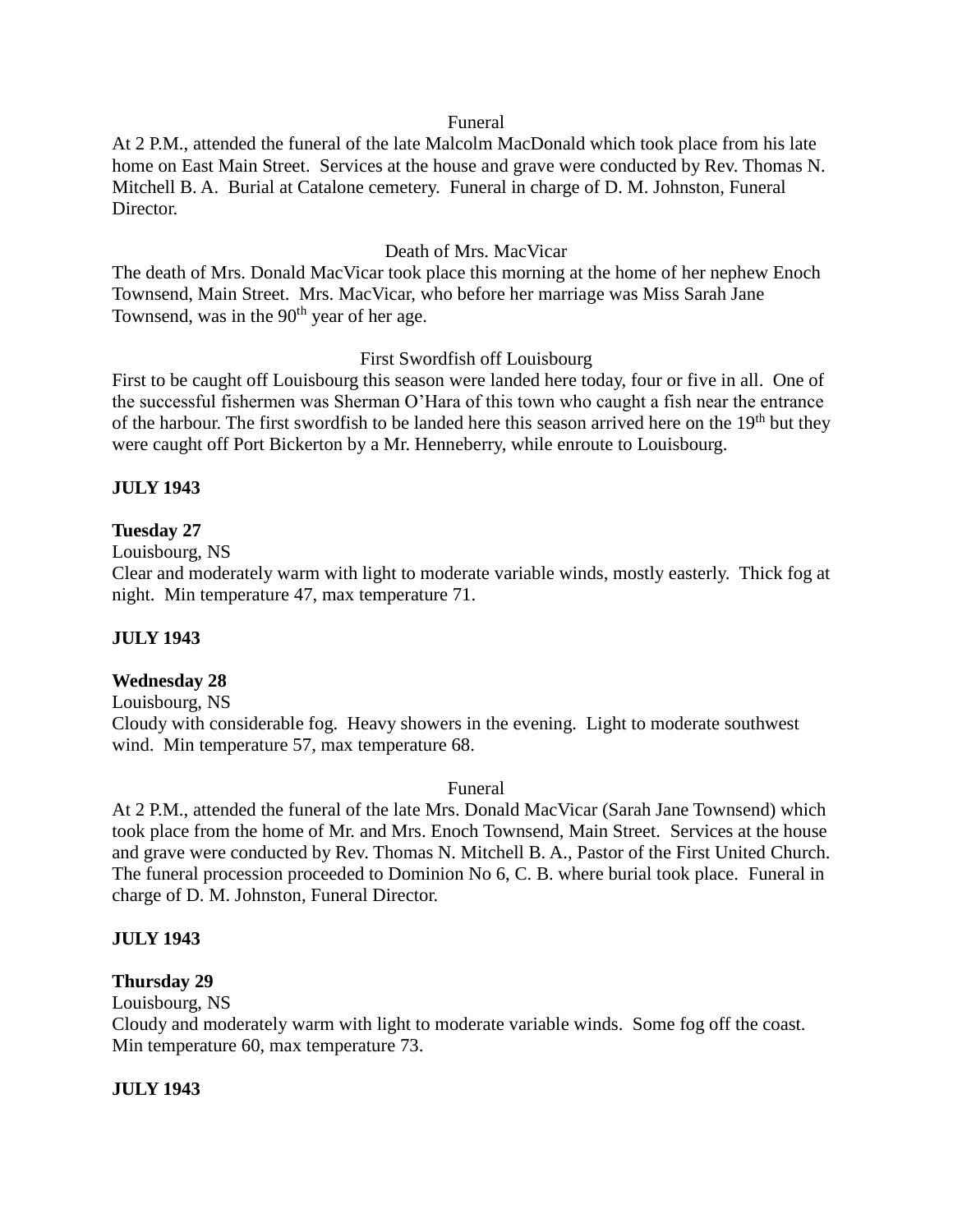**Friday 30** Louisbourg, NS Cloudy with some fog. Min temperature 60, max temperature 70.

#### **JULY 1943**

**Saturday 31** Louisbourg, NS Cloudy and foggy. Partly clear in the afternoon. Clear at night.

#### Council Meeting

At 7:30 P.M., attended and presided at a regular meeting of the Town council. Those present were: Councillors: Edison Skinner, Edward Levy, James F. D. Townsend and Guy M. Hiltz, Mayor M. S. Huntington, Town Clerk D. F. Nicholson, Chief of Police D. M. Johnston and Ex-Councillor Alex C. MacDonald. At this meeting I was appointed to represent the Town of Louisbourg at the Convention of Nova Scotia Municipalities which is to be held at Kentville, NS on Aug 31 and Sept 1 and 2.

> H. M. C. S. Louisbourg Launched [Blank]

#### **AUGUST 1943**

#### **Sunday 1**

Louisbourg, NS Clear and warm with light to moderate variable wind. Min temperature [blank], max temperature [blank].

Church Services

At 11 A.M. and 7 P.M., attended services in the First United Church where Rev. Thomas N. Mitchell B. A. was the preacher. Emeline accompanied me to church in the evening.

# Funeral

At 3 P.M., attended the funeral of the late Morris MacPherson of New Boston which took place at Catalone. Services in the United Church at Catalone and at the grave were conducted by Rev. Thomas N. Mitchell B. A. Burial in Catalone cemetery. I motored to Catalone and back with Mr. Mitchell. Other members of the Louisbourg United Church who accompanied me to Catalone were: Edison Skinner, Alex. Nicholson, Mrs. Charles Bagnall, Mrs. D. J. MacIntyre and Miss Maud Smith.

#### **AUGUST 1943**

**Monday 2** Louisbourg, NS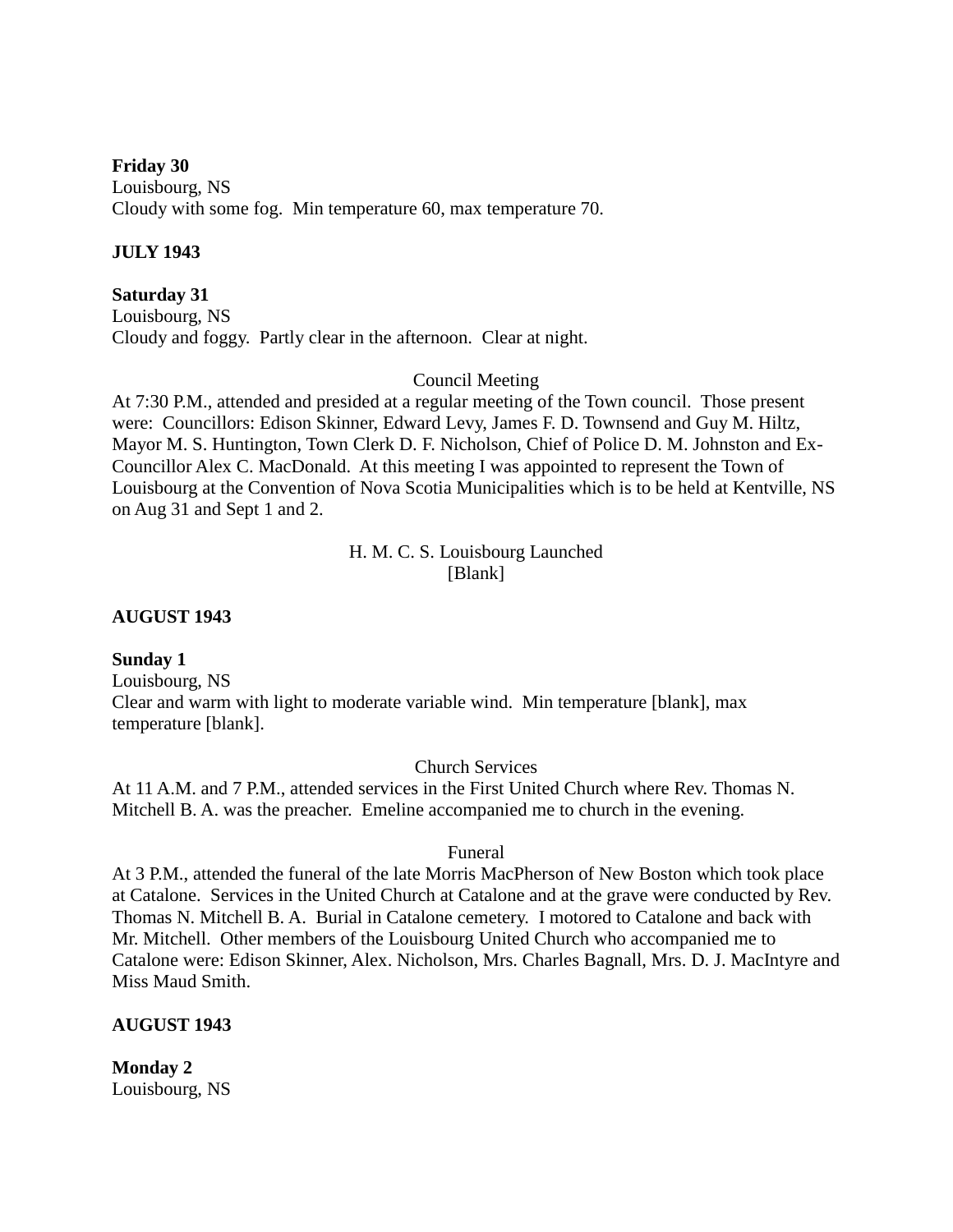Clear and warm with moderate southwest wind. Min temperature [blank], max temperature [blank].

# **AUGUST 1943**

# **Tuesday 3**

Louisbourg, NS

Cloudy with some fog and fresh to strong west and southwest winds. Partly clear in the evening. Min temperature [blank], max temperature [blank].

# **AUGUST 1943**

# **Wednesday 4**

Louisbourg, NS Cloudy with some fog and a few light showers. Light to moderate southwest wind. Min temperature [blank] max temperature [blank].

# **AUGUST 1943**

# **Thursday 5**

Louisbourg, NS Rained heavily beginning in the early morning and continuing nearly all day also heavy showers during the night. Rainfall 1 7/8 inches. Min temperature 56, max temperature 62.

# **AUGUST 1943**

# **Friday 6**

Louisbourg, NS Clear and moderately warm with moderate northeast wind. Min temperature 51, max temperature 65.

> Anti-Submarine Net [Blank]

# **AUGUST 1943**

# **Saturday 7**

Louisbourg, NS Heavy showers in the early morning. Mostly clear during the day. Moderate northwest wind. Min temperature 52, max temperature 69.

# **AUGUST 1943**

# **Sunday 8**

Louisbourg, NS Partly clear with occasional showers. Light to moderate winds. Min temperature 52, max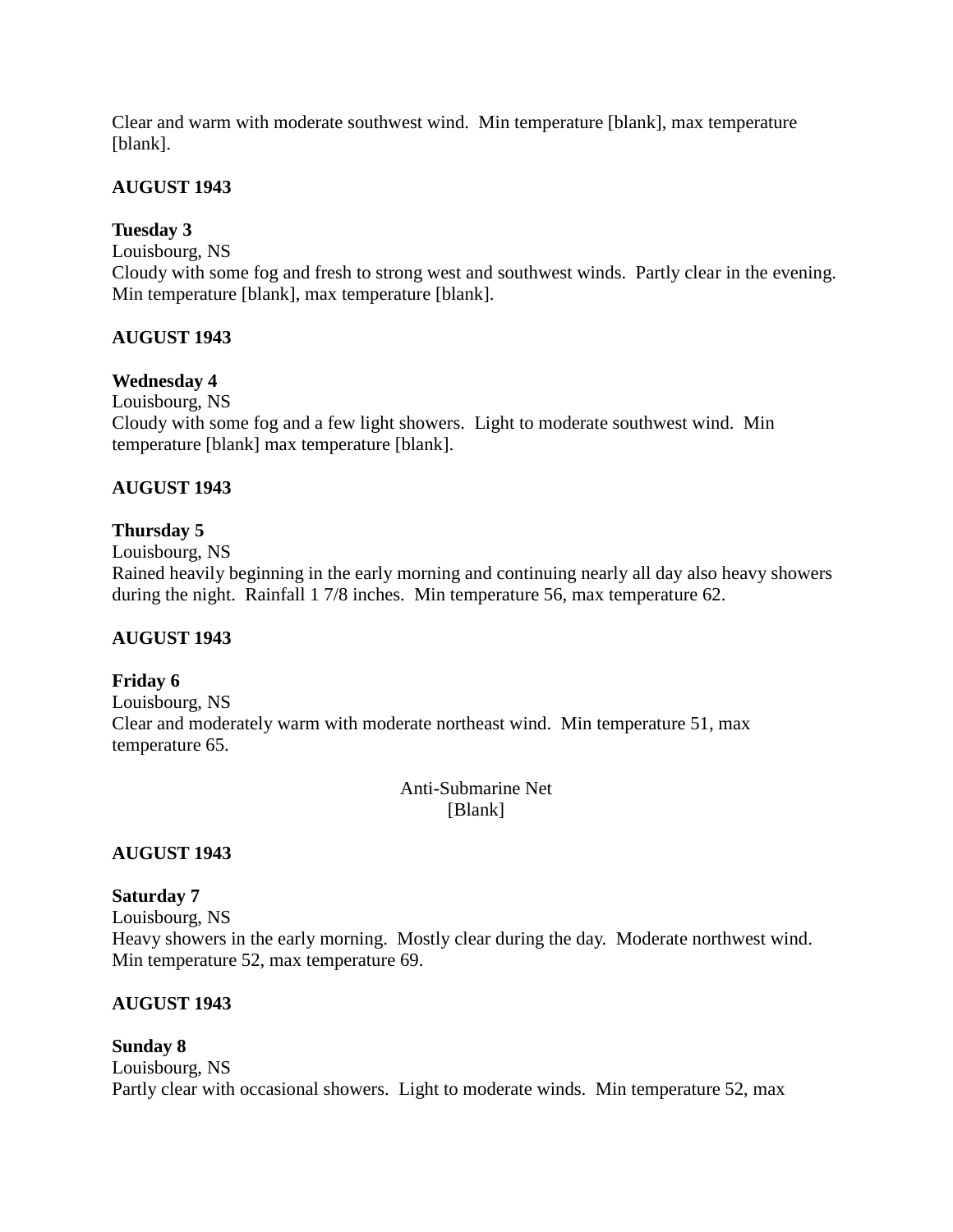temperature 70.

# Church Services

At 11 A. M. And 7 P.M., attended services in the First United Church where Rev. L. H. MacLean D. D. was the preacher in the absence of Rev. Thomas N. Mitchell B. A. who is away on his vacation. Emeline accompanied me to church in the evening.

# Anniversary Service at Catalone

At 3 P.M., accompanied by Emeline, motored to Catalone with Mrs. Stephen Murphy and attended the Anniversary service of the Catalone United church. Rev. L. H. MacLean of the United Church, Clifton, NS conducted the service and preached the sermon.

# **AUGUST 1943**

# **Monday 9**

Louisbourg, NS

Partly clear in the morning. Cloudy during the day with occasional showers. Light to moderate southerly winds. Min temperature 45, max temperature 65.

# **AUGUST 1943**

# **Tuesday 10**

Louisbourg, NS

Clear during the early part of the day, partly clear in the afternoon. Light easterly wind. Min temperature 55, max temperature 72.

# **AUGUST 1943**

# **Wednesday 11**

Louisbourg, NS

Cloudy with light northeast wind. Light mist and shower of rain in the forenoon. Partly clear in the evening. Min temperature 56, max temperature 67.

# Choir Practice

At 8 P.M., in company with Emeline, attended and conducted choir practice in the First United Church.

# **AUGUST 1943**

# **Thursday 12**

Louisbourg, NS Cool and partly clear with light northeast wind. Min temperature 47, max temperature 65.

# Visited National Park

At the request of Mr. H. J. Kelly of Sydney, who called me by telephone, I went to the Louisbourg National and Historic Park with Mr. and Mrs. Clements of Philadelphia, P.A. and Mr.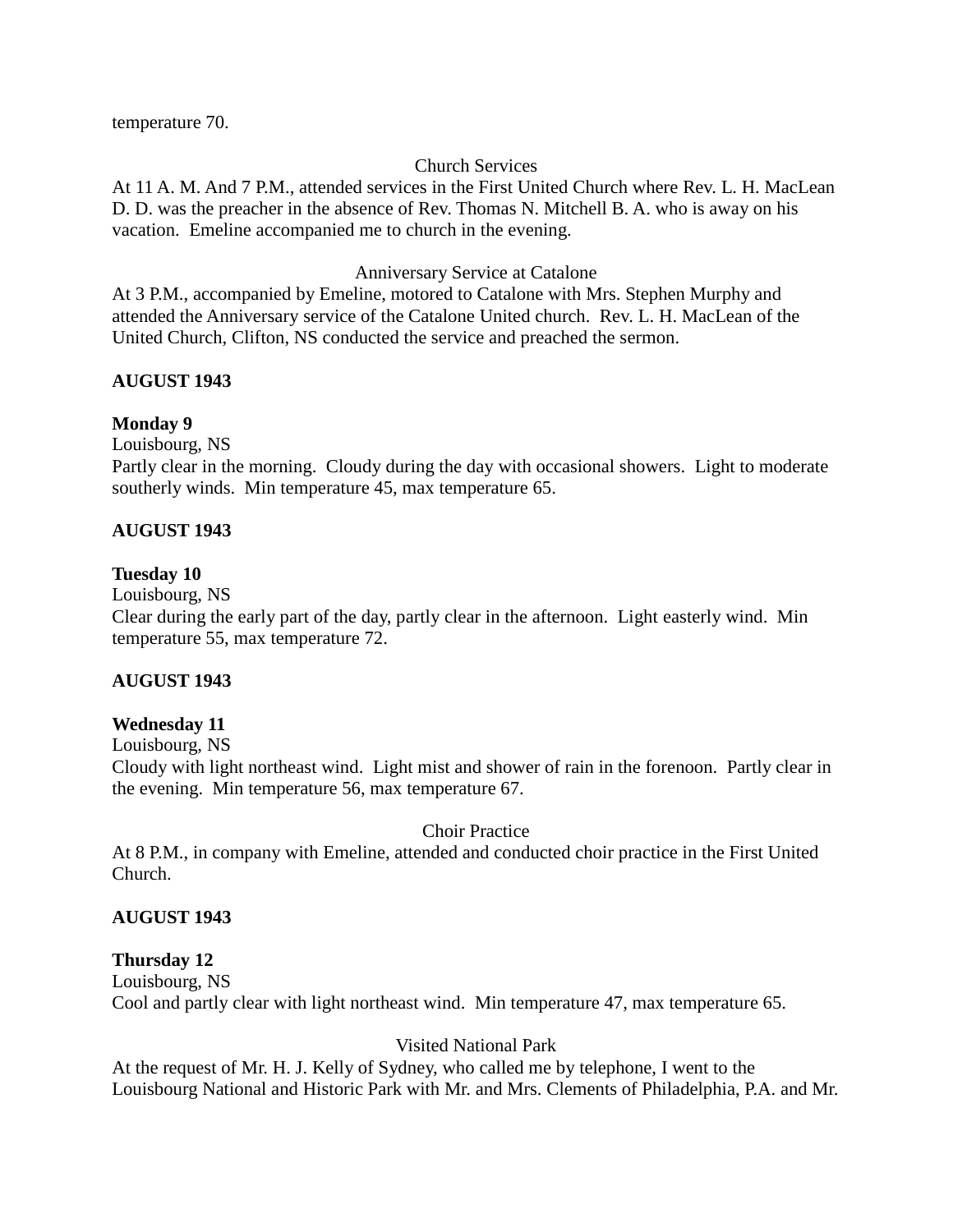Montgomery of New Glasgow, N.S. and showed them points of historic interest at the museum and park. Returned at about 12:45 P.M.

# Visited Local Red Cross

At 3 P.M., attended the regular meeting of the local Red Cross Society in the Town hall and announced the launching of the new H. M. C. S. Louisburg which took place at Quebec on July 31. Also read a letter from E. Gordon Townsend of Montreal who with Mrs. Townsend was present at the launching and christening ceremonies. Mr. and Mrs. Townsend represented Emeline and me at the launching, Mrs. Townsend sponsoring the ship.

# Rationing Books

At 7:30 P.M., attended and presided at a meeting in the Town office which I called for the purpose of making arrangements for the distribution of the new Rationing books which is to take place beginning on August 25. The distribution will be in charge of R. A. Peters with a number of volunteer workers who have offered their services.

# **AUGUST 1943**

# **Friday 13**

Louisbourg, NS

Clear and moderately warm with light variable wind, mostly east and southeast. Min temperature 40, max temperature 70.

# **AUGUST 1943**

# **Saturday 14**

Louisbourg, NS

Clear and sunshiny in the morning but becoming cloudy during the forenoon. Light rain began to fall at about 4 P.M. and continued during the night. Moderate south wind which increased to strong during the evening and night. Min temperature 46, max temperature 64.

# Meeting of School Board

At 7:30 P.M., attended and presided at a meeting of the school Board. Those present were: Commissioners: Edison Skinner, Frank O'Keefe, Guy M. Hiltz and M. S. Huntington (Chairman), Clerk D. F. Nicholson, Attendance Officer D. M. Johnston. At this meeting the salary of Walter Tucker, Janitor of the school, by a motion of the Commission was raised from \$45.00 to \$55.00 per month.

# **AUGUST 1943**

#### **Sunday 15**

Louisbourg, NS

Heavy rain and moderate gale in the early morning accompanied by thunder and lightening. Misty and drizzily during the day. Moderate southerly gale which moderated during the day. Rainfall of yesterday evening and last night about 1 ½ inches. Min temperature 57, max temperature 65.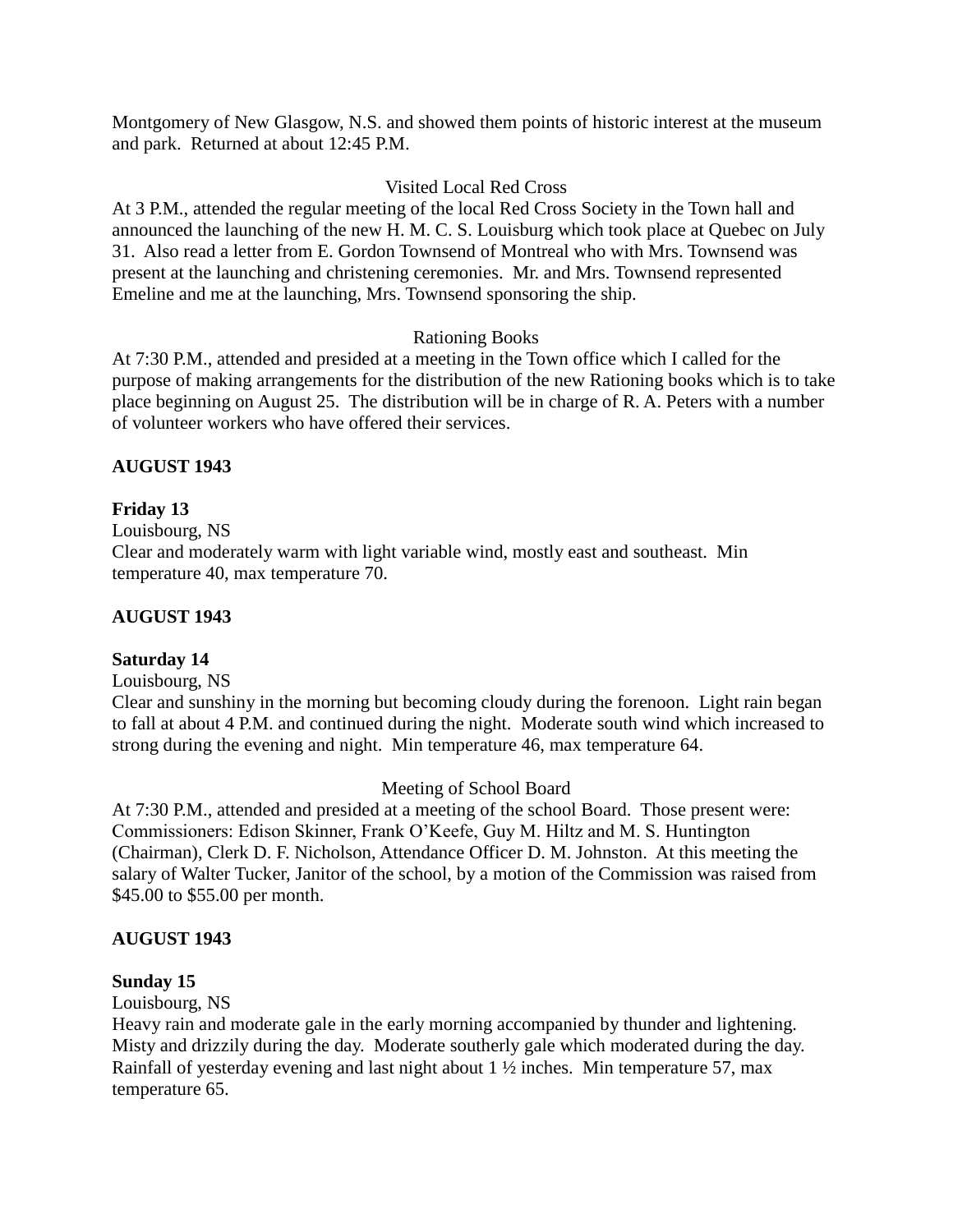# Church Services

At 11 A.M. and 7 P.M., attended services in the First United church where Rev. Grant MacDonald of the United Church, Bass River, NS was the preacher in the absence of Rev. Thomas N. Mitchell B. A., the regular pastor who is away on his holidays.

# **AUGUST 1943**

# **Monday 16**

Louisbourg, NS Cloudy and foggy in the morning but became clear and warm during the forenoon and continued so throughout the day. Min temperature 56, max temperature 72.

# **AUGUST 1943**

# **Tuesday 17**

Louisbourg, NS Partly clear in the morning. Cloudy during the greater part of the day. Misty in the late afternoon and evening. Min temperature 51, max temperature 72.

# **AUGUST 1943**

# **Wednesday 18**

Louisbourg, NS

Some rain in the morning. Cloudy, foggy and misty. Partly clear in the late afternoon and evening. Min temperature 59 max temperature 74.

# Choir Practice

At 8 P.M., in company with Emeline, attended and conducted choir practice in the First United Church.

# **AUGUST 1943**

# **Thursday 19**

Louisbourg, NS

Clear and warm with light southwest wind. An ideal summer day. Min temperature 63, max temperature 72.

# **AUGUST 1943**

# **Friday 20**

Louisbourg, NS

Moderately warm and mostly clear with light to moderate southwest wind. Two or three light showers during the day. Min temperature 52, max temperature 74.

# **AUGUST 1943**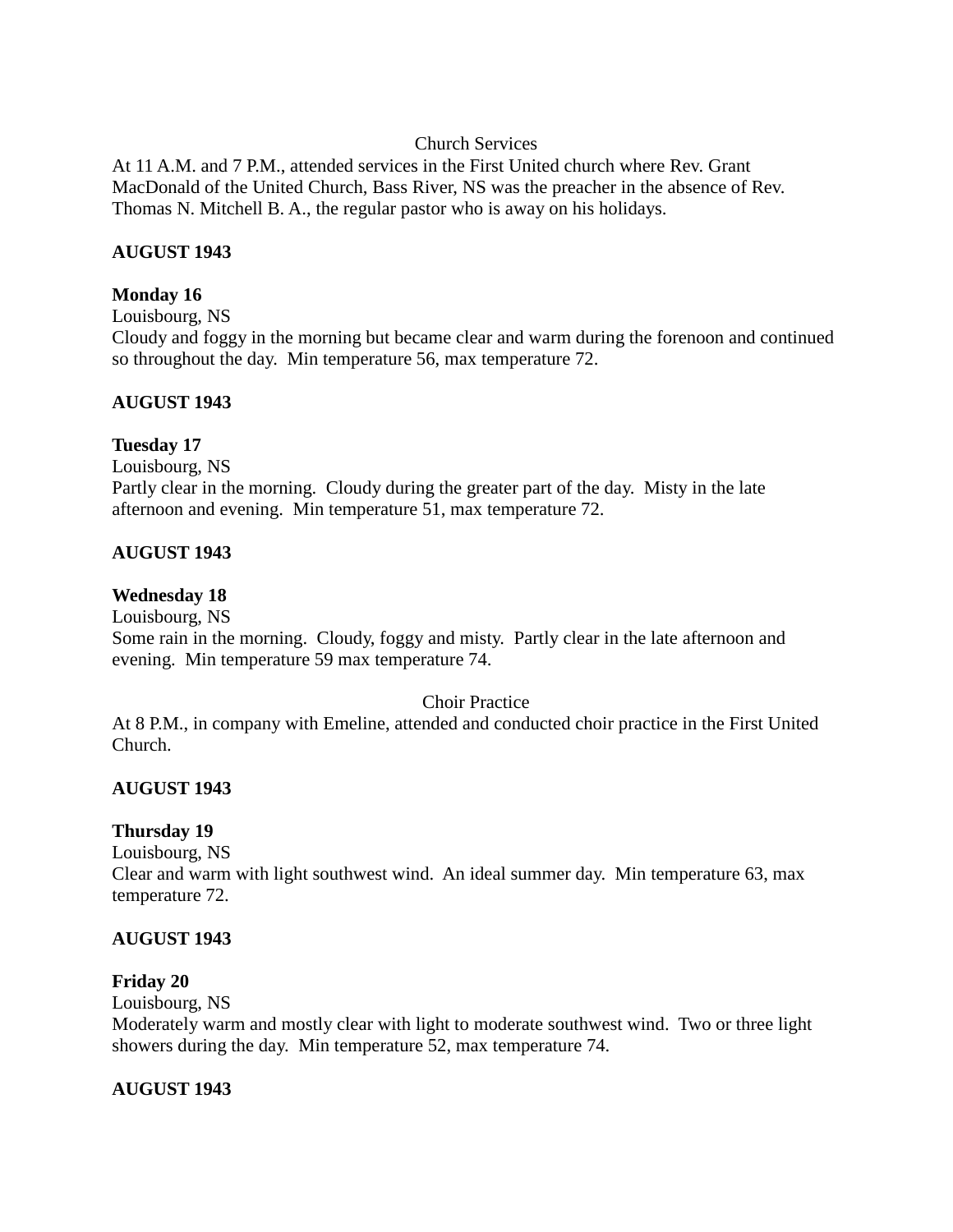# **Saturday 21**

Louisbourg, NS

Clear and warm with moderate to fresh southwest wind. Min temperature 52, max temperature 72.

# Meetings of School Board and Town Council

At 7:30 P.M., attended and presided at a special meeting of the school Board which was followed by a special meeting of the Town Council. School Board called for the purpose of dealing with the matter of taking a school census. D. M. Johnston, School Attendance Officer was appointed to take the census as soon as the necessary forms arrived. Meeting of Council held to deal with the appointing of a non-resident assessor for the Town of Louisbourg. As it requires a by-law to make such an appointment legal, it was decided to have a by-law drafted by E. MacKay Forbes K. C. of Glace Bay. By-law to be ready to come before a regular meeting of the council on next Saturday night, August 28.

The following were present: School Commissioners: Edison Skinner, Guy M. Hiltz, Frank O'Keefe and M. S. Huntington (Chairman), Councillors as follows: Edison Skinner, Guy M. Hiltz, Lauchlin MacIntyre, Mayor M. S. Huntington, School Attendance Officer and Chief of Police, D. M. Johnston, ex-councillor Alex C. MacDonald.

# Ration Books Arrived

Rations Books for distribution beginning on next Wednesday Aug 25 arrived today at the Town Office. The lot for the district south of the Mira River numbered 3000. Assisted by R. A. Peters, I checked the shipment and boxed for sending to the outlying districts as follows: Gabarus; 600, Main a dieu; 400, Catalone; 200, Bateston; 200, Louisbourg 1600. The Louisbourg allotment will be distributed in the clinic room in the school building.

# **AUGUST 1943**

# **Sunday 22**

Louisbourg, NS

Clear and warm with light to moderate southwest wind. Min temperature 53, max temperature 75.

# Church Services

At 11 A.M. and 7 P.M., attended services in the First United church where Rev. Grant MacDonald of Bass River United Church was the preacher. Emeline accompanied me to church in the evening.

# Went for a Walk

Walked to Havenside in the afternoon, nearly to the Lighthouse. Returned at about 4:30 P.M.

# **AUGUST 1943**

**Monday 23** Louisbourg, NS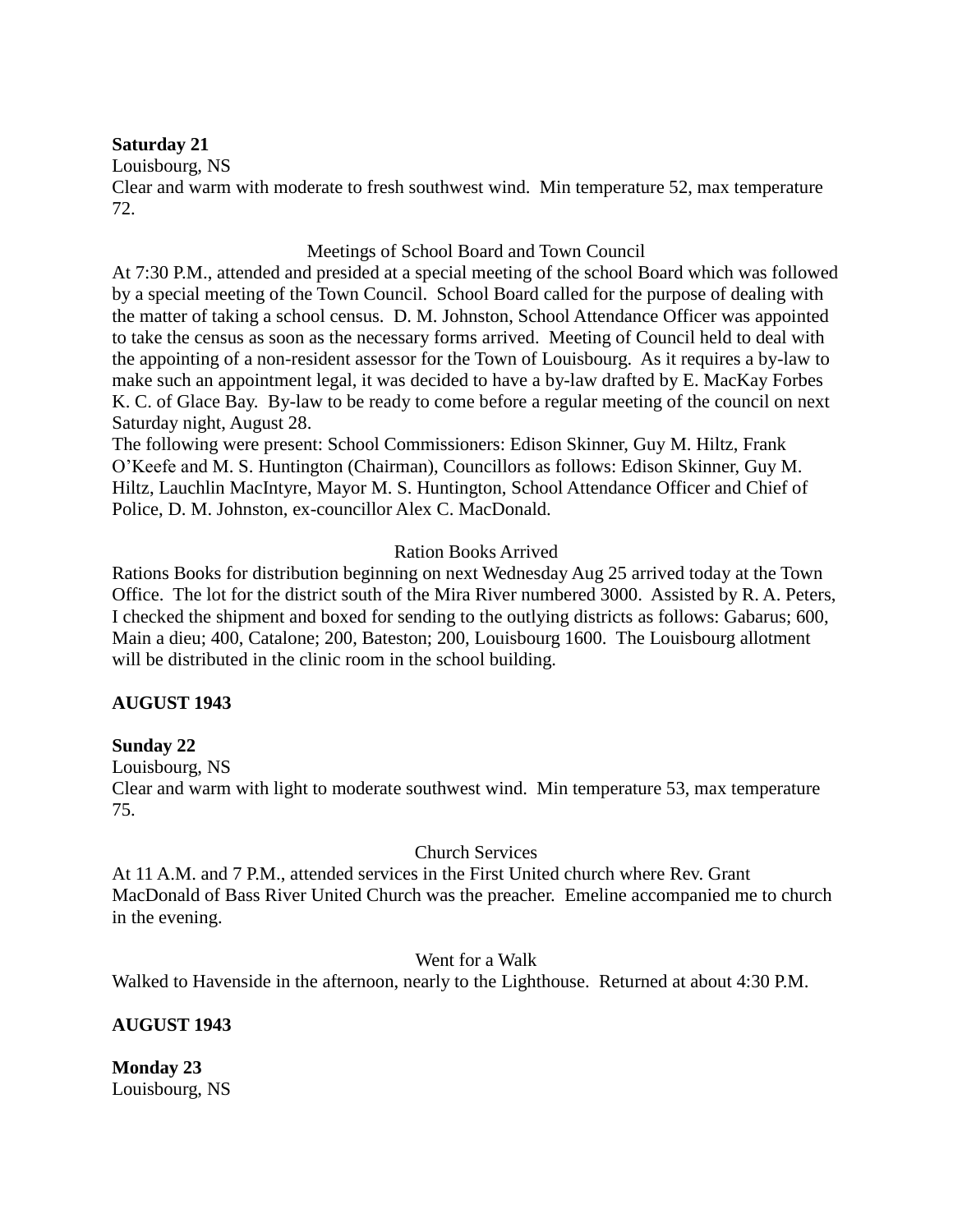Partly cloudy in the morning. Clear and warm during the greater part of the day. Cloudy at night. Light to moderate southwest wind. Min temperature 53, max temperature 74.

# Blackout

At 9:15 P.M., the sirens sounded for a Province Blackout, which lasted for about 15 minutes. A partial success in this town owing to slowness in getting lights turned off. The Dominion Coal Company was the principal offender owing to the watchman on duty not understanding the switches.

# Ration Books

Shipped on the morning train 400 no. 3 Ration Books to Wentworth Martell, Main a dieu, 200 to Ernest Bishop, Catalone Road (Bateston), 200 to Councillor Alex Ferguson, Mira Gut for Catalone District.

# **AUGUST 1943**

# **Tuesday 24**

Louisbourg, NS

Cloudy and warm with moderate to fresh southwest wind. Min temperature 59, max temperature 72.

# Ration Books

Shipped 600 no.3 Ration Books to Councillor C. W. Mann, Gabarus on board of Lewis & Company's motor truck (William Deering, driver).

# **AUGUST 1943**

# **Wednesday 25**

Louisbourg, NS Warm and mostly clear with light variable winds. Min temperature 61, max temperature 77.

# Ration Book Distribution

The distribution of the 3<sup>rd</sup> Ration Books began today throughout the Dominion of Canada. At Louisbourg office in the clinic room in the school building opened at 9 A.M. with R. A Peters in charge. Volunteer workers as follows: Mrs. Frank O'Keefe, Mrs. Charles Bagnall, Mrs. George Lewis, Mrs. Fred Kyte, Mrs. Angus MacDonald. Office hours: 9 A.M. until noon, 1:30 P.M. until 5 P.M. Number of books distributed today 470.

# S. S. Scottish Musician

British Tanker "Scottish Musician" arrived at about 5:30 P.M. under escort of Canadian Minesweeper "Medicine Hat" (J256) and anchored in the stream. I understand the two ships are in for shelter owing to the weather forecast containing the report that a very heavy gale was approaching the Nova Scotia coast.

# **AUGUST 1943**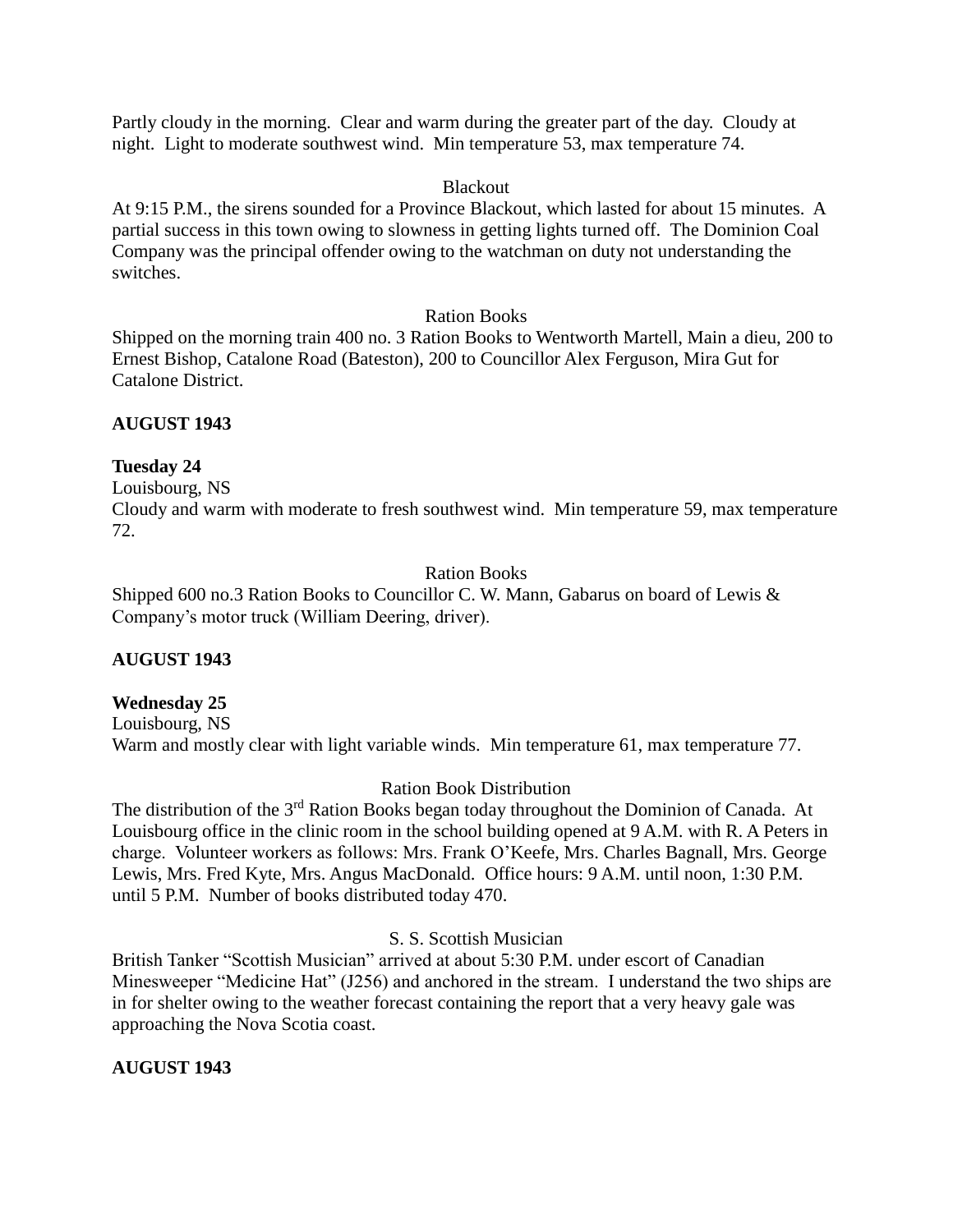#### **Thursday 26**

Louisbourg, NS

Cloudy and cool with light to moderate northeast wind. Light shower in the evening. Min temperature 56, max temperature 67.

# Ration Book Distribution

No.3 Ration Book distribution continued with the same office hours as yesterday with the exception that the distribution office was open in the evening from 6 to 9 o'clock in addition to the regular hours. R. A. Peters in charge of office. Other volunteer workers as follows: Mr. Frank O'Keefe, Mrs. Charles Bagnall, Mrs. George Lewis, Mrs. Fred Kyte, Mrs. Angus MacDonald, Mrs. James Pope and Mrs. Arthur Martell. Number of books distributed today 557.

# S. S. Scottish Musician

British Tanker "Scottish Musician" sailed shortly before noon under escort of Canadian Minesweeper "Medicine Hat" (J256).

# **AUGUST 1943**

# **Friday 27**

Louisbourg, NS

Clear and cool with light to moderate northeast wind. Min temperature [blank], max temperature [blank].

# Ration Book Distribution

The distribution of no.3 Ration Books continue today under the supervision of R. A. Peters with office hours 9 A.M. until noon, 1:30 until 5 P.M. Volunteer workers today as follows: Mrs. Charles Bagnall, Mrs. George Lewis, Mrs. Fred Kyte and Mrs. Frank O'Keefe with R. A. Peters in charge of the office. 308 Books were issued today making a total to date of 1335.

# **AUGUST 1943**

# **Saturday 28**

Louisbourg, NS Cloudy and cool with moderate easterly winds. Min temperature 45, max temperature 63.

# Council Meeting

At 7:30 P.M., attended and presided at a regular meeting of the Town council. Those present were: Councillors: Edison Skinner, James F. D. Townsend, Harold MacQueen and Lauchlin MacIntyre, Mayor M. S. Huntington, Chief of Police D. M. Johnston and Ex-Councillor, Alex C. MacDonald.

# Ration Book Distribution

The office for the distribution of the number 3 Ration Books was open today from 10am until noon in order to give late comers a chance to get their books. 14 books were issued today. Volunteer workers besides R. A. Peters who was in charge of the office were: Mrs. Charles Bagnall and Mrs. George Lewis.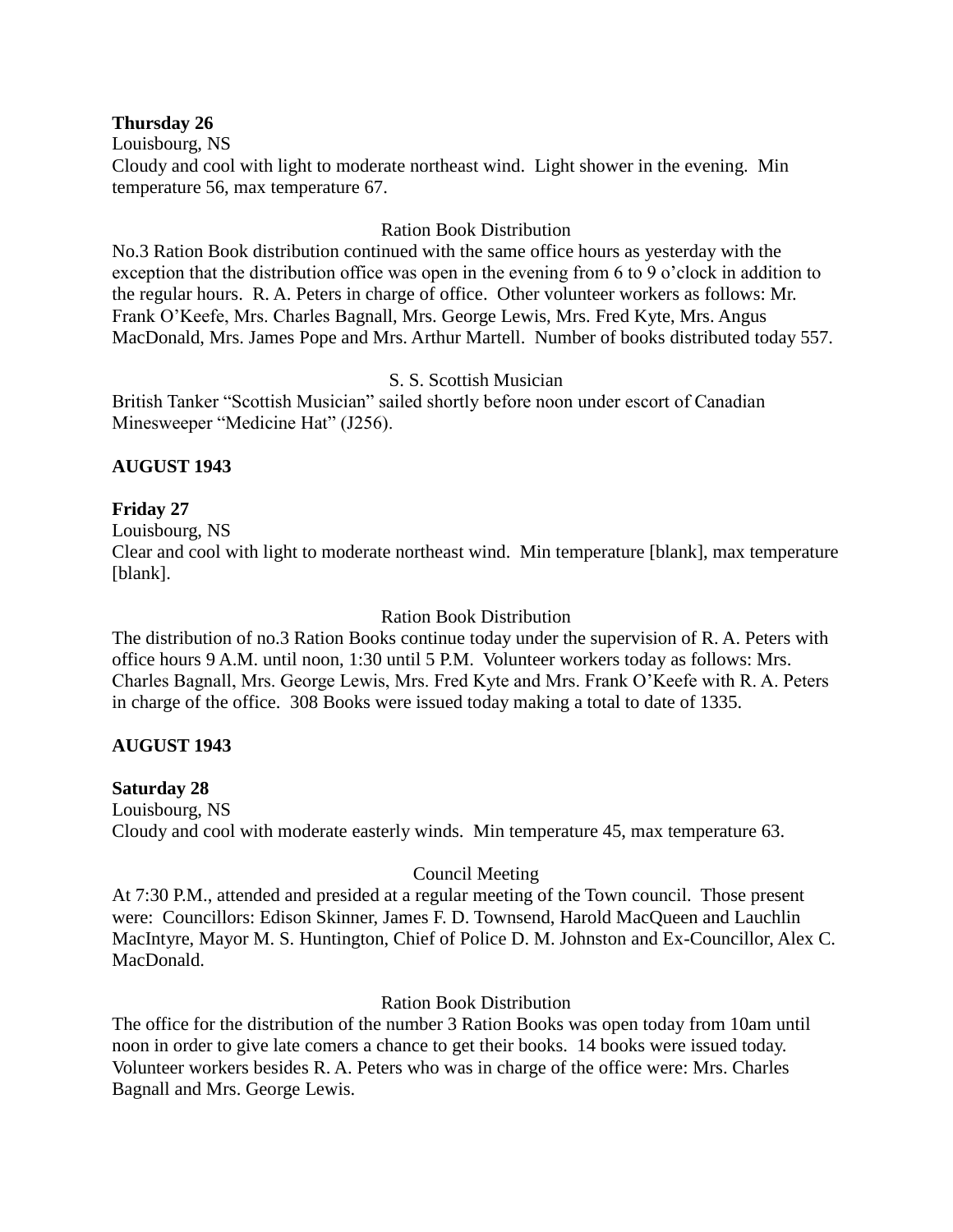#### **AUGUST 1943**

**Sunday 29** [Blank]

# **AUGUST 1943**

**Monday 30** Truro, NS Cloudy and foggy. Clearing at about 9:30 A.M.

# Enroute to Kentville

Arrived at Truro on C. N. R. train at about 6:15 A.M., enroute to Kentville. Left Truro on the D. A. R. Midland Road at 7:05 A.M. Arrived at Kentville at about 11:15 A.M. Accompanied on the trip by John Liscomb of Dominion. On arriving at Kentville, we engaged rooms at the Maple Leaf Hotel near the railway station.

# **AUGUST 1943**

**Tuesday 31** Kentville, NS [Blank]

# **SEPTEMBER 1943**

# **Wednesday 1**

Kentville, NS [Blank]

# **SEPTEMBER 1943**

**Thursday 2** Kentville, NS [Blank]

# **SEPTEMBER 1943**

**Friday 3** Kentville, NS Clear and moderately warm with light winds. An ideal day.

Left for Home. Left Kentville on the 3:20 P.M. train enroute for home via Windsor, Truro and Sydney.

# **SEPTEMBER 1943**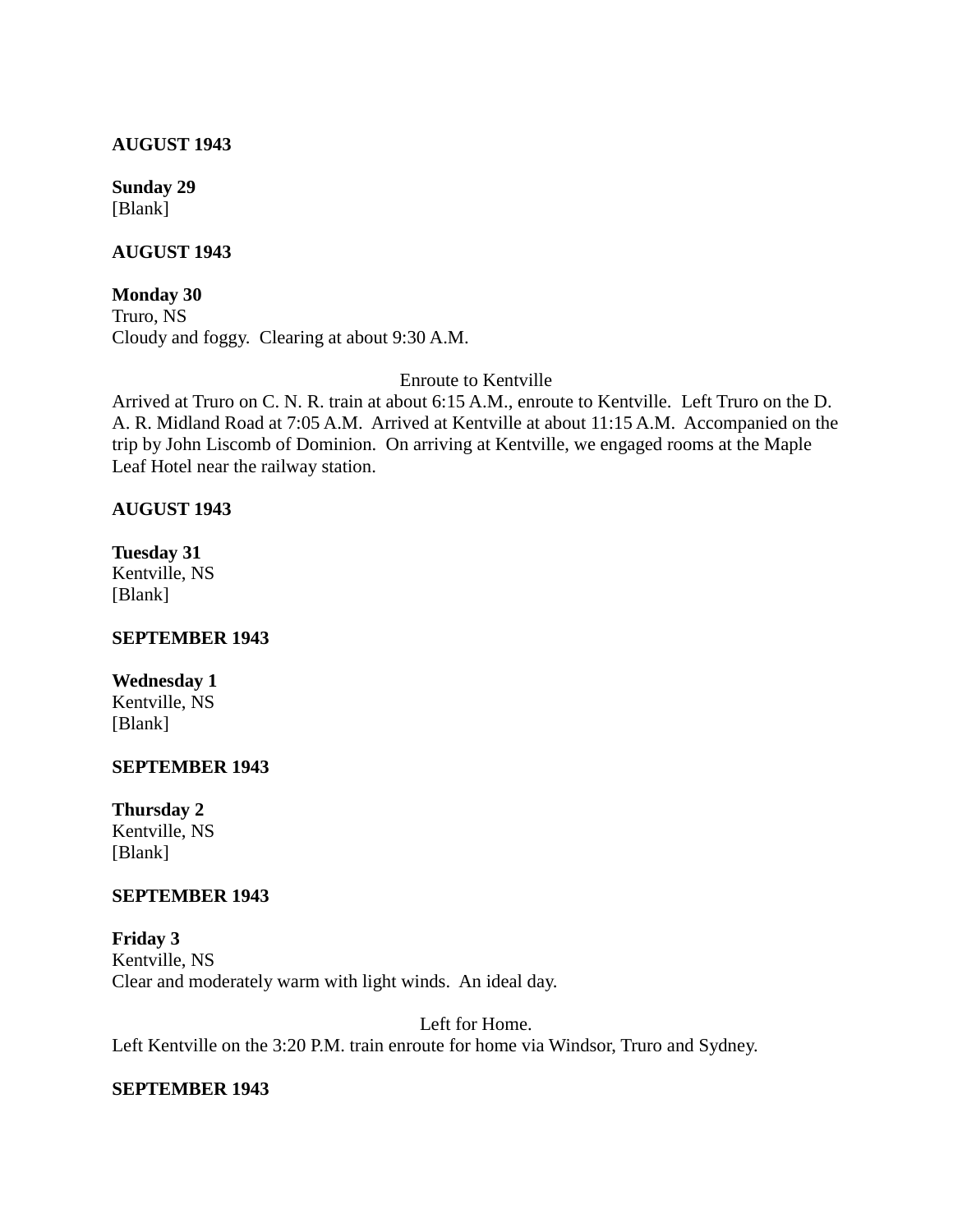# **Saturday 4**

Sydney, NS Clear and moderately warm with light to moderate west and southwest winds. An ideal day.

Arrived at Sydney on C. N. R. train at 8 A.M. from Kentville, NS where I had been attending the annual Convention of the Union of Nova Scotia Municipalities which closed on Thursday. Remained at Sydney until 4:30 P.M. where I left for home on one of Cameron's Busses (D. J. Kennedy, driver).

# **SEPTEMBER 1943**

# **Sunday 5**

Louisbourg, NS Clear and moderately warm with light to moderate southwest wind. Min temperature 46, max temperature 70.

Church Services

At 11 A. M. and 7 P.M., attended services in the First United Church where Rev. Thomas N. Mitchell B. A. was the preacher. Emeline accompanied me to church in the evening.

# **SEPTEMBER 1943**

# **Monday 6**

Louisbourg, NS Cloudy, foggy and warm with light to moderate southwest wind. Min temperature 57, max temperature 71.

# **SEPTEMBER 1943**

# **Tuesday 7**

Louisbourg, NS Warm and partly clear with some fog. Light southwest wind. Min temperature 62, max temperature 78.

# **SEPTEMBER 1943**

**Wednesday 8** Louisbourg, NS Cloudy, foggy and warm with light southwest wind. Min temperature 66, max temperature 76.

# Italy Surrenders.

It was announced today from Ottawa that the Italian Government under Marshal Pietro Badaglio had surrendered unconditionally to the allies.

Italy's Surrender Celebrated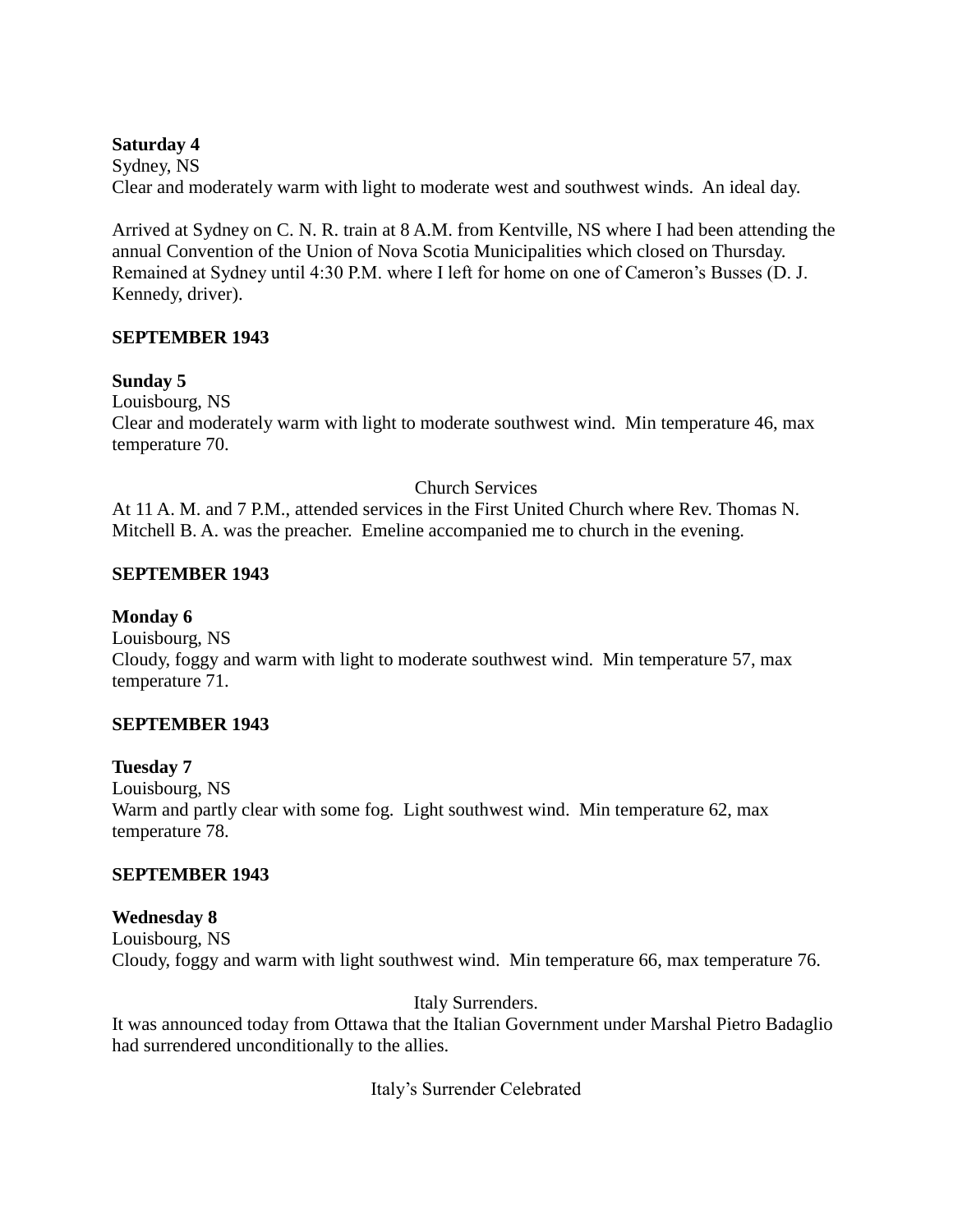Italy's surrender was celebrated throughout the Dominion at 6 o'clock this evening. At Louisbourg, church bells were rung and whistles blown at 15 minutes intervals from 6 to 7 P.M.

# **SEPTEMBER 1943**

# **Thursday 9**

Louisbourg, NS

Heavy rain in the morning and continuing until about 11:30 A. M. Cleared at about 12:30 P.M. Clear and warm during the afternoon and evening. Fresh southwest wind shifting to northwest in the afternoon and decreasing to calm at night. Min temperature 57, max temperature 75.

# Motored to Sydney

Left Louisbourg on one of Cameron's Buses at 8 A.M. enroute to Sydney arriving at about 9 A.M. Met Mr. Kee and Mr. Fudge, representing Anglo-Canadian Mercantile Co. Ltd. and William Smith and Sons Ltd. wholesale dealers in china and glassware. Gave Mr. Kee and Mr. Fudge a large order for china and glassware as well as other items. Had lunch at Isle Royale hotel as the guest of Mr. Kee. Made a number of business calls during the afternoon. Returned home on Cameron's Bus leaving Sydney at 4:30 P.M.

# **SEPTEMBER 1943**

# **Friday 10**

Louisbourg, NS

Partly clear in the early part of the day. Cloudy and foggy during the afternoon and evening. Min temperature 54, max temperature 74. Light southwest wind.

# **SEPTEMBER 1943**

# **Saturday 11**

Louisbourg, NS Cloudy, foggy and warm with light southwest wind. Min temperature 62, max temperature 74.

# **SEPTEMBER 1943**

# **Sunday 12**

Louisbourg, NS Cloudy and warm with some fog. Misty for a short time in the afternoon. Light southwest wind. Min temperature 61, max temperature 66.

Church Services

At 11 A.M. and 7 P.M., attended services in the First United Church where Rev. Thomas N. Mitchell B. A. was the preacher. Emeline accompanied me to church in the evening.

Went for a Walk

Walked to Wolfe Park (Havenside) and back in the afternoon.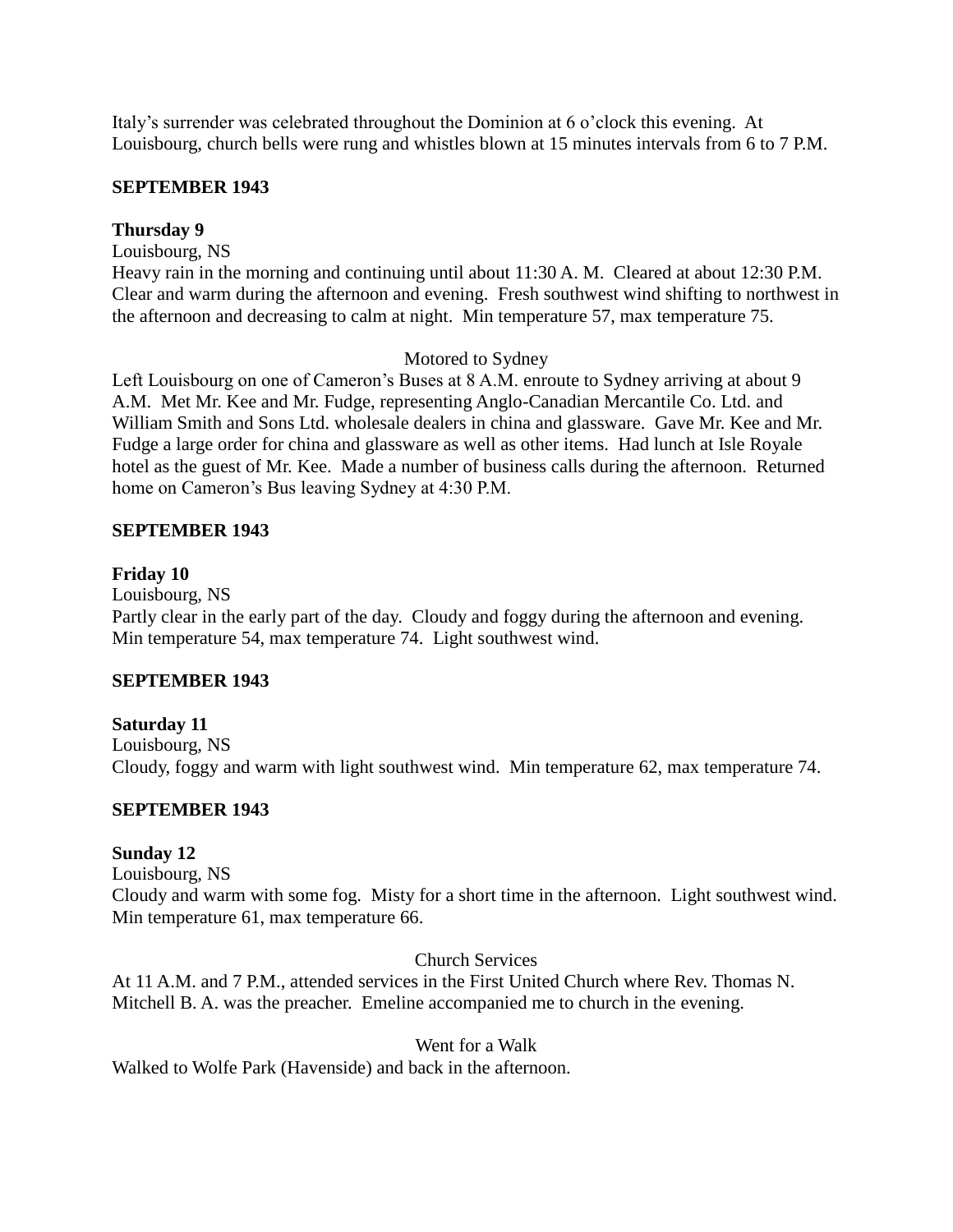#### **SEPTEMBER 1943**

#### **Monday 13**

Louisbourg, NS

Cloudy in the morning but cleared in the forenoon. Clear and sunshiny during the afternoon with fresh northerly wind. Min temperature [blank], max temperature [blank].

#### **SEPTEMBER 1943**

#### **Tuesday 14**

Louisbourg, NS

Clear and moderately warm with light winds. An ideal day followed by a perfect night. Min temperature [blank], max temperature [blank].

# **SEPTEMBER 1943**

#### **Wednesday 15**

Louisbourg, NS

Clear and moderately warm becoming cloudy and threatening in the late afternoon. Rain began to fall at about 8 P.M. and continued until after midnight. Light to moderate southwest wind increasing to strong during the night. Min temperature 45, max temperature 69.

#### Marriage

The marriage of George W. Phalen to Miss Marion D. MacQueen took place at 3 P.M. in the First United Church. The ceremony was performed by Rev. Thomas N. Mitchell B. A. Emeline and I were present at the marriage and the reception which followed at the home of the bride.

#### Motored to Sydney (Victory Loan)

Motored to Sydney at 6:30 P.M. on one of Cameron's buses (D. J. Kennedy, driver) for the purpose of attending a dinner meeting at the "Isle Royale" hotel, called by H. J. Kelly for the purpose of making arrangements for the Fifth Victory Loan Campaign which is to open on the 18<sup>th</sup> of next month. The total of this Dominion wide loan is [blank]. Allotment for Cape Breton Island is \$6,300,000.00. The amount allotted to each community has not yet been set. Those present at the meeting were as follows: H. J. Kelly (County Chairman), Lou Moffatt, Richard Logue and D. N. MacDonald, Sydney, John C. MacMillan and John W. Farr, North Sydney, J. H. L Nicholson and William H. Cuzner, Sydney Mines, Lloyd Weatherbe and David Morrison, New Waterford, Charles Myers, Harry Hines and Johnston Chew, Glace Bay, M. S. Huntington, Louisbourg. Meeting adjourned at about 9:30. Left for home at 11:30 P.M. arriving an hour and a half later.

S. S. Lady Laurier.

Canadian Government steamer arrived in the evening.

#### **SEPTEMBER 1943**

**Thursday 16**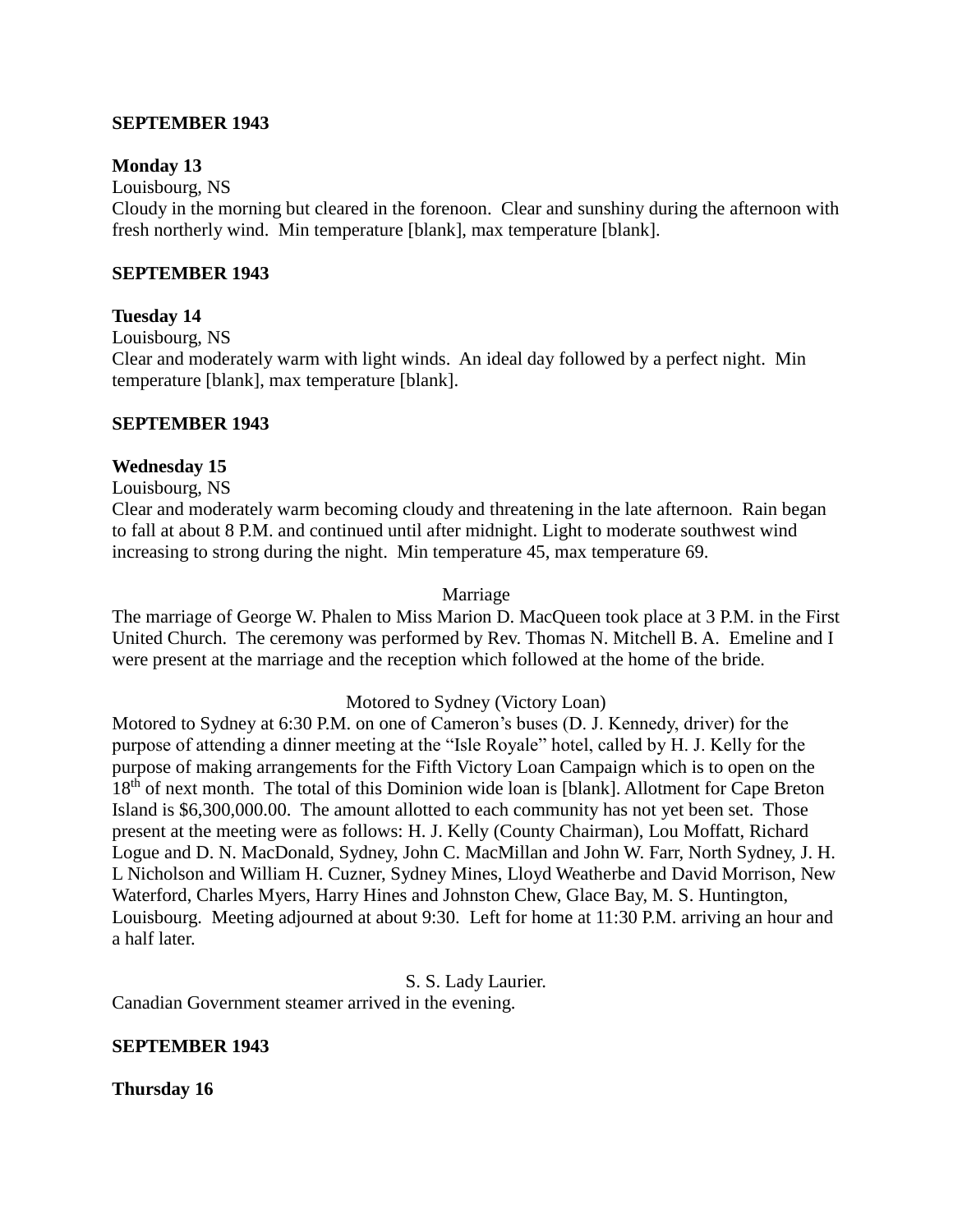Some rain in the early morning. Cleared during the forenoon. Fresh southwest wind shifting to northwest. Rainfall of last night about ½ inch. Min temperature 52, max temperature 70.

# **SEPTEMBER 1943**

# **Friday 17**

Louisbourg, NS Cloudy, foggy and showery with light to moderate southwest wind. Min temperature 52, max temperature 66.

# **SEPTEMBER 1943**

# **Saturday 18**

Louisbourg, NS

Cloudy, foggy and showery in the morning. Partly clear during the afternoon. Showery during the evening and night. Light southwest wind shifting to north and north-northeast and increasing to a strong breeze. Min temperature [blank], max temperature [blank].

# No Quorum

Went to the Town hall at 7:30 P.M. for the purpose of holding a meeting of the Town Council but owing to not sufficient numbers of the council being present, no meeting was held. Those present were: Councillors Harold MacQueen and Edison Skinner, Mayor M. S. Huntington, Clerk; D. F. Nicholson and Police officer D. M. Johnston.

# **SEPTEMBER 1943**

# **Sunday 19**

Louisbourg, NS Clear and cool with strong northeast and north winds. Min temperature 45, max temperature 57.

# Church Services

At 11 A.M. and 7 P.M., attended services in the First United Church where Rev. Thomas N. Mitchell B. A. was the preacher. Emeline accompanied me to church in the evening.

# Visitors from Sydney

At about 11:30 A. M., the following persons arrived by car from Sydney and spent the day with us: Mrs. Hopkins, Mrs. Hedley Hopkins and 3 year old son [blank]. Mr. and Mrs. Harvey Hussey and infant daughter Virginia Ann. The party left for home at about 8:45 P.M.

# **SEPTEMBER 1943**

# **Monday 20**

Louisbourg, NS

Cloudy, cool and showery with fresh northeast wind which shifted to northwest in the evening. Min temperature [blank], max temperature [blank].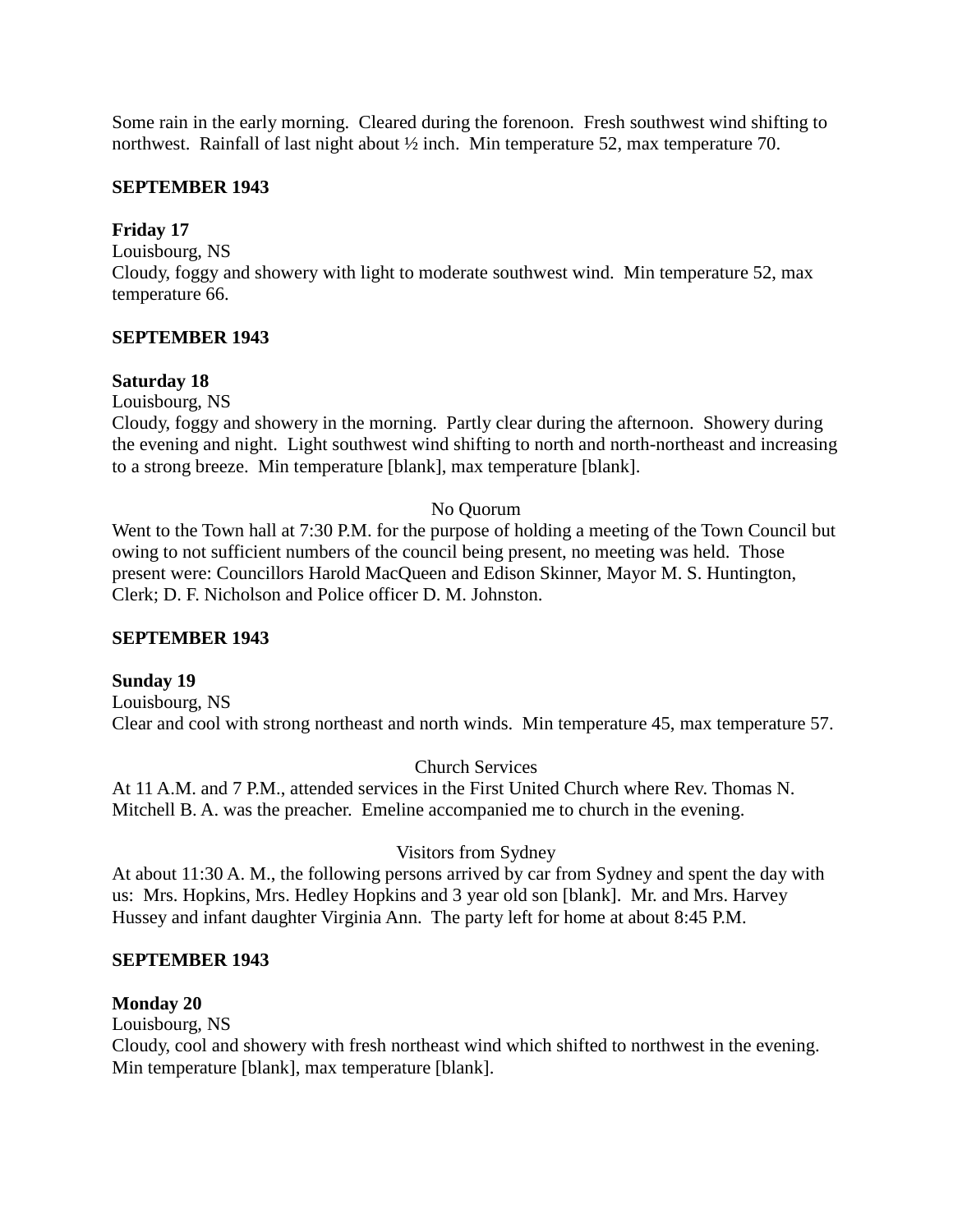# **SEPTEMBER 1943**

# **Tuesday 21**

Louisbourg, NS Clear and cool with light southwest wind. Min temperature [blank], max temperature [blank].

# **SEPTEMBER 1943**

# **Wednesday 22**

Louisbourg, NS Thick fog in the morning. Cleared during the early part of the day. Cloudy at night. Light southwest wind. Min temperature [blank], max temperature [blank].

> Motored to Sydney (Royal Commission) [Blank]

# **SEPTEMBER 1943**

# **Thursday 23**

Louisbourg, NS

Cloudy, misty and showery with some fog. Light southerly winds. Min temperature [blank], max temperature [blank].

#### **SEPTEMBER 1943**

# **Friday 24**

Louisbourg, NS Cloudy, foggy and showery with light winds. Min temperature [blank], max temperature [blank].

Death of George Braker

The death of George Braker took place this morning at his home on Riverdale Street. Mr. Braker who was upwards of 70 years of age was in poor health for several years. He was a native of Newfoundland but had been living at Louisbourg since 1914. His wife and a stepson and stepdaughter survive him.

# **SEPTEMBER 1943**

# **Saturday 25**

Louisbourg, NS

Heavy rain during in the morning and nearly of the forenoon. Showery during the remainder of the day. Foggy. Min temperature 60, max temperature 69.

# Council Meeting

At 7:30 P. M., attended and presided at a regular meeting of the Town Council. Those present were Councillors Edison Skinner, Harold MacQueen, Guy M. Hiltz and Laughin MacIntyre,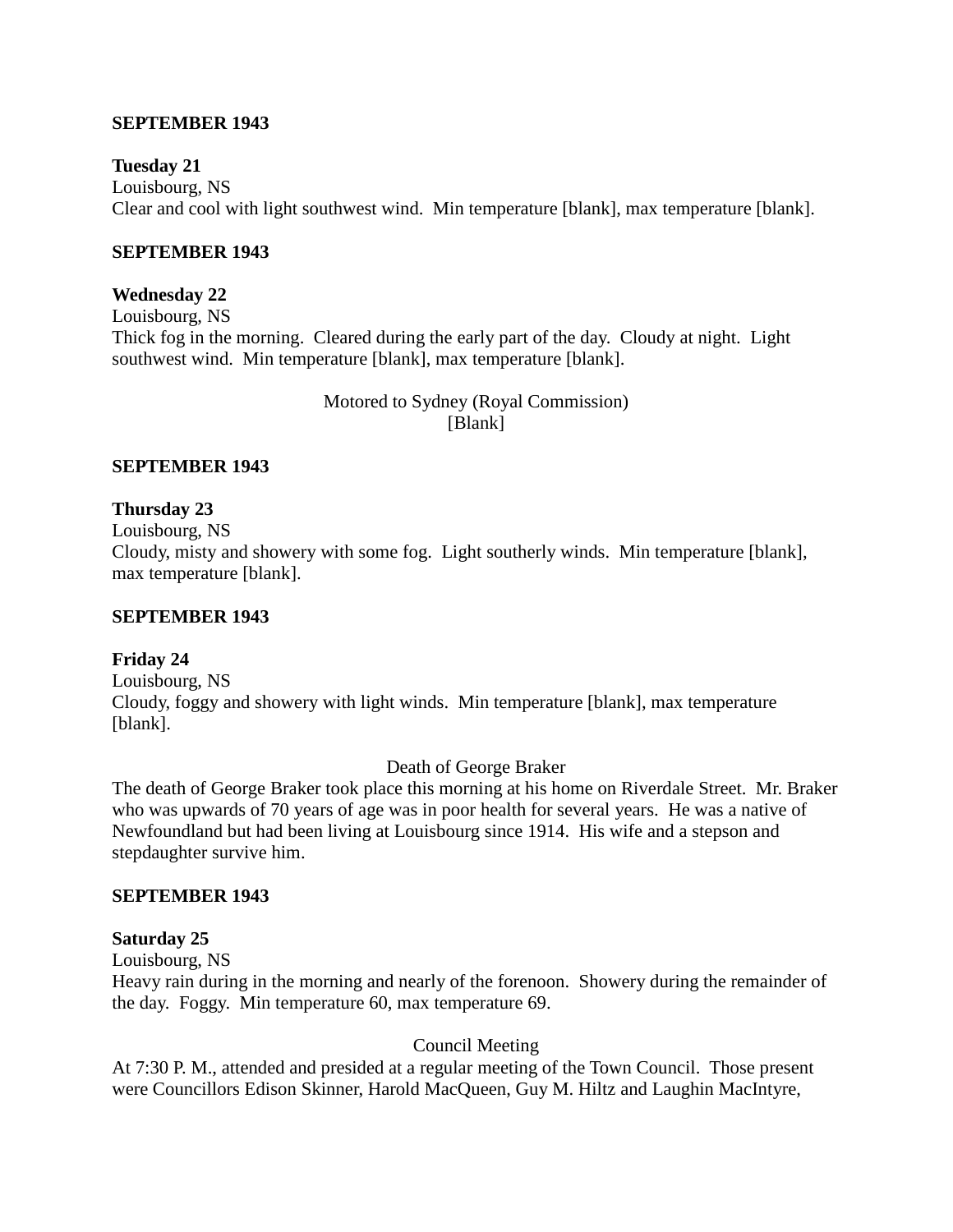Mayor M. S. Huntington, Clerk; D. F. Nicholson, Police officer; D. M. Johnston, Ex-councillor Alex C. MacDonald and J. W. Ratchford of North Sydney. At this meeting J. W. Ratchford of North Sydney was engaged as assessor for the Town of Louisbourg, salary \$250.00. D. F. Nicholson, Town Clerk, was appointed on motion of the council to do the clerical work in connection with the assessment at a salary of \$50.00.

# **SEPTEMBER 1943**

# **Sunday 26**

Louisbourg, NS Cloudy, foggy, misty and showery with light to moderate southwest wind. Min temperature 59, max temperature 67.

# Church Services

At 11 A.M. and 7 P.M., attended services in the First United Church where Rev. Thomas N. Mitchell was the preacher. Emeline accompanied me to church in the evening.

#### Funeral

At 1:30 P.M., attended the funeral of the late George Braker which took place from his home on Riverdale Street. Services at the house and grave were conducted by Rev. Thomas N. Mitchell B. A. Pall bearers were: Wilfred Troke, J. R. DeFriese, Malcolm MacLeod, Frank Cameau, Duncan MacKay and M. S. Huntington.

#### **SEPTEMBER 1943**

# **Monday 27**

Louisbourg, NS Clear and cool with fresh westerly wind. Min temperature [blank], max temperature [blank].

# Death of Michael Kennedy Jr.

The death of Michael Kennedy 8 months old, son of Michael and Mrs. Kennedy took place at St. Rita Hospital, Sydney, N.S. this afternoon.

# **SEPTEMBER 1943**

# **Tuesday 28**

Louisbourg, NS Clear and moderately warm with light west-southwest winds. An ideal day. Min temperature [blank], max temperature [blank].

#### **SEPTEMBER 1943**

# **Wednesday 29**

Louisbourg, NS

Clear and cool with light to moderate easterly winds. Min temperature [blank], max temperature [blank].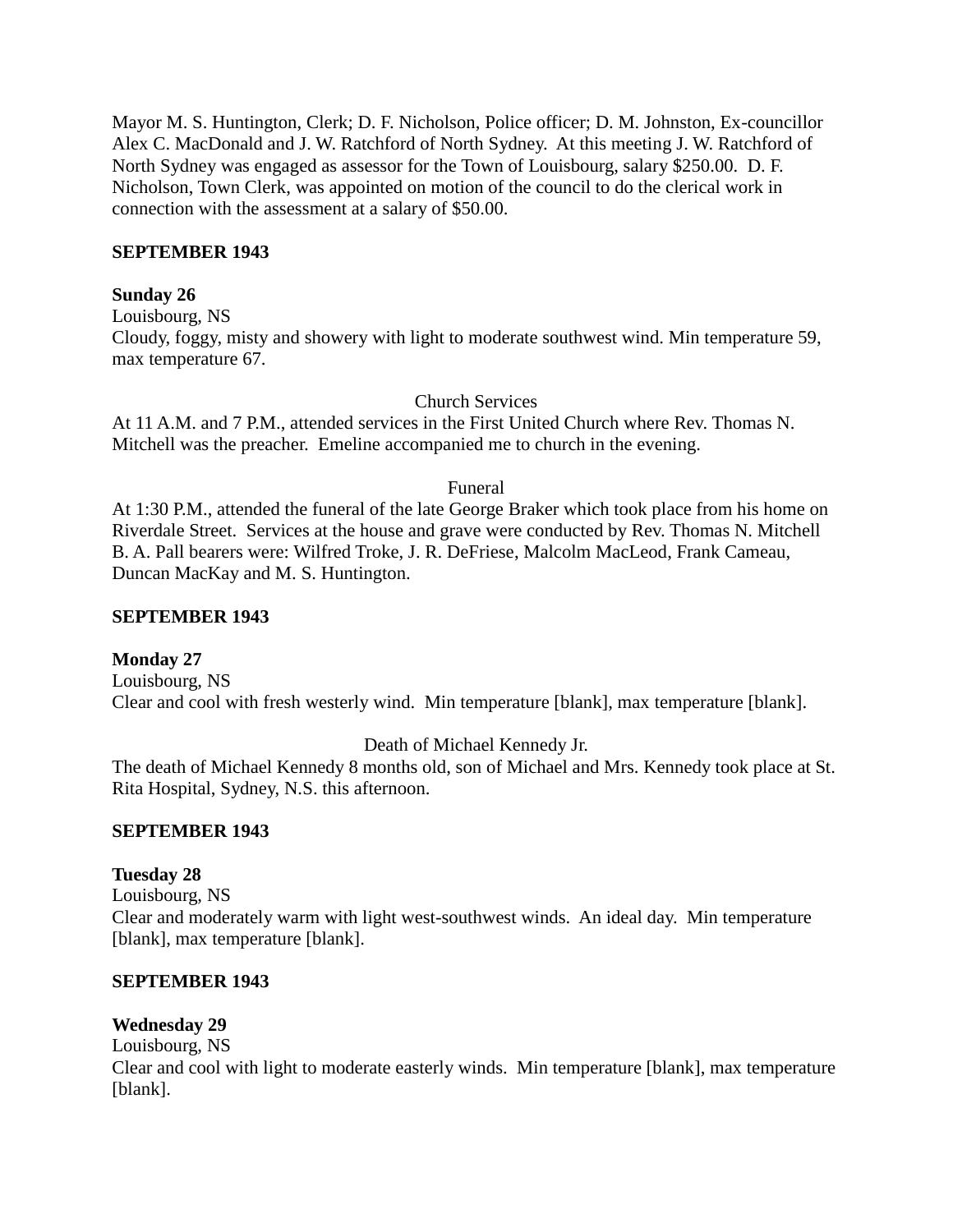#### **SEPTEMBER 1943**

#### **Thursday 30**

Louisbourg, NS

Cool and mostly clear with light to moderate east and southeast winds. Min temperature [blank], max temperature [blank].

# **OCTOBER 1943**

**Friday 1** Louisbourg, NS

Mostly clear with light to moderate south-west wind. Min temperature 52, max temperature 67.

#### Canadian Destroyer St. Croix Lost

Today, over the radio and through the press, it was announced that the Canadian Destroyer "St. Croix" had been lost in the Atlantic through enemy action. Of a crew of 147, including officers, there was only one survivor. The St. Croix was formerly a United States destroyer and at the time of the sinking was in command of Lt. Commander Andrew H. Dobson of Halifax. NS.

# **OCTOBER 1943**

**Saturday 2** Louisbourg, NS Cloudy, foggy and showery with light southwest wind. Min temperature 60, max temperature 68.

# H. M. C. S. Cowichan Arrives

Canadian Minesweeper "Cowichan" (J146) arrived in the forenoon and docked on the west side of the Government wharf. The "Cowichan" is here for refitting at the L. H. Cann repair plant.

# **OCTOBER 1943**

# **Sunday 3**

Louisbourg, NS

Warm and partly clear with light west and northwest wind which shifted to northeast in the late afternoon and increased to a strong breeze during the evening and night. Min temperature [blank], max temperature [blank].

Church Services

At 11 A.M. and 7 P.M., attended services in the First United church where Rev. Thomas N. Mitchell B. A. was the preacher. Emeline accompanied me to church in the evening.

# **OCTOBER 1943**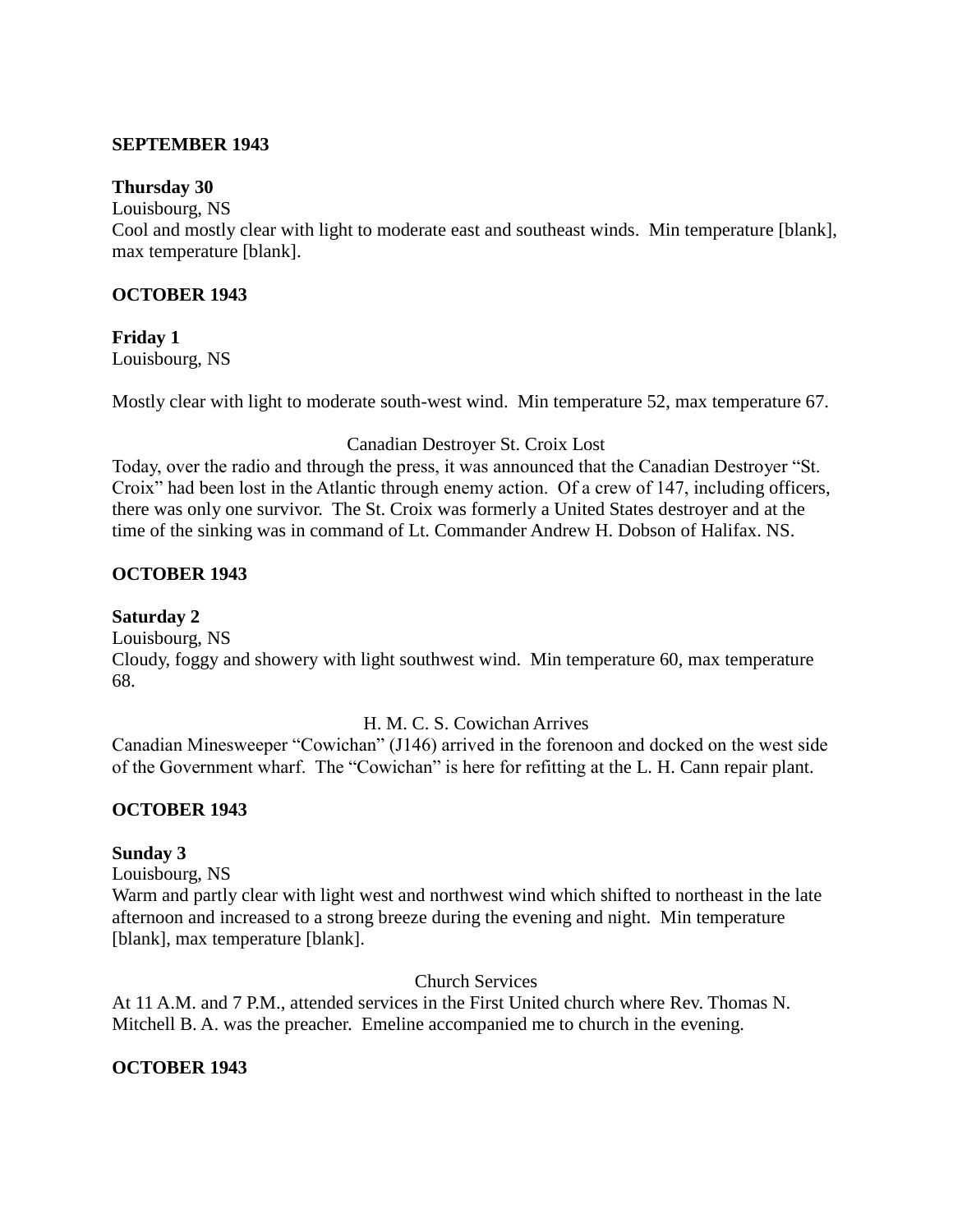# **Monday 4**

## Louisbourg, NS

Cool and partly clear with moderate northeast wind. Occasional light showers during the day. Min temperature [blank], max temperature [blank].

# **OCTOBER 1943**

# **Tuesday 5**

Louisbourg, NS

Heavy rain in the early morning. Misty with occasional light showers during the day and late into the night. Fresh to moderate easterly wind. Min temperature [blank], max temperature [blank].

# **OCTOBER 1943**

# **Wednesday 6**

Louisbourg, NS Cool and mostly clear with moderate northwest wind. Min temperature [blank], max temperature [blank].

# **OCTOBER 1943**

# **Thursday 7**

Louisbourg, NS Light showers in the morning. Partly clear during the day. Cool with moderate northwest wind. Min temperature [blank], max temperature [blank].

# Blood Donor Clinic [blank]

# **OCTOBER 1943**

# **Friday 8**

Louisbourg, NS Clear and cool with moderate northwest wind. Min temperature 34, max temperature [blank].

# Arrived from Salmon River

Mr. and Mrs. Clifford C. Huntington arrived by bus in the evening for the purpose of spending a few days in Louisbourg. While here they will be our guests.

# **OCTOBER 1943**

# **Saturday 9**

Louisbourg, NS

Cloudy in the morning. Mostly clear and warm during the day. Moderate southwest wind shifting to northeast early in the night and increasing. Min temperature 44, max temperature 64.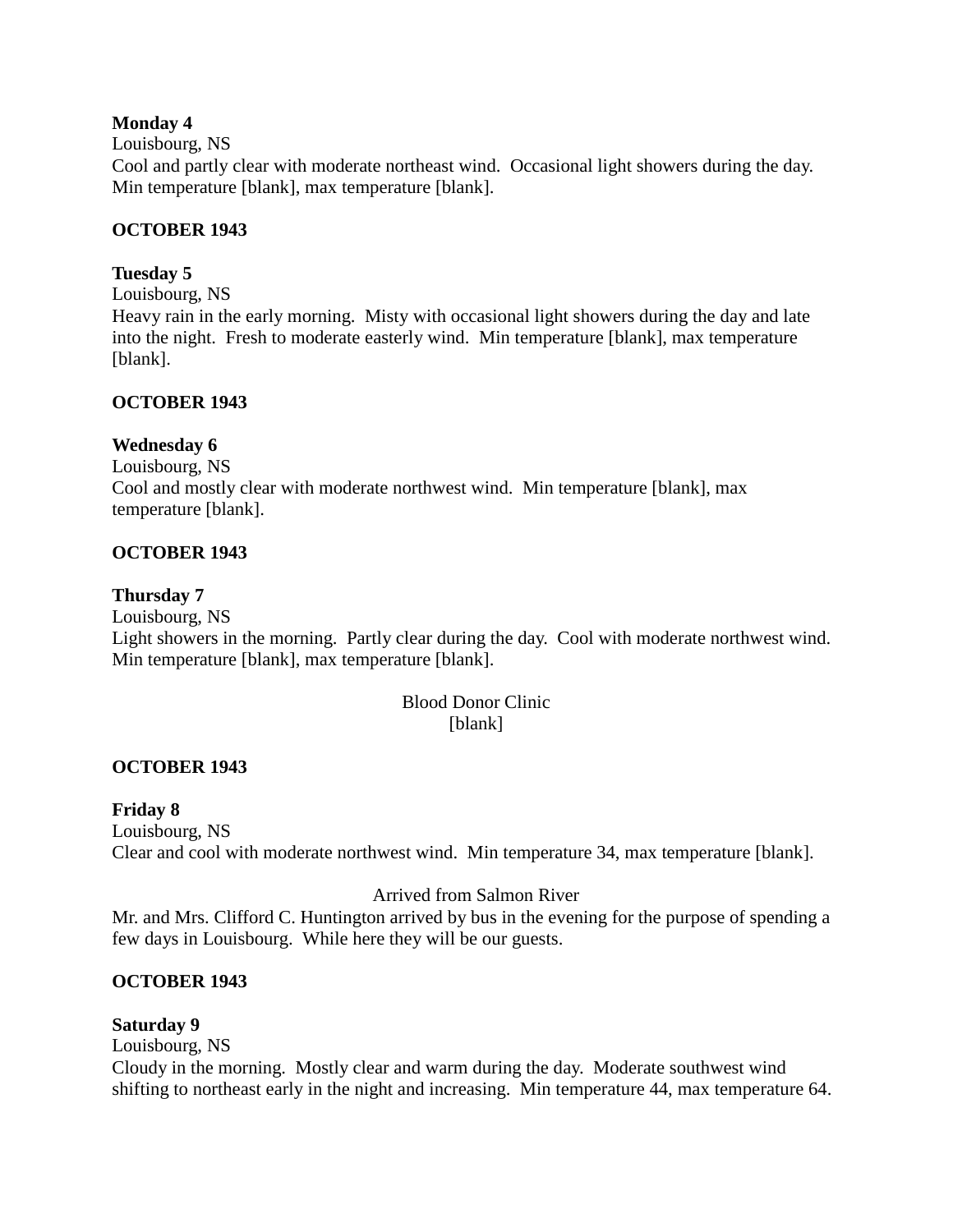# Meeting of Official Board

At 8 P. M., attended a meeting of the official Board of the First United church. Those present were: Rev. Thomas N. Mitchell B. A.(Chairman), Arthur Townsend (secretary), John N MacDonald, Oscar Harris, Edison Skinner, John H. Skinner, Donald Wilson.

# **OCTOBER 1943**

#### **Sunday 10**

Louisbourg, NS Mostly clear with moderate to fresh northwest wind. Very cool. A few light snow squalls at noon. First sign of snow this season. Min temperature 30, max temperature 45.

#### Church Services

At 11 A.M. and 7 P.M., attended services in the First United Church where Rev. Thomas N. Mitchell B. A. was the preacher. Emeline accompanied me to church in the evening.

# **OCTOBER 1943**

# **Monday 11**

Louisbourg, NS Clear and cool with moderate to fresh west and northwest winds. Min temperature 25, max temperature 52.

Killing Frost

Heavy frost of last night totally killed all the dahlias in our garden as well as other tender plants. First frost to do any damage to crops and plants this season.

# **OCTOBER 1943**

# **Tuesday 12**

Louisbourg, NS Clear and cool with light to moderate west and southwest winds. Min temperature 30, max temperature [blank]. Light frost in the morning.

# **OCTOBER 1943**

# **Wednesday 13**

Louisbourg, NS

Remarkably clear and moderately warm with very light variable wind. Scarcely enough wind to bow out a match. A perfect day followed by a perfect night.

# **OCTOBER 1943**

**Thursday 14** Louisbourg, NS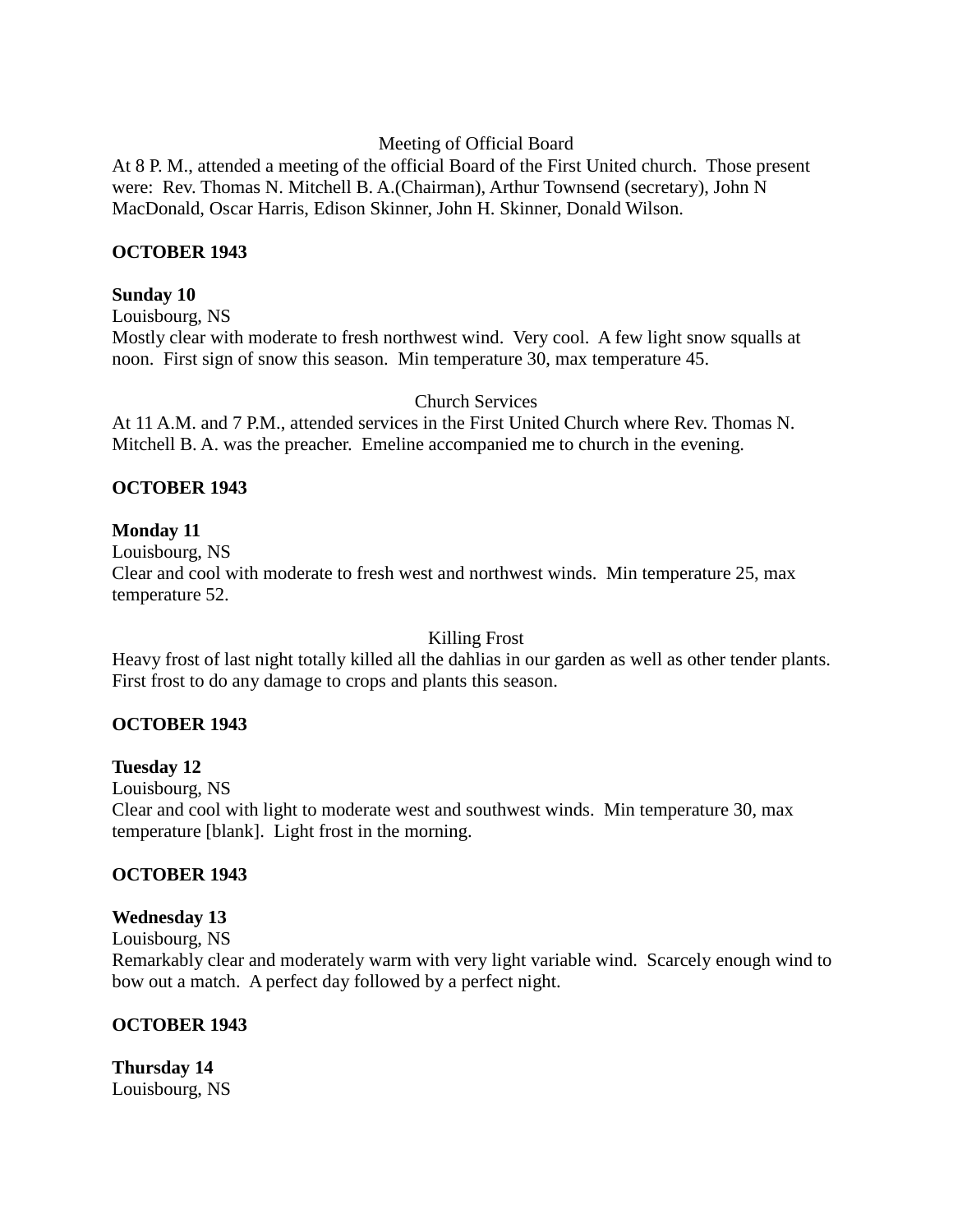Remarkably clear and moderately warm with light southwest wind. Some fog in the evening. Min temperature [blank], max temperature [blank].

# **OCTOBER 1943**

# **Friday 15**

Louisbourg, NS Clear and moderately warm with light southwest wind. An ideal day. Min temperature 47, max temperature 58.

H. M. C. S. Mulgrave Sails

Minesweeper H. M. S. "Mulgrave" (J313) which has been undergoing repairs and refitting at this port since the first of last month sailed at 7 A.M.

# **OCTOBER 1943**

# **Saturday 16**

Louisbourg, NS

Cloudy, foggy and mild. Partly for a short time during the afternoon. Foggy and misty in the evening. Light to moderate south wind increasing in the early part of the night. Min temperature 42, max temperature 62.

# **OCTOBER 1943**

# **Sunday 17**

Louisbourg, NS

Cloudy, foggy and warm with light to fresh southerly wind. A few heavy showers in the evening. Rainfall about 1/8 inch. Min temperature 56, max temperature 62.

# Church Services

At 11 A.M. and 7 P.M., attended services in the First United Church where Rev. Thomas N. Mitchell B. A. was the preacher. Emeline accompanied me to church in the evening.

# **OCTOBER 1943**

# **Monday 18**

Louisbourg, NS

Clear and moderately warm with light southwest wind. Cloudy in the evening. An ideal autumn day. Min temperature 48, max temperature 60.

Fifth Victory Loan Opened Today

Canada's Fifth Victory Loan Campaign opened today from coast to coast. The amount being asked for is \$1,200,000.000. Cape Breton Island allotment \$6,300,000, Town of Louisbourg \$86,000, City of Sydney \$3,598,000, Town of Glace Bay \$1,311,000, Town of New Waterford \$447,000, Town of North Sydney \$499,000, Town of Sydney Mines \$359,000.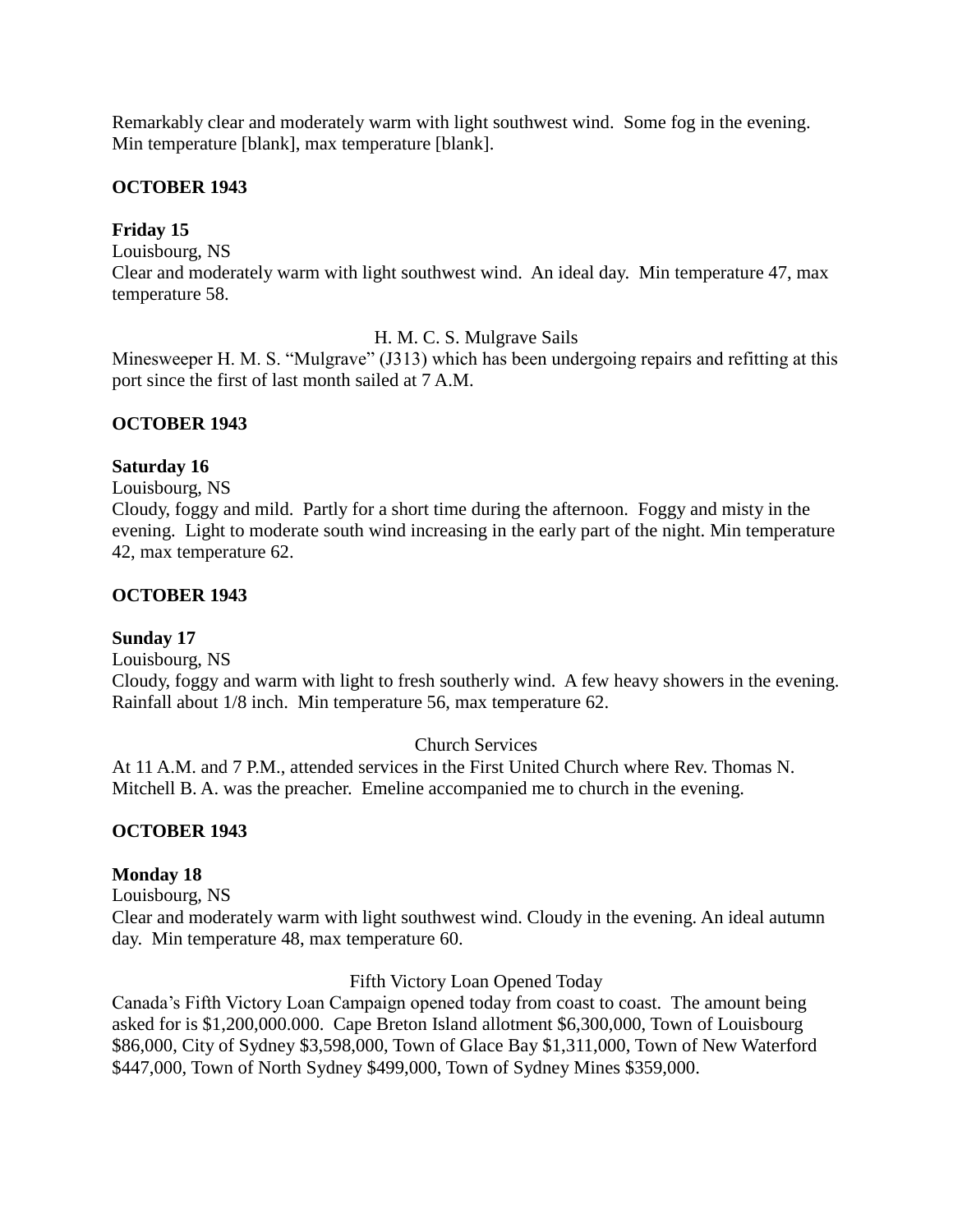# **OCTOBER 1943**

# **Tuesday 19**

Louisbourg, NS

Cloudy with showers and some fog. Moderate southeast wind. Min temperature [blank], max temperature [blank].

#### Death of Mrs. John L. MacKinnon

The death of Mrs. John L. MacKinnon took place at about 10 P.M. today at her home on Pepperell Street after a long illness. Mrs. MacKinnon, who was about 78 years of age, had been a resident of this town for about 40 years. She is survived by three daughters and one son. The daughters are: Mrs. (Rev.) John MacInnis, now of Truro, NS, Mrs. Roy Martell and Mrs. Couglin of Louisbourg. The son is Donald, a resident of Glace Bay, NS.

# **OCTOBER 1943**

# **Wednesday 20**

Louisbourg, NS Cloudy, misty and showery during the evening. Light east and southeast winds. Min temperature[blank], max temperature [blank].

# **OCTOBER 1943**

# **Thursday 21**

Louisbourg, NS

Clear in the morning but becoming cloudy in the forenoon. Rain began to fall at about 2 P.M. and continued during the afternoon and evening. Thunder and lightning at about 6 P.M. Showers during the night. Very light variable winds. Easterly at night increasing to a fresh breeze. Min temperature [blank], max temperature [blank].

# **OCTOBER 1943**

# **Friday 22**

Louisbourg, NS

Strong wind in the early morning. Showery and misty during the day. Rainfall of yesterday, last night and today upwards of one inch. Min temperature [blank], max temperature [blank]. Moderate to fresh southwest wind during the day.

#### Funeral

At 2 P.M., attended the funeral of the late Mrs. John L. MacKinnon, which took place from her late home on Pepperell Street. After service at the home, the funeral cortege proceeded to Willow Grove cemetery on Clarke's Road where burial took place. Services at the house and grave were conducted by Rev. Thomas N. Mitchell, B. A. Funeral in charge of D. M. Johnston, Funeral Director.

# **OCTOBER 1943**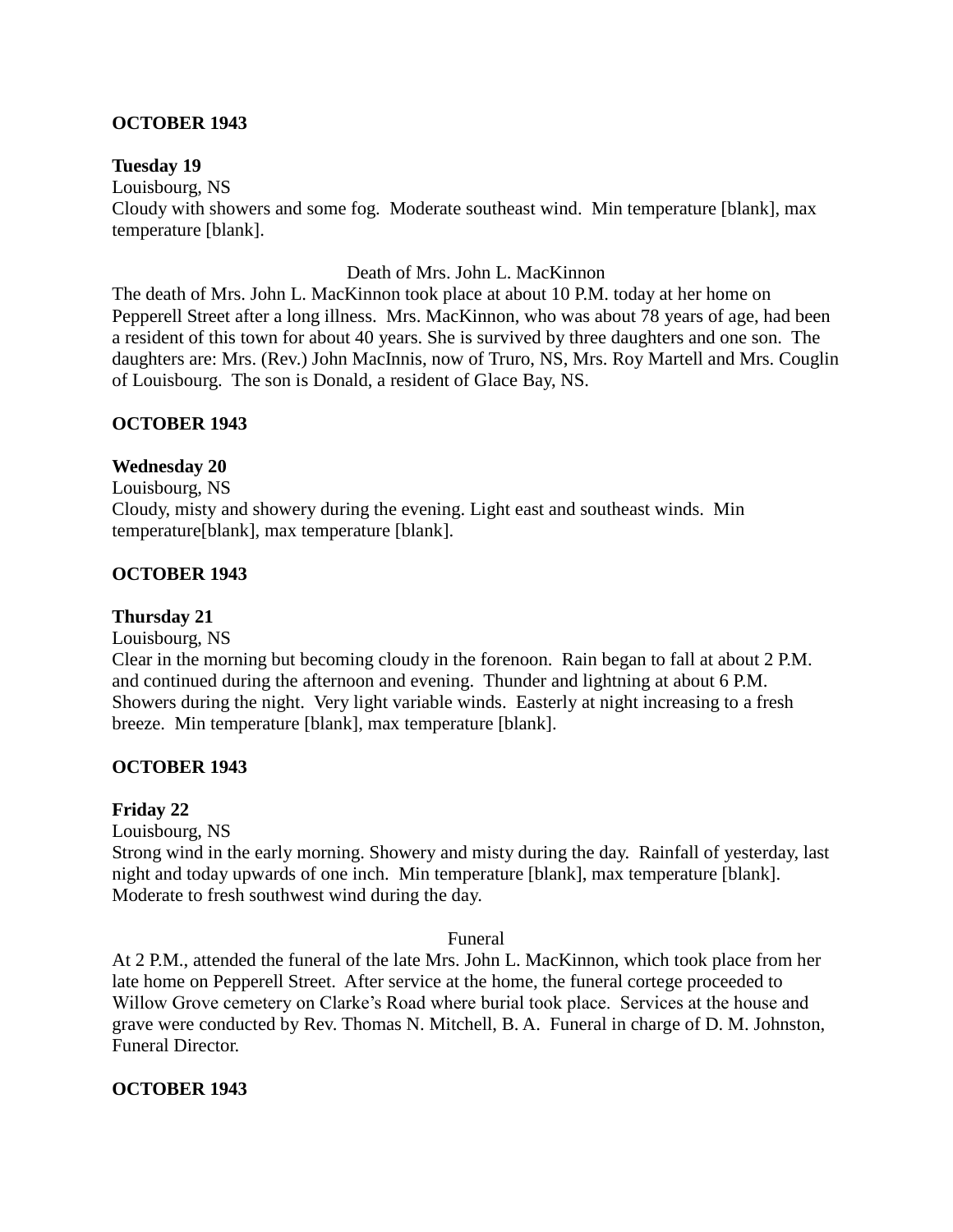# **Saturday 23**

Louisbourg, NS Cool and partly clear with light winds. Min temperature 43, max temperature 55.

# Meeting of School Board

At 6:30 P.M. attended and preside at a special meeting of the School Board. Those present were commissioners: Edison Skinner, Guy M. Hiltz, Frank O'Keefe, Harold Wilson and M. S. Huntington (Chairman), Clerk; D. F. Nicholson, Attendance Officer; D. M. Johnston, School Inspector; T. L. Sullivan and Inspector of Industrial Arts, G. R. Sutherland. Meeting was called for the purpose of discussing the question of establishing a Manuel Training department in the Louisbourg school. The Board went on record as being in favor of opening such a department when conditions are favorable. At present, there are no licenced teachers in the Province of Nova Scotia available for the teaching of manuel training.

# Meeting of Town Council

At about 8 P.M., attended and presided at a special meeting of the Town Council. Those present were: Councilllors; Edison Skinner, Lauchlin MacIntyre, Harold MacQueen, Edward Levy and Guy M. Hiltz, Mayor: M. S. Huntington, Clerk: D. F. Nicholson, Police Officer; D. M. Johnston. Meeting called for the purpose of dealing with the matter of the assessment of the property of the Dominion Coal Company located in this town.

# Reached Objective

Louisbourg exceeded its objective of \$86,000 today in the Fifth Victory Loan Campaign having raised \$91, 650 since the campaign opened on last Monday morning. Louisbourg is the first town in the county, if not in the Province, to go "over the top".

# **OCTOBER 1943**

# **Sunday 24**

Louisbourg, NS Cool and mostly clear with light northwest wind. Min temperature 40, max temperature 51.

# Church Services

At 11 A. M. And 7 P. M., attended service in the First United Church where Rev. Thomas N. Mitchell B. A. was the preacher. Emeline accompanied me to church in the evening.

# **OCTOBER 1943**

# **Monday 25**

Louisbourg, NS

Partly clear for a short time in the morning. Cloudy and cool during the day. Light northeast wind. Min temperature 40, max temperature 50.

# Motored to Sydney

Motored to Sydney on one of Cameron's busses (D. J. Kennedy, driver) for the purpose of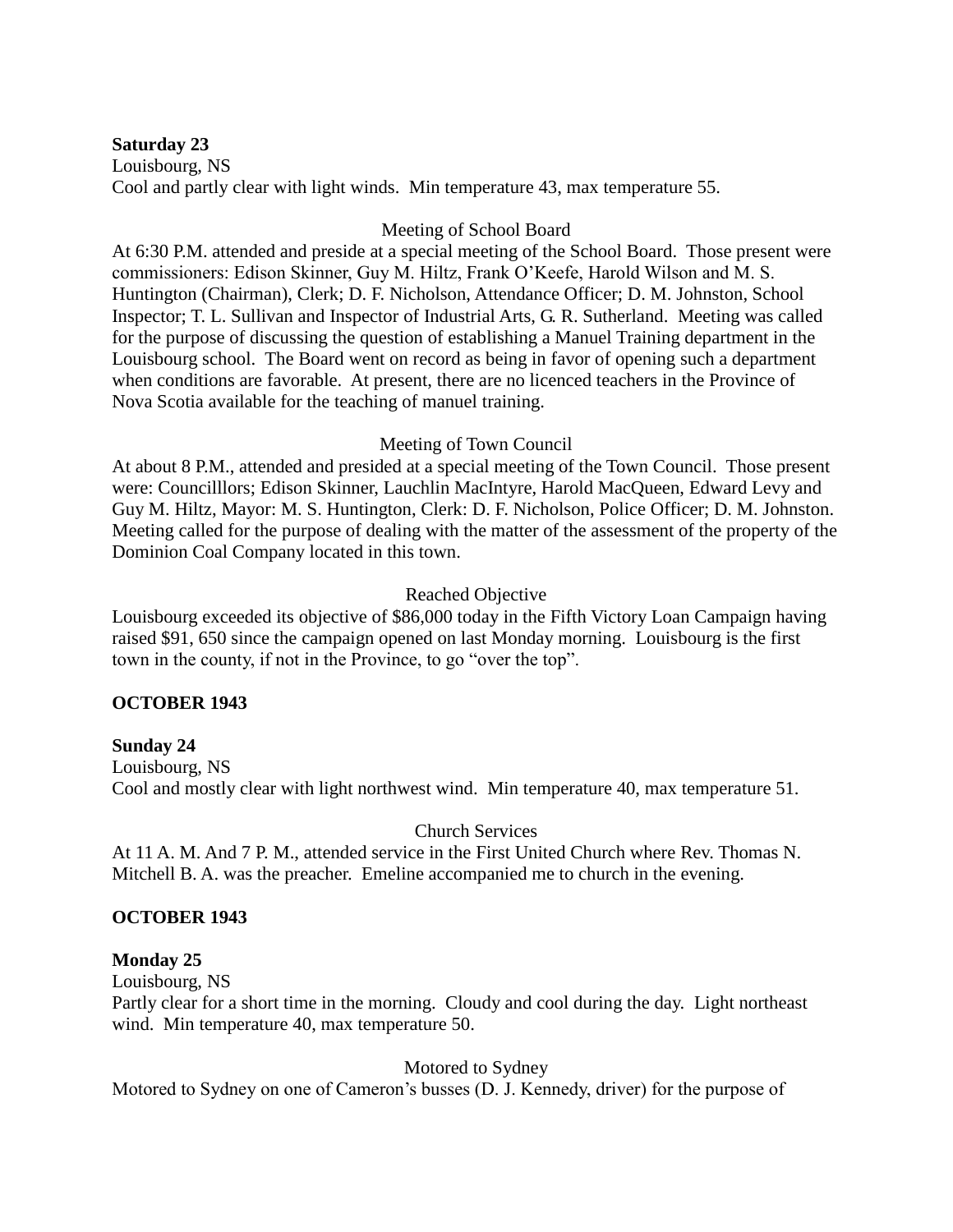consulting a Solicitor regarding some proposed changes in the assessment of the property of the Dominion Coal Company Ltd. in the Town of Louisbourg. Arrived at Sydney at 9:10 A.M., called at the office of R. S. MacLellan, Barristar and placed the assessment case in his hands for investigation. Had lunch at the "Isle Royale" hotel. Made a number of business calls during the day. Returning left Sydney at 4:30 P.M. on the same bus in charge of the same driver as in the morning.

# **OCTOBER 1943**

# **Tuesday 26**

Louisbourg, NS Cool and mostly cloudy with light winds. Min temperature 38, max temperature 48.

# **OCTOBER 1943**

# **Wednesday 27**

Louisbourg, NS Clear and cool with light easterly wind. An ideal autumn day. Min temperature 30, max temperature 50.

# **OCTOBER 1943**

# **Thursday 28**

Louisbourg, NS

Cloudy with light southeast wind. Rain began to fall at about 1 P.M. and continued moderately during the afternoon becoming heavier as night came on. Wind increasing in the afternoon. Min temperature 32, max temperature 56. Rainfall 2 ½ inches.

# **OCTOBER 1943**

# **Friday 29**

Louisbourg, NS

Clear in the morning, mostly cloudy during the day. Light southwest wind increasing to strong early in the day. Min temperature 47, max temperature 59.

# **OCTOBER 1943**

# **Saturday 30**

Louisbourg, NS Mostly clear with moderate to fresh west and northwest winds. Min temperature 39, max temperature 55.

#### Council Meeting

At 7:30 P. M., attended and presided at a regular meeting of the Town Council. Those present were: Councillors Edison Skinner, Harold MacQueen, Guy M. Hiltz, Lauchlin MacIntyre and James F. D. Townsend. Mayor; M. S. Huntington, Town Clerk; D. F. Nicholson, Chief of Police;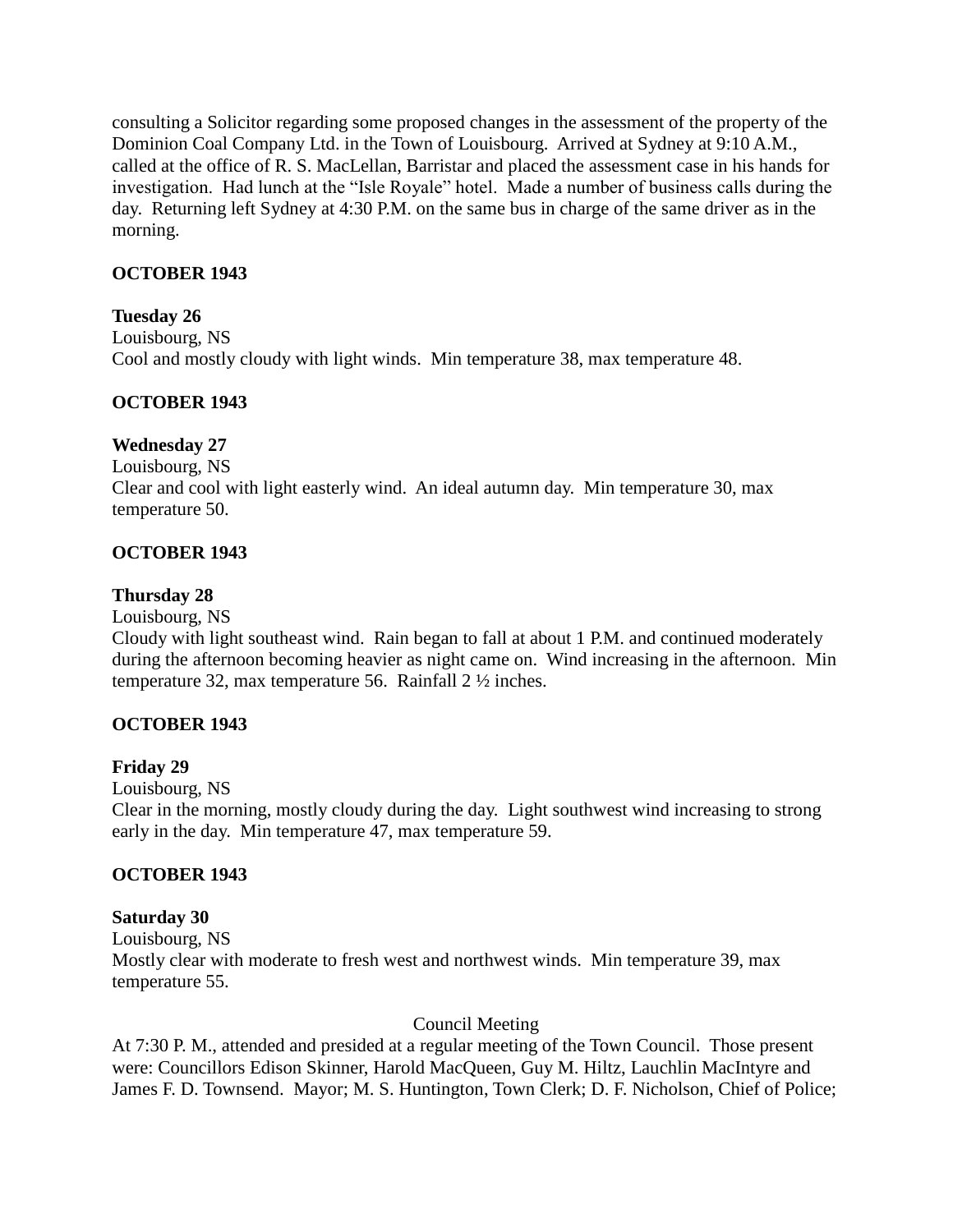# D. M. Johnston and Ex-Councillor, Alex C. MacDonald.

# **OCTOBER 1943**

# **Sunday 31**

Louisbourg, NS

Cool and partly clear with moderate to fresh northwest wind. Showers in the evening. Min temperature 30, max temperature 50.

# Church Services

At 11 A.M. and 7 P.M., attended services in the First United church where Rev. Thomas N. Mitchell B A. was the preacher. Emeline accompanied me to church in the evening.

Went for a Walk

Went for a walk in the afternoon out the old Sydney road as far as Forbes' bridge.

# **NOVEMBER 1943**

# **Monday 1**

Louisbourg, NS Cool and partly clear with moderate to fresh northwest wind. Min temperature 29, max temperature 42.

# **NOVEMBER 1943**

# **Tuesday 2**

Louisbourg, NS

Cool and clear with light to moderate southwest wind. Cloudy in the evening. Min temperature 28, max temperature 46.

Presentation

At about 10 P.M., attended a reception and presentation at the Navy League hut held in honour of Verne MacIntyre who is home on leave after serving overseas in the Royal Canadian Navy. On request I made the presentation on behalf of Mr. MacIntyre's friends.

# **NOVEMBER 1943**

# **Wednesday 3**

Louisbourg, NS

Rained from early morning until late at night. Light to moderate southwest wind shifting the easterly during the afternoon. Min temperature 42, max temperature 52. Rainfall 1  $\frac{1}{2}$  inch.

# **NOVEMBER 1943**

**Thursday 4** Louisbourg, NS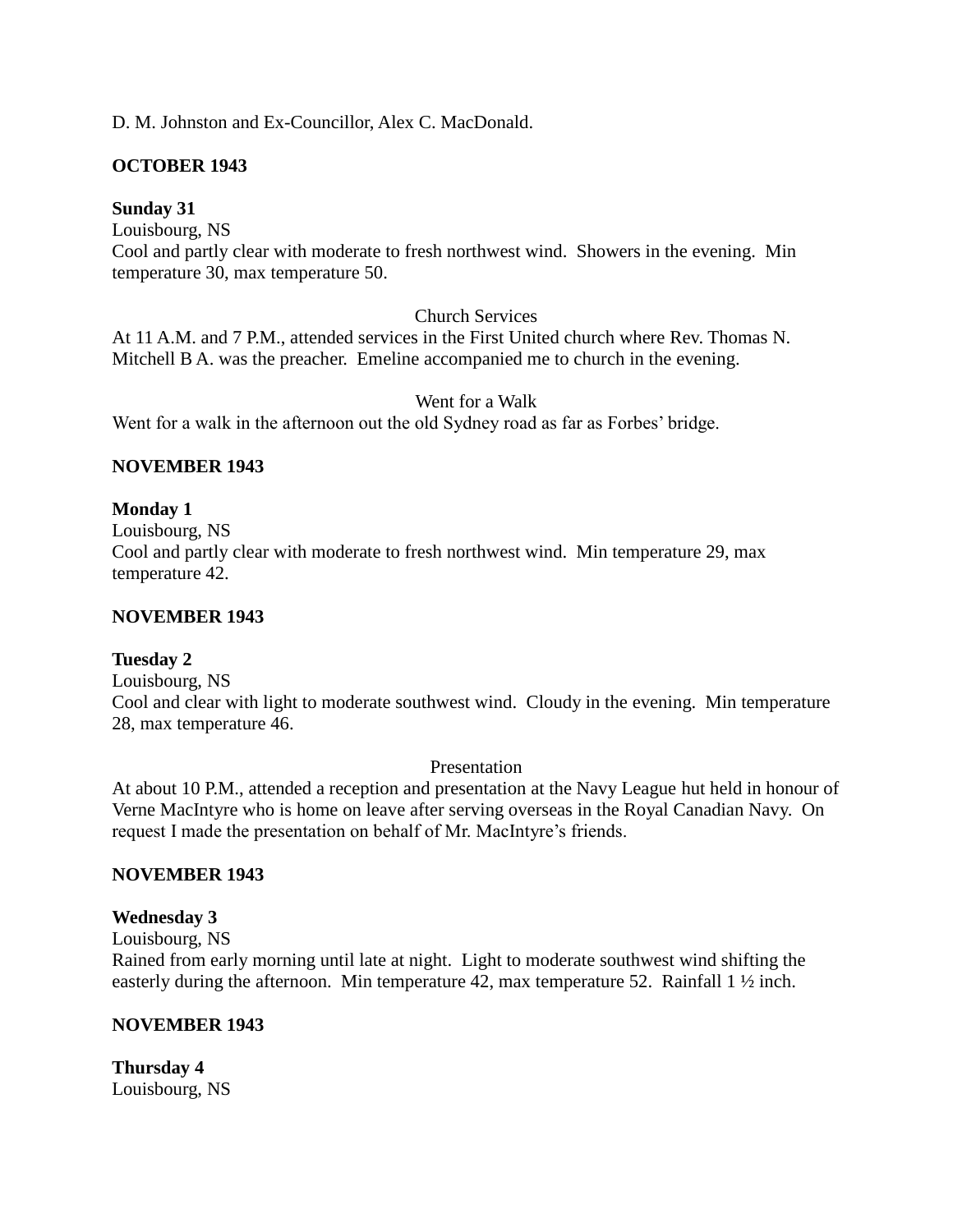Cloudy with a few showers. Min temperature 41, max temperature 46.

# **NOVEMBER 1943**

# **Friday 5**

Louisbourg, NS

Cool and mostly clear with moderate to fresh northwest. Min temperature 32, max temperature 44.

# Placed Markers

In the afternoon assisted D. M. Johnston in placing a concrete marker at the northeast corner of Wolfe Park at Havenside (formerly Russel Grant) and an iron marker at the northeast corner of the Kennelly estate at Scott's Cove, Havenside

# **NOVEMBER 1943**

# **Saturday 6**

Louisbourg, NS Clear in the morning but becoming cloudy in the forenoon. Light variable winds. Min temperature 27, max temperature 43.

# **NOVEMBER 1943**

#### **Sunday 7**

Louisbourg, NS

Light rain in the morning and a few light showers during the day. Cool and mostly clear with moderate to fresh north-northeast wind. Min temperature 34, max temperature 44.

# Church Services

At 11 A.M. and 7 P.M., attended services in the First United Church where Rev. Thomas N. Mitchell B. A. was the preacher. Emeline accompanied me to church in the evening.

Went for a Walk

Walked to Wolfe Park at Havenside and back in the afternoon.

# **NOVEMBER 1943**

# **Monday 8**

Louisbourg, NS Cloudy and cool with very light variable winds. Min temperature 32, max temperature 44.

# Placed Markers

In the afternoon, assisted D. M. Johnston in placing a concrete marker at the southwest corner of Wolfe Park at Havenside and an iron bar marker at the southeast corner of the Lighthouse property.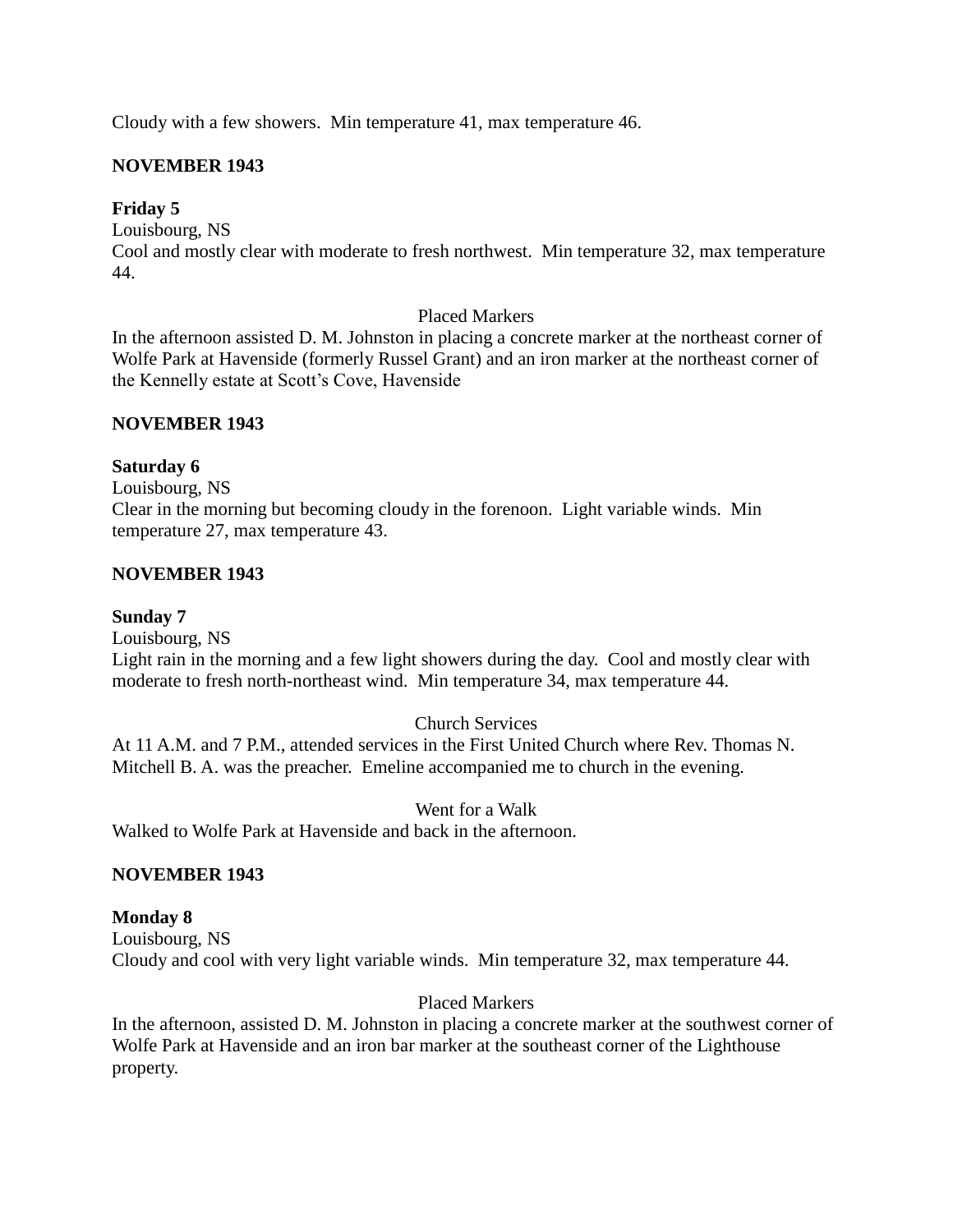#### Corvette Arrived

A Corvette flying the French flag and said to be manned by a Free French Crew arrived in the afternoon and anchored in the east end of the harbour. She sailed late in the evening.

# Crash Boat Arrived

An R. C. A. F. Crash boat arrived in the forenoon. After making two or three trips in and out of the harbour she finally sailed at about 3:30 P.M.

# S. S. Lady Laurier

Canadian Government steamer "Lady Laurier" arrived in the afternoon and docked at the Government wharf.

# **NOVEMBER 1943**

#### **Tuesday 9**

Louisbourg, NS

Cloudy and threatening with moderate to fresh southwest wind. Min temperature 30, max temperature 52.

# Whistle Resumed

The blowing of the power house whistle of the Dominion Coal Company Ltd. was resumed today at noon. The whistle has been silent since last spring.

#### Fifth Victory Loan

The final figures in the Fifth Victory Loan Campaign which officially ended on last Saturday were published in today's issue of the Sydney Post Record and are as follows:

|                     | Quota     | Subscribed | Per Cent |
|---------------------|-----------|------------|----------|
| Louisbourg          | \$86,000  | 117,600    | 136.7    |
| New Waterford       | 447,000   | 505,95     | 113.2    |
| <b>Sydney Mines</b> | 359,000   | 384,900    | 107.2    |
| Glace Bay           | 1,311,000 | 1,399,450  | 106.7    |
| North Sydney        | 499,000   | 524,350    | 105.1    |
| Sydney              | 3,598,000 | 3,751,950  | 104.3    |
|                     | 6,300,000 | 6,684,200  | 106.1    |

# **NOVEMBER 1943**

#### **Wednesday 10**

Louisbourg, NS

Cloudy and showery with light variable winds. Min temperature 46, max temperature 50. Rainfall about 1/4 inch.

# **NOVEMBER 1943**

# **Thursday 11**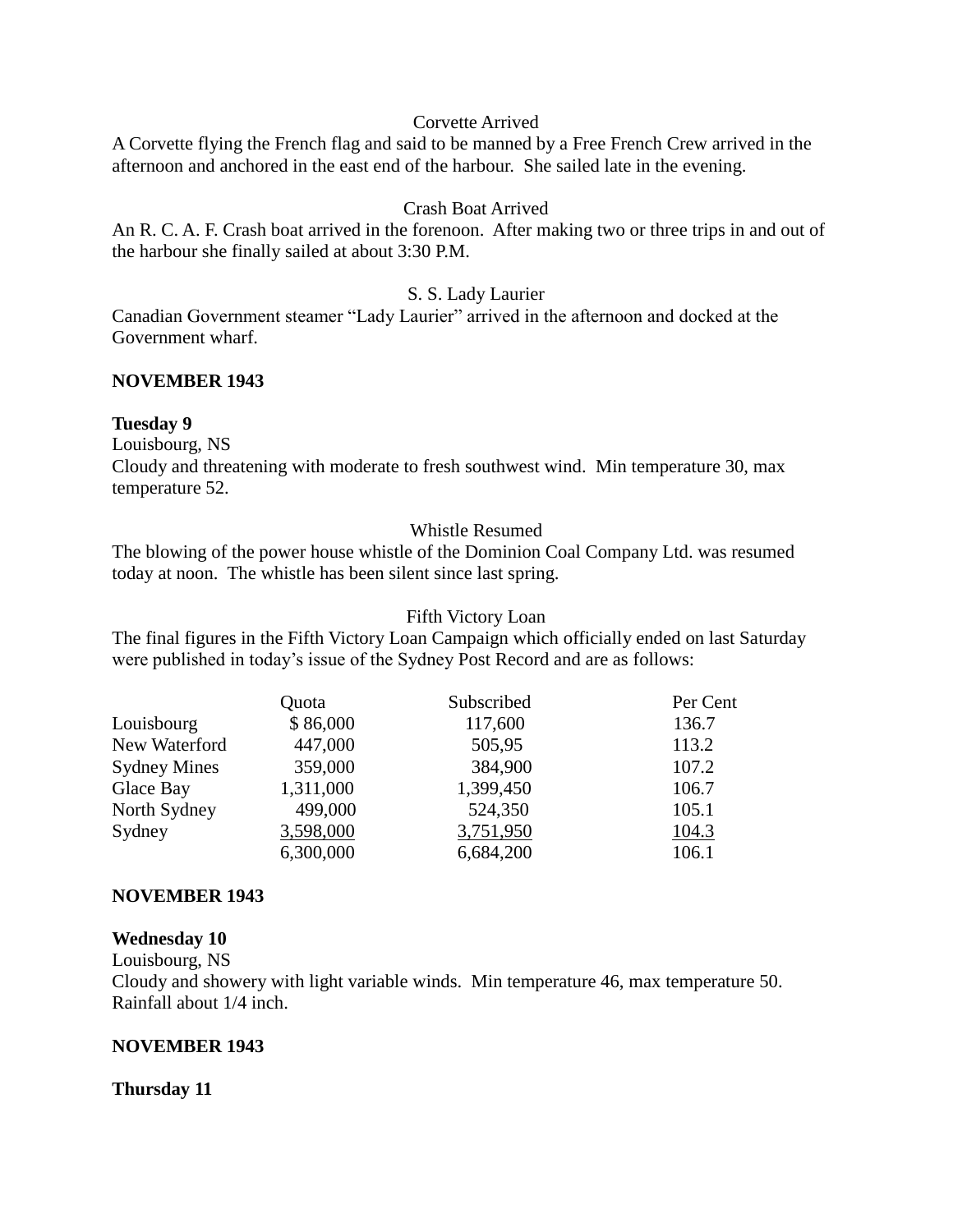Louisbourg, NS

Clear in the morning but became cloudy and threatening early in the forenoon. Rain began to fall at about 1:30 P.M. and continued during the afternoon and night. Min temperature 38, max temperature 57.

# **NOVEMBER 1943**

# **Friday 12**

Louisbourg, NS

Rained nearly all day. Stopped raining at about 5 P.M. Cleared in the evening. Strong southsoutheast wind increasing to gale force in the afternoon. Wind shifted to southwest during the early part of the night and moderated. Min temperature 40, max temperature 53. Rainfall of yesterday, last night and today at least 2 inches.

# **NOVEMBER 1943**

# **Saturday 13**

Louisbourg, NS

Clear and cool, becoming cloudy in the evening. Light northwest wind shifting to south in the late afternoon and increasing to a strong breeze during the evening and night. Rain began to fall about 11 P.M. Min temperature [blank], max temperature [blank].

# Placing Markers

Went to Havenside at about 10 A.M. with D. M. Johnston and assisted in finishing the job of placing iron markers on the survey lines of Kennelly Estate. Alex. Burke drove us as far as the Lighthouse by car. Returned home at about 2:30 P.M.

# **NOVEMBER 1943**

# **Sunday 14**

Louisbourg, NS Cool and mostly clear with fresh to strong northwest wind which moderated in the evening. Min temperature 34, max temperature 48.

# Church Services

At 11 A.M. and 7 P.M., attended services in the First United Church. Preacher in the morning Rev. Thomas N. Mitchell B. A., the regular Pastor and in the evening, Rev. M. A. MacMillan of Calvin United church, New Waterford. At 7 P.M., the annual Missionary service of the Louisbourg W. M. Society was held. Emeline accompanied me to church in the evening.

# Went for a Walk

Walked to Slattery's Point and back in the afternoon.

# **NOVEMBER 1943**

**Monday 15**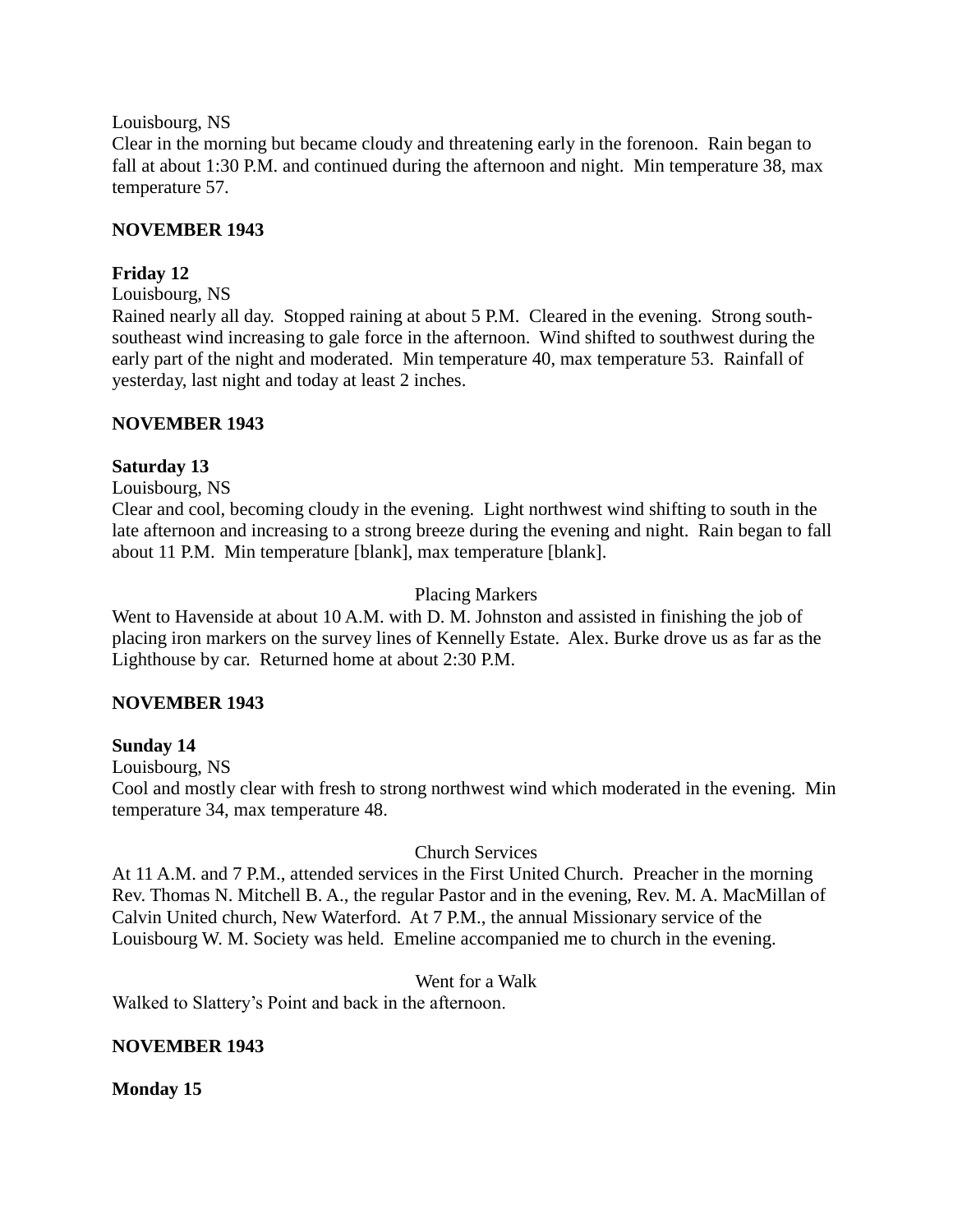[blank]

# **NOVEMBER 1943**

#### **Tuesday 16** [blank]

# **NOVEMBER 1943**

# **Wednesday 17**

Armed Trawler Ayrshire Armed Trawler "Ayrshire" arrived at Louisbourg at Louisbourg today.

# **NOVEMBER 1943**

**Thursday 18** [blank]

# **NOVEMBER 1943**

**Friday 19** [blank]

# **NOVEMBER 1943**

# **Saturday 20**

Louisbourg, NS Mostly clear in the forenoon, cloudy and threatening in the afternoon and evening. Light to moderate southwest wind. Min temperature [blank], max temperature [blank].

Meeting Board of Stewards At 7:30 P.M., attended a meeting of the Board of Stewards of the First United Church.

# **NOVEMBER 1943**

# **Sunday 21**

Louisbourg, NS Cloudy, showery, misty, foggy and mild with light southwest wind. Min temperature 47, max temperature 50.

Church Services

At 11 A.M. and 7 P.M., attended services in the First United Church where Rev. Thomas N. Mitchell B. A. was the preacher. Emeline accompanied me to church in the evening.

# **NOVEMBER 1943**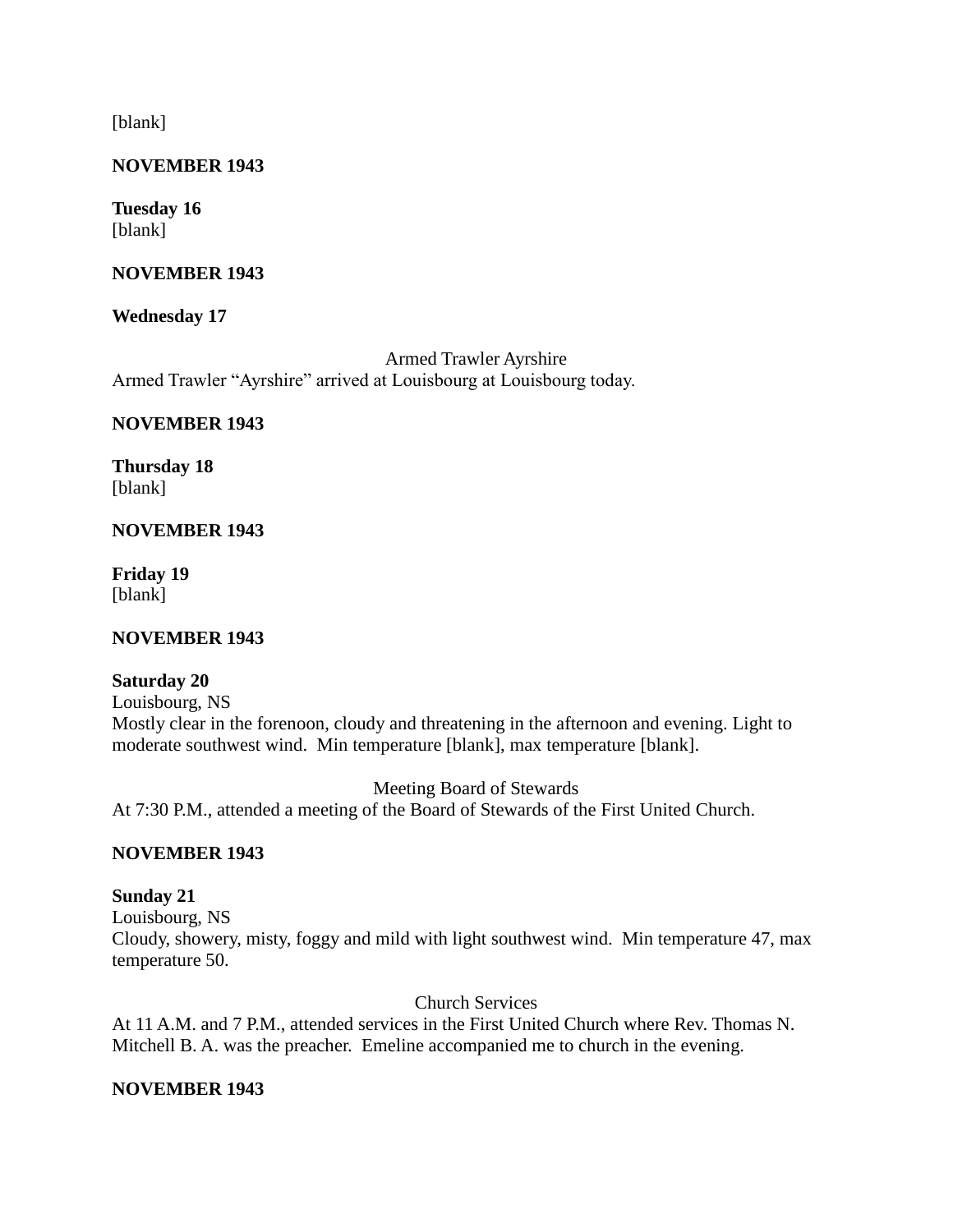**Monday 22** Louisbourg, NS [blank]

# **NOVEMBER 1943**

**Tuesday 23** [blank]

#### **NOVEMBER 1943**

**Wednesday 24** Louisbourg, NS Misty and drizzily in the morning. Partly clear at noon. Misty in the evening.

#### **NOVEMBER 1943**

**Thursday 25** Louisbourg, NS Cool and mostly cloudy with light northerly wind. Min temperature 31, max temperature 38.

> Death of John Williams [blank]

#### **NOVEMBER 1943**

**Friday 26** Louisbourg, NS Clear and cool with light variable winds. An ideal autumn day. Min temperature [blank], max temperature [blank].

Marriage

The marriage of Earl Francis Long of the Royal Canadian Navy, and formerly of Simcoe, Ontario, to Miss Isabel Kehoe, clerk in the local Post office, took place today at Glace Bay. The ceremony was performed by Rev. Father Joseph Gillis of St. Joseph Parish.

#### **NOVEMBER 1943**

#### **Saturday 27**

Louisbourg, NS

Clear and cool, becoming cloudy in the afternoon but clearing at night. Min temperature 24, max temperature 47.

Council Meeting

At 7:30 P.M., attended and presided at a regular meeting of the Town Council. Those present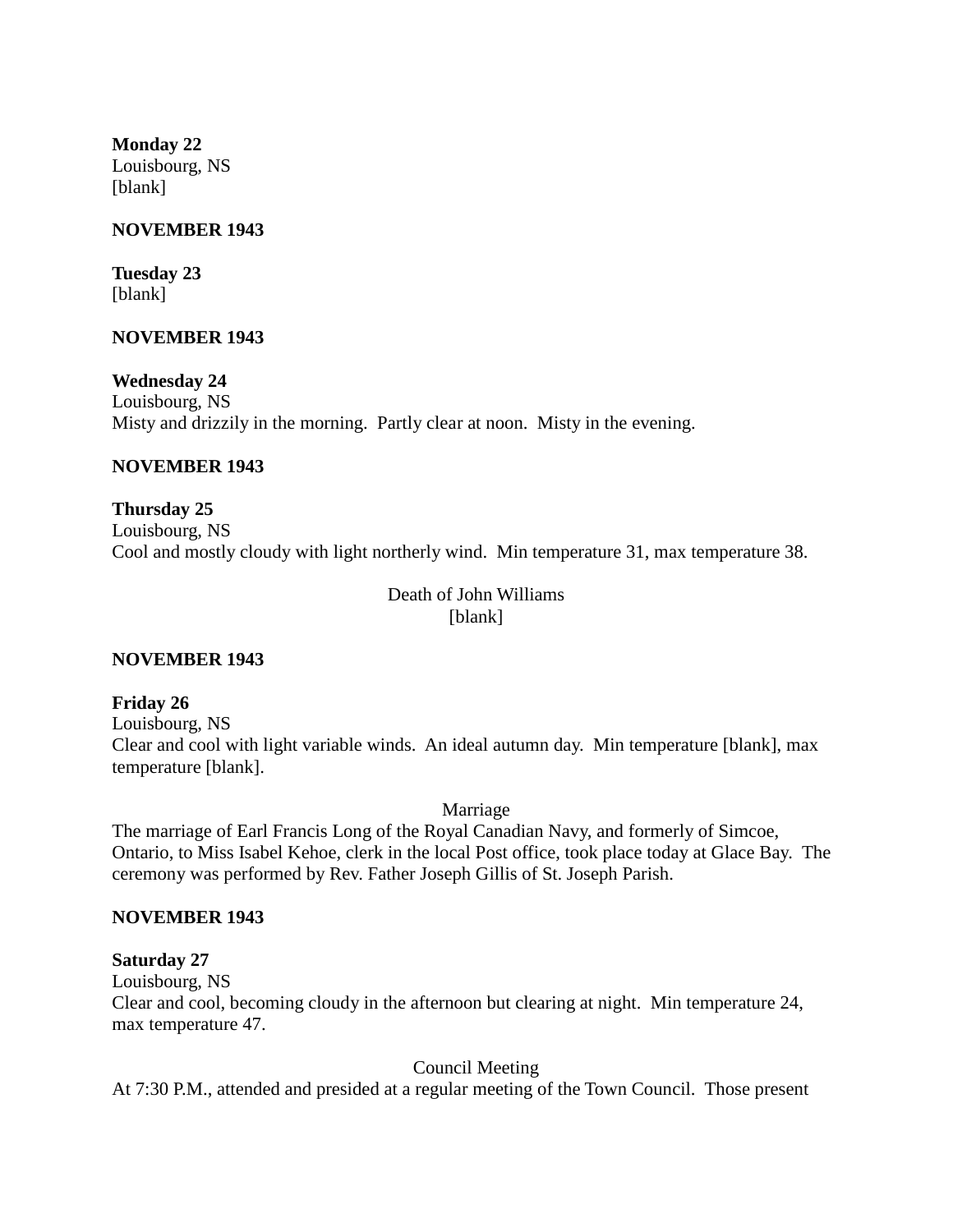were: councillors Edison Skinner, Guy M. Hiltz and Edward Levy. Mayor; M. S. Huntington, Town Clerk; D. F. Nicholson, Chief of Police; D. M. Johnston and Ex-Councillor; Alex C. MacDonald. At this meeting the question of purchasing the Levatte property on Wolfe Street was introduced by the Mayor and discussed, but it was decided not to close the deal until a later meeting when a larger attendance of the Councillors was present.

#### **NOVEMBER 1943**

#### **Sunday 28**

Louisbourg, NS Rain, Thunder, Lightning and high wind in the early morning. Clear and mild during the day with moderate to fresh southwest wind. Min temperature 34, max temperature 49.

Church Services

At 11 A.M. and 7 P.M., attended services in the First United Church where Rev. Thomas N. Mitchell B. A. was the preacher. Emeline accompanied me to church in the evening.

# New Choir Members [blank]

#### **NOVEMBER 1943**

#### **Monday 29**

Louisbourg, NS

Cloudy in the forenoon, clearing shortly before noon. Light variable winds. Wind westerly during the afternoon. Min temperature 25, max temperature 39.

# Motored to Sydney [blank]

#### **NOVEMBER 1943**

#### **Tuesday 30**

Louisbourg, NS

Cloudy and chilly. Snow began to fall at about 3:30 P.M. Snow followed by rain at about 5:30 P.M. which continued until late at night. Moderate east-northeast wind increasing to a moderate gale and shifting to southwest before midnight. Snowfall about 2 inches. Min temperature 20, max temperature 48.

> First Snow Storm [blank]

#### **DECEMBER 1943**

**Wednesday 1** Louisbourg, NS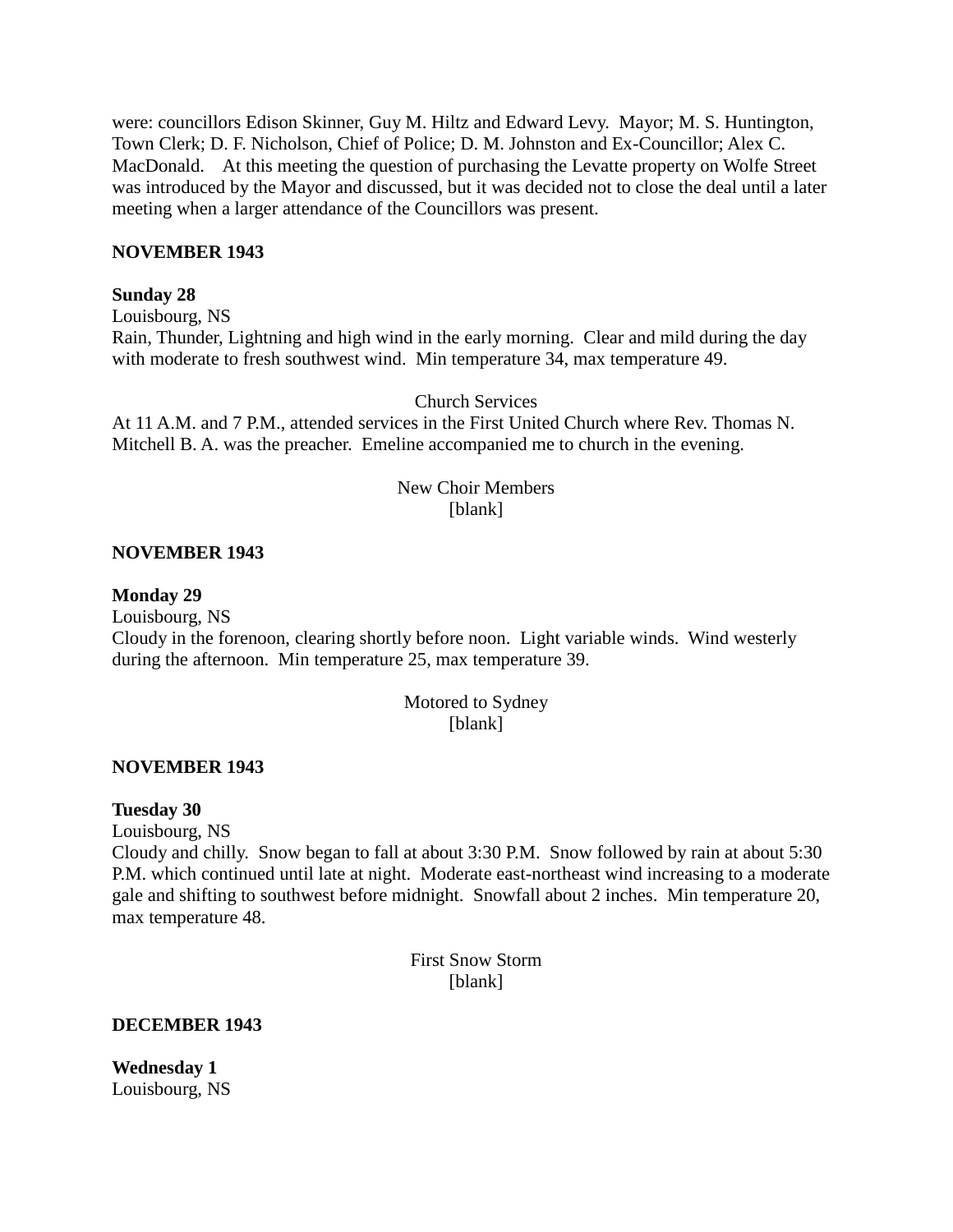Cool and partly clear with moderate northwest wind. Min temperature 29, max temperature 48.

Minesweeper Sailed [blank]

# **DECEMBER 1943**

# **Thursday 2**

Louisbourg, NS

Cool and partly clear with moderate northwest wind. Min temperature [blank], max temperature [blank].

# **DECEMBER 1943**

# **Friday 3**

Louisbourg, NS

Clear and cool becoming cloudy in the late afternoon. An ideal day. Min temperature [blank], max temperature [blank].

# **DECEMBER 1943**

# **Saturday 4**

Louisbourg, NS

Clear and cool during the forenoon becoming cloudy at noon. Light showers in the late afternoon. Light variable wind. Min temperature 28, max temperature 38.

# Meeting of School Board

At 6:30 P.M., attended and presided at a special meeting of the school Board (for regular business). Those present were: Commissioners: Frank O'Keefe, Edison Skinner and M. S. Huntington (chairman), D. M. Johnston, attendance officer, and ex-councillor, Alex C. MacDonald.

# Meeting of Town Council

At 7:30 P.M., attended and presided at a special meeting of the Town Council (for regular business). Those present were: Councillors: Edison Skinner, Edward Levy, Harold MacQueen and Lauchlin MacIntyre, Mayor: M. S. Huntington, Clerk D. F Nicholson, Chief of Police: D.M. Johnston, Ex-councillor Alex C. MacDonald, Earl Lewis and Alister MacDonald.

# **DECEMBER 1943**

# **Sunday 5**

Louisbourg, NS

Mostly cloudy. Light showers in the morning. Mild and partly clear during the afternoon. Light southwest and west winds. Min temperature 31, max temperature 42.

Church Services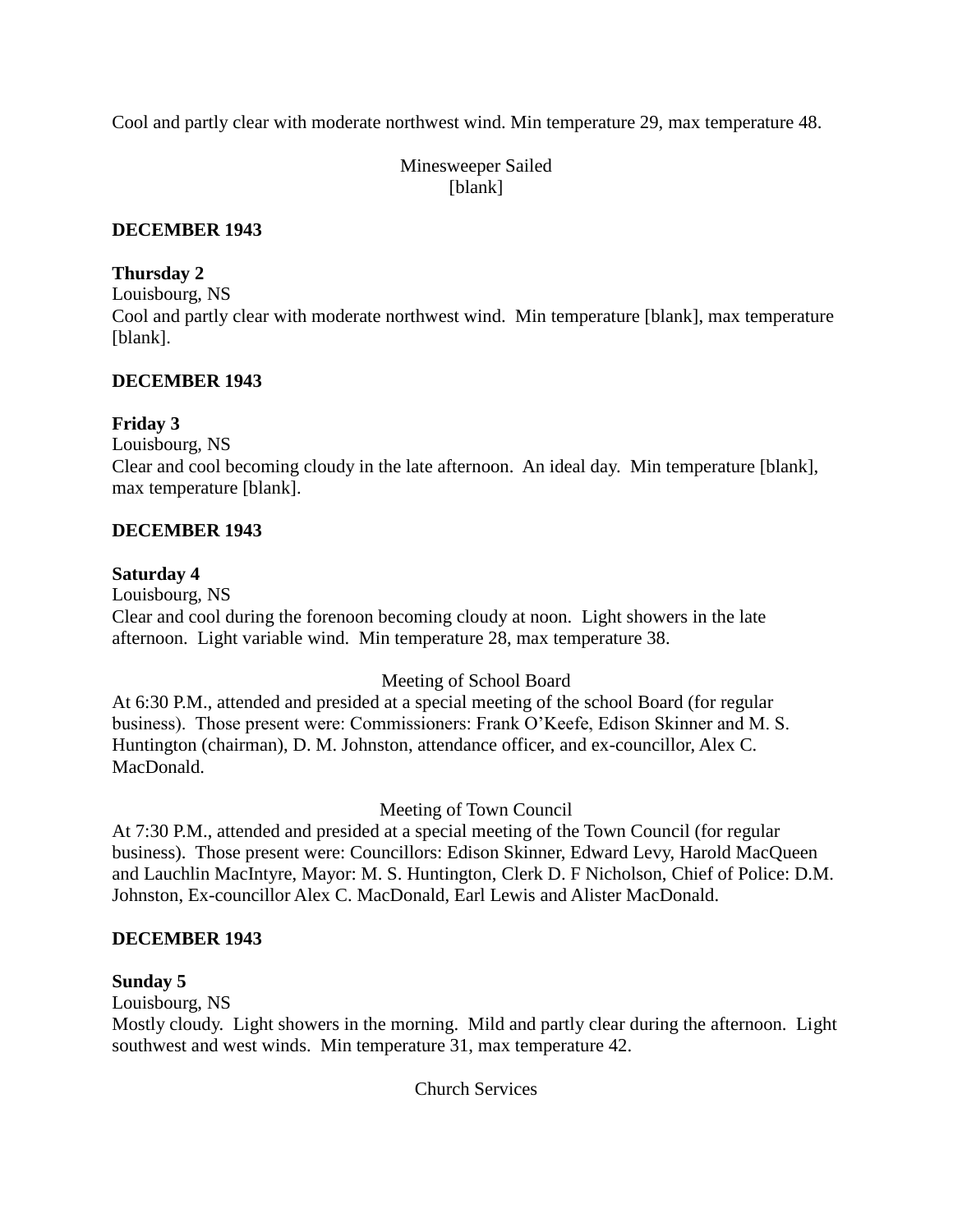At 11 A.M. and 7 P.M., attended services in the First United Church where Rev. Thomas N. Mitchell B. A. was the preacher. Emeline accompanied me to church in the evening.

# **DECEMBER 1943**

# **Monday 6**

Louisbourg, NS Clear and cool with moderate to fresh northwest wind. Min temperature [blank], max temperature [blank].

> Highway Grader at Work [blank]

# **DECEMBER 1943**

# **Tuesday 7**

Louisbourg, NS

Light snow squalls in the early morning. Cloudy. Began to snow heavily at about 10 A.M. and continued until about the middle of the afternoon and was then followed by a light drizzle of rain. Snowfall about 5 inches. Min temperature [blank], max temperature [blank].

# **DECEMBER 1943**

# **Wednesday 8**

Louisbourg, NS Cloudy and mild with light northerly wind. Min temperature [blank], max temperature[blank].

# S. S. Meigle

Newfoundland steamer "Meigle" arrived in the forenoon for bunker coal and docked at the coal wharf.

# **DECEMBER 1943**

# **Thursday 9**

Louisbourg, NS Cloudy and mild with light drizzle of rain followed by heavier showers in the evening. Light variable winds. Min temperature [blank], max temperature [blank].

# **DECEMBER 1943**

**Friday 10** Louisbourg, NS Cool and mostly cloudy with fresh northwest wind. Min temperature 27, max temperature 34.

# **DECEMBER 1943**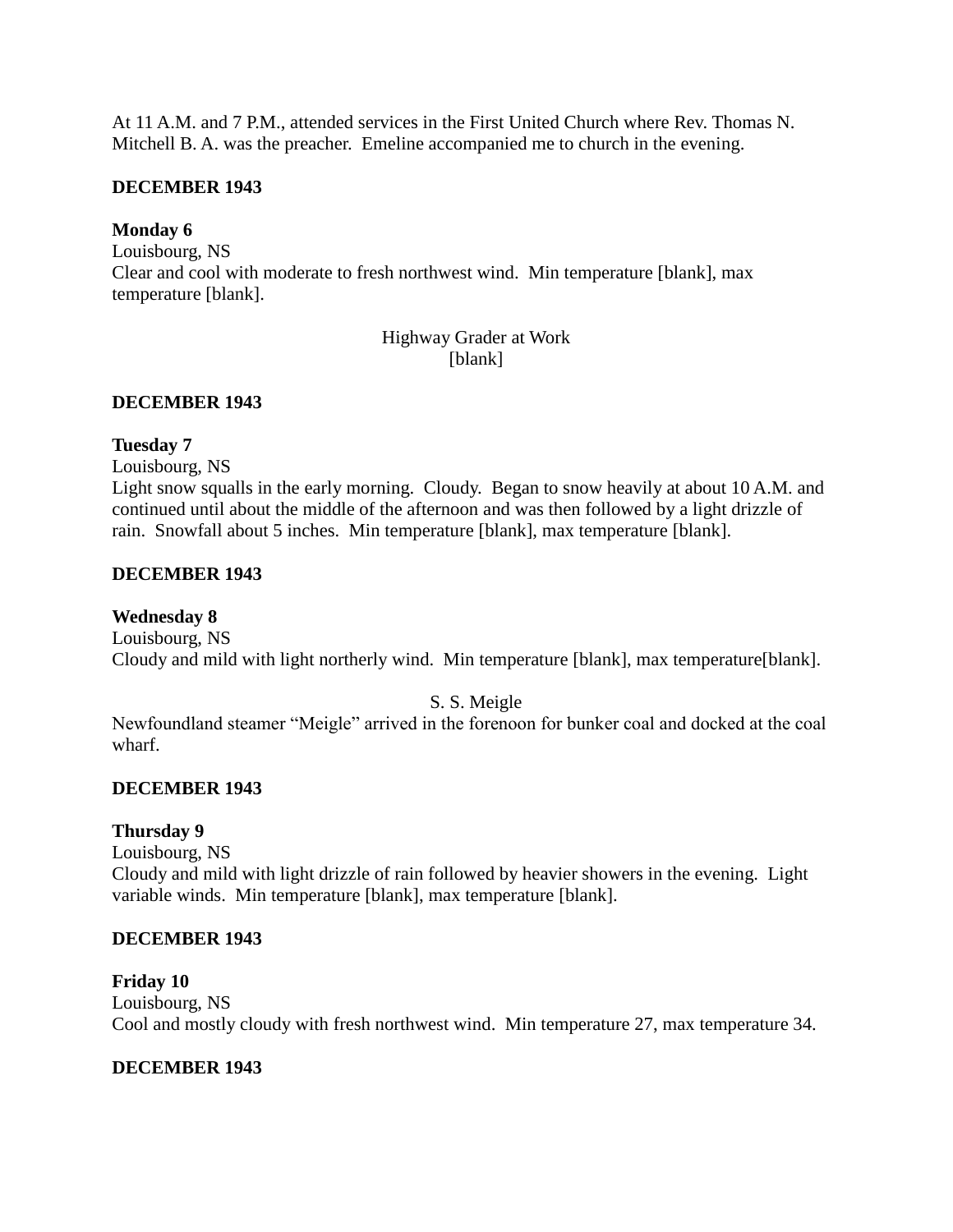# **Saturday 11**

Louisbourg, NS

Cool and mostly clear with light to moderate northwest wind. Light snow squalls during the night. Min temperature 18, max temperature29.

# **DECEMBER 1943**

# **Sunday 12**

Louisbourg, NS Cold and mostly cloudy with moderate to fresh northwest wind. Min temperature 20, max temperature 28.

# Church Services

At 11 A.M. and 7 P.M., attended services in the First United Church where Rev. Thomas N. Mitchell B. A. was the preacher. Emeline accompanied me to church in the evening. Choir turned out in almost full strength, 67 present in the morning and 23 in the evening.

# **DECEMBER 1943**

# **Monday 13**

Louisbourg, NS

Rain in the morning. Mild and mostly cloudy during the day. Snow squalls during the early part of the night. Light southwest wind shifting to west and increasing. Min temperature [blank], max temperature [blank].

# Navy League Banquet

At 6:30 P.M., accompanied by Emeline, attended a banquet held in the Navy League hut. This banquet was sponsored by the male members of the local branch of the Navy League in appreciation of the work of the members who have been for the last two years carrying on the work of the League in this town. Rev. Thomas N. Mitchell B. A. acted as Master of Ceremonies in the absence of Rev. Father D. H. Doyle who was unable to be present.

# **DECMEBER 1943**

# **Tuesday 14**

Louisbourg, NS Cold and partly cloudy with fresh northwest wind which moderated in the evening. Min temperature [blank], max temperature [blank].

# **DECEMBER 1943**

# **Wednesday 15**

Louisbourg, NS

Light snow in the early morning. Clear and moderately cold during the day with light to moderate northwest winds. Snowfall about 1 inch. Min temperature [blank], max temperature [blank].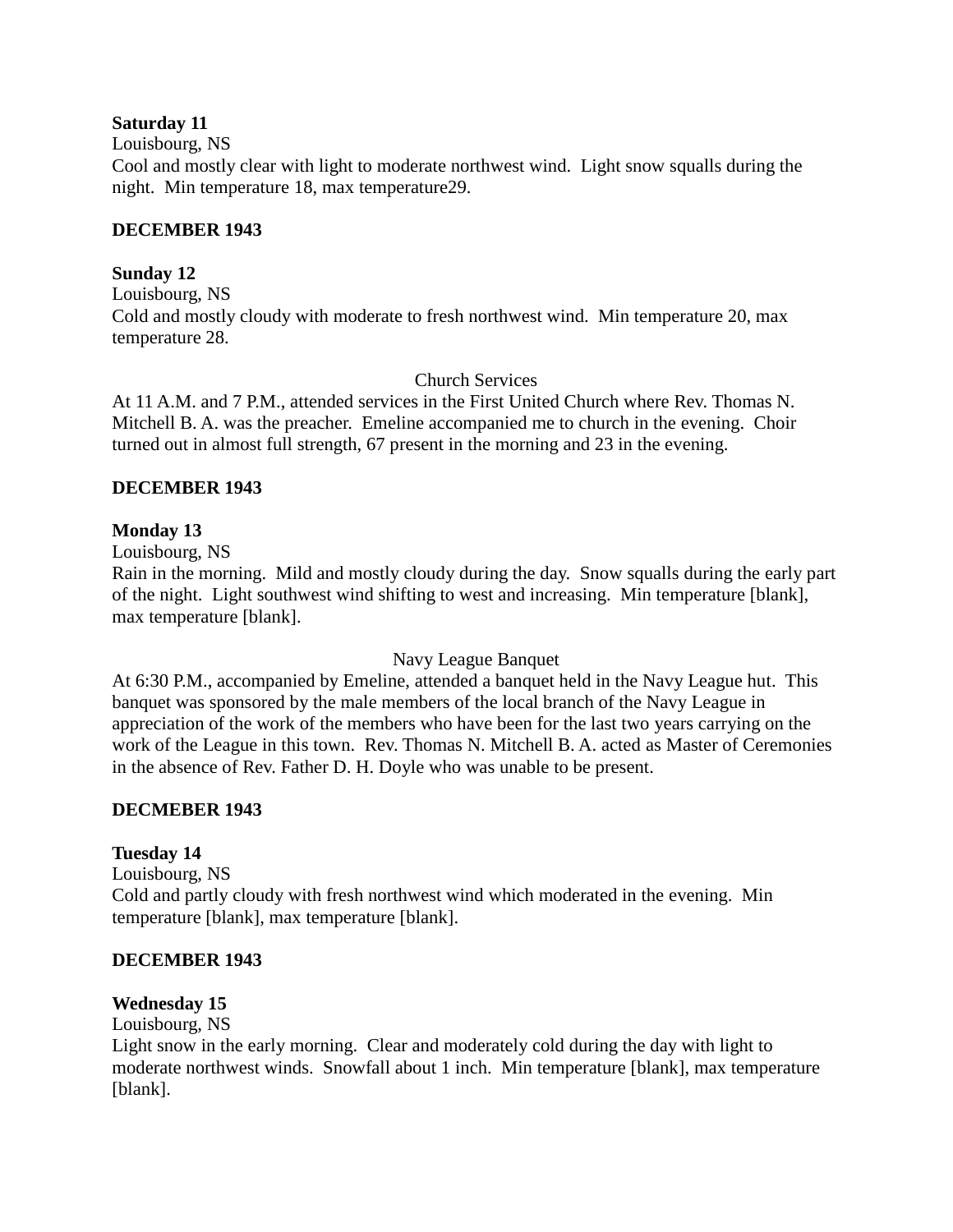#### **DECEMBER 1943**

#### **Thursday 16**

Louisbourg, NS Cold and cloudy with light variable winds. Min temperature [blank], max temperature [blank].

#### Meeting of County Health Board

Motored to Sydney in one of Cameron's busses (D. J. Kennedy, driver) in the morning for the purpose of attending a meeting of the Cape Breton County Board of Health called for to meet at 2:30 P.M. Made a number of business calls during the forenoon. Had lunch at Isle Royale hotel. Attended meeting of Health Board in the County Building at 2:30 P.M. County Clerk R. A. MacKinnon presiding, Acting Mayor, L. Y. Urquhart of North Sydney, secretary. Among those present were: Mayor A. C. MacCormick, Sydney Mines, Mayor D. W. Morrison, Glace Bay, Mayor D. J. MacLean, Sydney, Councillor Alphonse MacNeil, Dominion, Councillor [blank] MacNeil, New Waterford.

# **DECEMBER 1943**

#### **Friday 17**

Louisbourg, NS

Clear and cold with light to moderate west and northwest winds. Min temperature [blank], max temperature [blank].

S. S. Lady Laurier

Canadian Government steamer "Lady Laurier" arrived in the evening.

Mine Sweeper Miscou

British minesweeper "Miscou" arrived in the evening and docked at the Government wharf.

# **DECEMBER 1943**

#### **Saturday 18**

Louisbourg, NS Cloudy and mild with light southwest wind. Min temperature 6, max temperature 35.

Went to the Navy League hut in the afternoon and there met Mr. Bailey of Toronto and John M. MacLeod of Sydney, two Navy League Officials who came here for the purpose of visiting the Navy League hut. After a short stay at the hut, I accompanied them to the Louisbourg National and Historic Park.

Council Meeting

At 7:30 P.M., attended and preside at a regular meeting of the Town Council. Those present were: Councillors: Edison Skinner, Edward Levy, Harold MacQueen and Guy M. Hiltz, Mayor M. S. Huntington, Chief of Police, D. M. Johnston, Town Clerk: D. F. Nicholson, Ex-Councillor: Alex C. MacDonald and George Phalen.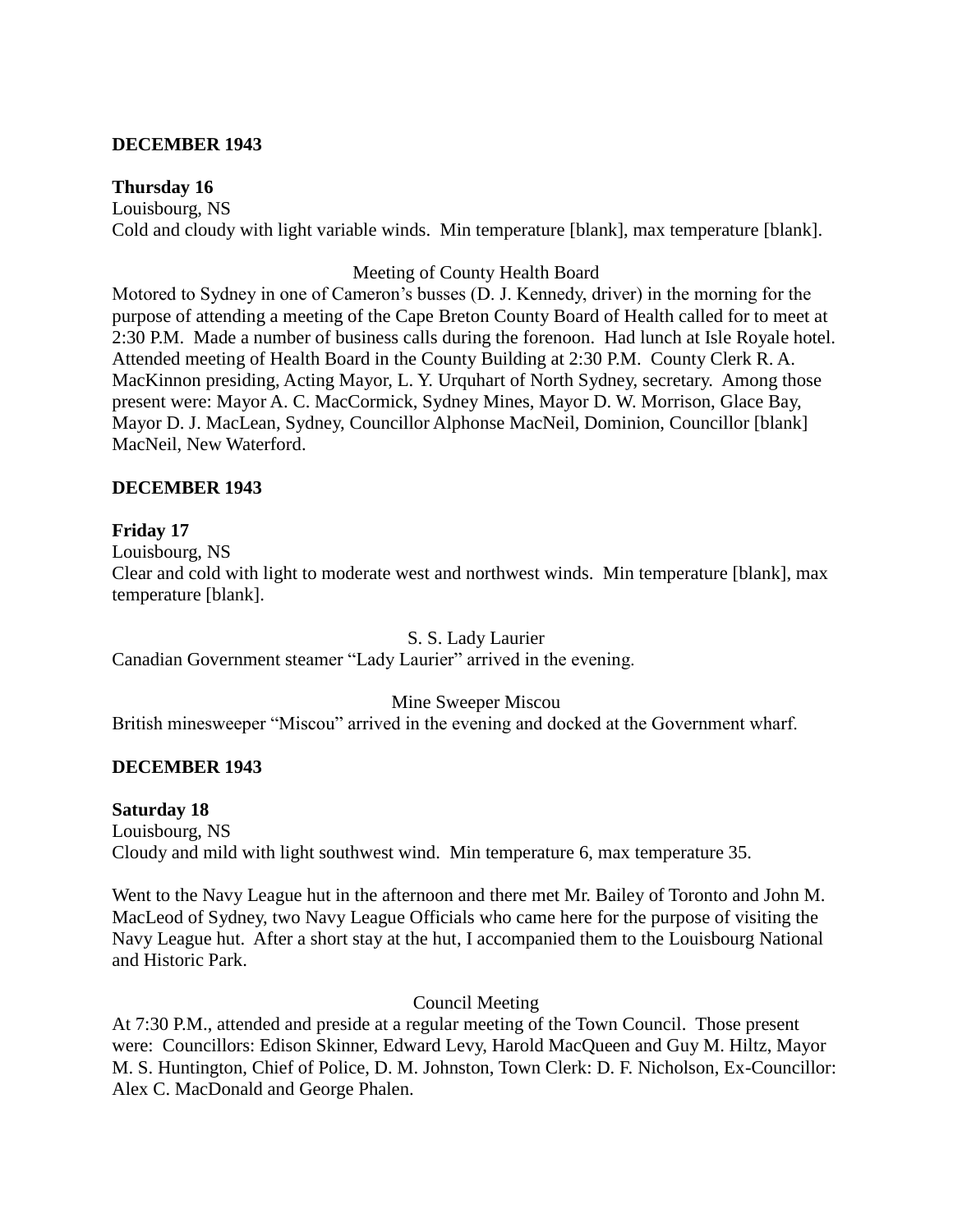#### **DECEMBER F1943**

#### **Sunday 19**

Louisbourg, NS

Clear and comparatively mild with light northwest wind. An ideal day. Min temperature 15, max temperature 35.

#### Church Services

At 11 A.M. and 7 P.M., attended services in the First United Church where Rev. Thomas N. Mitchell B. A. was the preacher. Emeline accompanied me to church in the evening. Special Christmas music at both services. 18 members of the choir present in the morning and 23 in the evening. The evening service consisted of the Christmas story "No Room in the Inn" led by the pastor with the choir leading the musical part.

#### **DECEMBER 1943**

#### **Monday 20**

Louisbourg, NS

Cloudy and mild with light southwest wind. Partly clear for a short time in the forenoon. Min temperature [blank], max temperature [blank].

#### **DECEMBER 1943**

#### **Tuesday 21**

Lousbourg, NS

Clear and cold with fresh to strong northwest wind which shifted to southwest in the evening. Weather moderated in the evening sky becoming cloudy, a few light showers during the early part of the night. Min temperature [blank], max temperature [blank].

#### **DECEMBER 1943**

#### **Wednesday 22**

Louisbourg, NS

Rain in the early morning followed by about 1 inch of soft snow. Mild and partly clear during the day. Moderately cold at night. Min temperature 10, max temperature 39.

#### Mrs. Townsend Ill

Mrs. Townsend (Emeline's Step-Mother) is ill today. In a coma during the forenoon but revived during the afternoon and in the evening appeared to be in her usual health which has not been good for several months. She seems to be gradually failing. Her mind seems to be wandering considerable of the time.

#### **DECEMBER 1943**

**Thursday 23**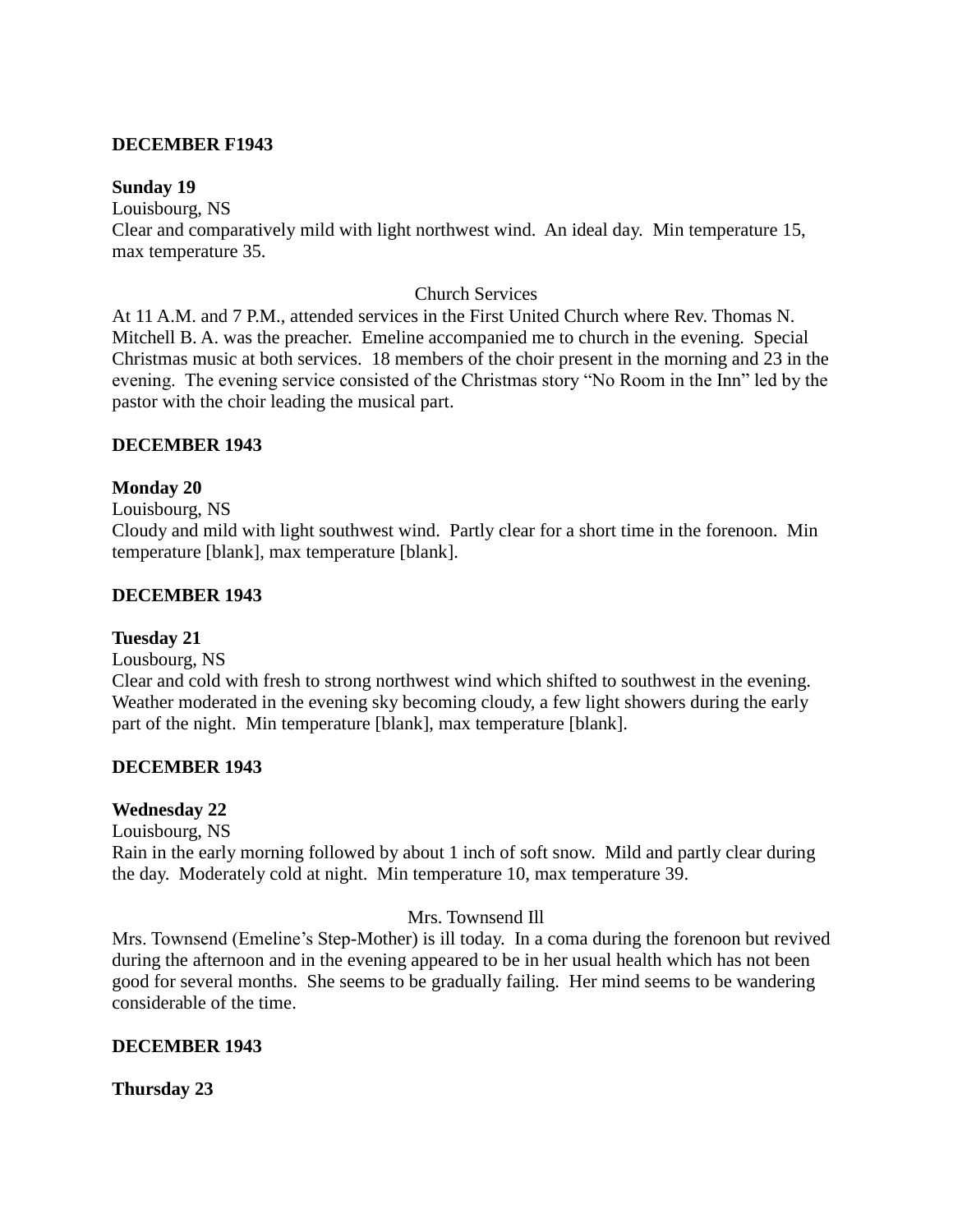Louisbourg, NS

Clear and cold becoming cloudy with light snow squalls in the afternoon. Colder at night moderate to fresh northwest wind. Min temperature [blank], max temperature [blank].

# **DECEMBER 1943**

# **Friday 24**

Louisbourg, NS Cloudy and cold with light west and northwest and west winds. Min temperature 2, max temperature 21.

#### S. S. Perast

Greek steamer "Perast" arrived here at about noon and docked at the Freight wharf.

# **DECEMBER 1943**

# **Saturday 25**

Louisbourg, NS Cold and mostly clear with light west and northwest winds. An ideal winter day. Min temperature 6, max temperature 26. Just enough snow to make the ground white.

# Family Gathering

Our usual Christmas family gathering consisted of but two besides ourselves: Mrs. Fletcher Townsend and Mrs. J. N. Spencer (Aunt Jeanette). These two had dinner with us and spent part of the afternoon. Jack Johnson was also our guest for dinner.

# **DECEMBER 1943**

# **Sunday 26**

Louisbourg, NS Mostly cloudy and comparatively mild with light westerly winds. An ideal winter day. Min temperature 8, max temperature 29.

# Church Services

At 11 A.M. and 7 P.M., attended services in the First United Church where Rev. Thomas N. Mitchell B. A. was the preacher. Owing to the illness of her step-mother, Emeline was not out to church today. The choir repeated the Christmas music of last Sunday.

# **DECEMBER 1943**

# **Monday 27**

Louisbourg, NS Cloudy and mild with light westerly wind. Min temperature [blank], max temperature [blank].

# **DECEMBER 1943**